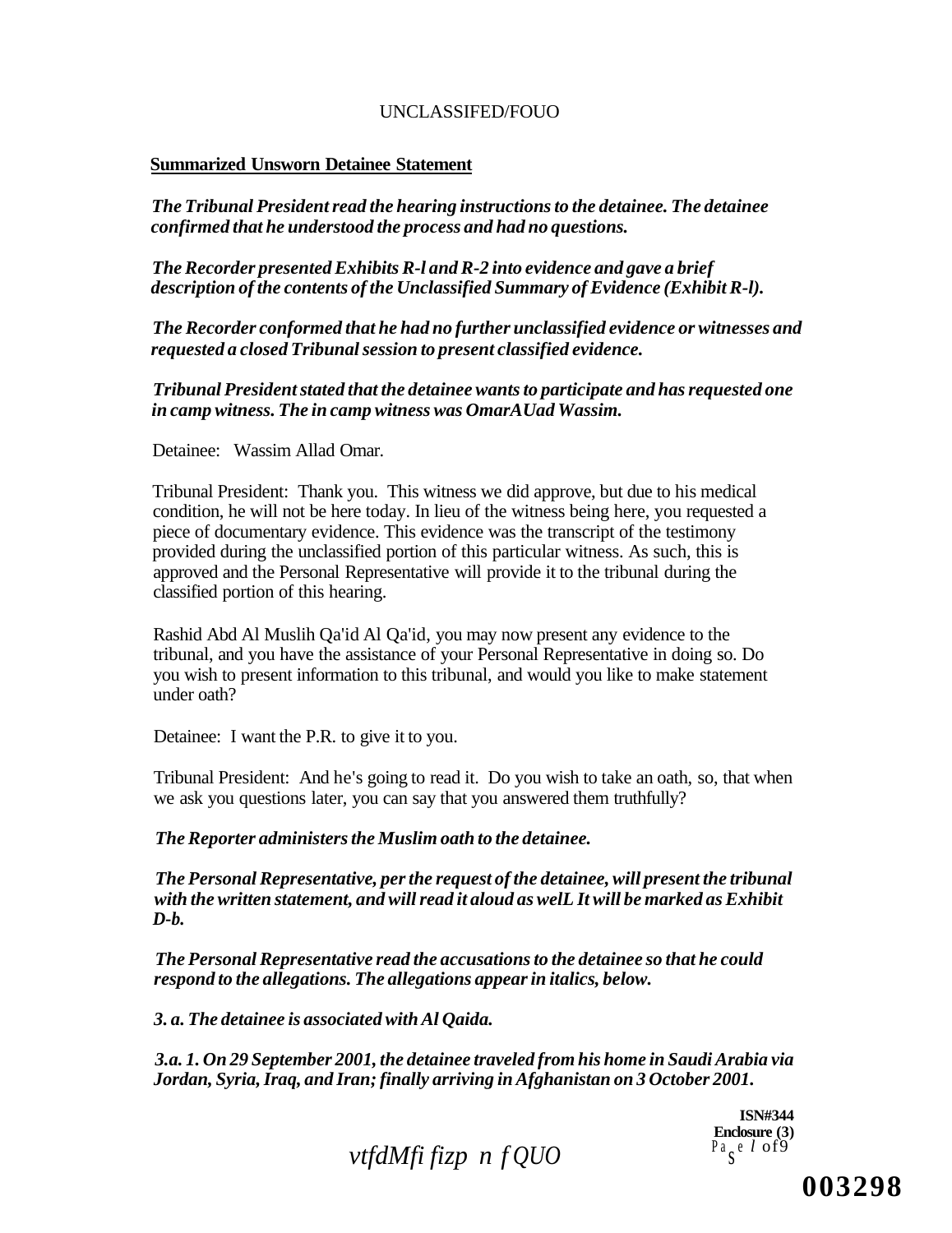Detainee: (As read from statement by the Personal Representative) The detainee wrote, I don't have any relation not far or up close with the Al Qaida or any another organization. The evidence for that, myself and other two persons traveled there. Our occupation is teachers for the public schools, which is under the Ministry of Education for the Saudi Government. We traveled for humanitarian purposes and we were still employed. We left for a short vacation just to deliver that mere mission. You can go back and check our job folders. You'll find that clear. Seventeen years I worked in an education field and never left al-Jouf regions throughout the past period of time, in seventeen years. How will I have connections with any organizations when I never left my job at all?

We did not intend to travel to Afghanistan, but we intended to go to Iran. Because we heard from news agencies that there are a lot of refugees on the Iranian border, we rushed to relieve them. We never traveled to Iraq as you pretense. That is not right. How can we travel to a country that Saudi Arabia doesn't have a diplomatic relations with? You know that is very good and you know what happened to Iraq in the past period of time. Iraq and its government was isolated. Also, you can check our passports. There is no Visa to go to Iraq. Our goal was to travel via Syria to get treatment for our teeth, which cost less than it does in Saudi Arabia. Plus, that way there's a shortcut to Iran and our city is close to Jordan and Syria, which costs less too. When we arrived in Iran, they told us that the refugees are inside the Afghanistan border. We were forced to enter Afghanistan. We had to use or passports both times entering and leaving Afghanistan through the Iranian borders. But, after we delivered contribution to the refugees in the village on the border of Iran and Afghanistan, we came back after three or four days. The Iranian border officials refused to give us permission to do so, alleging that the borders are closed. We tried many times, but no luck. My friend Wasim called bis brother to help us. We waited on the border in a hotel for one month and several days. I want you to know that we could cross the borders to Iran in an unlawful day. An offer was given to us from some clerks with the Iranian border police and also two smugglers. We preferred not to.

#### *3.a.2, The detainee traveled with two associates from Saudi Arabia.*

Detainee: (As read from statement by the Personal Representative) The detainee wrote, I traveled with my two friends Al Nur and Wasim, yes. I traveled with them where I found that they had the same goal that I had, which was to deliver humanitarian aid to the needy, personally, according to our religion. It is more requital, especially in Ramadan. By doing this, I don't think that makes us members with al Qaida organization or any other organizations. Traveling to help refugees is a charge? It doesn't make sense.

*3. a. 3. The detainee and both of his traveling companions, ((Al Nur)) and ((Wasim)) traveled to carry out charity work in conjunction with a Saudi charity, ((al-ighatha alkhairia)).* 

Detainee: (As read from statement by the Personal Representative) The detainee wrote, I don't have anything to do with that organizatioa Nor my friends. They work for the

**ISN#344 Enclosure (3)**   $U_f/Lt f^* T F?EP$   $t f^{ff}$ "\* Page2 of9 **003299**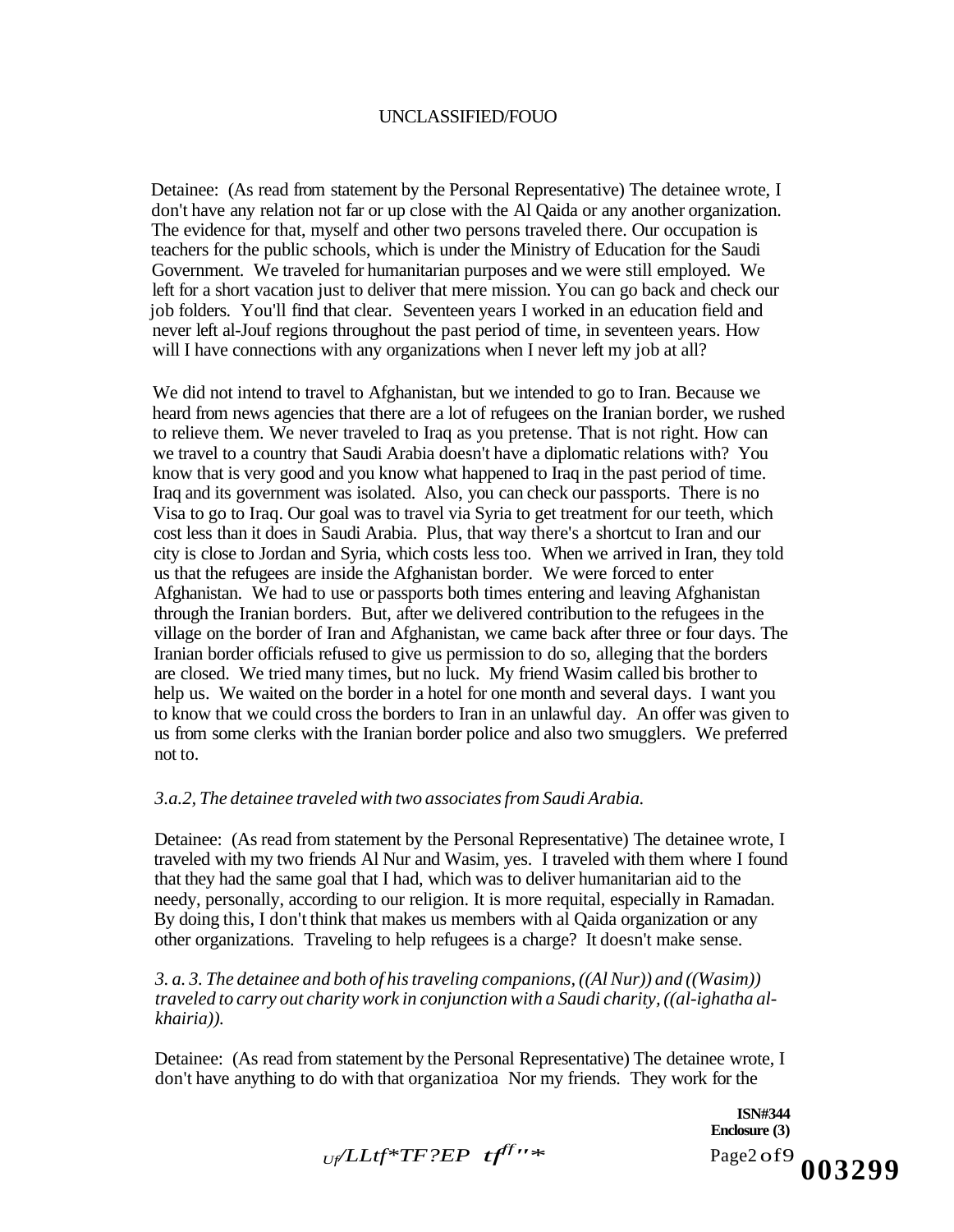Ministry of Education as teachers. But they do cooperate with two Saudi organizations inside Saudi Arabia in the boundary of al-Jouf region. These two organizations are under supervision of Internal Ministry of Saudi Arabia government. Their cooperation is in support of orphans inside and outside of Saudi, one named al-Harmain, is who Wasim cooperates with, and the other named Islamic al-Igatha al Khairia, is who Al-Nur cooperates with.

*S.a.4. Al Ighatha is a large Saudi NGO with field offices worldwide, many of which is staffed by or support terrorists or mujahidin. The NGO is link to Al Qaida and other extremist NGO's.* 

Detainee: Response is same as point number three.

*3.a.5. ((Al Nur)) was on a list of al Qaida Mujahidin and their al Qaida trust accounts recovered from various computer media seized during raids against al Qaida associated safehouses.* 

Detainee: (As read from statement by the Personal Representative) The detainee wrote, from my personal knowledge, al Nur has no relation with al Qaida or any other organization. My evidence is that he works for the Public Administration of the Ministry of Education for the Saudi Arabian government and he is still employed. You can check his folder. He has been employed for more than ten years and never has left the area. He never joined any military training, and he is under superintendent of his country. How can you accuse him of this untrue accusation? I know he is a good man and if he weren't, the government of Saudi Arabia would never put faith in him to educate their sons. And, in your allegation that his name is found on a computer belonging al Qaida, it is not right. Maybe there is a similar name to his name. You have to look to his incomplete and his mother's name too. When were people kidnapped from streets and cities and accused with false accusations. We are in the twenty first century and the laws forbid that.

# *3. a. 6. The Saudi government designated AI Nur as a priority target and lists him on the "watch and arrest list" for travel to Afghanistan.*

Detainee: (As read from statement by the Personal Representative) The detainee wrote, If this accusation to brother al Nur is correct, he will never have a passport. I want to tell you that my brother al Nur crossed the border from Saudi Arabia to Jordan in an official way. If my brother al Nur was on arrest list, the Saudi Government will never have let him go. He met with Saudi delegation in Cuba more than once and they never mentioned that to him. There is a diplomatic relation between Saudi Arabia and Afghanistan- there is no problem to any citizen to travel to Afghanistan for humanitarian purposes. I want you to know that Saudi Arabia deals with great precaution in the matter of issuing passports. There is no forged passports or selling them like in other countries.

*UfjtLMttFiev/t^"* 

**ISN#344 Enclosure (3)**  Page 3 of9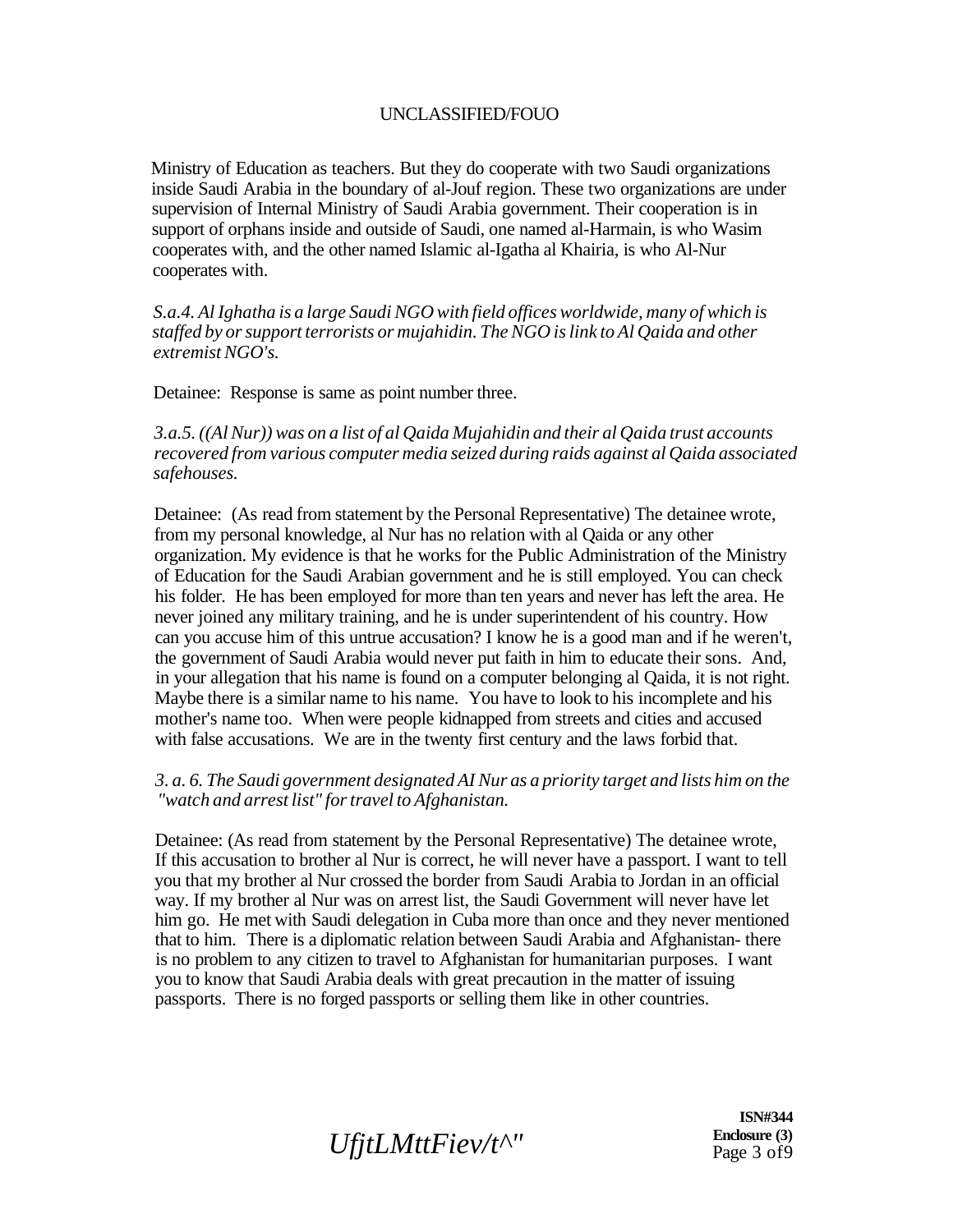# *3.a.* 7. *The Saudi government designated the detainee as apriority target and put him on a watch and arrest order.*

Detainee: (As read from statement by the Personal Representative) The detainee wrote, this is not right. I left in an official way with a passport and if there was such thinking, they will arrest me at the border with Jordan. I met with a Saudi delegation three times in Cuba and they never mentioned that to me. Also, they said to me that there is nothing against you. You traveled to Afghanistan for a good purpose. Traveling to Afghanistan is not a crime. There are no forged passports or selling them like in other countries.

# *S.a.8. The detainee was captured by Pakistani forces when he attempted to cross the border from Afghanistan.*

Detainee: (As read from statement by the Personal Representative) The detainee wrote, we were not arrested by Pakistani forces, but when we crossed Pakistan borders we gave our passports to the Pakistani police to give us a Visa. They promised to do that. They said that they would give us a ride to the embassy of Saudi Arabia. We were very happy. If we were accused by our government, we would never accept that. This is more proof that we are innocent from all charges that we have been charged with. Our government knows we are not criminals or terrorists. We never supported terrorist acts. Handing us to the Americans was not because of a charge to be criminals or terrorists but the reason behind is the money paid for every single head handed to the American intelligence. That is what happened truly, but we are very respectful people in our country. We work in an education field working hard to raise generations.

We want to emphasize that we have been kind to the people, and our history speaks for us. We don't agree with the killing of innocent peoples or attacking others because of their skin, religion, race, and color. As long as they are human beings they have the right to live. All religions forbid aggression to others, killing women, children, and old people. We hope that you on the board will look at our case in an objective and right justice. Particularly, you swear to do that I want you to know that square deal is the basic of rule.

Personal Representative: That completes the detainee's statement

Tribunal President: Is there anything else you'd like to add?

Detainee: No.

Tribunal President: At this time, we may have some questions for you. Will you be willing to answers the questions?

Detainee: Yes.

*The Personal Representative and the Recorder had no further questions.* 

**TSN#344 Enclosure (3)** 

# *U^L^ffJC flM/lfyVfi* **Page4of9**

**00330 1**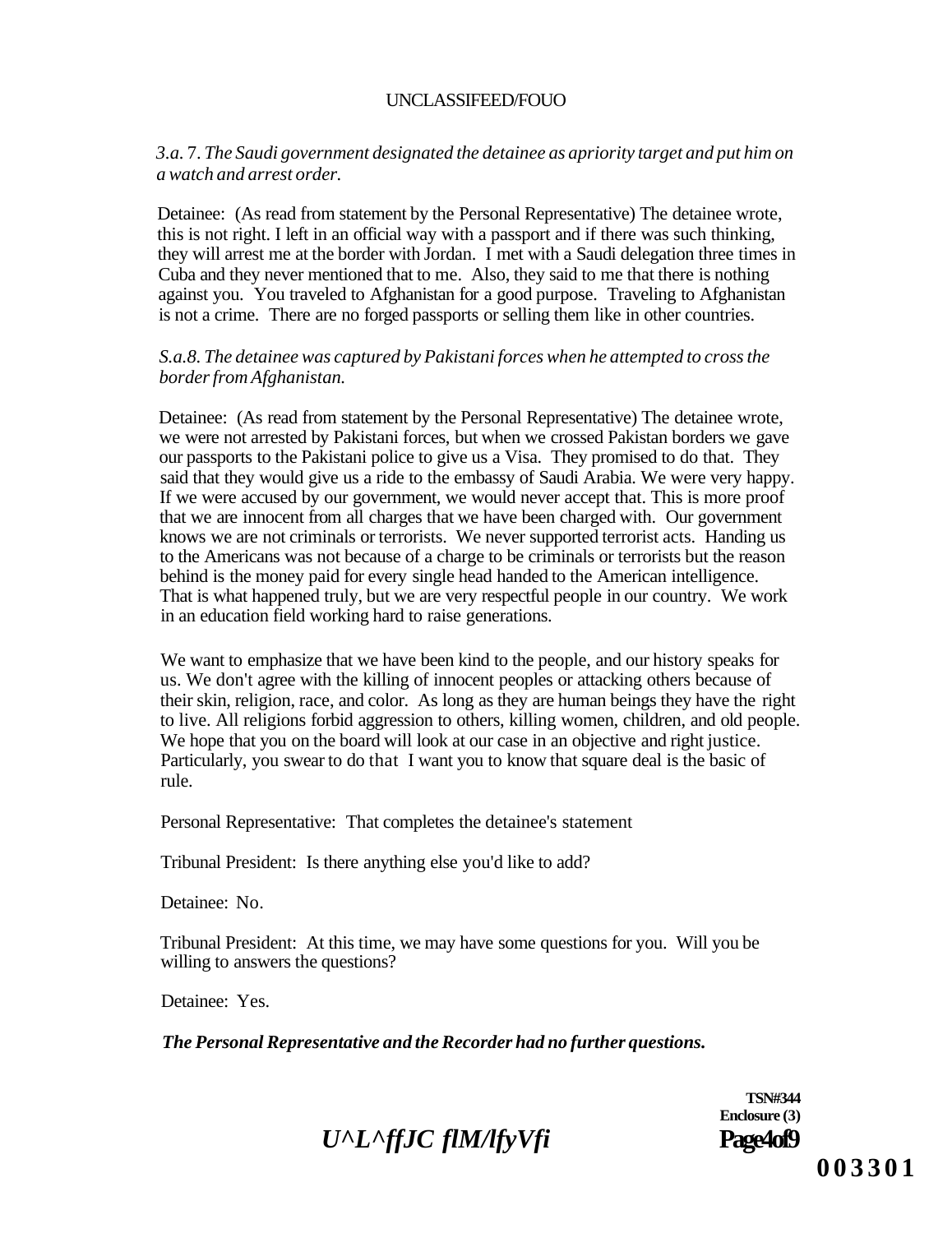## Tribunal Members' questions

Q. Did you actually get teeth worked on in Syria?

A. No, 1 didn't, but I was thinking on my way back to do that But, they took care of my tooth here, and that is it.

Q. Did you drive a private automobile or take a train, or fly? How did you travel? A. We traveled by car from Saudi Arabia to Jordan to Syria. Then, we took an airplane from Syria to Iran.

Q. Did you take any supplies or equipment with you? A. No.

- Q. Did someone pay for your travel?
- A. I paid myself.

Q. As far as working for a charitable organization, what is it that you plan to do? A. I have never been part of any charity organization. But my friends, the ones that traveled with me, as I said in my statement, they have some relation with two charity organizations. What I did was that I decided to do it by myself and I paid for it. There is no other side I have any relation with what I did.

Q. Why did the three of you choose Afghanistan?

A. Because, we heard that there were some refugees getting inside there.

Q. If the refugees were in Iran, why would you not go to Iran?

A. We heard from the news that the refugees are inside there, and we went to find out, but they are not, they are still in Afghanistan, but very close to the border of Iran.

- Q. What subject do you teach in school?
- A. Social (Studies).
- Q. Can you describe what education you have? High school?
- A. Bachelor's degree.

Q. In what subject?

A. Geography.

- Q. While you were in Afghanistan, did you see any fighting at all?
- A. No, we were on the border close to Iran.

Q. Where did you spend your nights? The follow up question, I'll give to you now is, did you stay in any homes and if so, were there any weapons in those homes? A, No, I didn't see any.

> ISN#344 Enclosure (3)<br>Page5of9

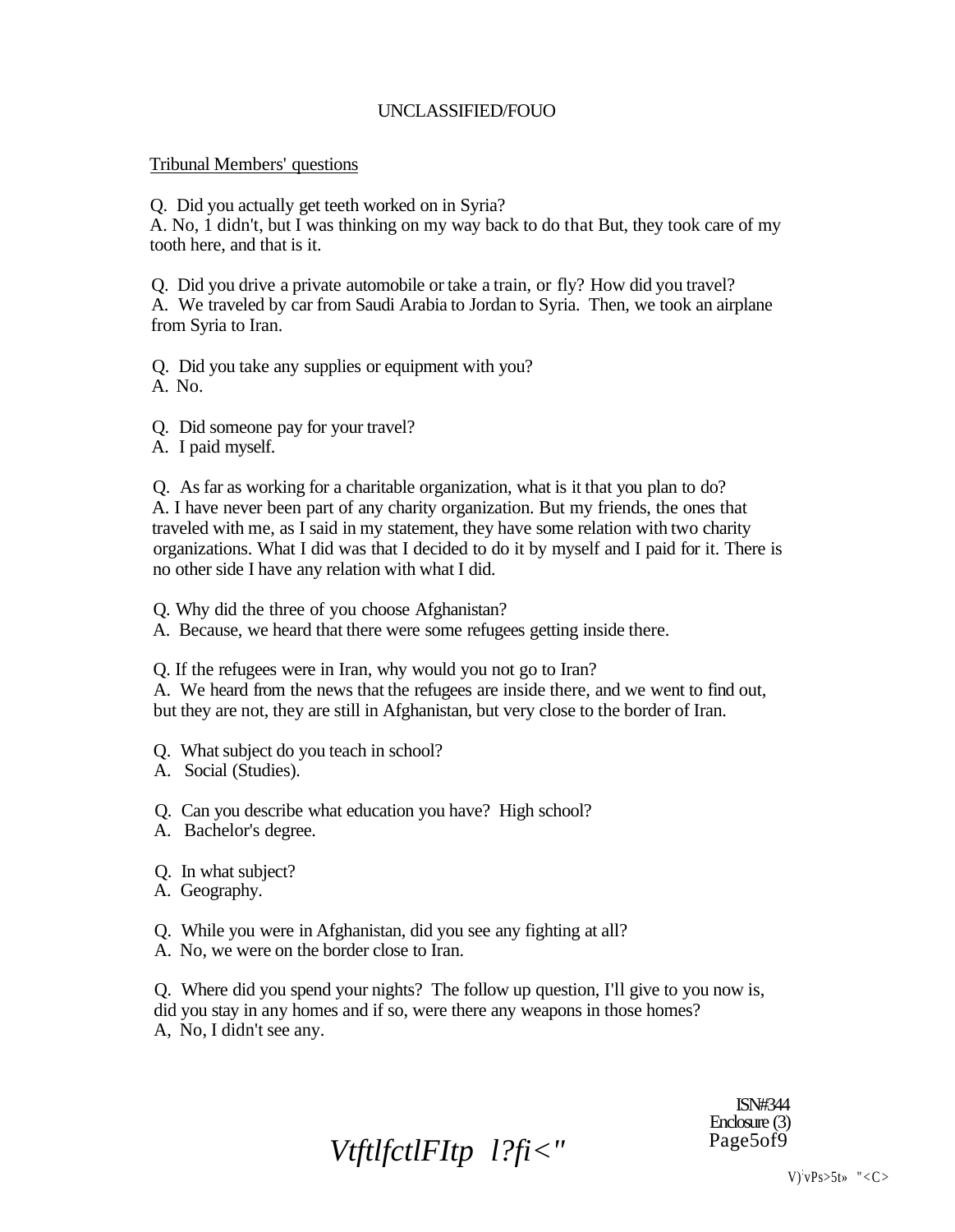Q. Where did you stay, specifically?

A. For three or four days, we were in a village close to a border with Iran. After we finished distributing the charities, we went back to the Iran border to get to Saudi Arabia. We found out that there's no way we can cross the borders. We spent a month and some days in a hotel.

Q. It says you were captured by Pakistani forces. This doesn't say where, the border is a big border; can you give me some insight where you were captured?

A. I don't like to say. I wasn't a criminal, or we didn't cross the border and (inaudible). I don't remember exactly where. All that I remember it's close to the city of Qota, because they took us to the Qota-i prison.

Q. I'm not sure where Qota-i is. Is it south? If you look at the border, there is a southern border and an eastern border with Pakistan. Is it the southern border or eastern border? A. I'm not familiar with that area. It's my first time going there. All that I know is that they took us to the Qota-i prison and we stayed there for two months. In general, all this information, all these questions, you are asking me - it is with the Pakistani officials.

Q. The two people that traveled with you, are they both kept here? A. Yes.

Q. How long have you known Al Nur and Wasim?

A. Three years, more than before I left.

Q. Do you have any military training? A. Never.

Q. Do you speak or understand English? A. No.

Q. Question #8, there was a statement that says we do not agree with the killing of innocent people. What about the killing of infidels?

A. I don't agree with killing. I live all my time with the kids at schools.

Q. And I just wanted to clarify one thing with question #3; he says he had nothing to do with the charity organizations. And the next sentence states, nor my friends, but then it says at the end of the statement he acknowledges that his friends did in fact work for the charity. I just want to understand if they did or didn't

A. For myself, I don't have relations with any of them. I mentioned that during the interrogation. What I meant was that they didn't have any "official" relation with those two charities. Not as a job, they are teachers, and yes they dealt with them, not as a clerk working there. They work for the Saudi Arabian government. When they worked with those organizations there's no salary, it's all volunteer.

Q. Are you married? A. Yes.



**ISN#344 Enclosure (3)**  Page 6 of9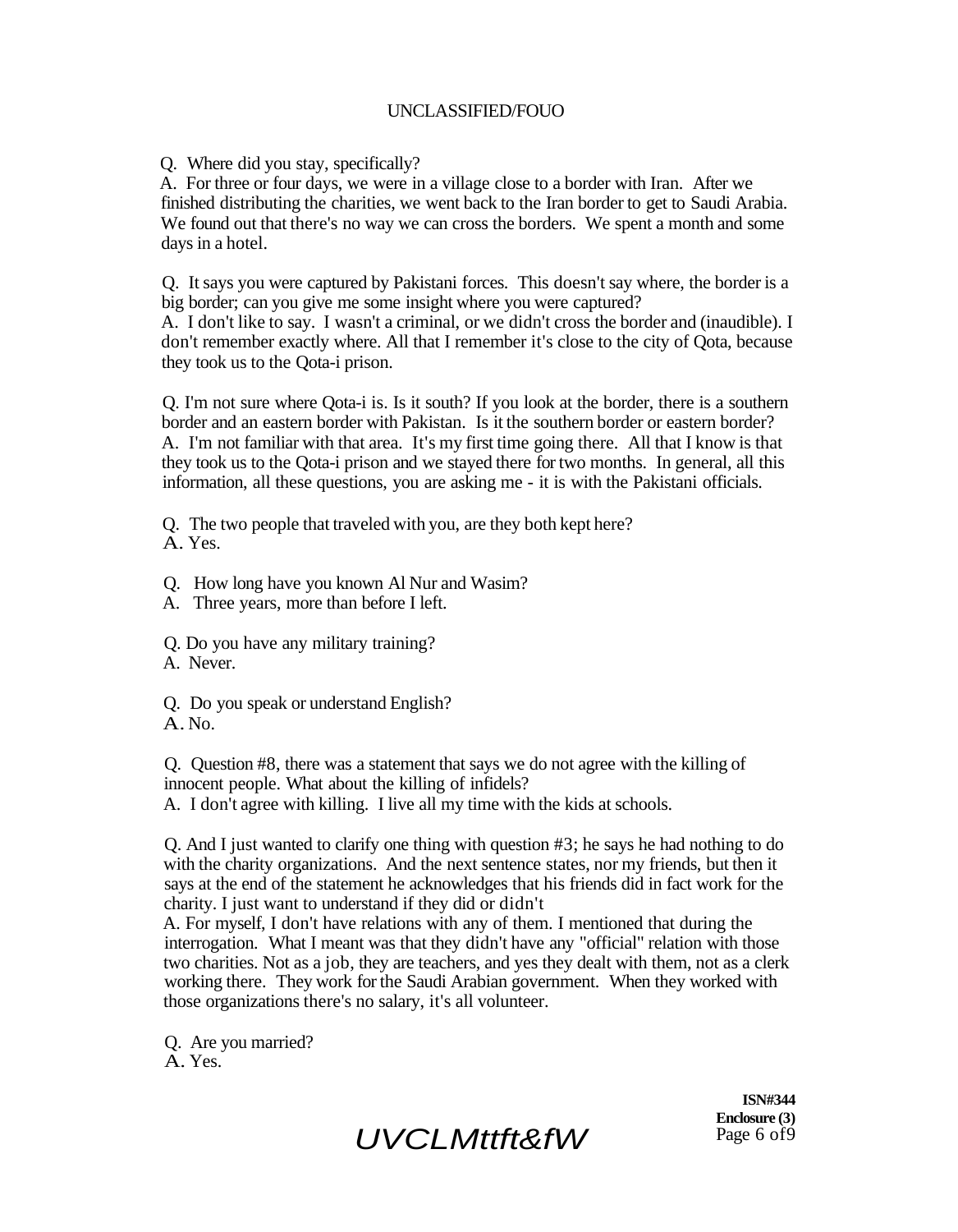Q. Do you have children?

A. Yes.

Q. What ages are they?

A. I forget their birthdays, but I can tell you approximately. The older one, she's a girl, 11 years old, a son, 9 years old, another son, 6 years old, and a son, maybe 4 or 5 years old.

Q. As far as Al Nur and Wasim, please describe how often you saw them. For example, how close were you? Were you social friends? Did you see each other once a week, twice a week?

A. Wasim, I don't have that good of a relation; not that tight of a relation with him. I saw him twice. Al Nur, I have some relation with him.

Q. Would you, for example... I know since you are a teacher, you see the other teachers on a professional basis, but with al Nur, if you have a social relationship, would you describe it? Is it fairly close? Would you discuss politics and ideology?

A. Never. We only talk about problems with the education system or if we have any problems. Where I live, there are a lot of farms; we talk about farming, or any family problems.

Q. You said you went to Afghanistan on 29 September 2001; I just wanted to ask when is school in session in Saudi Arabia?

A. Yes, it was in session.

Q. School is in session at that time? Were you not needed as a teacher? A. At that time, I was the principal and I have an assistant, and I left him in charge of the school.

Q. When you were in Qandahar, or any other time, do you recall either al Nur, or Wasim meeting with individuals that you didn't know? A. No.

Tribunal President's questions.

Q. You indicated that the Saudi Government sponsored the school where you taught. A. Yes.

Q. What type of screening did they do for their teachers? Do they perform background checks, that sort of thing?

A. There are three things that they check. Your license, what degree you have, in what subject; and there's a government piece of paper you have to present that tells whoever hires him that he is a good man, good behavior, and the third thing, every area (Saudi Arabia) there is somebody in charge to tell the government how this guy behaves in the community.

*{j^Lll\tfTF£.lL!)lfp0O* Page7of9

**ISN#344 Enclosure (3)**  oo?ro4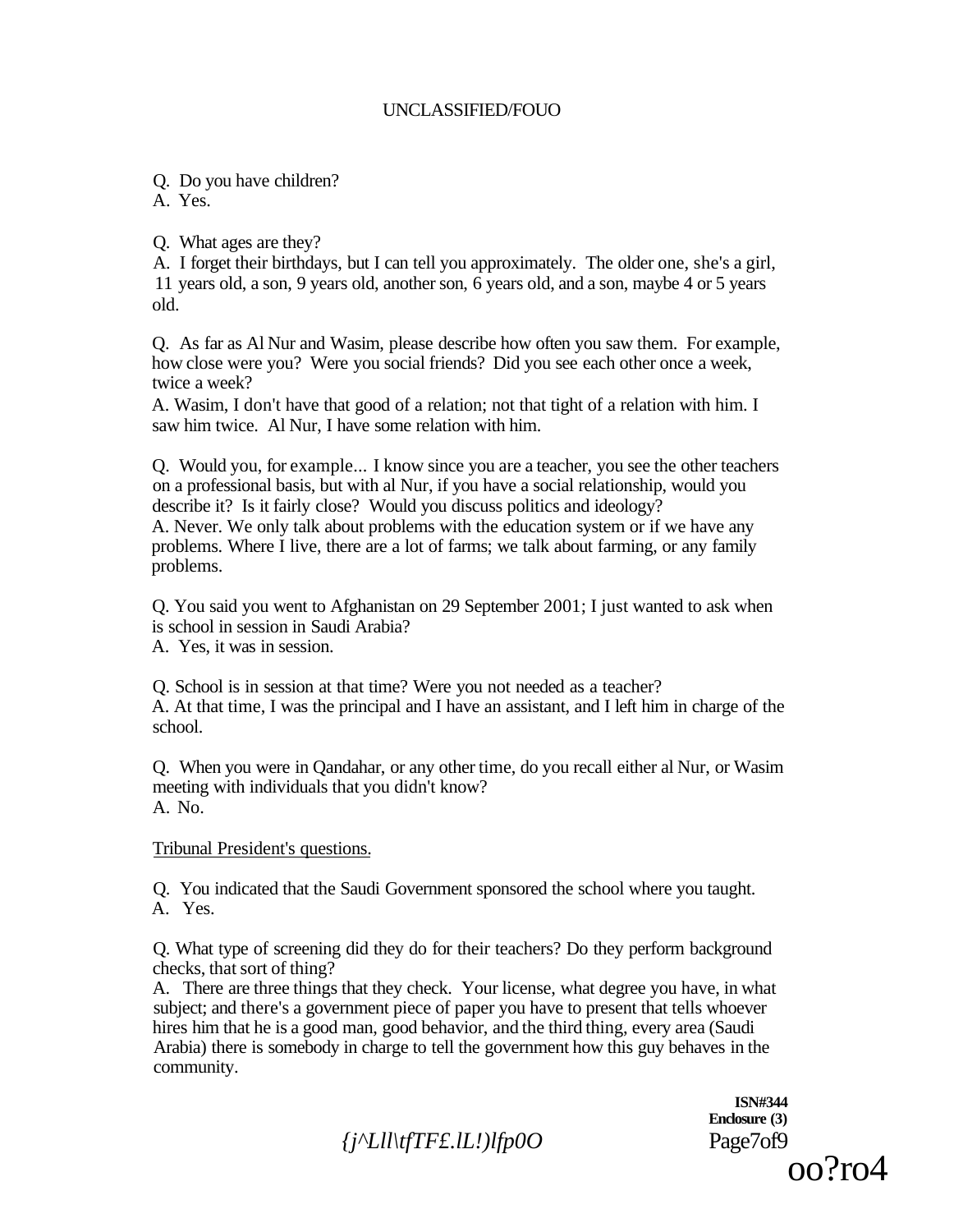Q. Am I safe to assume that your wife didn't work?

A. She worked.

Q. I was just wondering, with the wife and four kids, I know in the United States, they don't pay teachers all that well, and I was curious whether they paid you well enough to have a surplus?

A, Do you want to know in dollars? The Saudi government, they pay \$4,000 (USD) a month.

Q. In Saudi money?

A. Yes. Do you want to know how much in Saudi money? In Saudi money, it's \$13,000.

Q. What type of assistance were you planning to provide the refugees?

A. Money, which can help them with their daily expenses.

Q. I'm just curious, I'm assuming that they needed things like food and clothes, and that sort of thing...

A. I'll give them the money, and they will go and do whatever. Buy clothes, food whatever is necessary for them.

Q. I noticed that you entered Afghanistan near the Iranian border, and then ultimately left Afghanistan near the Pakistani border. How did you get from the Iranian border to the Pakistani border? Where else in Afghanistan did you go?

A. I started at the border of Iran and Afghanistan by renting a car. Then, the same way, we rented a car from Afghanistan to Pakistan border.

Q. I guess my question is, did you go to any major cities or did you simply go along the border? How did you get from point A to point B in Afghanistan? A. Yes, we passed Kandahar. We reached Kandahar at night and we spent the night there. There is lodging, food, and supplies there, like a motel. In the morning, we continued on to Pakistan.

Tribunal President: Personal Representative, do you have any other evidence or does the detainee have any other previously approved witnesses to present to this tribunal?

Personal Representative: Yes Ma'am, I have. As stated on the detainee admission form, I would like to submit the transcript of his witness's tribunal during the closed session.

Detainee: I want you to look at that statement from Wasim my friend he gave before in his tribunal. Also, if it's possible, if you can look at my records when they took care of my tooth. Also, I want you, if it's possible, if you can, to look at my behavior while I have been here, with the detainees~or any other military confinement. That's what will prove to you, that I'm not violent, and I don't believe in violence, as they accuse me to me, a member of al Qaida.



**ISN#344 Enclosure (3)**  Page 8 of9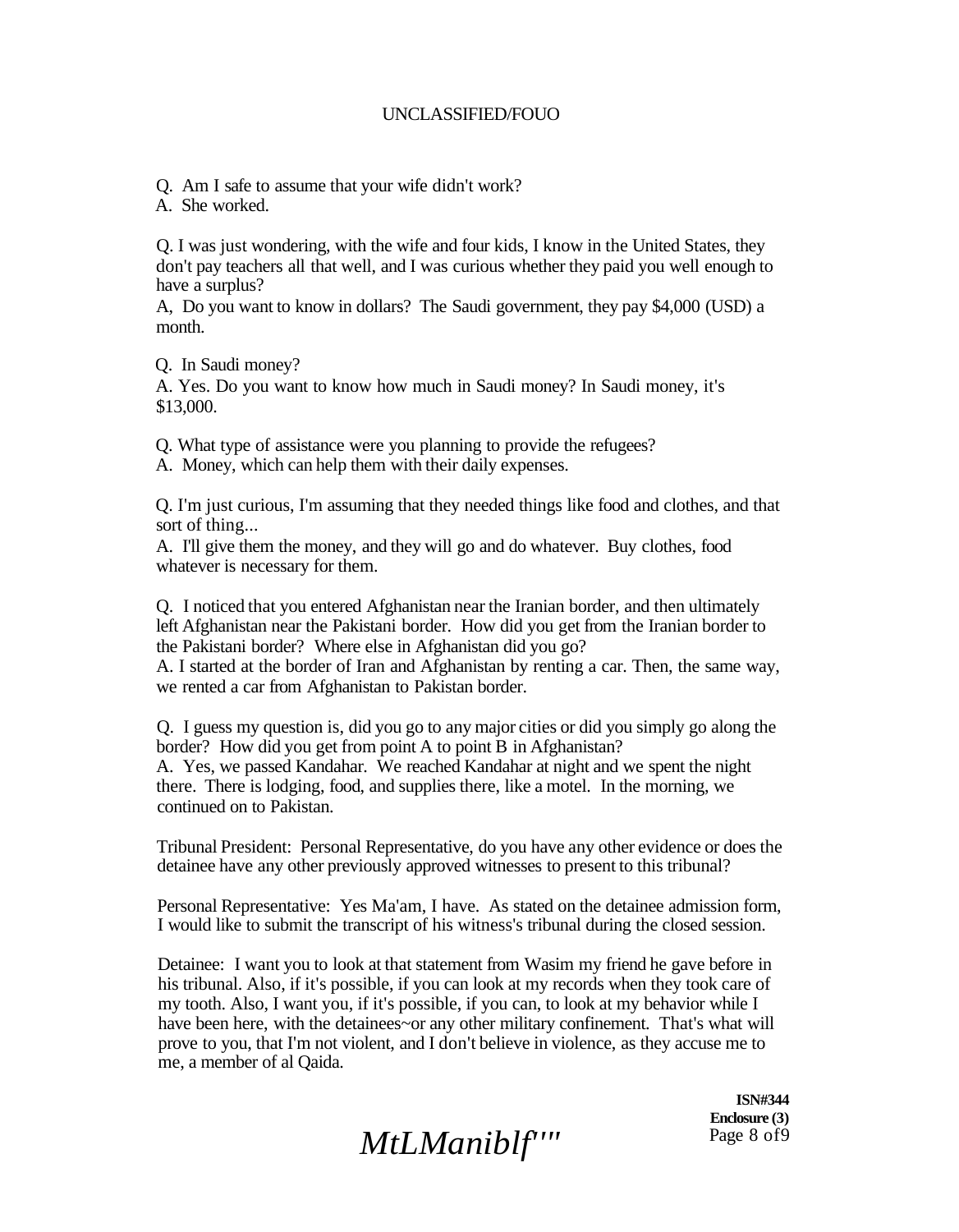*The Tribunal President confirms that the detainee had no further evidence or witnesses to present to the Tribunal The Tribunal President explains the remainder of the Tribunal process to the detainee and adjourns the Tribunal* 

# **AUTHENTICATION**

I certify the material contained in this transcript is a true and accurate summary of the testimony given during the proceedings.



Colonel, United States Army Tribunal President

*VhlLLKtfTttEVffm* **ISN#344** 

**Enclosure (3)**  Page 9 of9

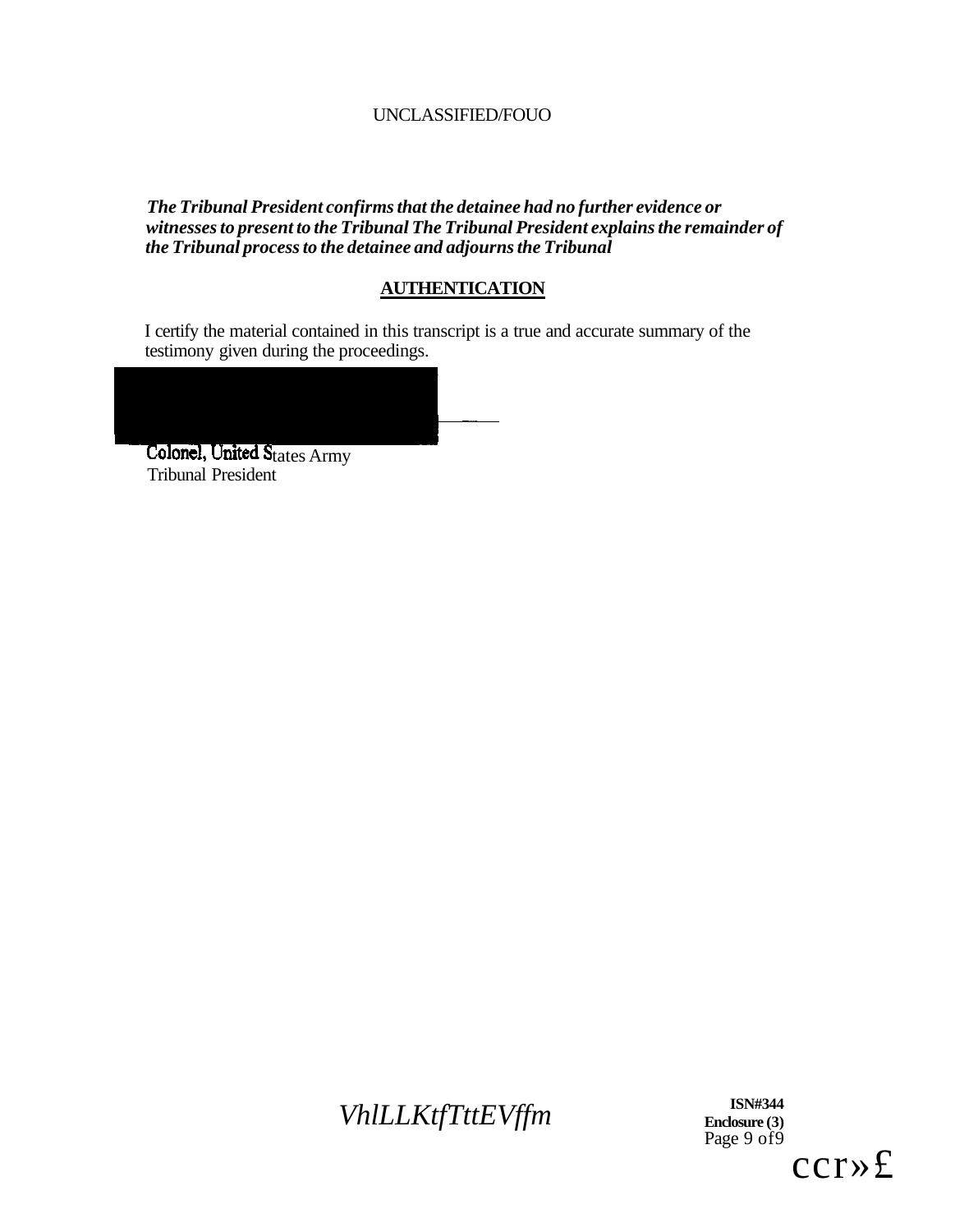# **ZSN 344 Statement 4 Dec 2004**

#### **The detainee is associated with al Qaida.**

# **1. On 29 Sep 2001, the detainee traveled from his home in Saudi Arabia via Jordan, Syria, Iraq, and Iran; finally arriving In Afghanistan on 03 Oct 2001.**

I dont have any relation, not far or close, with al Qaida, or another organization. The evidence for that, myself and other two persons traveled with. Our occupation is teachers in public schools, which is under Ministry of Education for the Saudi government. We traveled for humanitarian purposes and were still employed. We left for a short vacation just to deliver that mere mission. You can go back and check our job folders. You will find that clear. Since seventeen years I worked in an education field, never left al-Jouf region throughout the past period of time (17 years.) How will I have connection with any organization when I never left my job at all?

We did not intend to travel to Afghanistan, but we intended to go to Iran. Because we heard from news agencies that there is a lot of refugees on the Iranian Border we rush to relieve them. We never traveled to Iraq as you pretense - this is not right. (How can we travel to a country that Saudi Arabia doesnt have diplomatic relations with? You know that is very good and you know what happened to Iraq in the past period of time. Iraq and its government were isolated. Also, you can check [our] passports. There is no VISA to go to Iraq. Our goal was to travel via Syria to get treatment for our teeth, which cost less [than in Saudi Arabia.] Plus that way is a short cut [to Iran] and our city it dose to Jordan and Syria, which cost less too. When we arrived in Iran, they told us that the refugees are inside Afghanistan border. We were forced to enter Afghanistan. We used our passports In both times entering and leaving Afghanistan from Iranian borders. But after we deliver contribution to the refugees in the village on the border of Iran and Afghanistan we came back after three or four days. Iranian [border officials] refused to give us permission to do so.

Alleging that the borders are closed, we tried many times but no luck. My friend Wasim called his brother to help us. We waited on the border in a hotel for one month and several days. I want you to know that we could cross the border into Iran in an unlawful way. An offer was given to us from some clerks with Iranian border police and also from two smugglers. We preferred not to.

# **2. The detainee traveled with two associates from Saudi Arabia.**

I traveled with my two friends, Al Nur and Wasim, yes. I traveled with them where I found they have same goal that I have which was to deliver humanitarian aid to the needy, personally, according to our religion. It is more requital especially in Ramadan. By doing this, I dont think that makes us members with al Qaida organization or any other organizations. Traveling to help refugees is a charge - it doesnt make sense.

# **3. The detainee and both of his traveling companions, ((Al Nur)) and ((Wasim)), traveled to carry out charity work in conjunction with a Saudi charity, ((al-ighatha al-khairia)).**

I don't have anything to do with that organization. Nor my friends, they work for the Ministry of Education as teachers. But they cooperate with two Saudi organizations inside Saudi Arabia In the boundary of al-Juof region. Those two organizations are under supervision of internal ministry of Saudi Arabia government. Their cooperation is in support of orphans inside

# UNCLASSIFIED/FOLK)

Exhibit D-b **(to??)**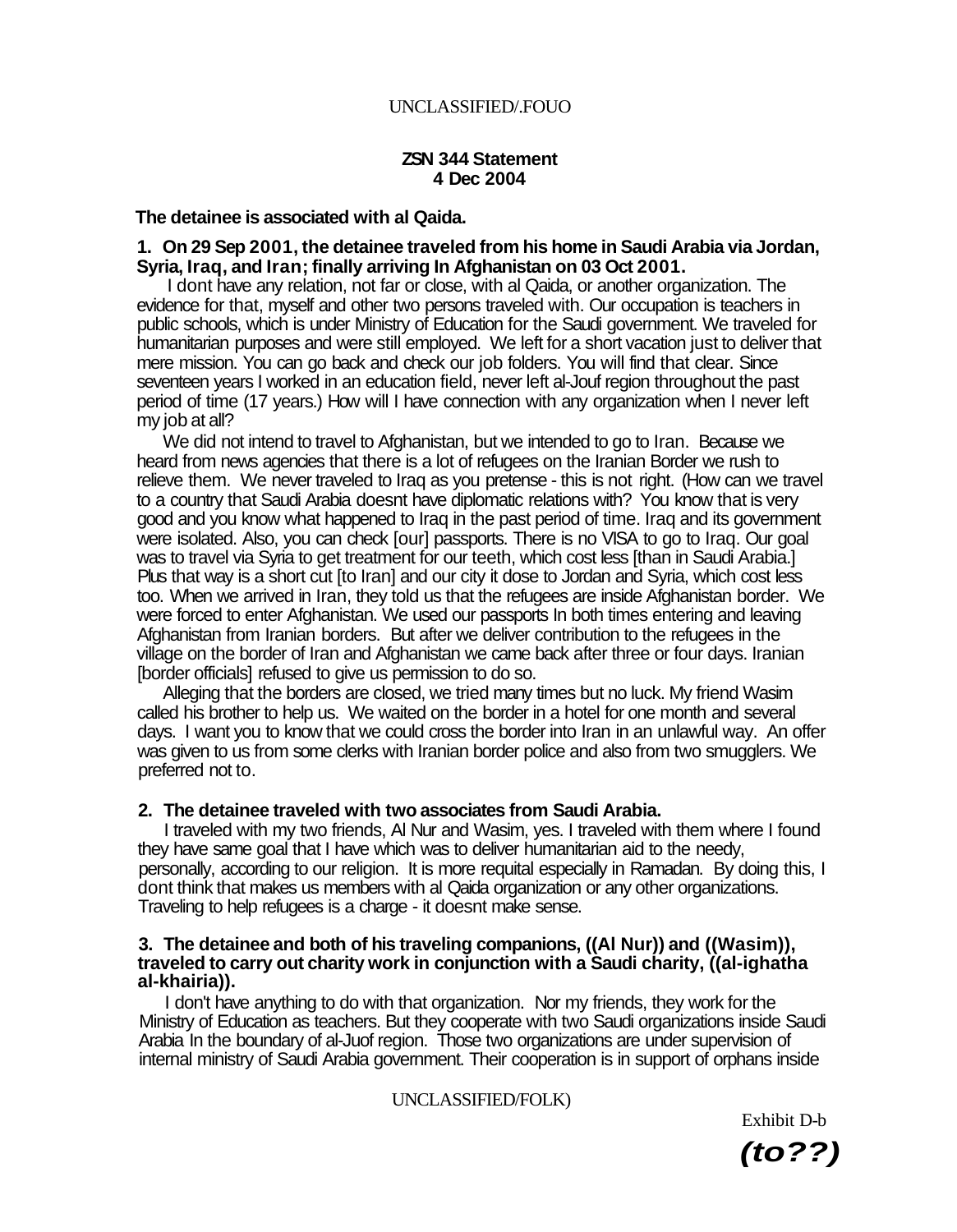and outside of Saudi, one named al-Harmain Wasim cooperates with and the other one named Islamic ai-Igatha al Khairla which Al Nur cooperates with.

# **4. Al Ighatha is a large Saudi NGO with field offices worldwide, many of which are staffed by or support terrorists or mujahidin. The NGO is Linked to al-QakJa and other extremist NGO's.**

[Same as #3 above.]

# **5. ((Al Nur)) was on a list of al Qaida mujahidin and their al Qaida trust accounts recovered from various computer media seized during raids against al Qaida associated safehouses.**

For my personal knowledge, Al Nur has no relation with al Qaida or any other organization. My evidence is he works for the Public Administration at the Ministry of Educcation for Saudi Arabian government and he still employed. You can check his folder. He has been employed for more than ten years. Never left the area. Never joined any military training and he Is under superintendent of his country. How do you accuse him by this untrue accusation? I know he is a good man and if he wasn't, the government of Saudi Arabia would never put faith in him to education their sons. And in your allegation that his name is found in a computer belonging to al Qaida it is not right. Maybe there is a similar name to his name you have to look to his Incomplete and his mothers name too. When were people kidnapped from streets and cities and accused with false accusations. We are in the twenty first century and the laws forbid that.

# **6. The Saudi government designated Al Nur as a priority target and lists him on the "watch and arrest list" for travel to Afghanistan.**

If this accusation to brother Al Nur is correct he will never have a passport. I want to tell you that my brother Al Nur crossed the border from Saudi Arabia to Jordan in an official way. If my brother Al Nur was on arrest list, the Saudi Government will never have let him go. He met with Saudi delegation In Cuba more than once and they never mentioned that to him. There is a diplomatic relation between Saudi Arabia and Afghanistan - there is no problem to any citizen to travel to Afghanistan for humanitarian purposes. I want you to know that Saudi Arabia deals with great precaution in the matter of issuing passports. There is no forged passports or selling them like In other countries,

# **7. The Saudi government designated detainee as a priority target and put him on a watch and arrest order.**

This is not right. I left in an official way with a passport and if there was such a thinking, they will arrest me at the border with Jordan. I met with a Saudi delegation three times in Cuba and they never mentioned that to me. Also, they said to me that there is nothing against you. You traveled to Afghanistan for a good purpose. Traveling to Afghanistan is not a crime. There are no forged passports or selling them like in other countries.

# **8. The detainee was captured by Pakistani forces when he attempted to cross the border from Afghanistan.**

We were not arrested by Pakistani forces. But when we crossed Pakistan borders we gave our passports to the Pakistani police to give us a Visa. They promised to do that. They said that they will give us a ride to the embassy of Saudi Arabia. We were very happy. If we were accused by our government we would never accept that. This is more proof that we are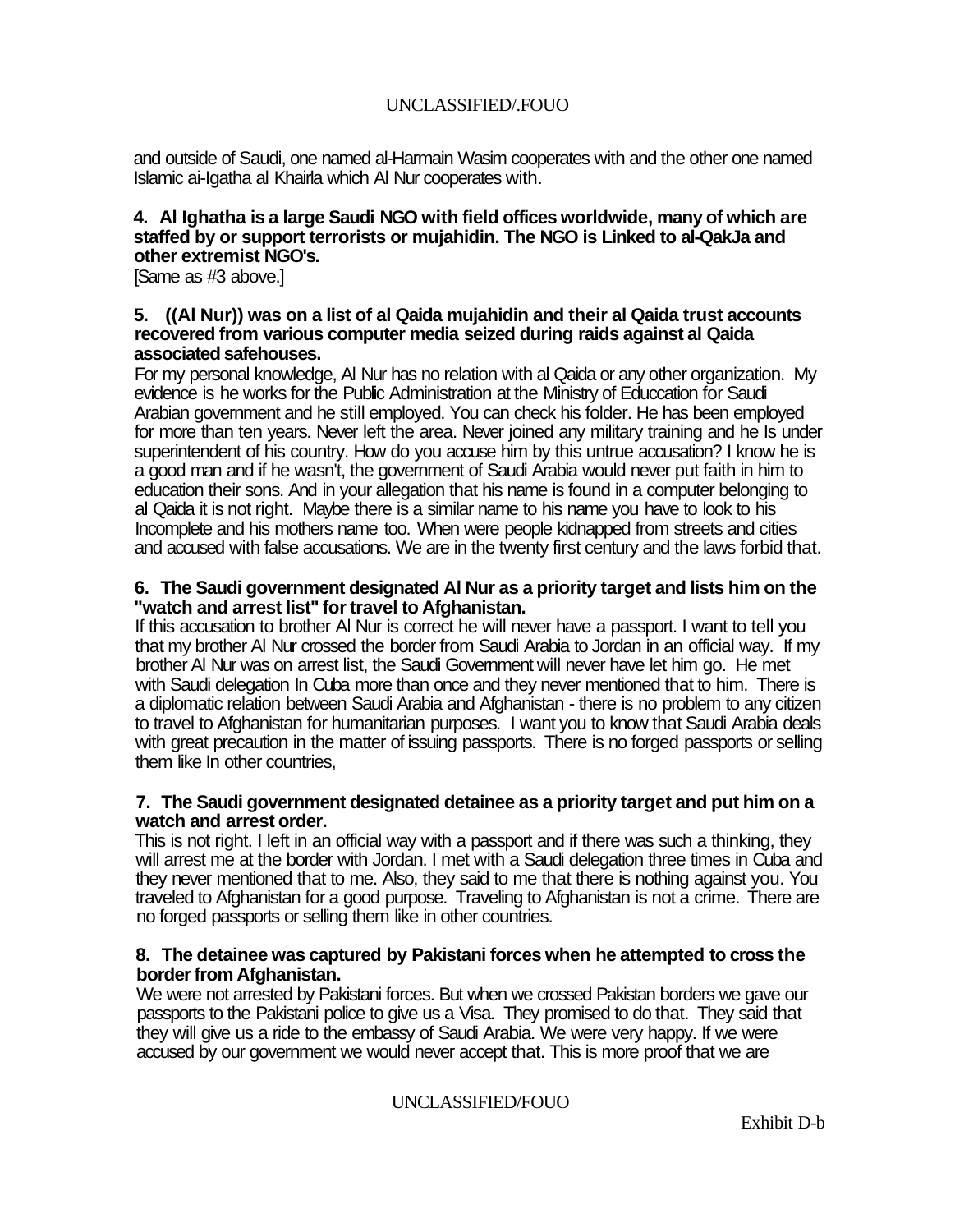innocent from all charges we have been charged. Our government knows we are not criminals or terrorists. We never supported terrorist acts. Handing us to the Americans [was not because of] a charge to be criminals or terrorists but the reason behind is the money paid for every single head handed to the American intelligence. That is what happened truly, but we are very respectful people in our country. We work in an education field working hard to raise generations.

We want to emphasize that we have been kind to the people and our history speaks for us. We dont agree with the killing of innocent peoples or attacking other because of their skin, religion, race, and color. As long as they are human beings they have the right to live. All religions forbid aggression to others, killing women, children, and old people. We hope that you [on the board] will look at our case in an objective and right justice. Particularly you swear to do that. I want you to know that square deal is the basic of rule.

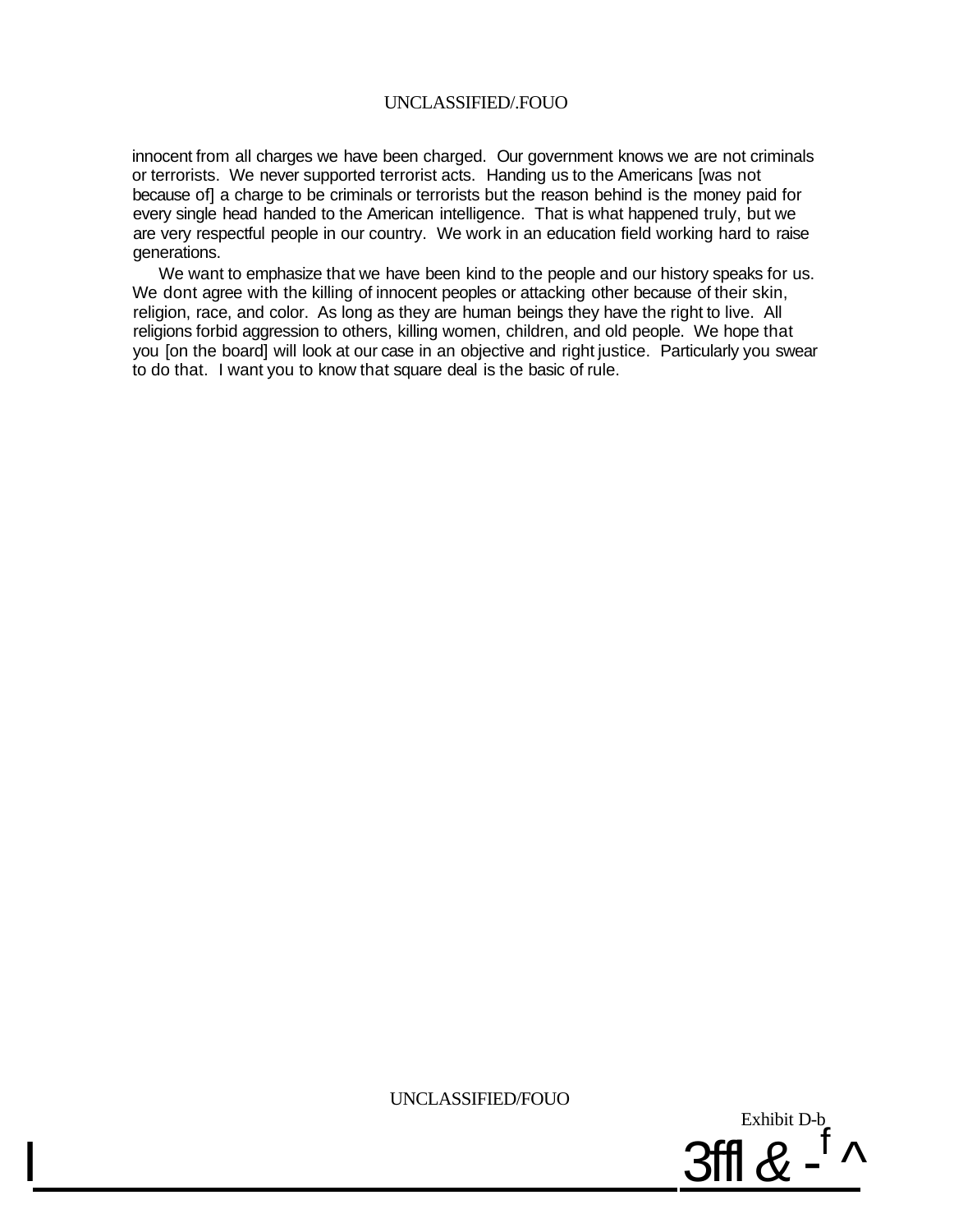**" . > • . \_ . k . .» . .. . «»» ^ \_.•»\* - \_' • i i t I v \* • \*r " i . . . i > i —**  ا لبتته، ويمِللَم الرحِوط إلى ملفاتٍ اللهي تميدون 1 للى واللها توصلا سيحت عشر سنت وأنا أنمو مُ يحلِ إليكيهو لم أنا درِ مَنْفَتَتْ الجوف مَلان تَلاحُ الفَرِّهِ الماضِدِ ه تنه سکون<sup>ے ل</sup>وء آپریگا کھر کی تنظیم فی اُنا کے اُغا لا عمل تن<u>گ</u>عیا ۔

s.  $y * \wedge \wedge$  J $\wedge$ Jti J $7$ -V  $t * \ll w$   $\gg$  «»« \* VA $\wedge$  V -> si» $\wedge^*$  >\*\* «o >\*\*\*'

لمساعدة المما مبين و مّد عبرنا المحدود الإبرائية المرُّلْمَائِه غروةِ؟ ورُعولاً بطَّرِيَّةٌ<br>رسميہ وجرارًا نَّ دسميةً وَ بِهِ تَقْدِيمٍ الْحَبَّ مِدَا نَّ لِلْمُعَاجِدِ بنَ بِالْمَرَى عَلَى الْمُرُورِ<br>الإبراهية الأمعانية : . كم يتحقق أيراني في المحلوق المحرور وقد عا ولمنا عدة قرأت وكليم باءن<br>لنا بتدخون إيراني في أعلاق المحرور وقد عا ولمنا عدة قرأت وكليم باءن

37/0

U#CLfc\$i&ei> /foot)  $(q_0f \wedge)$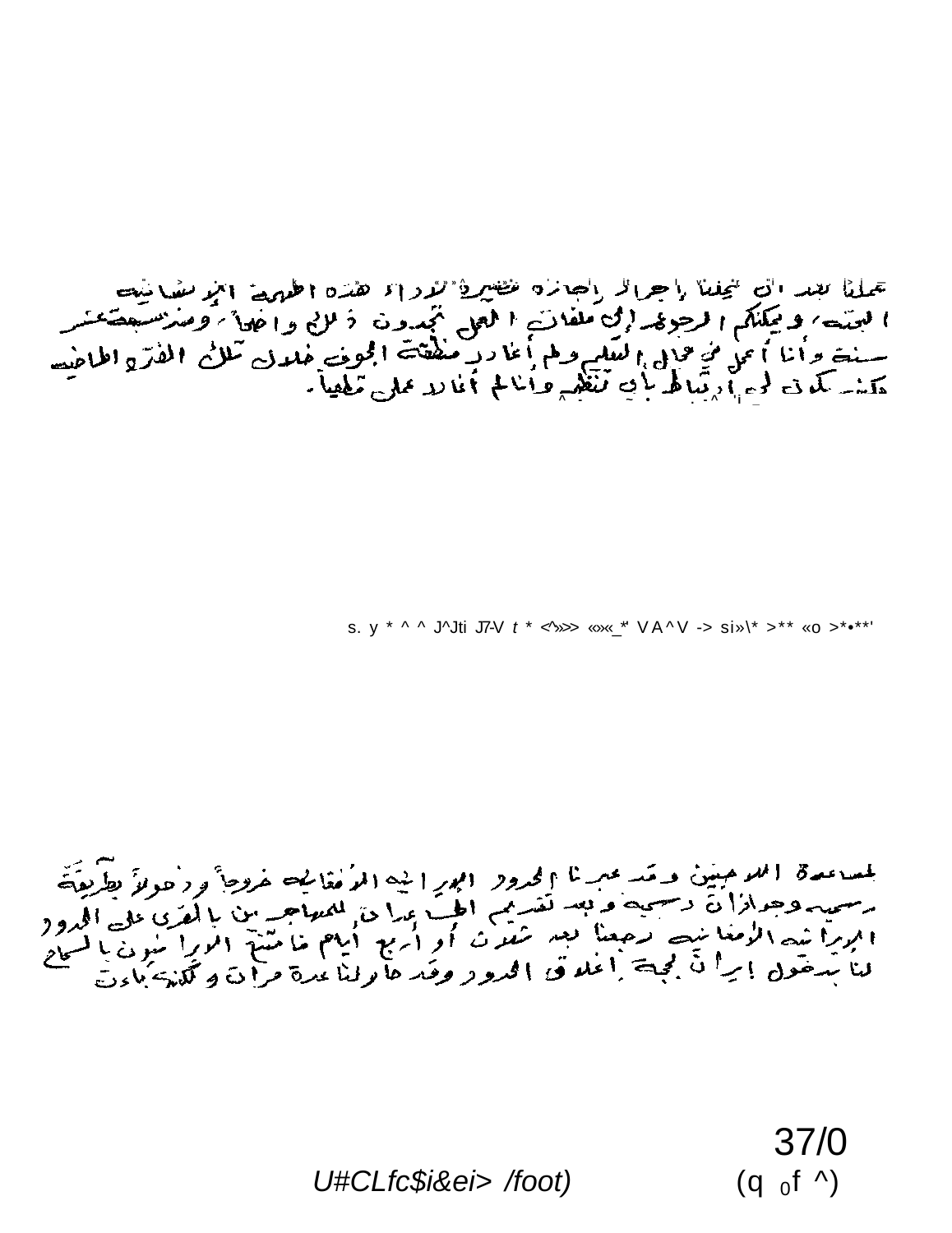. «=^o> / ^JB > i » ^/ ^ ^^UJ ^

o—\*> o J^ " ^-^ -\_°^ &P ^^ "^ y ^ ^sv\* i o i- ^ U^u> £>^ \_\_ -^  $V \sim V$  ^ \^rf>r 0>^ c/V -\*-e^- \*^ei-» W^ t o^. \It i ^-ifL i<sub>f</sub> j o^oM ^neJt  $0\nu$ i>  $cO\rightarrow \rightarrow \gg$   $Ub$  c> ci^^ c!4-U l^^f h>>Cr> ^J\* c>^>\*{> ereC^ r \*»-\*•\*<sup>v</sup>-\*\*fc\*.' b\*>-^r j-e^ '\_>i ^J ^ \_^o?^J&i\ <u>\t\_J</u>

 $f$ <sup>\*</sup> $\bigcup$  $\bigcup$  $\bigotimes$  $\bigotimes$ in ) الفظات الفرعيد المناكلة وهي ان وسم و الأبر نسم عددة بسيئة إنا بهد<br>المربع واسعة تسم الإرقاب و الحج هدين للقاعدة ...<br>إن يتحدث و اسعة بالمربع المربعة واسعة و لا لربس في أبي عددة بيسيطية<br>لم منر يدو اسعة ,! نما هم يس في م «>Ut«^>>r «\_il>- i <j> d^li^ i W—' \*\_>\* OT^ c>-^\^t>n

**Oy^J \** 

 $Mcussiftefi /_{rooo}$  (s-o<sup> $\land$ </sup>rt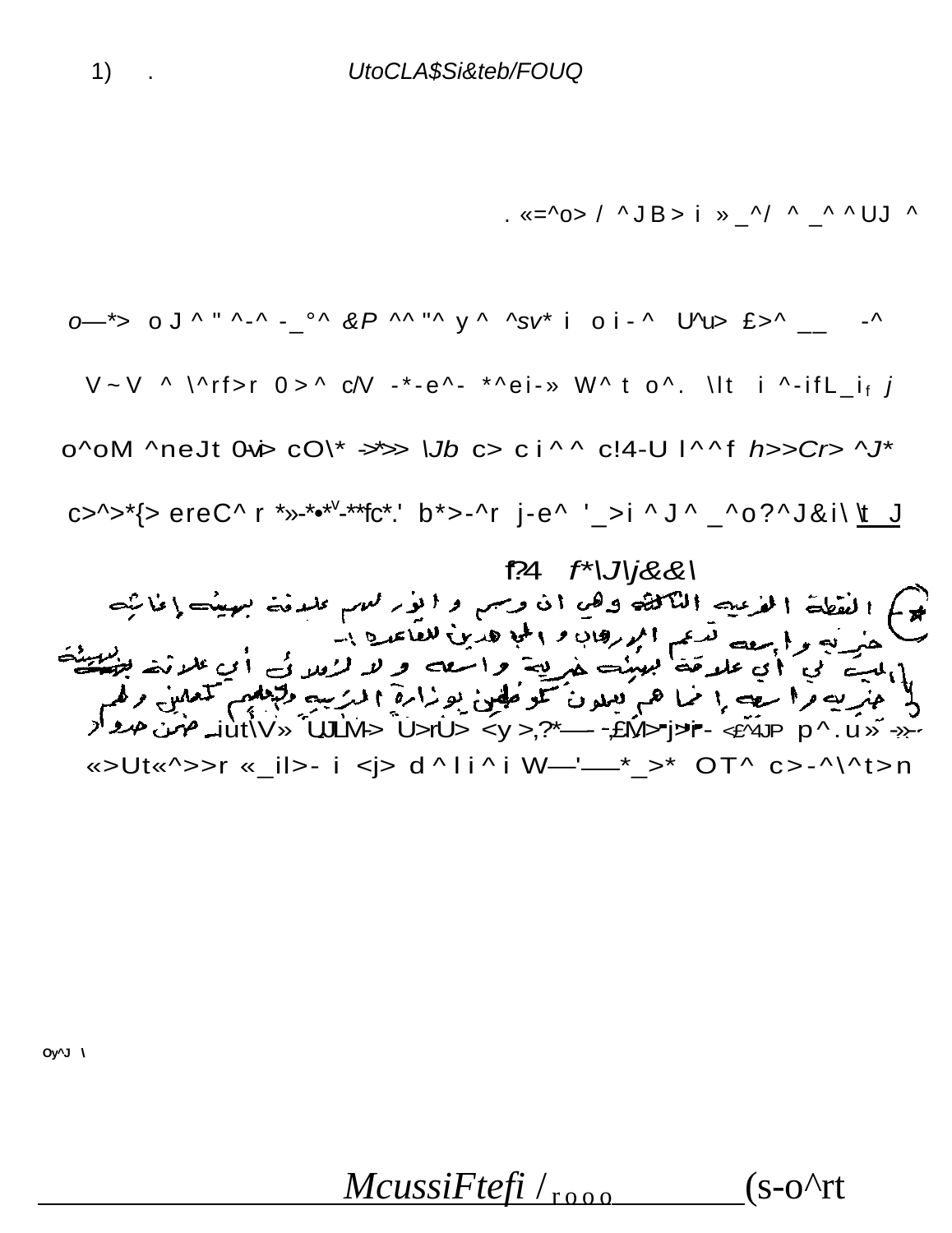$-$ \*\*?? }\*-> ' ^jyjiJt o \ ^i^y s -o ^> ^ ^» oi>M' b^s^^-^>

. ^j)^\*^ I 7^J ^^\* t^^^ ""^Jr^ ^s^S gJ^sJ\* f  $\mathsf{V}^*$ ' ^ \*r «I\*^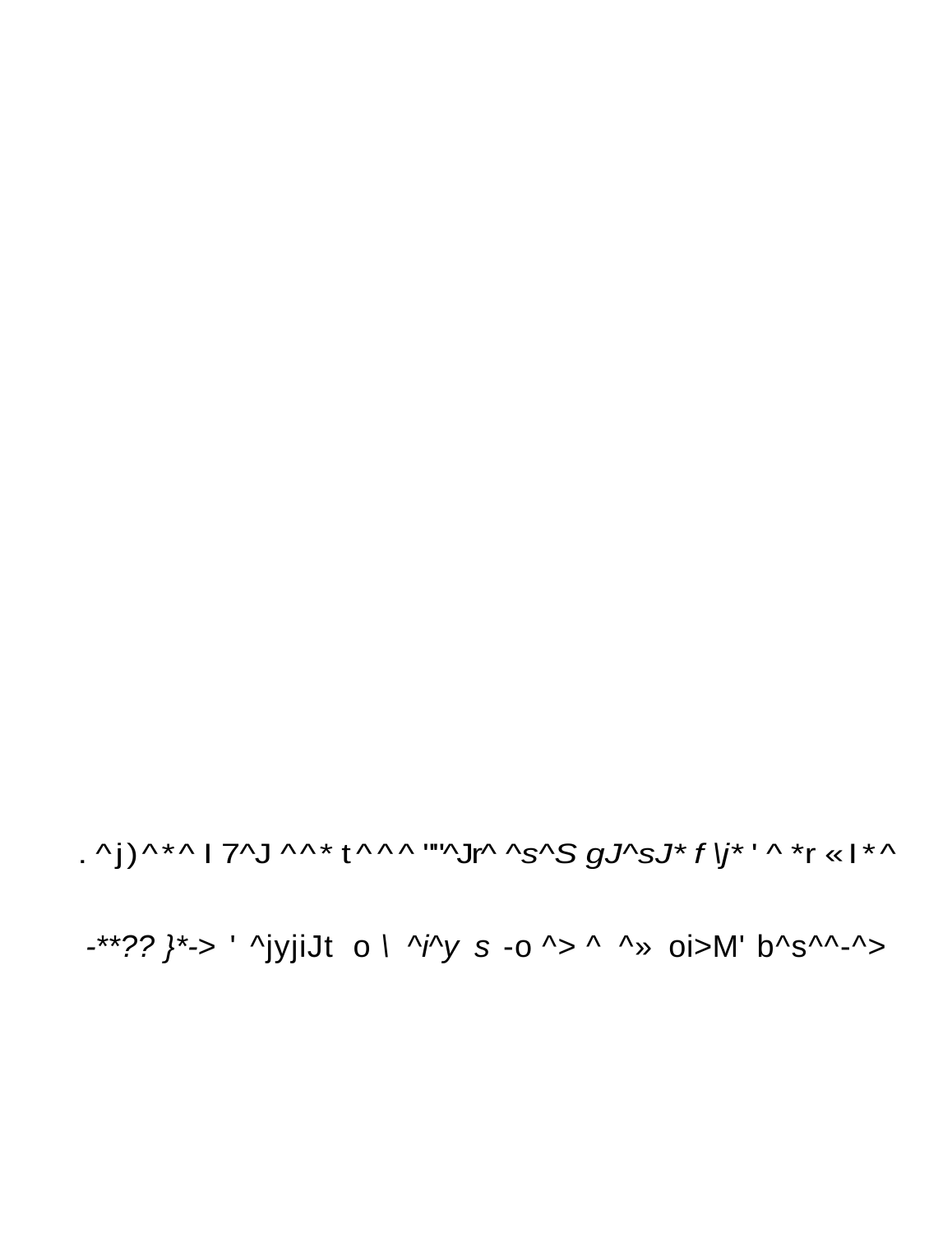*\*\*6i><sup>1</sup>*

 $\wedge$ *t* $\wedge$ *s*<sup> $\wedge$ </sup> v\ *£ J \*t* $\wedge$ *sj>* ~\*?\*4\* v>\*£> c<sup> $\wedge$ </sup> > ^-> gr<sup> $\wedge$ </sup> f %<sup> $\wedge$  f \*^</sup>

*4* 

# ه و از هدا عا و ا عرا به عبر ارت شد رستگی به کارآتشه<br>نجام الحوایاة حث لایوصر عوازان حزوره و لایوصر بو ازان لدیی سیست<br>است همین از بالای از است

 $tjVjWyi^*$  \v^» \/»^ \*Oy ^s^-jj <\*z—o ^jjej ^u'^^-w^ j و ليركنا مسهين من مل ميرونا ومطلوبين لما وا معنا <del>ولوجع</del>نا ور هبنا ببهزه الفكر<del>ه</del><br>مرهنـ اكنـ لك د ليل<del> رحمي</del>ّة على ك<del>ل تحسّن كما</del> تر اءة ســا عُننا من التّهم السابقة.<br>مريدل على أنـنا أسـثنا ما مسميين من كل تحركا تنا .وكذ

 $o^{\mathcal{A}}V''$   $\hat{D}^{\mathcal{A}}$   $S^{*s}f^{\geqslant}$   $S^{*v}2\leq j\langle J^{\mathcal{A}}J^{\mathcal{A}}r \wedge$  cr ^ ^ P>f^ ^^ ^ ^v—-^ ^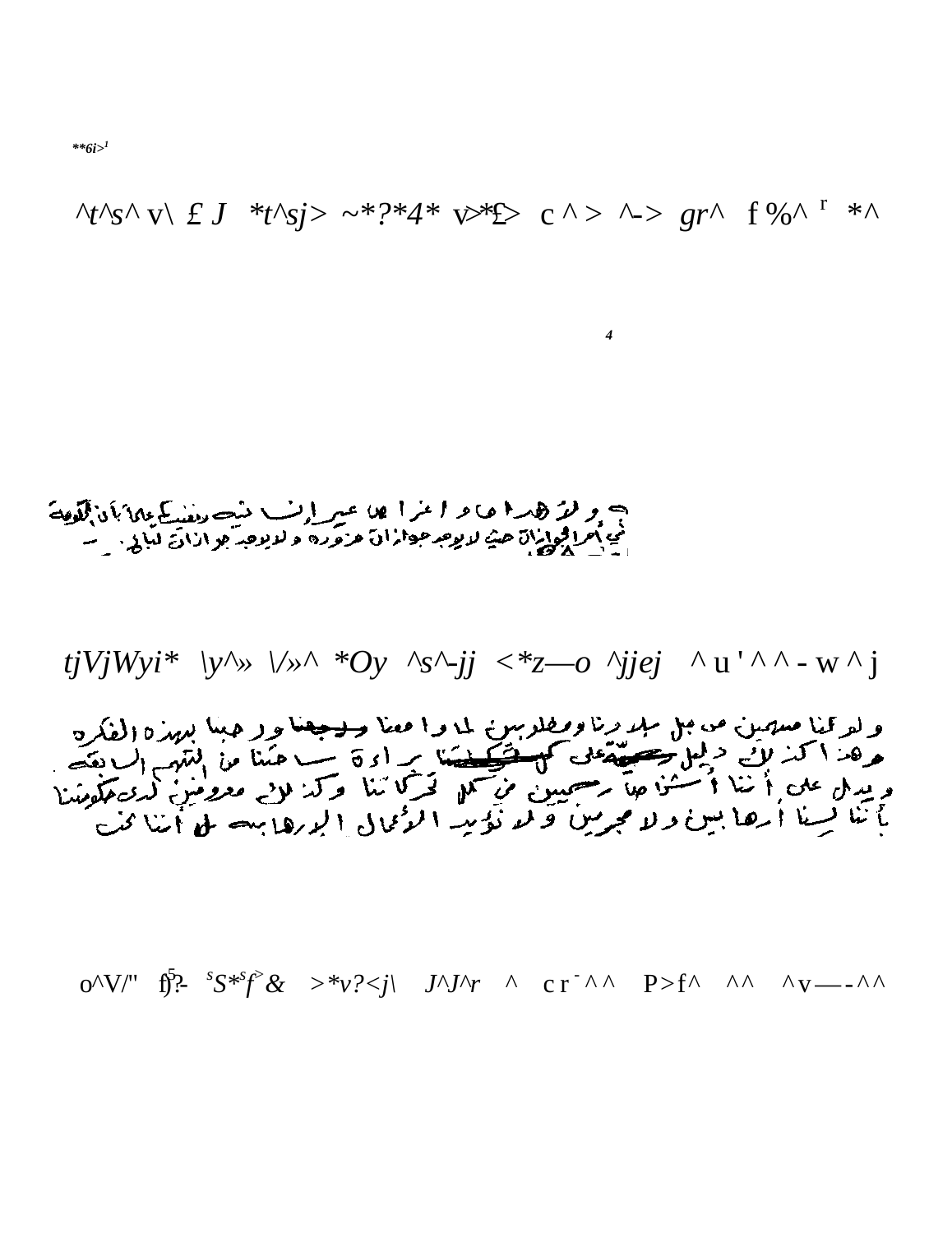# *OticLtesifrtSb/roUo*

# **1%**

*OtiCLA&ifr&P/FoOo*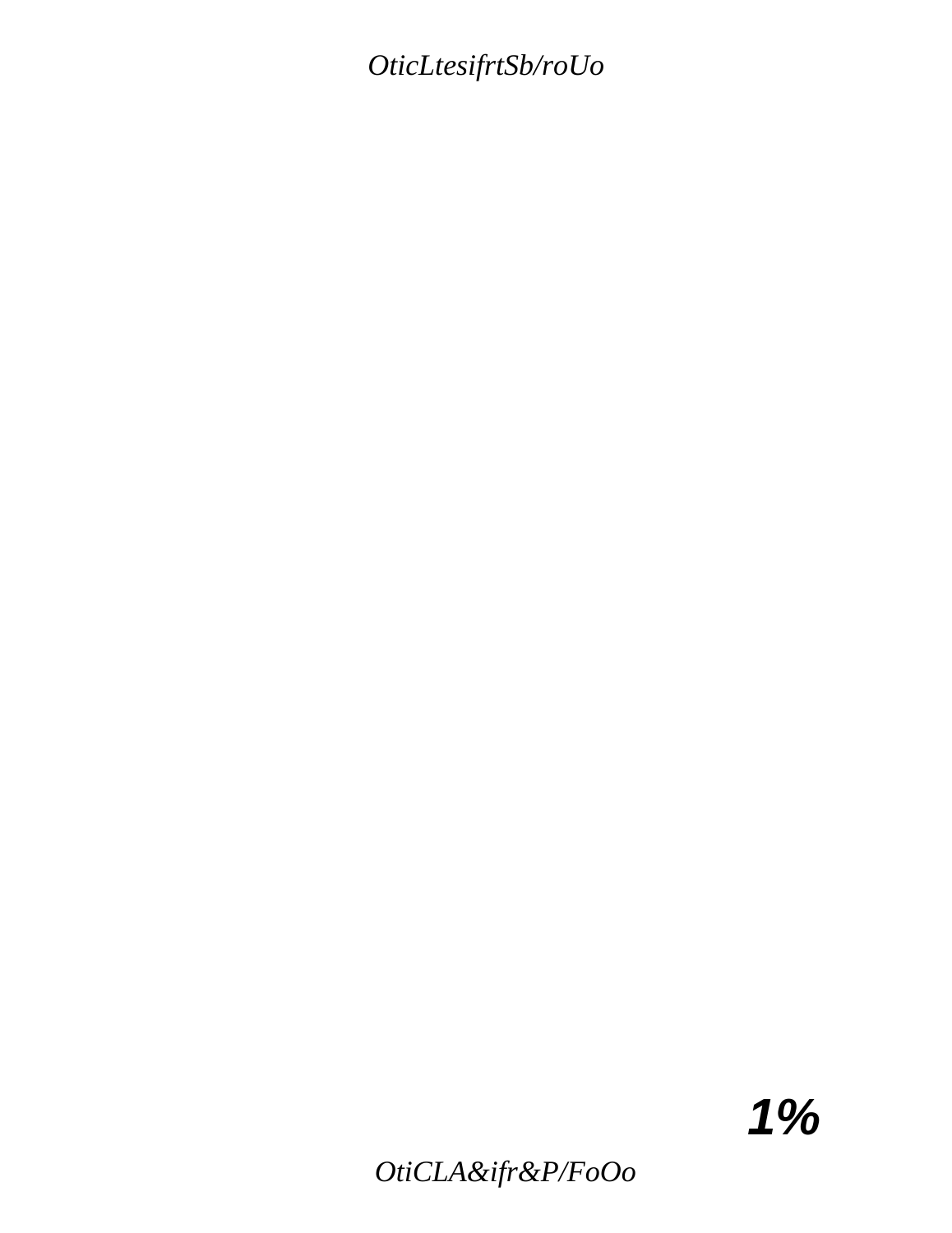#### UNCLASSrFlED//FOUO

*As the Tribunal President was stating the Convening Authority, the Detainee made the following unsworn statements:* 

I am not an enemy combatant. I never carried a weapon or fought against the United States.

*The Tribunal President asked the Detainee to hold his comments and he will be provided an opportunity to present his information in a few minutes.* 

Do I have a right to reply to all of the words that have been said against me? I know that about court, mat people can defend themselves.

*The Tribunal President stated the Detainee would have a chance to reply<sub>t</sub> but there were some administrative steps that must be completed first* 

*As the Recorder started reading the Unclassified Summary, 3(a), the Detamee stated it*  was not true. The Recorder continued with the Unclassified Summary without further *interruption.* 

Tribunal President: Referencing D-a, you chose to participate in this tribunal and you requested three witnesses. One is a Detainee and will be here later. You requested two non-detainee witnesses and stated they would testify about your travel to Pakistan and you used your work vacation to assist refugees fleeing Afghanistan. This Tribunal panel has determined those witnesses to not be relevant.

Detainee: How can they not be relevant when they are witnesses to the truth and they are relatives?

Tribunal President: Basically, we look for your actions and what you did in Afghanistan, in particular, and unless they were right there with you, they can't determine that.

Detainee: But they knew before.. .they knew I was going there.

Tribunal President: Unfortunately, that just shows intent.

Detainee: I also spoke to them on the telephone.

Tribunal President: As far as that statement, you are here today to provide us with your actions and we will accept that.

Detainee: [ didn't have any activities in Pakistan; only the border with the refugees. I don't know anything about Afghanistan.

Tribunal President: Just for your knowledge<sub>></sub> the only thing we have seen about you, so far, is the Unclassified Summary.

> ISW338 Enclosure (3) Page 1 of 18<br> $r$ -  $\setminus$   $\setminus$   $T^{\wedge}$

> > **3515-**

UNCLASSIFTED//FOUO *r- \ \ \ T^*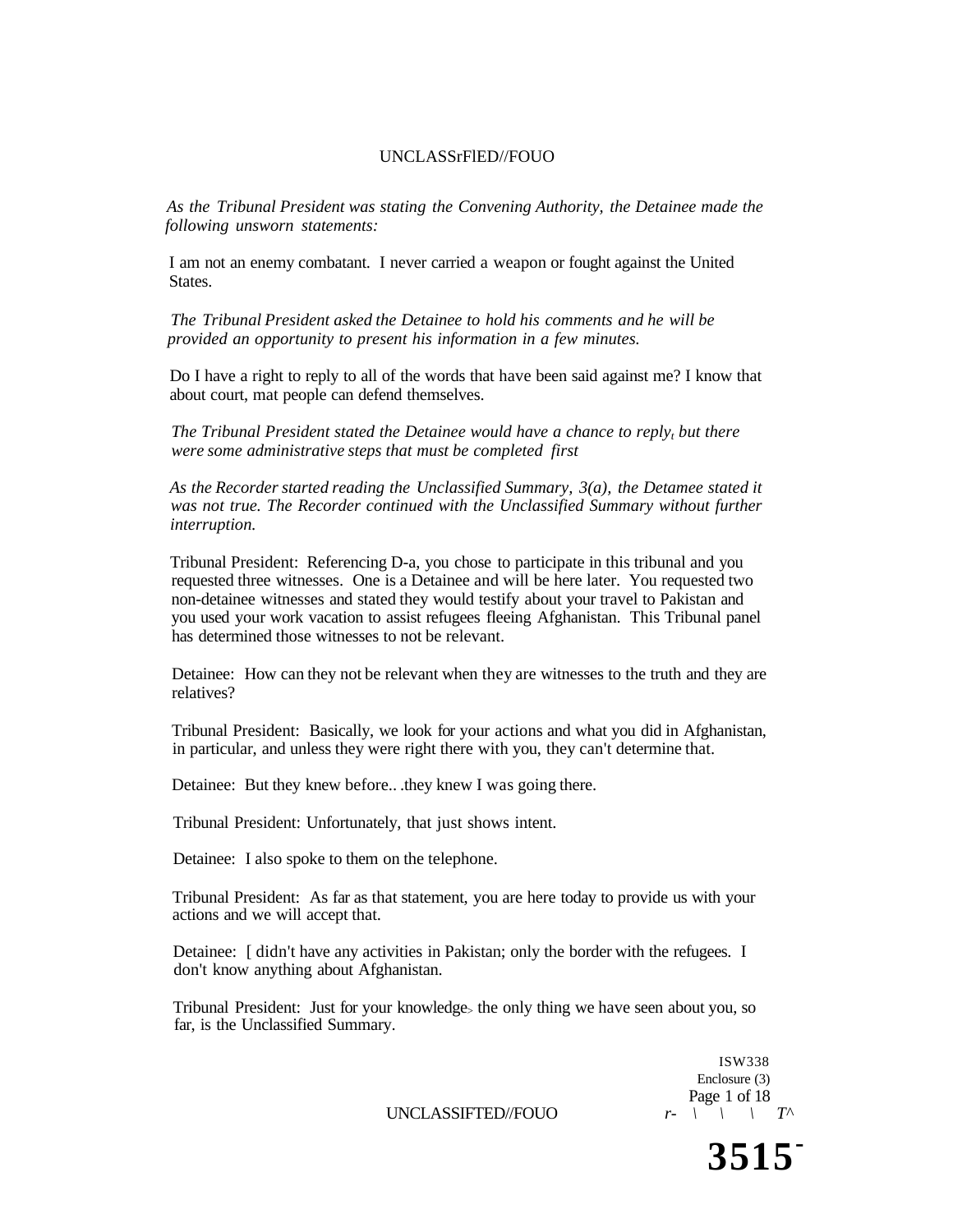Detainee: I will tell you the information that Tve told the investigators before, but the information that T do not know, I cannot provide you with that,

Tribunal President: That makes sense. You may now present any evidence you have to this Tribunal and you have the assistance of your Personal Representative in doing so.

Detainee: Will the witness be here?

Tribunal President: He<sup>1</sup>11 be here later; we want to hear from you first. Do you want to present information to this Tribunal and would you like to make your statement under oath?

Detainee: For sure. Are you going to believe in tny oath?

Tribunal President: Certamly. If you take an oath, we will consider what you say to be true.

*The Detainee was sworn.* 

Summarized Sworn Detainee Statement

I want you to know, by taking this oath; I will be judged to fee end if Hie.

*The Personal Representative assisted the Detainee in his statement by reading the points on the Unclassified Summary to the Detainee,* 

• 3(a)l The Detainee traveled to Afghanistan from Saudi Arabia in late September 2001 via Jordan, Syria and Iran.

1 never traveled to Afghanistan and we never intended to travel there. We wanted to travel to Iran. After September 11 and after watching the news, that large population of refugees were pushed to the Iranian borders, so we went there to help aid them.

We traveled by vehicle from Jordan to Syria and from Syria to Iran by plane because it was cheaper and it was close to our area\* which is Joff. It's close to the Jordan/Syrian border. Also, I went for a dental appointment in Syria.

When we got to the Iranian/Afghanistan borders, we asked about the refugees and immigrants. We were told they were on the Iranian/Afghani border. We thought they were inside Iran's border, but when we got to the border, the custom's man told us that the refugees were inside Afghanistan's border. They told us to enter Afghanistan to help the refugees and immigrants there.

> ISN#33ft Enclosure (3) Page 2 of 18

UNCLASS1FIED//FOUO

**3 3 l(o**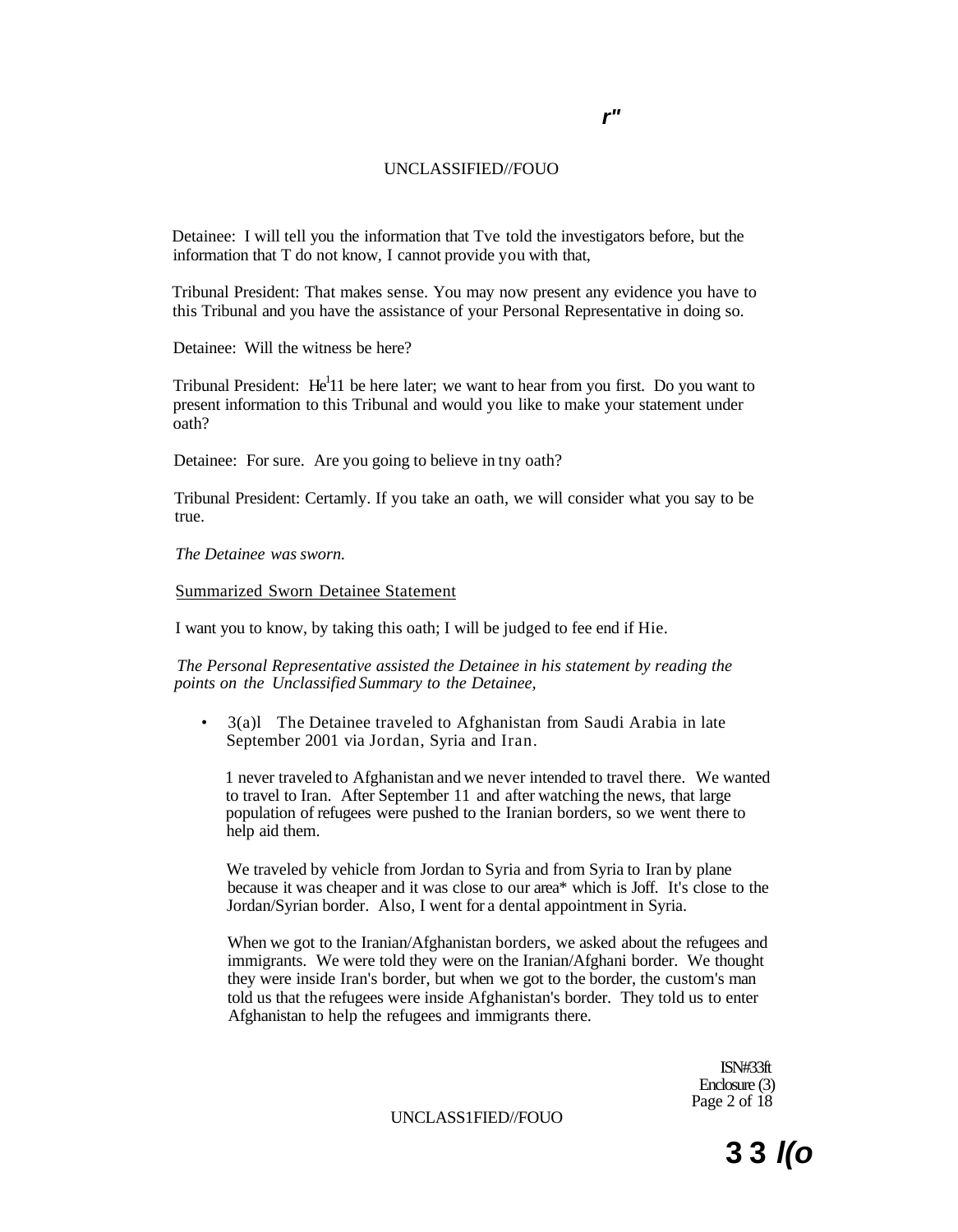After we offered help in some villages on the Iran border, we returned to the borders after three or four days and the Iranians did not allow us to enter Iran. Wc asked mem if the borders were closed or open and were told to come back in a few days and we'd be able to leave and enter, with no problems.

We tried multiple times to enter Iran, but we were not successful. It appears to be due to prejudice; we were Sunni and they were Shiite. You know the conflict between the Sunni and Shiite Muslims. The immigrants and refugees were all Sunni. If the refugees were Shiite, we would have been allowed to enter without problems.

After trying and failing multiple times, I called my brother to help us. My brother told me to wait on the borders. We waited in a hotel on the Iran/Afghan border for a month and a few days. We were forced to go through Pakistan; it was the only way left for us to go,

The border police were telling us to go in an unofficial way, by bribing them-Also, a lot of smugglers offered us the same thing, a way to cross the border in an unofficial way for a bribe, for money. We strongly refused because we entered officially and we wanted to leave officially. We refused because we never worked mat way before. That's what we get for being honest.

After that, we were forced to go through Pakistan, hoping to get back to our country. We had no other intent.

3(a)2 The Detainee reportedly traveled with an individual identified as another Detainee,

Yes, my partner in travel is detained, just like me. That does not mean he was involved in any problems or something bad. We will find, in this prison, a lot of innocents who have no connections to terrorist activities. The Pakistani Intelligence sold us to you, even though we offered them our official passports, with our true names, to get an official permit to enter the country, through the Pakistani officials in the bordeT office.

We never sought unlawful ways, even though we were offered, we strongly refused them. We entered all the countries officially, with our official passports, with our true names. That's what happens when you tell the truth, *ih&* tax for telling the truth.

3(a)3 The individual's name or alias is included on a list of Al Qaeda Mujahidin found on files recovered during a raid of Al Qaeda safe houses.

If it is wanted, any organization can find the same names, but it could be another person. That alone, is not enough proof to prove it is the same person. But, if you

> ISN# 338 Enclosure (3) Page 3 of  $18$

UNCLASSIFIED//FOUO

33H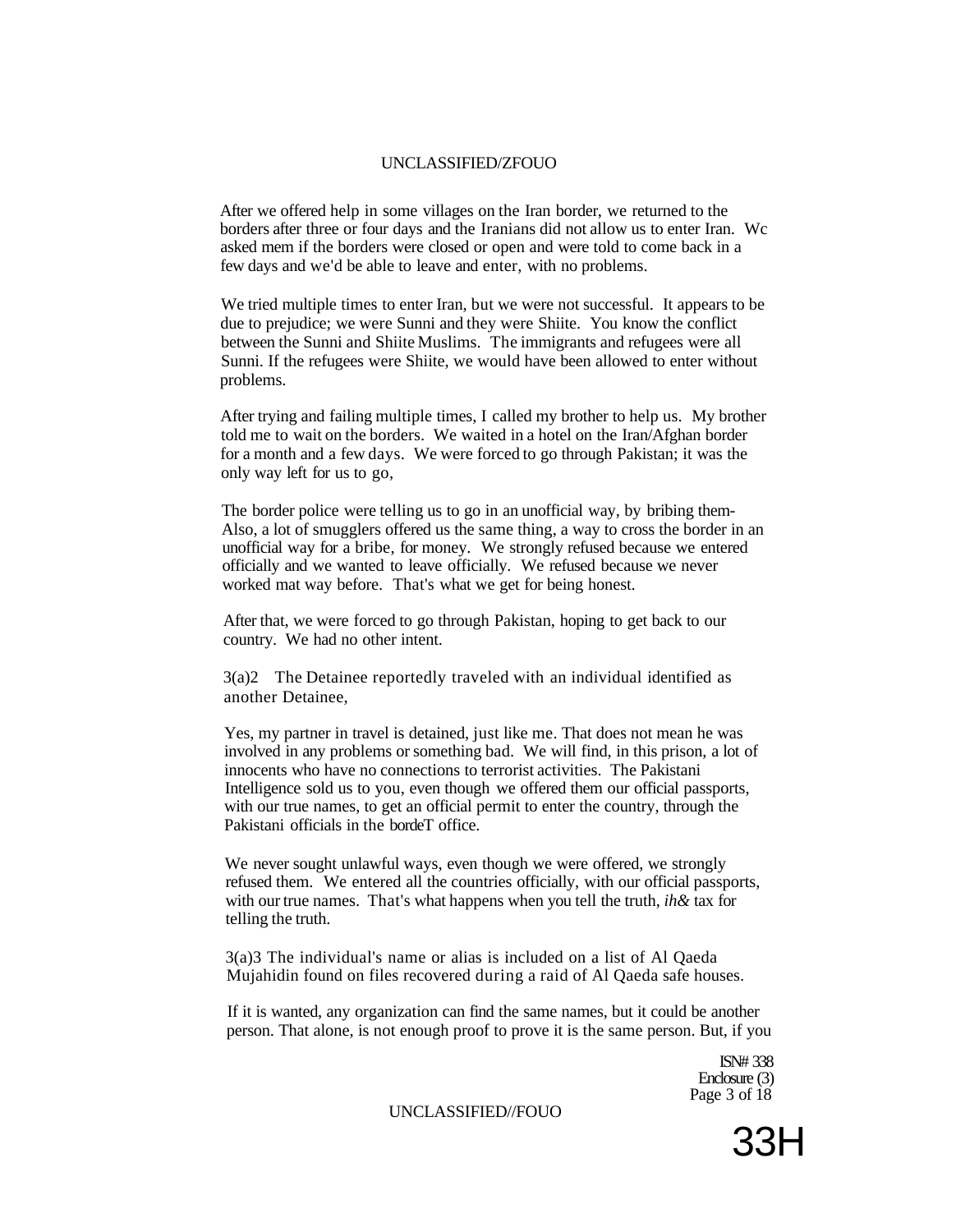#### UNCLASSIFR-D//FOUO

provide complete evidence, a complete name, the mother's name, pictures and other documents on the accused person.

My friend does not have any connection to this organization or other organizations. We consider those accusations to be false and you have no evidence to support them.

Personal Representative: I would like to clarify a few points. Point 2 says the Detainee traveled with another person, who is a Detainee. Point 3 says the individual's name appears on a list. It is not the Detainee's name, but the individual's name that appears on the list.

Detainee: The reply was for my friend, my partner that traveEed with me, not for me.

Personal Representative: It was not the Detainee's name on...

• 3(a)4 The Detainee is associated with Al Haramain.

I did not have anything [to do] with Al Haramain, work wise, but I am a teacher and [ work with administrative (inaudible) in Saudi Arabia. You can contact Saudi Arabia to verify this. I am still a teacher in Saudi Arabia and I work in the education field.

There was a cooperation with the humanitarian organization to adopt some of the orphans in Bangladesh and help some of the poor and needy in my city and the surrounding cities.

I would offer clothing and food to that program and some food to the people tasting during Ramadan, because their situation was difficult.

 $(3(a)5$  Al Haramain is a Don-governmental organization (NGO) with ties to Islamic terrorism.

Al Haramain is an official governmental organization, registered under the administration of the government in the Kingdom of Saudi Arabia. It is officially registered and included in the Humanitarian Aid Association, and under the Administration of Internal Affairs, led by the Minister of Internal Affairs.

I have knowledge that the United States apologized to the Kingdom of Saudi Arabia for accusing this humanitarian association for being a terrorist organization.

> ISNW 338 Enclosure (3) Page 4 of 18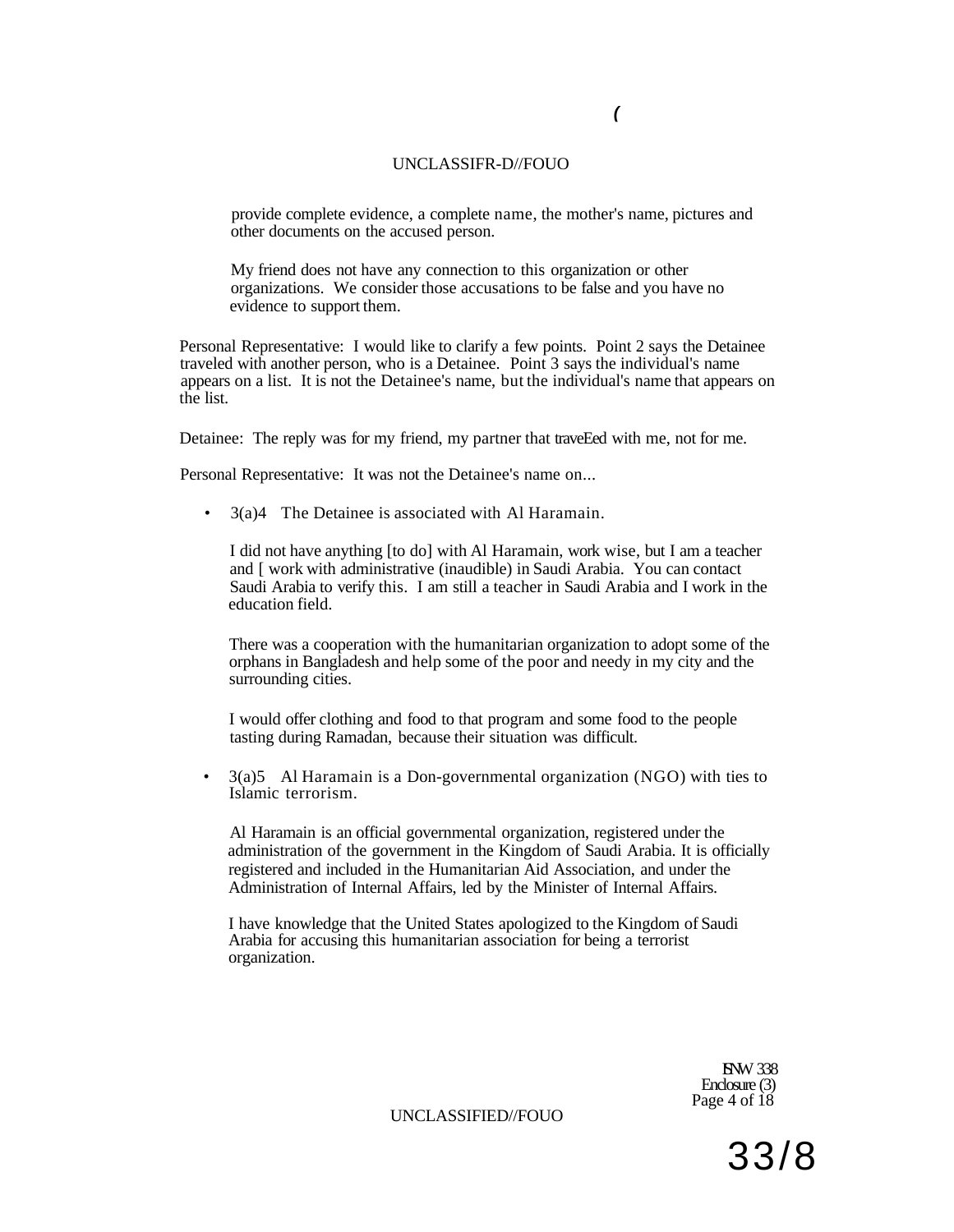#### • 3(a)6 **The Detainee is associated with Allghatha.**

See Below.

#### • **3(a)7 Al Ighatha b a non-governmental organization (**NGO) **with ties to Islamic terrorism.**

The sixth and seventh points are connected. These have never been mentioned before and I've never been asked about being connected to this organization.

I have no connection to that organization, either close or from a distance. I've never been told about this organization and I have no information about it.

You accusing me of being connected to this organization; it is false and you have no truthful evidence.

#### • **3(a) The Detainee** is **associated with Al Qaeda.**

1 have no connection or association with Al Qaeda close or from a distance. My proof is that the person who traveled with me and I worked as teachers in governmental schools that belonged to the Ministry of Education of the Kingdom of Saudi Arabia.

We traveled for a humanitarian mission and we were not connected to our governmental jobs. We left work after taking a short vacation to help out with this humanitarian mission.

if you look at my work files, it will be clear. I've been working in the education field for 20 years. Fve never left my country or my area the whole time. So, how can I have **a** connection to any organization if I've never left my work.

In my own country, I was never called for investigation or questioning for any reason whatsoever. That proves my innocence from any accusation or any suspicion.

Even the person I traveled with worked for approximately 17 years in the education field, and he's never been questioned by the security of my country and never left the country, to my knowledge.

This assures that we do not have any connections to any terrorist organizations. We were working for the humanitarian, in general, and it is

> *[\SWt33S](file:///SWt33S)*  Enclosure (3) Page 5 of 18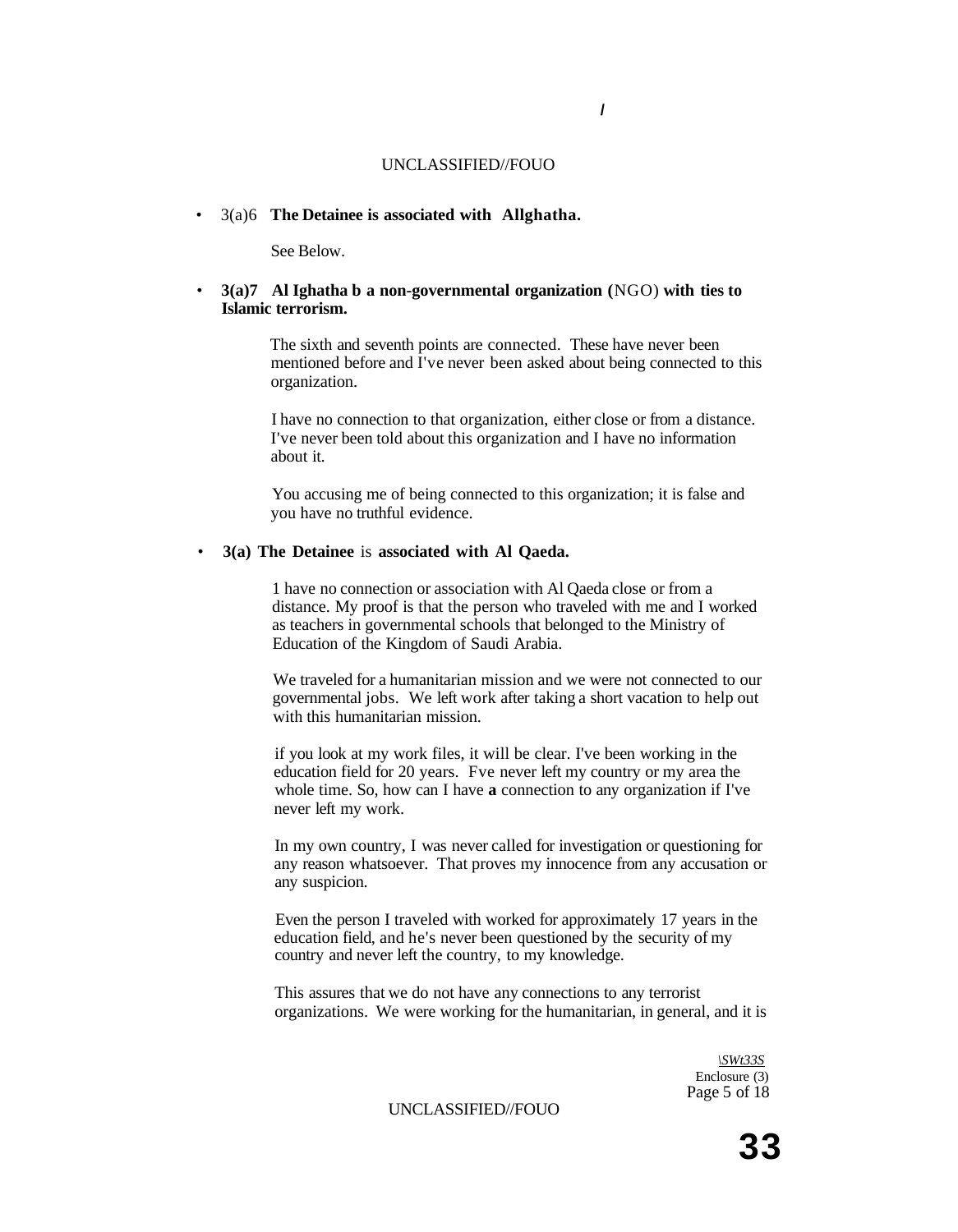• our goat in life. We were taught truth, work, honesty with others and understanding.

An additional point I'd like to make is that we were never trained in the mifitary to be viewed as enemy combatants or soldier combatants. How can a soldier be called a soldier if he never carried a weapon?

- In the Kingdom of Saudi Arabia, thank God, we do not have mandatory military service. *%* We were never forced to join the military; it is voluntary only. We never traveled to any country to train for the military.
- When we were arrested in Pakistan, we didn't have weapons, papers, books, or letters to I indicate that we are connected to these organizations or any organizations.
- I leaving our country was done officially, using an official, not a fake passport with our *%.* real names. Passing those countries we passed was also done officially,

*'<•* 

*:*

- | When it [border] was closed, we never sought unlawful ways, even though the ways were provided and were there. We were offered [unlawful entry] by the Iranian border police, for a bribe. Also there were a lot of smugglers that made the same offer, but we strongly refused them.
- *i.* I have two letters with me, and I had approximately 20 letters mat indicate that our visit was official, true and that we went for humanitarian reasons to help the refugees at the border. After a search last year by the administration here in prison, they never gave border. After a search last year by the administration here in prison, they never gave | back the Jetters. All those letters will prove the truth. Those [the 2 letters] are new letters *i.* because if they were old, I wouldn't have them, they would have been taken. Those letters prove our innocence, our humanitarian aid, which is the reason for our travel. letters prove our innocence, our humanitarian aid, which is the reason for our travel.
- | I called my brother from Iran's border and asked hira to do whatever was necessary for | the Iranian officials to allow us to return to our country, through Iran.
- *%* There is no reason for Pakistani's to give us to the United States. This board needs to know the truth.

The whole reason was that we were exchanged for money, that's why they refused to let us to return through their country and we were not allowed to call our embassy to help us go back to our country, even though we had official passports and we entered the country officially.

All Saudi humanitarian organizations are registered and included in the Ministry of Internal Affairs of Saudi Arabia because they are governmental, so why are they called a non-governmental organization?

> ISN# 338 Enclosure (3) Page 6 of 18

*3 3Z-D*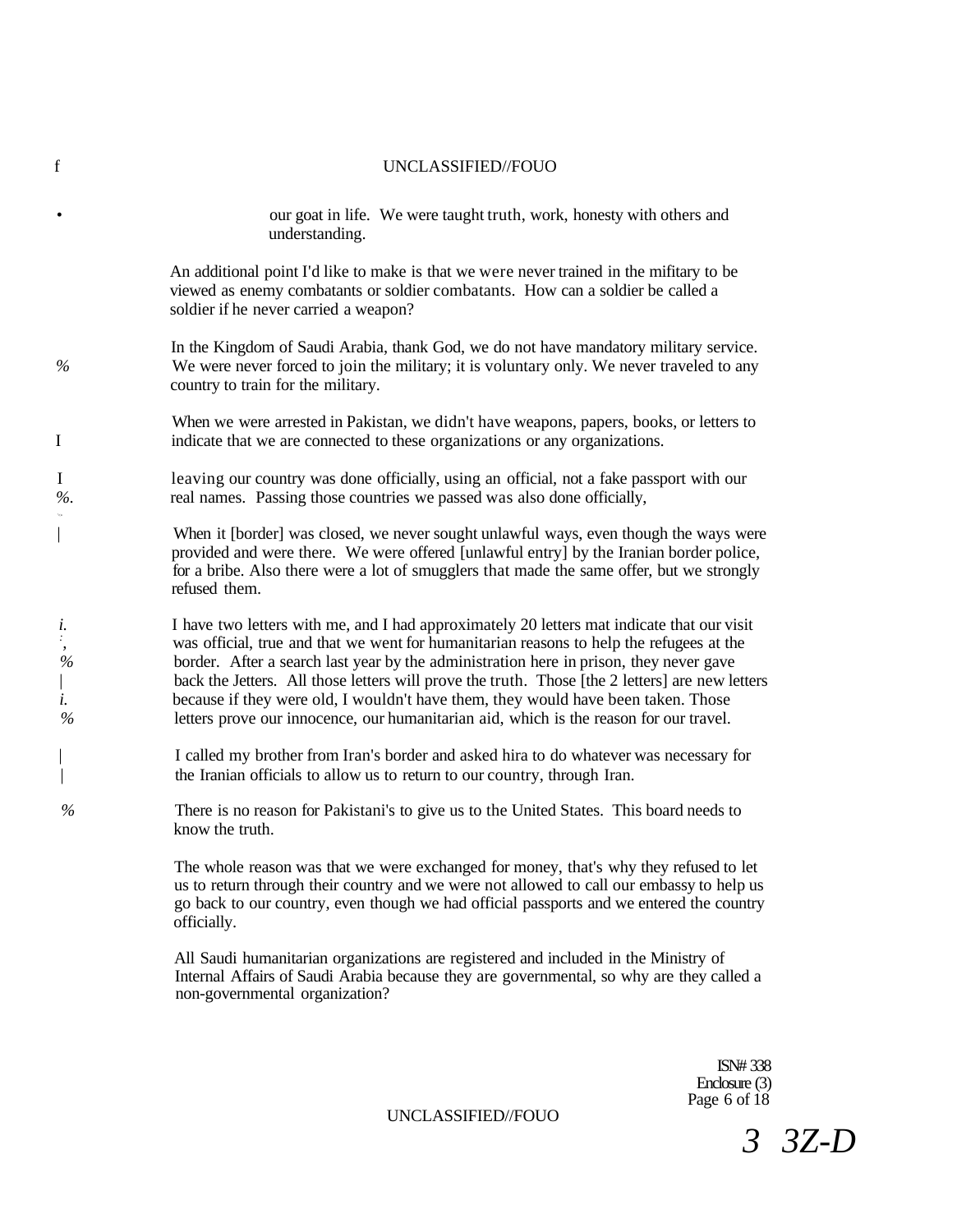There is no reason for us to be arrested and kept away from our families and children for this long period of time. We've done no crimes. When have people ever been arrested with no accusation and then later were given felse charges, which have no truth to them? The truth is very clear.

For your information, I personally was supposed to be released with that group of Saudis that were released about a year and a half ago. The investigators told me my name was with them, in newspapers. That's more proof of my innocence and that I'm telling you the truth.

#### *The Detainee read excerpts from a tetter he received from his brother.*

#### "Dear Brother,

It's hard for us with you being away from the family. It's sad to hear that you are imprisoned and they detained you while you were doing your duty for your Muslim brothers in Al Ighatha camp. May God listen to your hardship and release you."

#### *The Detainee read excerpts from a letter he received from his uncle.*

"Looking at your situation as a whole, you are in a prison better than us, My God, because you went to help aid the poor and the needy on the borders of Afghanistan. That's what God has caused. God is well and everything will be well because the reason you went there was for Him for a purely humanitarian reason. May God have your destiny."

#### Personal Representative Oueyri«"« *ta* Hgtaingp

Q; How long have you known about Al Haramain?

A: It's a very well known organization in Saudi Arabia and outside too. It's not a secret organization; it's a governmental organization.

You told me, in our interview, about two children from Bangladesh.

Yes, I adopted them, at my house.

You adopted them through Al Haramain?

Yes.

How long ago was that?

Six or seven years before my arrest.

1SN#33S Enclosure (3) Page 7 of  $18$ 

**(** 

33Z(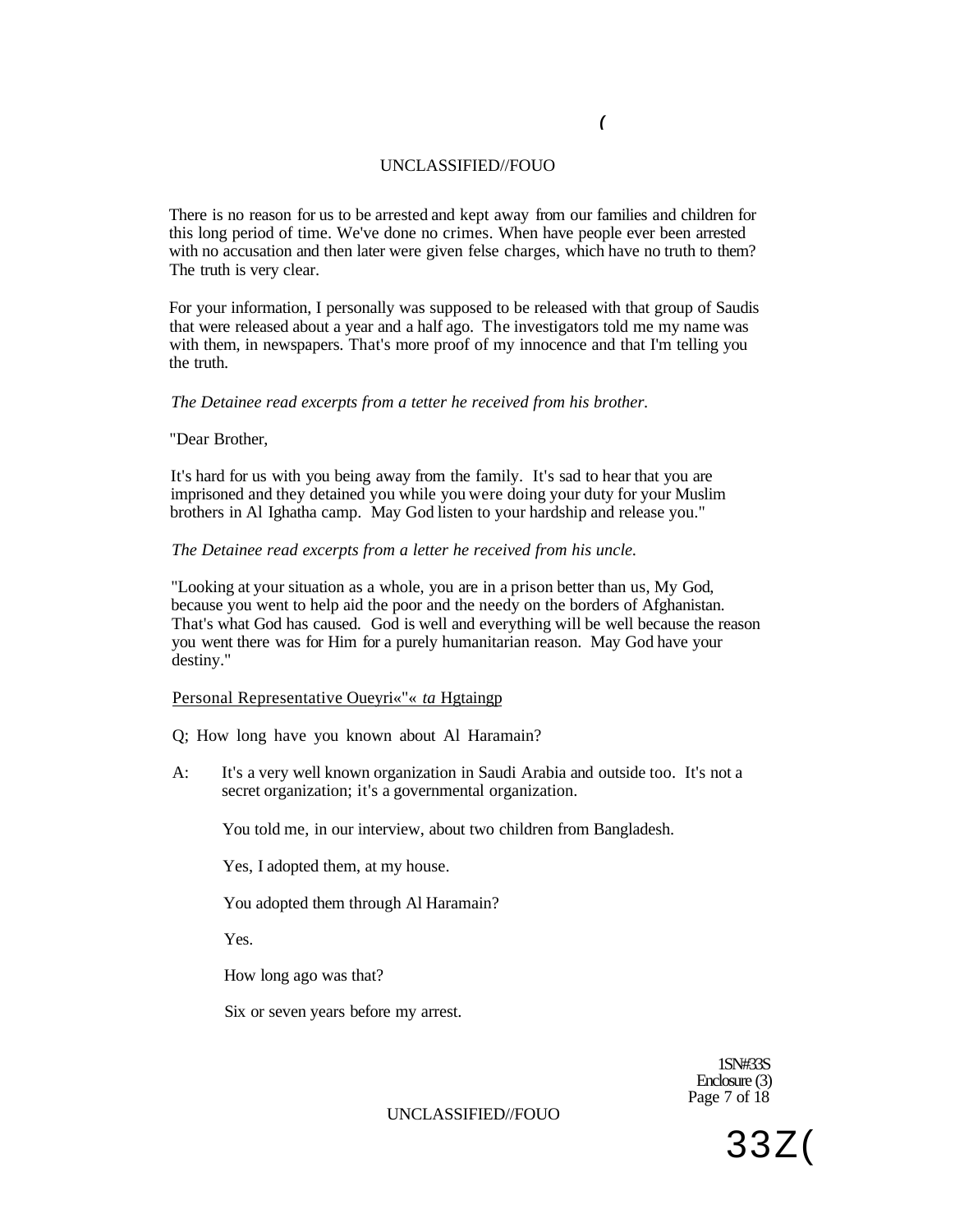- Q: Also, for clarification from our interview, did you tell me you are still employed as a teacher from Saudi Arabia?
- A: Yes, that's true.
- Q: You're still being paid7
- A: Right now?
- Q: Or your family.
- A: . 1 do not know anything about that situation. I've been away from my family for three years. They are supposed to [pay me] because *Vm* still assigned to work.

## Tribunal Members Questions to Detainee

- Q: Will you provide us with some additional information about your background?
- A: Can you clarify?
- Q: Of course, I will ask.
- A; Go ahead.
- Q: In Saudi Arabia, tell us about your family, about your Wife, how many children...
- A: My children?
- Q: How many?
- A; I have four children, two girls and two boys.
- Q: That's including the two children you adopted from Bangladesh?
- A: Yes. I'm not the only one who adopted them, my whole family adopted those children. My sister, brother and mother did too.
- Q: Your usual occupation is a teacher?
- A: Correct.
- Q: What areas did you teach? What grades did you teach?
- A: I teach art, but I can teach any other subject as well. I have the authority to teach any field that is open.

!SN#338 Enclosure (3) Page 8 of 18

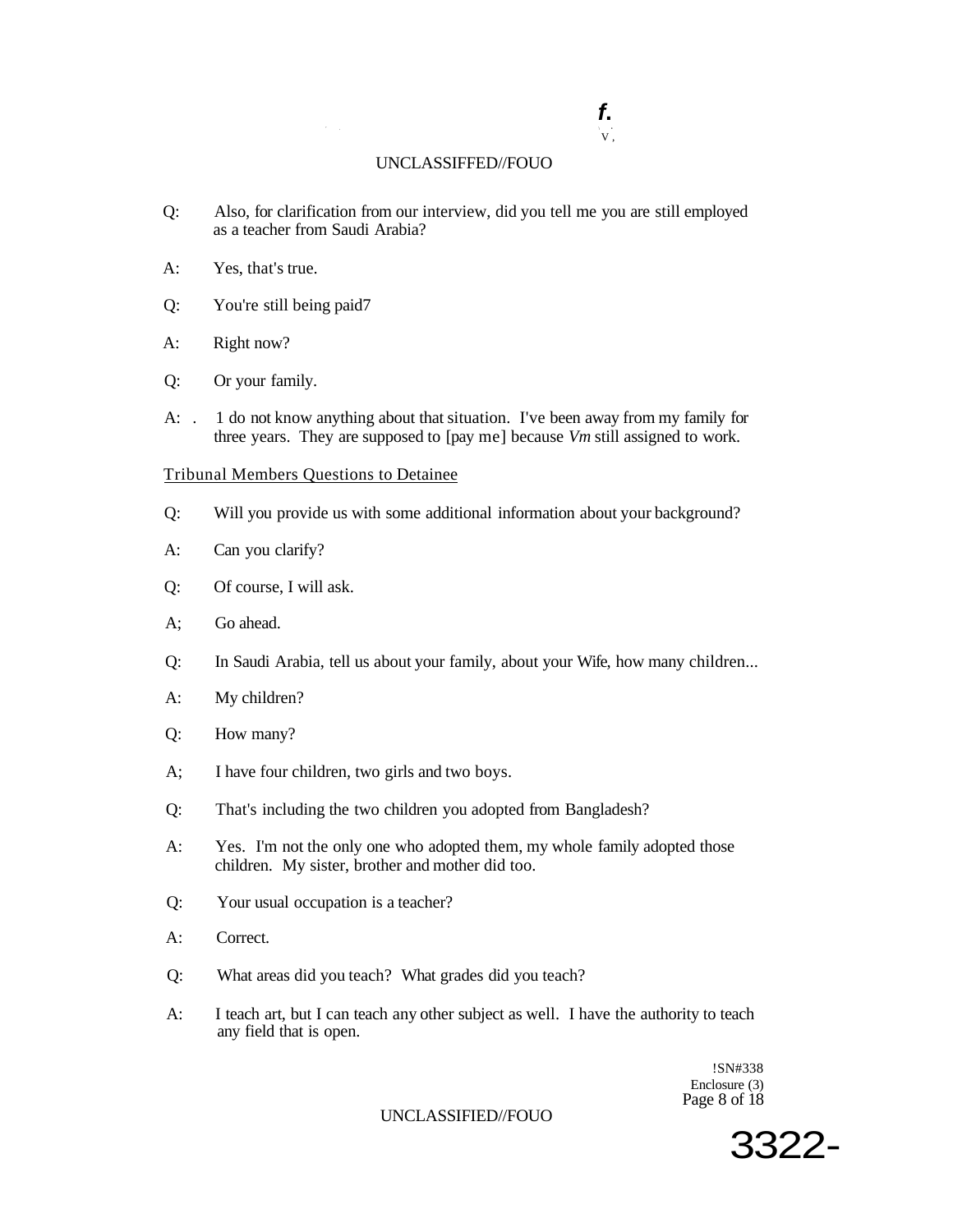|                                                         | Q:          | You were predominately a teacher of secular subjects, not religious subjects?                                                                                                                       |
|---------------------------------------------------------|-------------|-----------------------------------------------------------------------------------------------------------------------------------------------------------------------------------------------------|
| $\setminus$                                             |             | A: Correct. If other fields were open, like math, science or religion, I'd have no<br>problem teaching that because I took an oath to honestly do my job as a teacher.                              |
| I                                                       | Q:          | You told us you traveled to the Iranian border in order to help refugees, and you                                                                                                                   |
|                                                         |             | did this as part of a governmental organization.                                                                                                                                                    |
| $\%$                                                    | $A$ :       | No, it was personal.                                                                                                                                                                                |
|                                                         | Q:          | It was a family, personal decision and not directed by the government or by Al<br>Haramain?                                                                                                         |
| $\mathbf{f}$<br>$\frac{1}{2}$<br>$\mathbf I$<br>$\bf I$ |             | A: I was never under control of that organization* but as I mentioned before, 1<br>cooperated with them in my country, but not outside my country. It was a<br>personal thing for me and my family. |
|                                                         | Q:          | Your traveling partner was doing the same thing?                                                                                                                                                    |
| I                                                       | A:          | Yes, that's true.                                                                                                                                                                                   |
|                                                         | Q:          | You told us that you traveled openly with your official passport and under your                                                                                                                     |
| $\%$ :                                                  |             | own name.                                                                                                                                                                                           |
| I                                                       | A:          | Yes, you have my passport with you.                                                                                                                                                                 |
| $\cdot f$                                               | Q:          | That was my next question. You had your passport with you when you were                                                                                                                             |
| I                                                       | $A$ :       | arrested in Pakistan?<br>For sure. I'd never leave my country without my official passport. That's my                                                                                               |
|                                                         |             | only proof of travel.                                                                                                                                                                               |
| ∗                                                       | Q;          | You told us that you didn't want to travel unofficially into Pakistan.                                                                                                                              |
|                                                         | $A$ :<br>Q: | Yeah, I refused.<br>How did you then get into Pakistan? Did you obtain a visa or did you cross at a<br>border point?                                                                                |
|                                                         | A:          | T passed through a checkpoint. They took my passport and that's where I was put<br>in prison with no reason                                                                                         |
|                                                         |             | Q: You were arrested when you tried to get into Pakistan?                                                                                                                                           |

1SN# 338 Enclosure  $\triangleleft$ ) Page 9 of 18

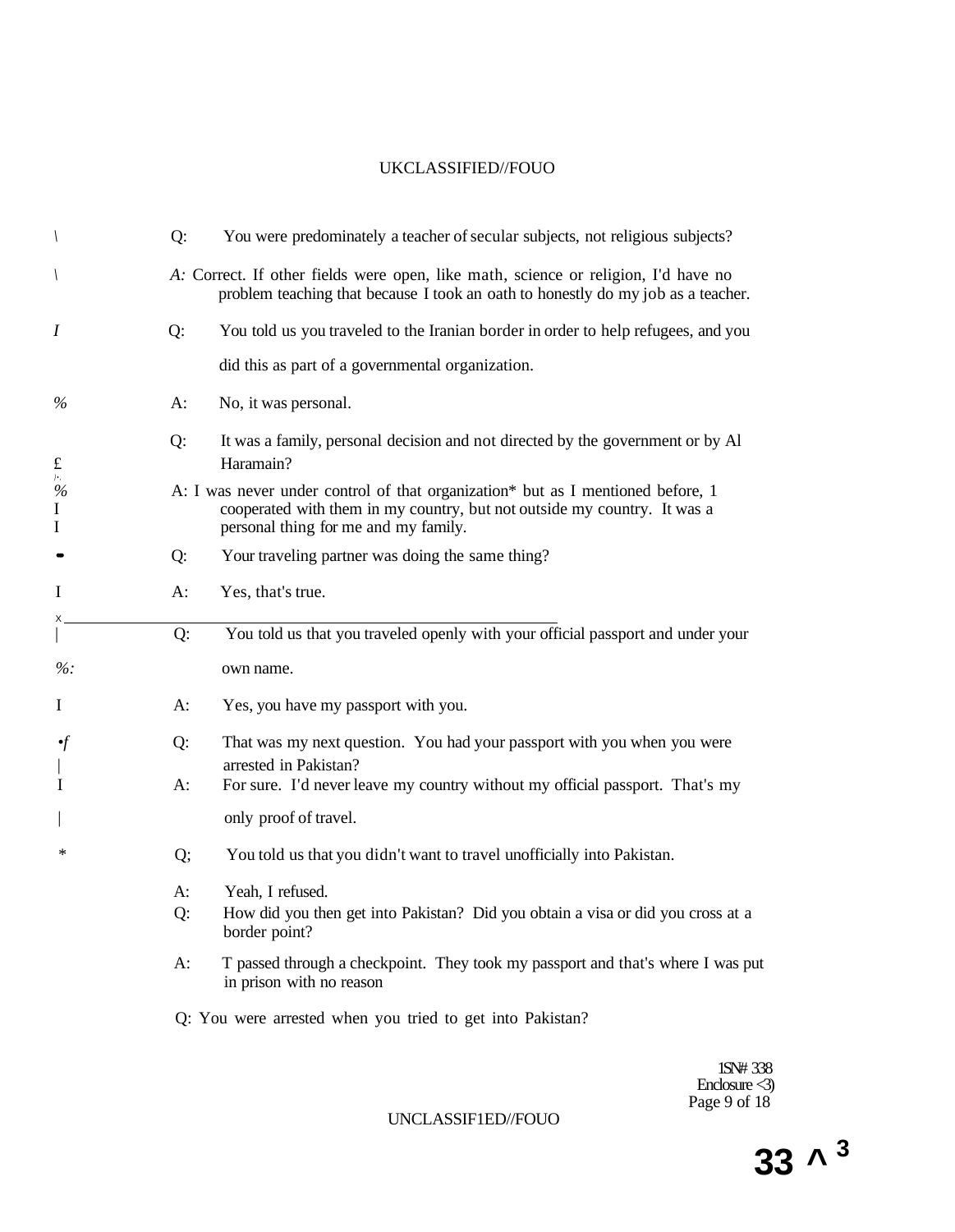- A: It was official, too.
- Q; Do you remember that date?
- A: It'sinArabic. It was the  $8^A$  month,  $28^{th}$  day, year 1024. It was about 3 days before Ramadan. 1 don't know the Latin calendar.
- Q: You said that you were sold for money by the Pakistanis. How do you know this?
- A: That's true.
- Q: How do you know that? Did you see them...
- A: I heard from the people over there. They have seen...
- Q: While you were in prison in Pakistan?
- A: When I was handed over.
- Q: Do you know how much?
- A: 1 don't know, but they were saying from \$5,000 to \$8,000. If s a hard truth when human beings are sold and bought. That makes us go all the way back, when humans had no value. It's a shame for all human beings, in general, and all the people who believe in human rights.
- Q: Did you pay for your own travel from the money you made as a teacher, or did someone else give you money to travel?
- A: I am a worker; I get about 11,000 Rivals a month.
- Q: You described that when you tried to return from Afghanistan to Iran, you believed it was discrimination on the difference between the two religious groups.
- A: There is no other explanation for it, except that. I left officially, with an official passport, and I was going back officially, with an official passport.

There is information about what Iranians do in Mecca, an incident in a hatch.

- Q: You stayed in a house or in a hotel in Afghanistan before you left...
- A: No, I stayed at a hotel on the border.
- Q: Do you remember the name of the city or the town?

ISNtf 338 Enclosure (3) Page 10 of 18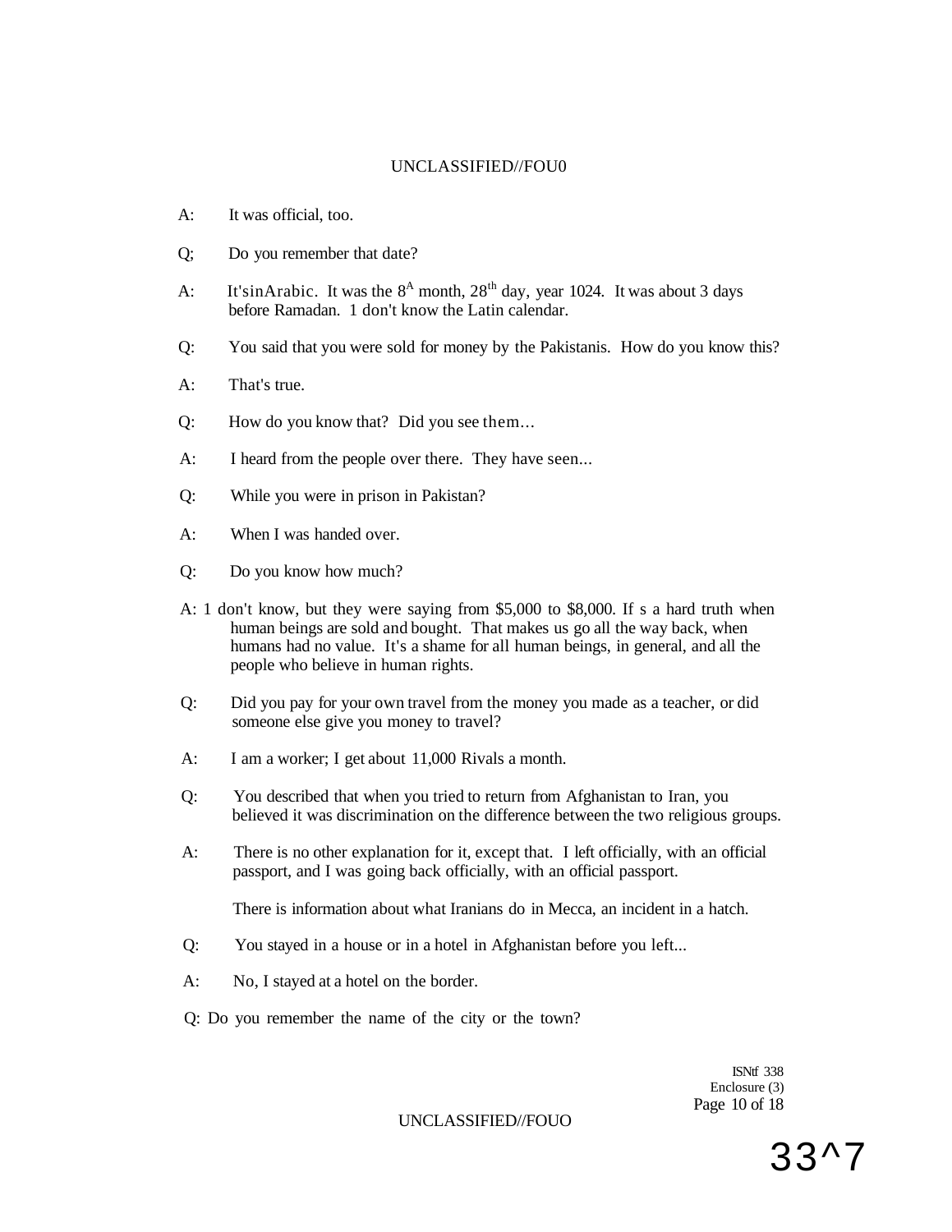-':•' **V**  K **&** 

**|** 

:¥<» **!** 

*i* 

 $\int_{0}^{\infty}$ 

| $\cdot i$          | A:             | Custom Islam Kail ah (phoenetic).                                                                                                                                                                                        |
|--------------------|----------------|--------------------------------------------------------------------------------------------------------------------------------------------------------------------------------------------------------------------------|
| Ĭ                  | Q:             | Who do your adopted children stay with?                                                                                                                                                                                  |
| T,<br>$\sim$       | A:             | I adopted them through the Al Haramain organization. They are the ones I<br>adopted them by providing financial support. The connection between us is the<br>Al Haramain organization. I think they are in an orphanage. |
| V<br>K<br>&        | Q:             | They do not physically live with the family?                                                                                                                                                                             |
|                    | $A$ :          | No, they are adopted, but they are in their country. I financially support those two<br>children.                                                                                                                        |
| ◈                  | Q:             | When you crossed from Afghanistan to Pakistan* were you near the Iranian<br>border?                                                                                                                                      |
| ľ                  | A:             | Yes, we passed through the borders.                                                                                                                                                                                      |
| $\mathbf 1$        | Q:             | So, you walked down the Iranian border until you reached Pakistan?                                                                                                                                                       |
|                    | A:             | No, in a taxi.                                                                                                                                                                                                           |
| $\boldsymbol{i}$   | Q:             | How were you going to assist the refugees?                                                                                                                                                                               |
|                    | $\mathbf{A}$ : | By giving them money.                                                                                                                                                                                                    |
| $\hat{\mathbf{f}}$ | Q:             | That's all you intended to do, just hand money to the refugees?                                                                                                                                                          |
| 1                  | A:             | It's very difficult to take things with you. The easiest thing is money. You know<br>that Afghanistan was not stable at that time. There were smugglers and problems,<br>so money was the easiest thing to give.         |
|                    | Q:             | There were thousands of refugees. You were going to hand money out to these<br>thousands of refugees?                                                                                                                    |
|                    | A              | I wish I was able to help them all; I only helped a small amount of them.                                                                                                                                                |
|                    | Q              | How much vacation did you ask for to do this humanitarian work?                                                                                                                                                          |
|                    | A              | I took 7-10 days of vacation.                                                                                                                                                                                            |
|                    | Q              | Your route from Saudi Arabia went through Syria and Jordan and into Iran?                                                                                                                                                |
|                    | A              | What are you wanting to clarify?                                                                                                                                                                                         |
|                    |                |                                                                                                                                                                                                                          |

ISNS338 Enclosure (3) Page 11 of 18

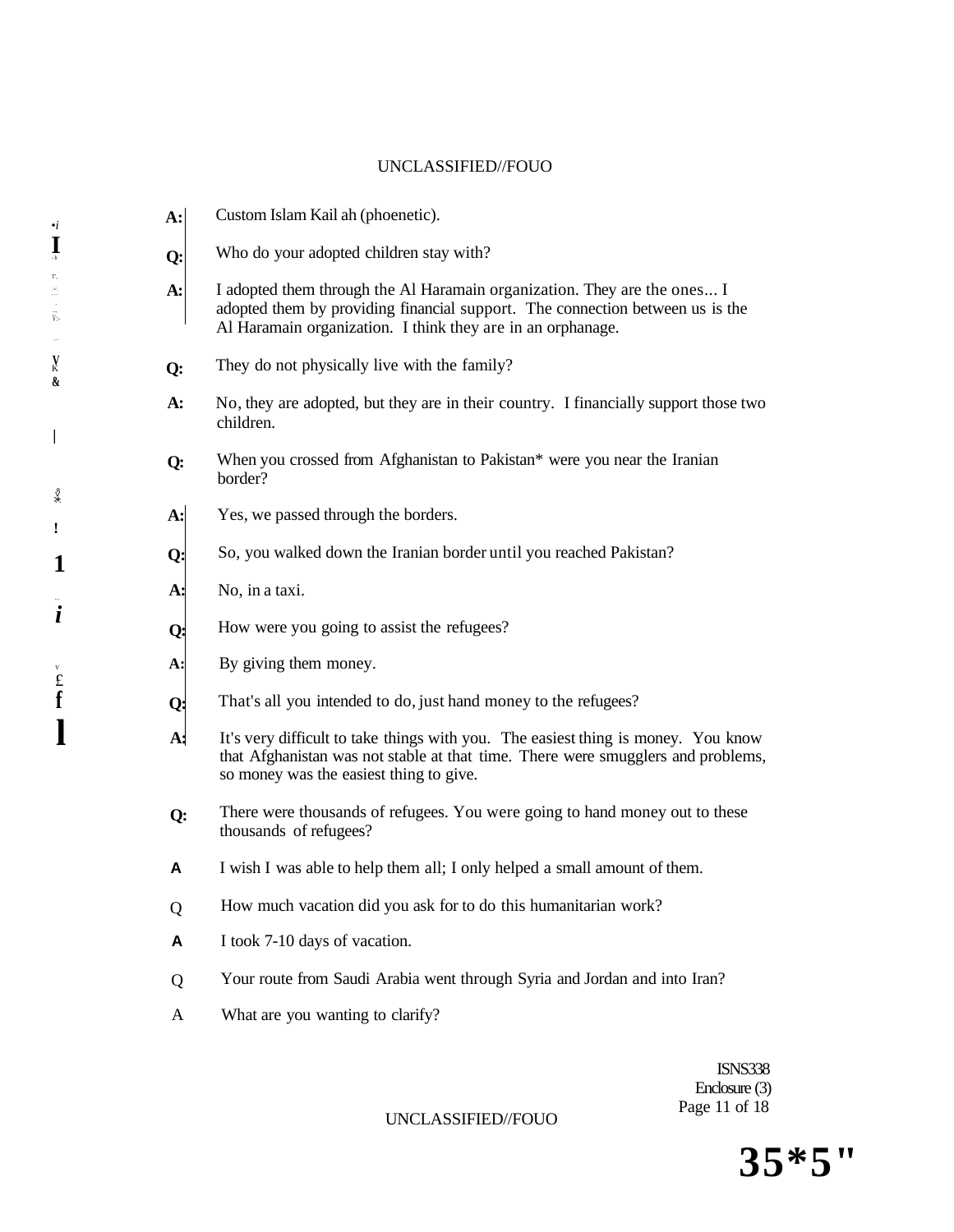*I-*

#### UNCLASS1FIED//FOU0

- Q: I wanted to verify. Was that your route? Saudi Arabia. Syria, Jordan and then Iran?
- A: Saudi Arabia, Jordan, Syria, then Iran, From Saudi Arabia to Jordan by vehicle. From Jordan to Syria by car also, and from Syria to Iran, by airplane.
- Q: Did you say you stopped in Syria to have your teeth fixed?
- A: Yes, for two days.
- Q: Was this planned before you left Saudi Arabia? Do they not have dentists in Saudi Arabia?
- A: It was all planned; the humanitarian aid and to also fix my teeth.
- Q: Do they not have dentists in Saudi Arabia?
- A: Dentistry in Syria is very well known. We have doctors in bigger cities, but not many where I'm from. We usually go to Jordan or Syria for treatment; it's close to the border.
- Q: Did you respond to any fatwa to assist the reftigees?
- A: No, it was without fatwa, but my religion and my belief told me to help the poor. I do not need fatwa to help the poor.
- Q; Do you believe in jihad?
- A: No, I don't have any information about jihad.

#### **Tribunal President's Questions to Detainee**

- Q: I'm assuming when you Left Saudi Arabia, you had a visa to go into Iran?
- A: No, you don't need a visa; you only need a passport,
- Q: Did you anticipate having a problem going into Pakistan? Does it require a visa?
- A: No, the opposite. If I faced problems it would have been in Iran, not in Pakistan, The relationship with Saudi Arabia and Pakistan are better than the relationship between Saudi Arabia and Iran.
- Q: I thought you said your brother was trying to help you on the Iranian border.

ISN# 338 Enclosure (3) Page 12 of 18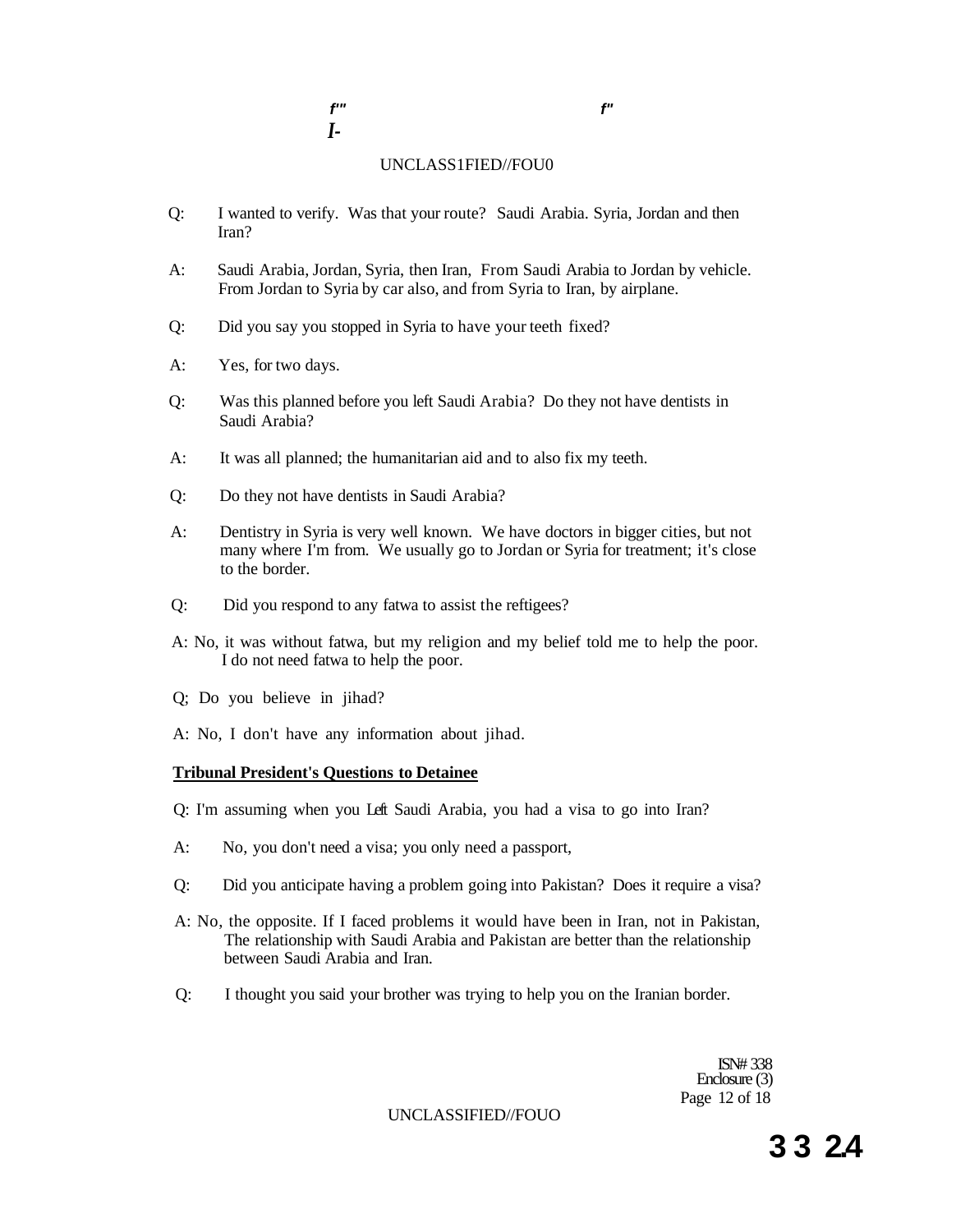- A: Yes, in the old letters I used to receive, my wife told me that she mentioned my brother tried to help me. How my brother sent someone from the embassy to help me at the borders. It took a long, long time and I was afraid. I spent all of my money and the situation was getting more difficult and 1 was forced to go a different way...through Pakistan.
- Q: Your travel partner is also a teacher?
- A: Yes, he's not just a teacher, he's a school principal also. He was a teacher, but now he's a principal.
- Q: How well do you ftel you know him?
- A: I know him through teaching. There was no relationship between us, just as teachers.
- Q: It was only a professional relationship?
- $A^{\cdot}$  Yes.
- Q: You were probably not aware of what he did outside of teaching, then?
- A: No, 1 know he's a good person. If he wasn't a good person, I wouldn't have chosen to travel with him. He is a good man and he has a family, just like me.
- Q: Thank you for participating today. Is there anything else you'd like to share with us?
- A: I hope for the Tribunal members and everyone here to have mercy on me and my family. The only thing I have done is to try to help the poor. 1 hope you have mercy on me, do your best and do justice. I hope that justice will prevail.

*The Personal Representative called the Witness, Rashid Abd Al Muslih Al Qaid.* 

*The Tribunal President explained the process for questioning the witness to the Detainee.* 

*The Witness was sworn\** 

*When given the opportunity to ask questions of the witness^ the Detainee asked his Personal Representative to question the witness.* 

> ISN#33£ Enclosure (3) Page 13 of 18

UNCLASSIFIED//FOUO

332-1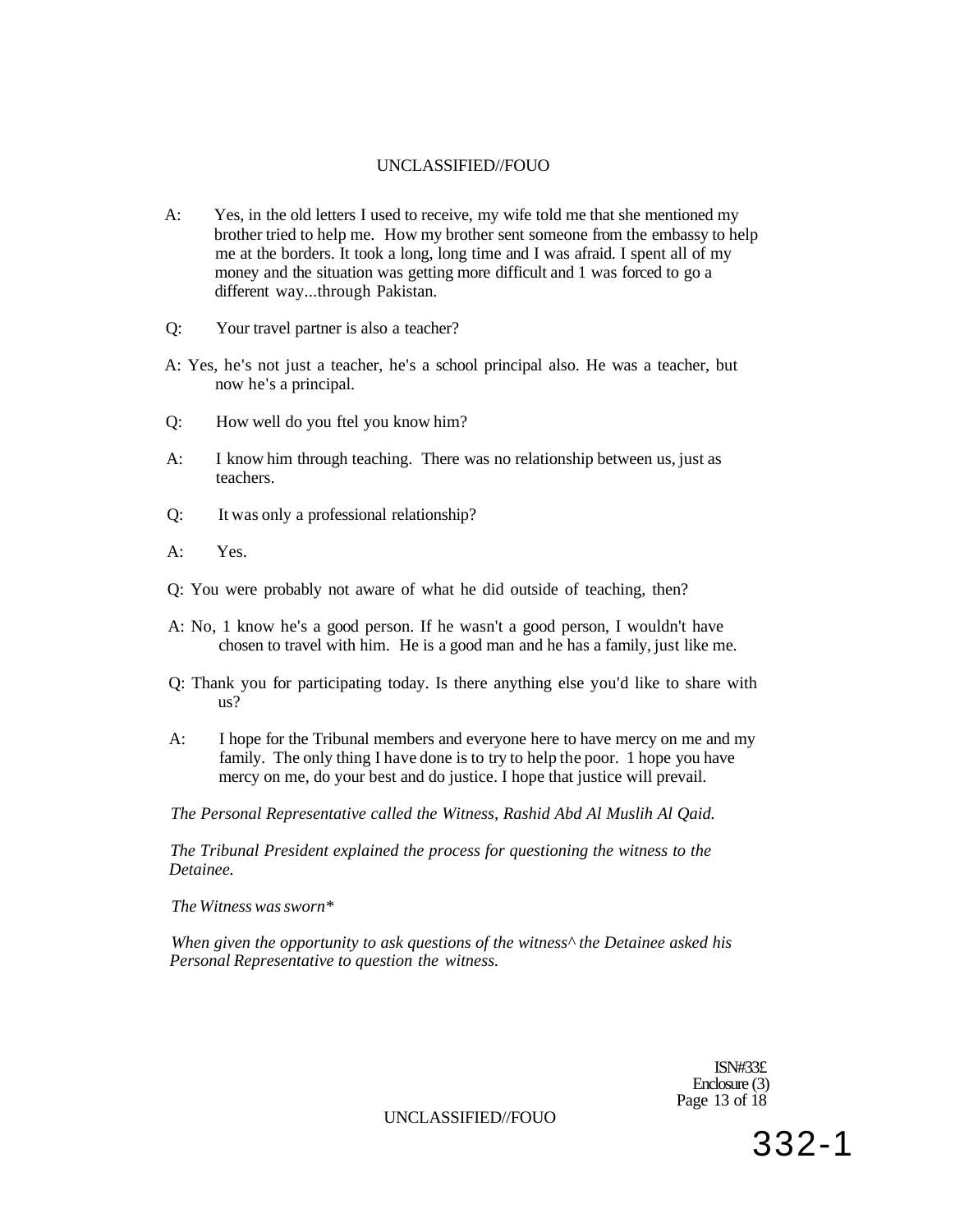#### **Personal Representative's Questions to the Witness**

How long have you known Al Wasm? About 3 years before leaving to help the refugees. Are you a school principal? Yes. Did Al Wasm work at your same school? No. Did you know him from another school? Yes, he works in another school. How did the two of you meet? Through teaching. Did you know each other very well? There is no strong relationship between us; we met twice. Whose ides was it to go help the refugees? It was our idea, Was there a lot of news in Saudi Arabia about the refugees? Yes, I heard it on **a** radio station. Were there a lot of people from Saudi Arabia that went to help? I don't know. Was school in session when you decided to go help? Yes. You also took a vacation, to go with Al Wasm?

> l\$N# 338 Enclosure (3) Page 14 of 18

#### UNCLASSIFIED//FOUO

3328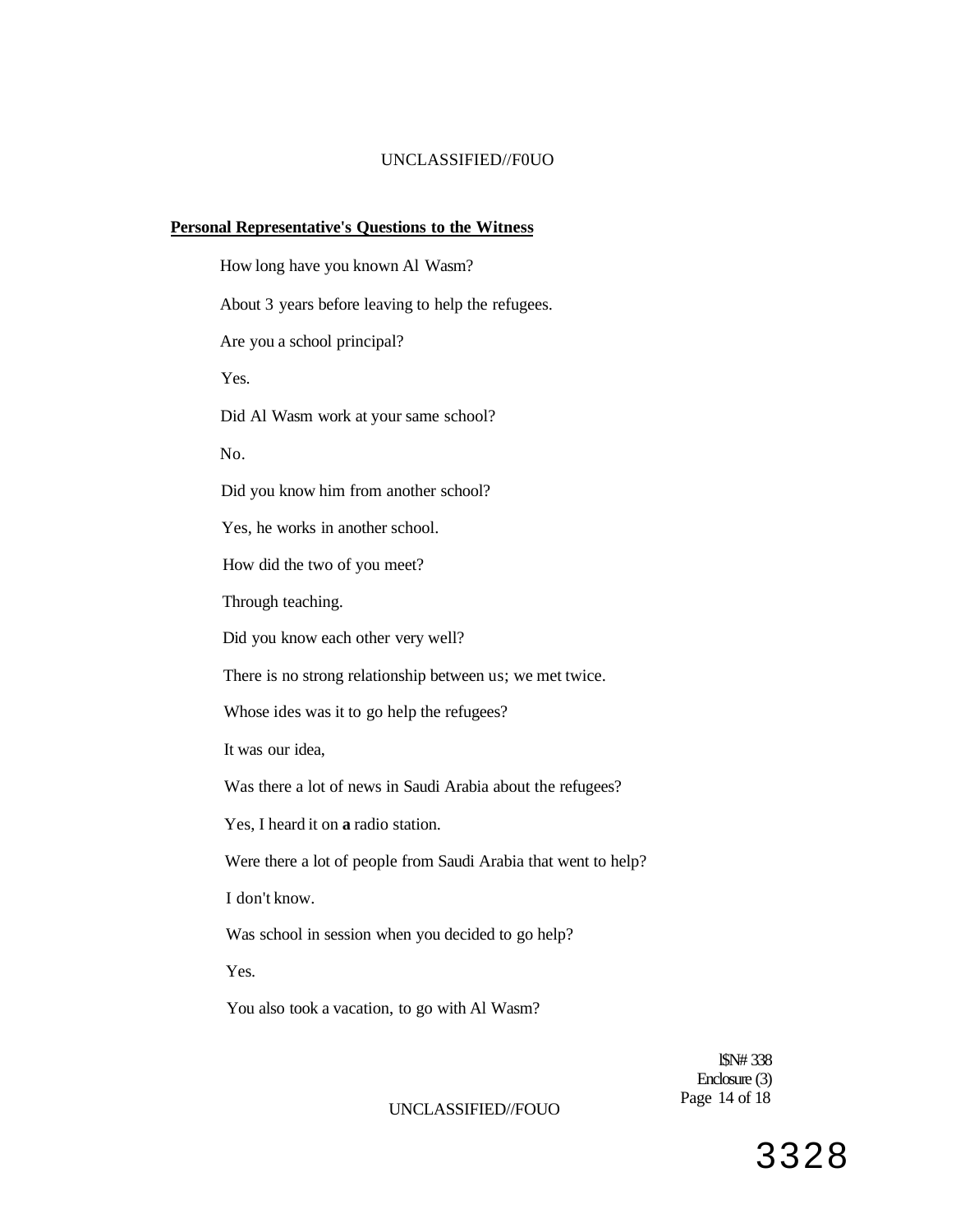Yes.

Both of you had official passports to go?

Yes.

The part of Pakistan that you wanted to help...why did you choose that place?

I don't understand the question.

What made you decide to go to the refugee camps in that part of Pakistan?

In Pakistan?

In Afghanistan, on the border.

Because I heard mere were refugees there on the radio, and we went to Iran.

How did the two of you want to help the refugees?

With humanitarian work.

Food, clothing, money...?

Money,

Did you carry money with you?

Yes.

Did you actually go into the refugee camps at any time?

Yes.

And you gave away the money you could?

Yes.

The two of you were together the whole time during your travels?

Yes.

How long did you plan on staying in the refugee camp to help?

Three or four days to give the money out.

*ISm* 338 Enclosure (3) PagelSoflS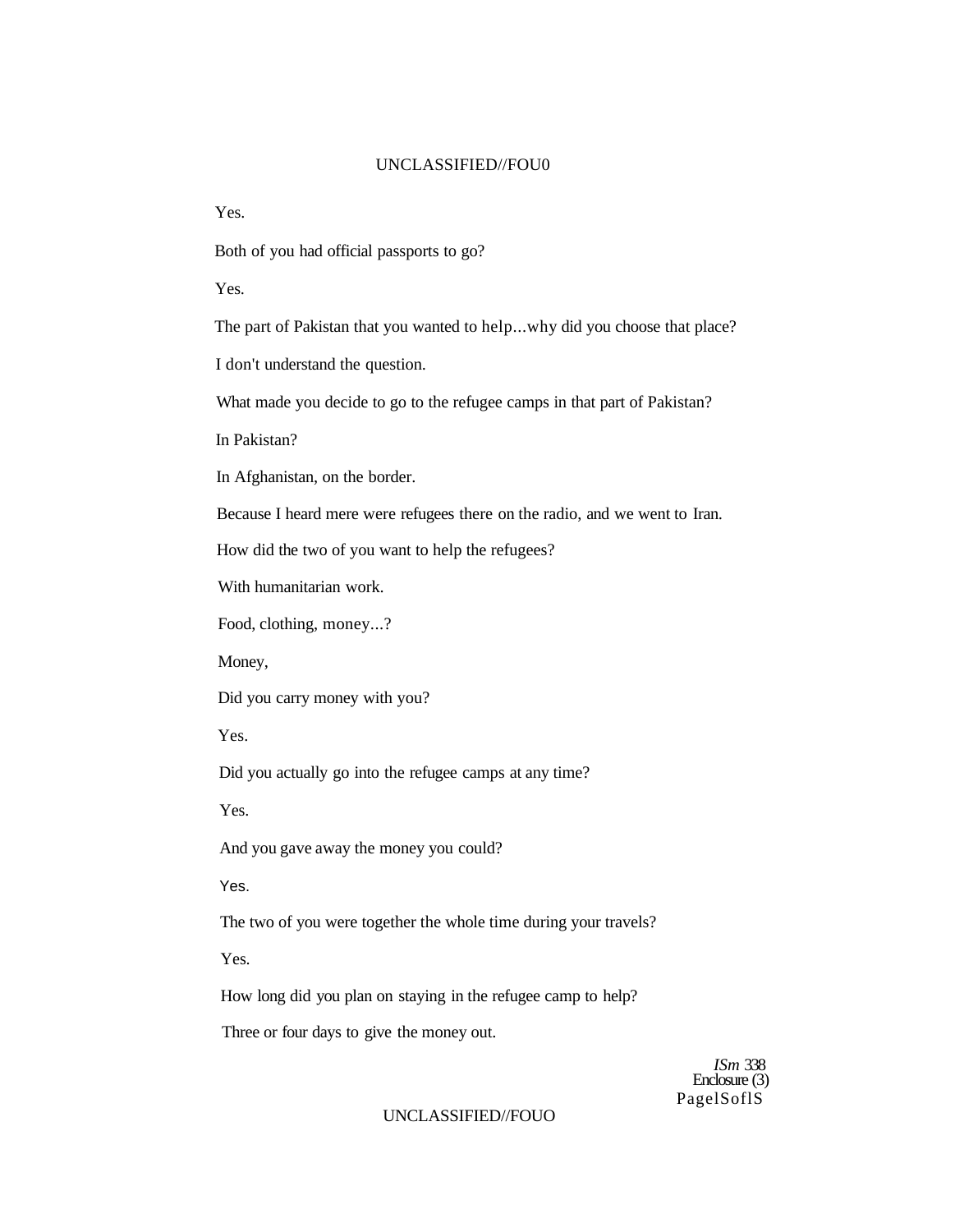You were planning on being away from Saudi Arabia for how long?

Until our mission was finished.

A month, two months, three months,..?

No, less than 10 days, but the mission was three or four days.

*The Detainee and the witness started talking back and forth, without allowing timefor translation\* The Tribunal President advised both to stop the cross-conversations and allow translation,* 

Detainee: They asked you [Witness] if we were going to stay there for 2-3 months for our humanitarian mission. I don't think the Witness understood the question. It should be repeated to him.

- Q: How long did you plan on helping out at the refugee camp? How many days?
- Until the money was gone; three or four days. I understood the question to mean after leaving Saudi Arabia, how long were we planning to stay. A:
- While at the refugee camp, is that when the Iranian border closed?  $Q:$
- Yes, after a period of time wc returned and that's when we found out it was closed.  $A$ :
- The two of you were on the border of Pakistan/Afghanistan. Were you on a small piece of Afghanistan or not? Close to or into Afghanistan? Q:
- We were on (he border of Iran, trying to enter Iran, A
- Did you ever go into Afghanistan? Either one of you?  $\overline{O}$
- The mission was on the border of Iran, but inside Afghanistan. A
- How fer into Afghanistan did either of you go? Q
- Directly on the borders, close to Iranian villages. A

Personal Representative: I bring this up to the Tribunal because of the evidence of going into Afghanistan.

Q: How do you view Al Wasm as a person? With respect? Kindness? What kind of person is he?

> ISN3 33& Enclosure (3) Page 16 of 18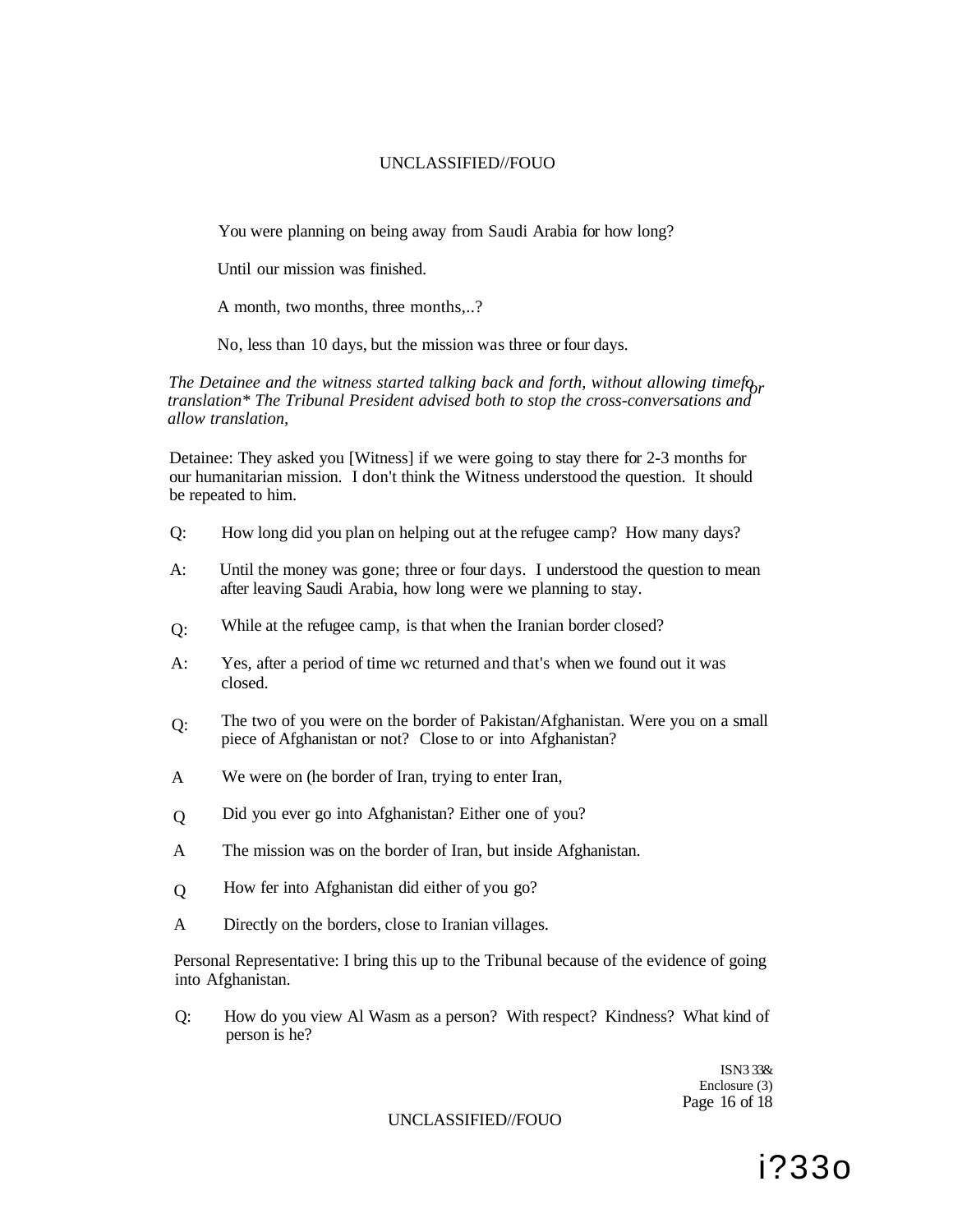A: A humanitarian person who has no connection to any terrorist organizations.

#### Tribunal Member's Questions to the Witness

- Q: Why did you choose the travel route through Jordan and Syria to Iran?
- A: Because our city is very close to the Syrian border and also because we were both seeking dental treatment. I was planning, on my return trip\* to go to the same doctor for dental work. The cost of treatment is cheaper in Syria and Jordan, as well.
- Q: What about the cost of travel? Was that the most efficient way to travel to Iran?
- A: 3 don't know the other ways, but because Syria is close, it's cheaper.
- Q: Did you see the same dentist that Al Wasm saw?
- A: Yes, I went with Al Wasm to the same doctor, but I did not get treated there. I was waiting to return to get treated.
- Q: We\* ve been told your name appeared on a list of Al Qaeda Mujahidin fighters in a raid on a safehouse. Do you know about this? Is this true?
- A: It's not true. Fm shocked about the accusations.

Detainee: I think he answered this question completely and he has said enough about this question. This is about me, and he [Witness) is just a witness.

Witness: I can talk about it. It's no problem. All the evidence Al Wasm has provided to the Tribunal proves that I have no connection to any organizations. How can an educational person, who spent their whole life teaching, who never carried a weapon in Saudi Arabia or outside be Al Qaeda? I think this is just an accusation. It is not the truth and it will now be proven. I know myself better than anyone else knows me.

1 hope you do justice now on this point and on other points. Be fair.

- Q: Do you know anything about an organization called Al Ighatha?
- A: I do not know anything about the organization and I have no connection *to* that organization or any other. Our mission was a personal, humanitarian mission.
- Q: Do you OT Al Wasm belong to Al Haramain?

1SN\* 338 Enclosure £3) Page 17 of 18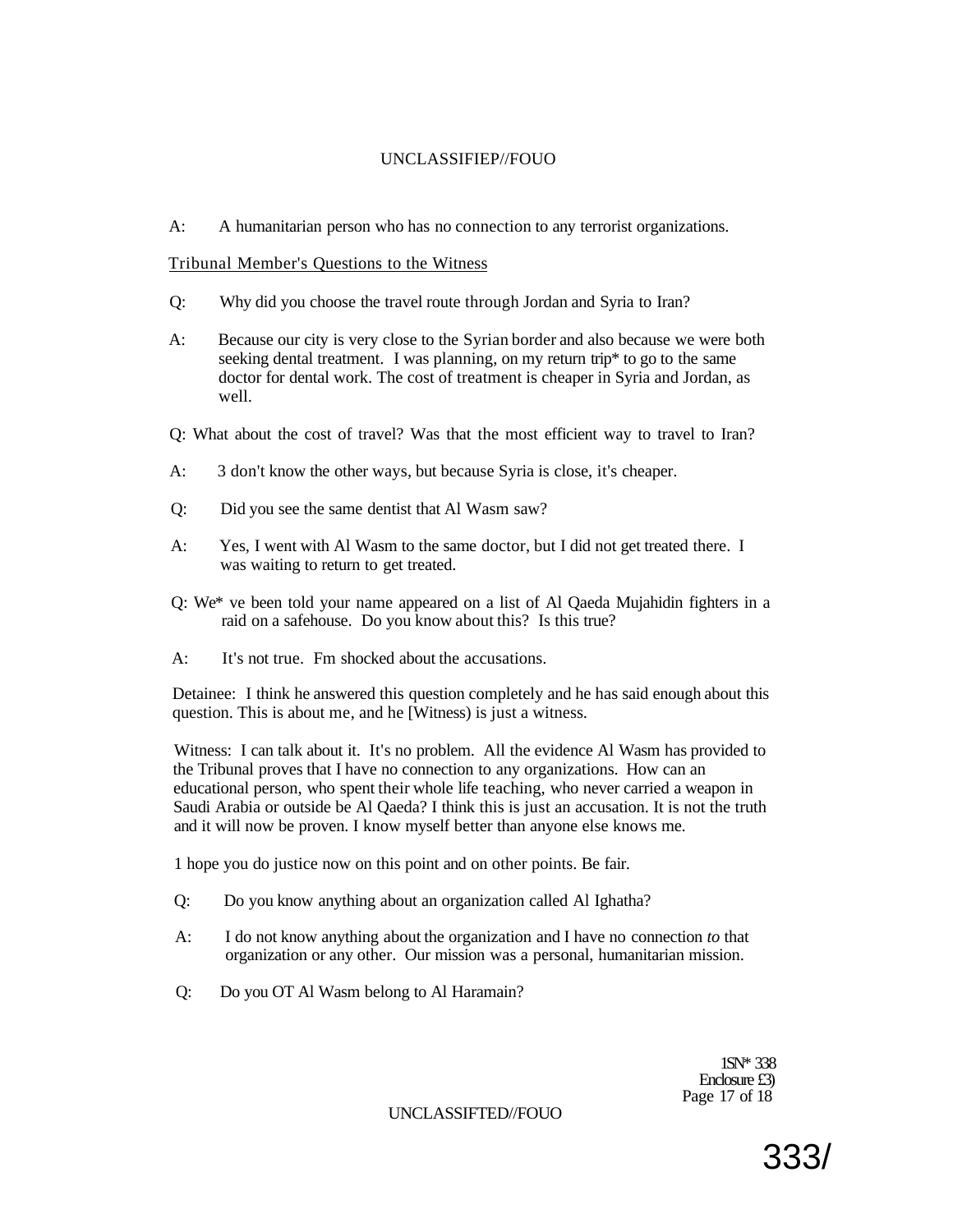A: I have no connection to Al Haramain. Al Wasm cooperated with them inside the city.

Tribunal President: Thank you for participating. You are excused.

Witness: I hope you will be fair with this case and away from other influences. If you can prove he's [Detainee] Al Qaeda, present him to a hanging.

#### *As the Tribunal President was explaining the ARB process, the Detainee wanted a definition of "tkreat". The Tribunal President advised it was someone that could harm us or our interests.*

Detainee: I am not capable of that That's not part of my interests... Coalition forces or others. I have been detained for no reason up **to** this minute.

# **AUTHENTICATION**

I certify the material contained in this transcript is a true and accurate summary of the testimony given during the proceedings.

^HU^C\*-W *& UALU* 

SHARON D. ALLEN Colonel, United States Army S Tribunal President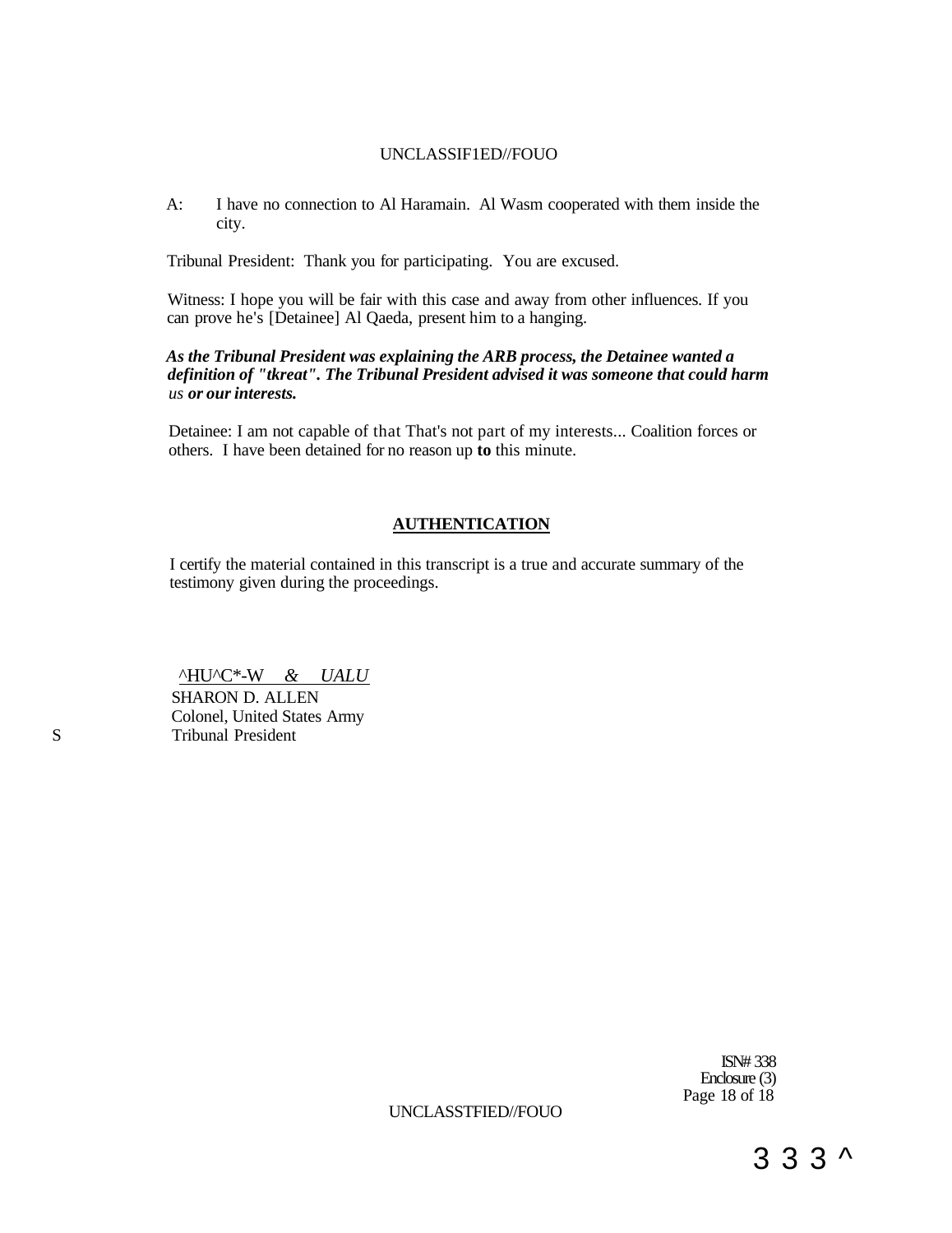# **Summarized Detainee Statement**

*The Tribunal President read the Hearing Instructions to the Detainee. The Detainee confirmed that he understood the process and had no questions.* 

*The Personal Representative presented the Detainee Election Form (Exhibit D-A) to the Tribunal* 

*The Recorder presented Exhibit R-l (the Unclassified Summary of Evidence) and Exhibit R-2 to the Tribunal.* 

*The Recorder gave a brief description of the contents of the Unclassified Summary of Evidence (Exhibit R-l).* 

*The Recorder confirmed thai he had no further unclassified evidence or witnesses and requested a closed Tribunal session to present classified evidence.* 

*Referring to Exhibit D-A, the Detainee Election Form, the Tribunal President made the following statement:* 

Tribunal President: I see by the Detainee Election Form that you have elected to participate here today as evidenced by your being here. I also see that you requested to have a witness. You also requested for us to see if we could get your passport.

Detainee: I just want to let you know that I actually went to that person, not to ask for my passport, but my passport should be back in Uzbekistan.

Tribunal President: As such, based on your request we did go to our Department of State to ask for the witness and the document to be produced. They requested these things on the  $26<sup>th</sup>$  of November with follow-ups on the  $10<sup>th</sup>$  of December and  $17<sup>th</sup>$  of December. To date, the Department of State has received no response back from the foreign embassy. As such, I have determined that based on the attempt to locate and the lack of response, this witness and this document at this time are not reasonably available. Should they become available at a later time, the Tribunal will consider whether to re-open your case or not. Kamalludin Kasimbekov, you may now present any evidence you have to the Tribunal and you have the assistance of your Personal Representative in doing so. Do you wish to present information to the Tribunal and would you like to make your statement under oath?

Detainee: Yes.

Tribunal President: Recorder, would you please administer the oath?

# *The Recorder administered the Muslim oath to the Detainee.*

Tribunal President: You may now begin.

**rSN# 675 Enclosure (3) Page 1 of7**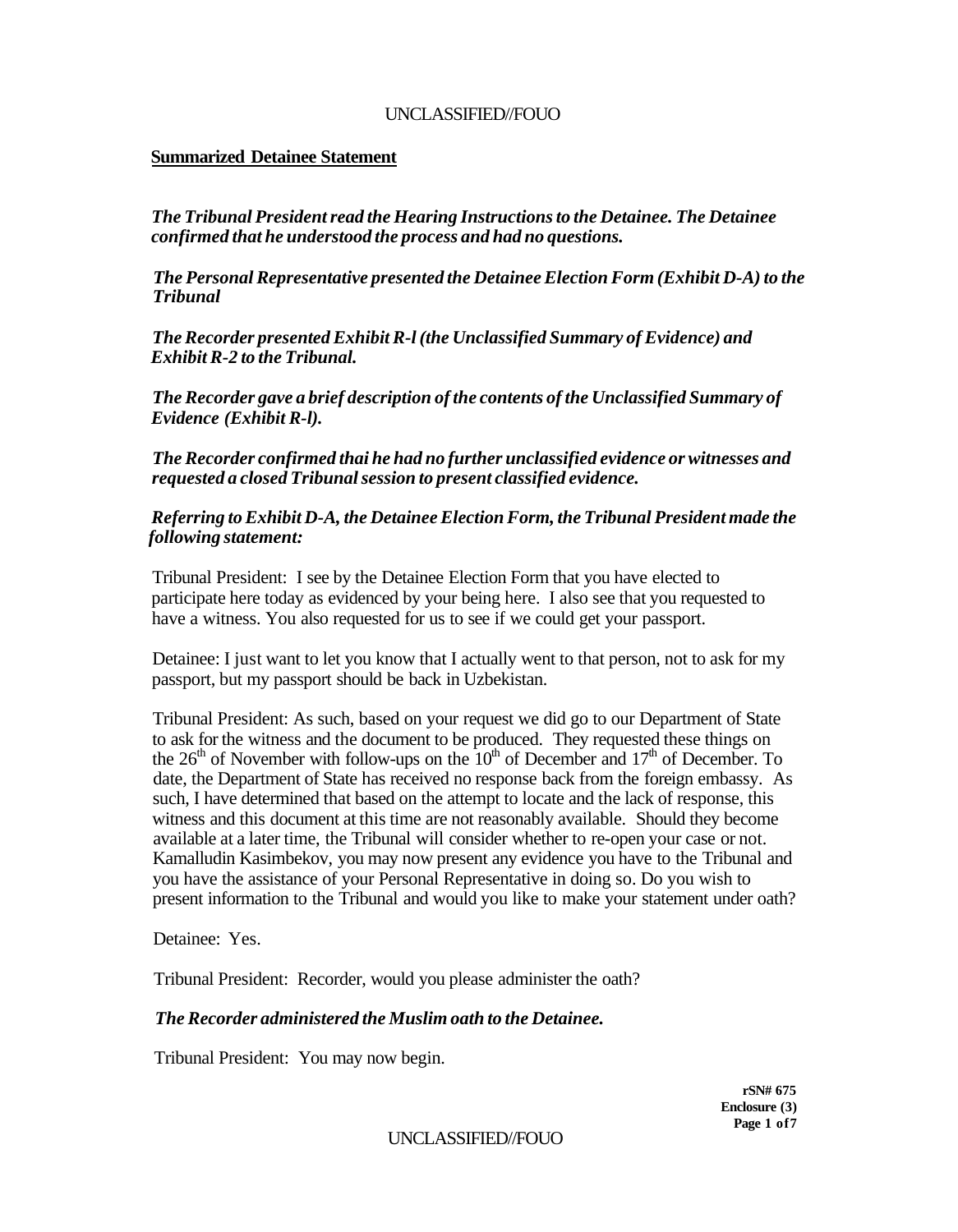Personal Representative: First we would like to enter as an Exhibit D-B, a hand written statement by Kasimbekov.

Tribunal President: Let's take a moment to read this.

#### *The Tribunal paused to read the Detainee's mitten statement.*

Tribunal President: Is there anything else in addition to this written statement that you would like to tell us?

Detainee: I just want to let you know about the item number in my summary of evidence, it is item number three which says that I received training on the AK-47 and the other two weapons. I just want to let you know that I only trained on the AK-47. I just saw the other two weapons at that time and I never received training on them.

*3. a. 3. The Detainee received weapons training on the AK-47 rifle, rocket-propelled grenade launcher, and PK machine gun.* 

Tribunal President: Is there anything else you would like to add?

Detainee: Item number six says that I went to the leader of the IMU and gave him my passport, I didn't give him my passport I went to him to ask for my military LD. back so I could go home.

*3.a.6. The Detainee met with a particular individual in Kabul, to whom he gave his passport.* 

Detainee: Can I take a look at the evidence? I may have a question? Can I have a couple of minutes to read this?

Personal Representative: He has the Uzbek translation.

Tribunal President: Okay, yes certainly.

#### *The Tribunal paused to allow the Detainee to re- read the translated version of Exhibit R-l.*

Detainee: Okay, again about number six, I didn't give him my passport. I just went to him to ask for my military LD. My passport is actually in Tajikistan. My passport was in Uzbekistan at that time but when I was in Tajikistan, they took my military LD.

Personal Representative: Who are they?

Detainee: The members of IMU.

ISN# 675 Enclosure (3) Page 2 of7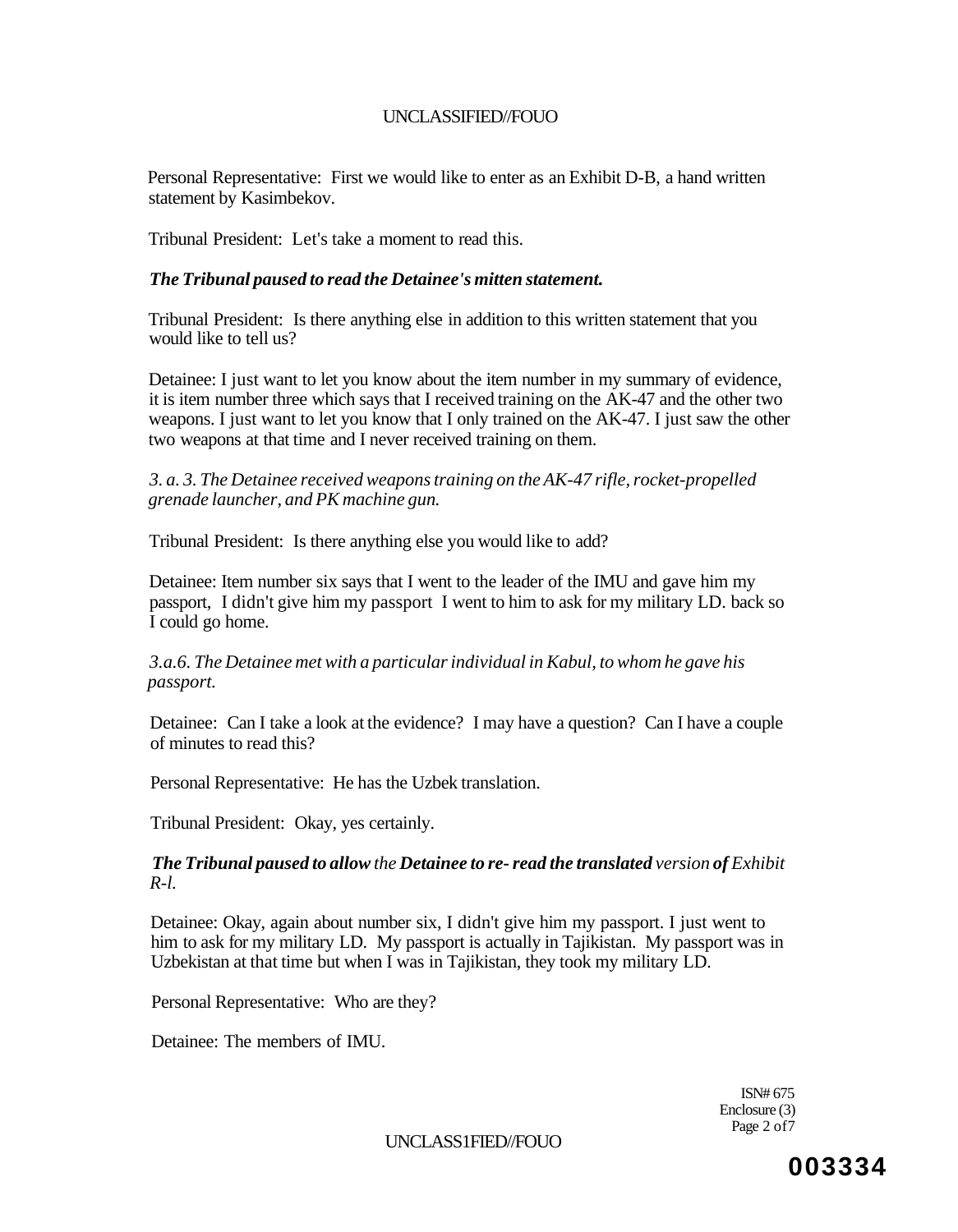#### UNCLASSIF1ED//F0U0

Translator: How can I explain "coalition" to him?

Personal Representative: It's a group of, in this case countries or organizations, who support each other toward one common goal.

#### *The translator relayed the definition of culture to the Detainee who appeared to understand.*

Detainee: I am concerned that my combatant status review board is a fake and it was presented to me previously. There was a definition of what an Enemy Combatant is and it was saying that anybody who is against or participated against America or it's allies. By that definition, I've never done anything against America and this definition is not relevant to me. The main reason that I joined the IMU was because back in Uzbekistan my brother was jailed with false accusations. When their representative from Uzbekistan came here to the camp 1 talked to them and they were also giving us all kinds of false accusations. When that delegation came back they read some sort of summary of evidence to me about my case, they read things that I had never heard of and that I never participated in. There were all kinds of charges that I never heard of. Even from his words, they'd be writing some notes and I noticed that they were adding lots things to it that I never talked about.

Tribunal President: Does that conclude your statement?

Detainee: Yes. Ifthereisneedforme to write a statement in more detail I can. I didn't have enough time at that moment when they gave me the piece of paper so I just wrote initial portion.

Tribunal President: I think I speak for my fellow Tribunal Members, that I think your statement is very detailed and provides us a lot of information. At this time though we may have some questions for you. Would you be willing to answer some questions for us?

Detainee: Yes.

Tribunal President: Thank you. Personal Representative, do you have any questions for the Detainee?

Personal Representative: Yes ma'am I do.

Personal Representative's questions:

- Q. There were a few things that you mentioned to me in our interview that I think is relevant to the Tribunal and therefore I'd like to ask you a few questions. Why were the members of the IMU holding your military I.D.?
- A. At that time between Tajikistan and Uzbekistan there was no border. I'm not sure about right now, there may be one now but at that time they didn't have a border so everybody could easily go through from one country to another country if they had

**ISN# 675 Enclosure (3) Page 3 of7** 

UNCLASSIFIED//FOUO

**003335**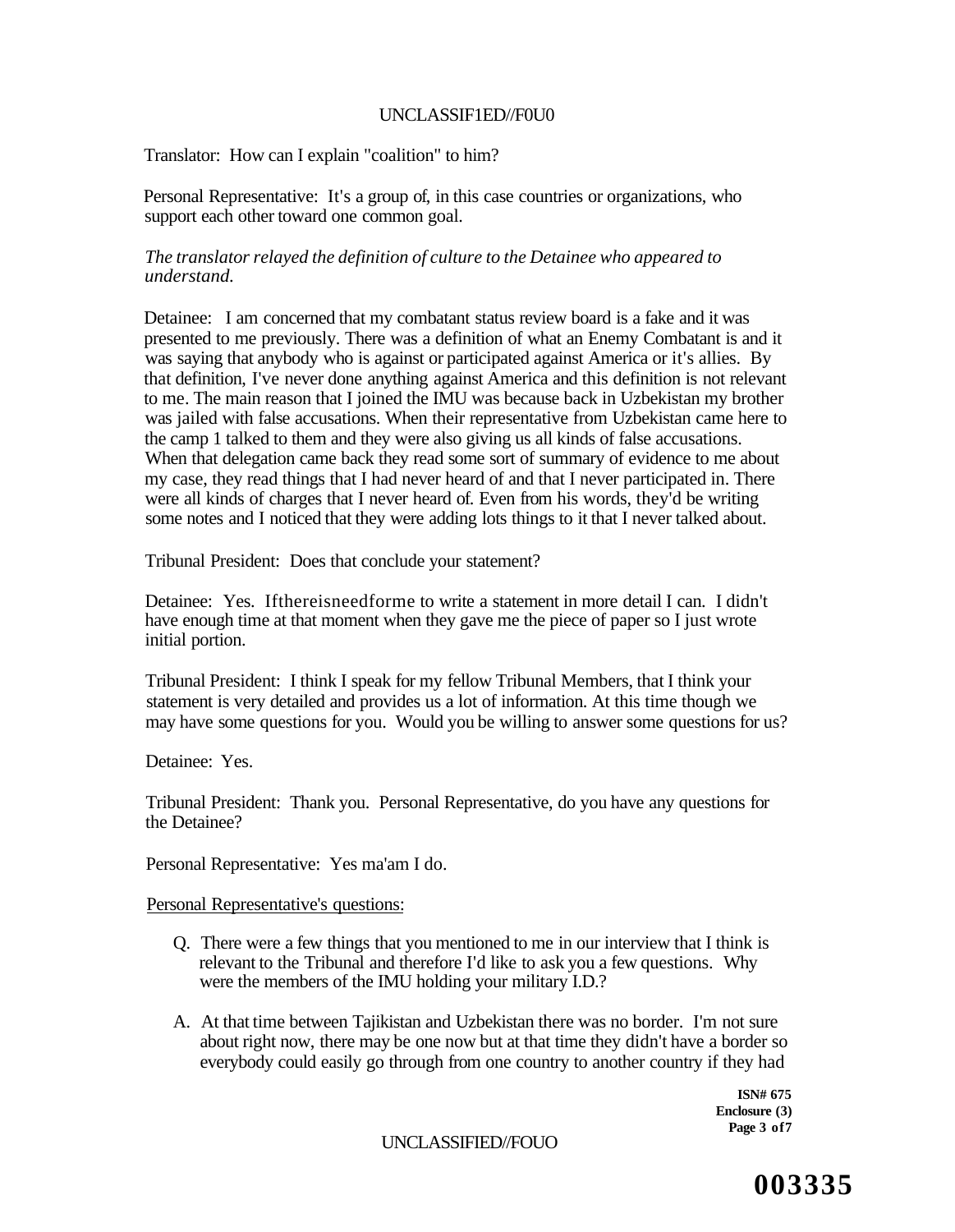a passport, military I.D., or some kind of document. For that reason, if you had any kind of document, they would take that document so you won't be able to travel freely. This was to keep you there with them.

- Q. You had requested<sup> $\wedge$ </sup> witness, Commander m (ph). What did you want to ask Commandei^^m|(ph) and why?
- A. I just wanted him to confirm that I actually surrendered myself voluntarily and nobody pushed to that and that I gave him my weapon.
- Q. Why did you decide to surrender to General Fahim's (ph) men?
- A. The main reason was because I wanted to go back home and I thought the opportunity to surrender myself would be easier for me get home and sooner.
- Q. You were captured in Mazar-e-Sharif while you were helping the IMU. Why did you agree to help the IMU?
- A. I agreed to help them out because that was the way I could be released from the jail, that's why I agreed to help them. The jail was in a basement and they didn't have any kind of descent living conditions and it was very hard there. I wanted to get out of the jail and I thought would be a perfect opportunity for me to go back home after that

Personal Representative: That's all the questions I have.

Detainee: Can I add something?

Tribunal President: Sure.

Detainee: Just for your record I want to let you know that on my previous interrogations, I never had a descent interpreters. Once they brought me two interpreters, which our languages are not even close enough to understand what I was talking about. I'm just guessing that all those items on my summary of evidence that you wrote here, could be the misunderstanding or mistranslation.

Personal Representative: I don't have anything else ma'am.

Tribunal President: Recorder, do you have any questions for the Detainee?

Recorder: No ma'am I don't

Tribunal President: Do any Tribunal members have any questions for the Detainee?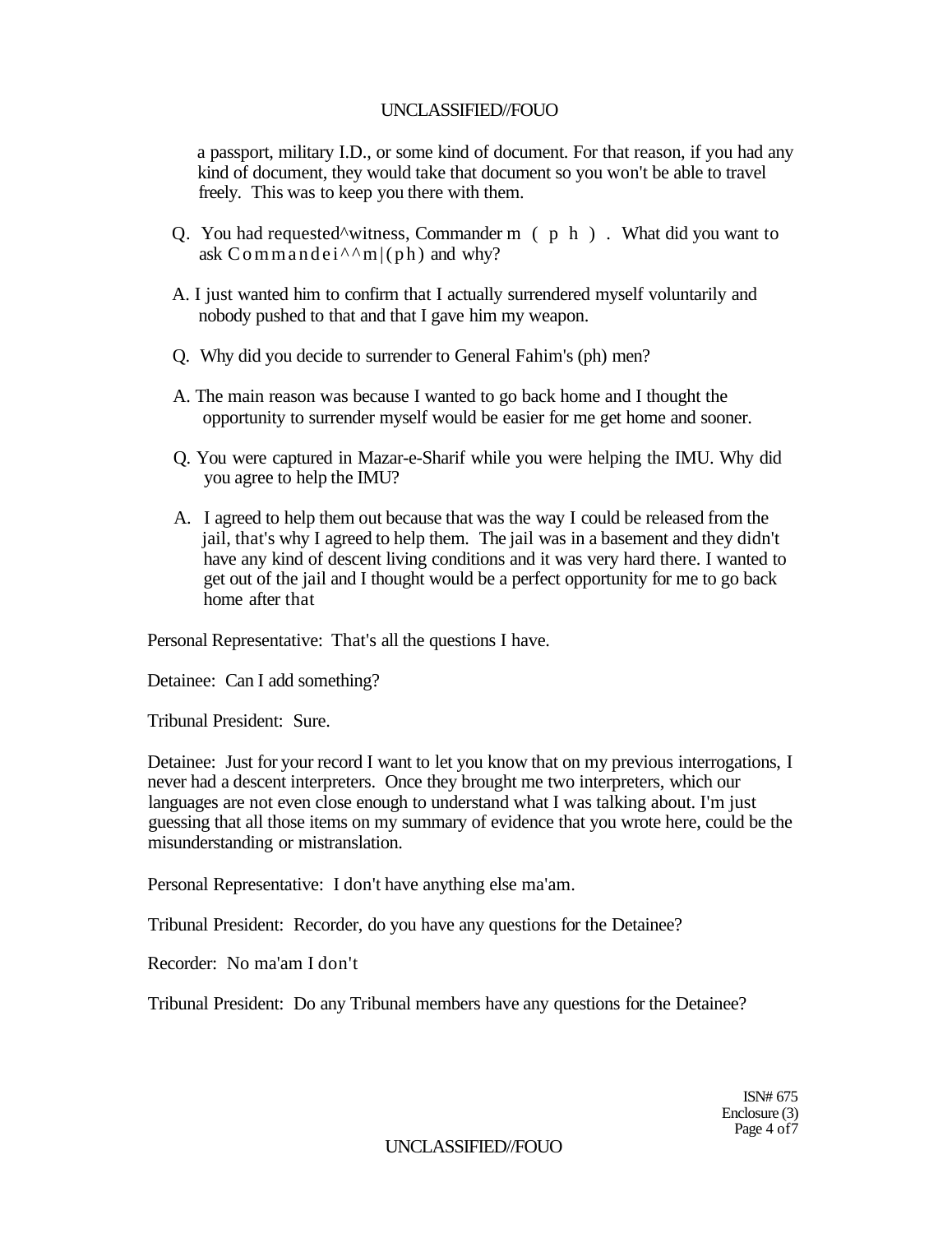#### UNCLASSMED//FOUO

#### Tribunal Members' questions:

Q. You say you have a military I.D. card, were you in the Uzbekistan military?

A. Yes.

- Q. How old are you?
- A. I'm now 27. I was born in 1977 on November the  $9<sup>th</sup>$ .
- Q. Education level?
- A. I graduated from  $8<sup>th</sup>$  grade in the middle school. Then I went to Lesay (ph) it's a kind of college level school. I did three years at Lesay (ph). I turned in my documents to the college but I had to leave the country at that time.
- Q. How long were you in the Uzbek Army or the Uzbek military?
- A. They would assign you to some kind of job and you would work there and 20% of your salary would go to the military as a donation.
- Q. Did you have a particular job in the military? Were you a cook, a soldier, or a mechanic?
- A. I didn't actually work where they assigned me. I was trading jobs. It was like bribing them. You give them money so they don't bother you.
- Q. You said you were j ail. Where were you in j ail?
- A. In Afghanistan, IMU members actually put me in jail.
- Q. Are you having any problems with the translator today?
- A. No no no.
- Q. Have you been back to Uzbekistan since 1999?
- A. No.
- Q. Do you believe that you are wanted for the policemen's murder? (Referring to information stated in Exhibit D-B)
- A. When the representative from Uzbekistan came here, they gave me a summary of evidence and read me some charges. I was totally shocked hearing those kinds of things because it never happened.

1SN# 675 Enclosure (3) Page 5 of 7

UNCLASS1F1ED//FOUO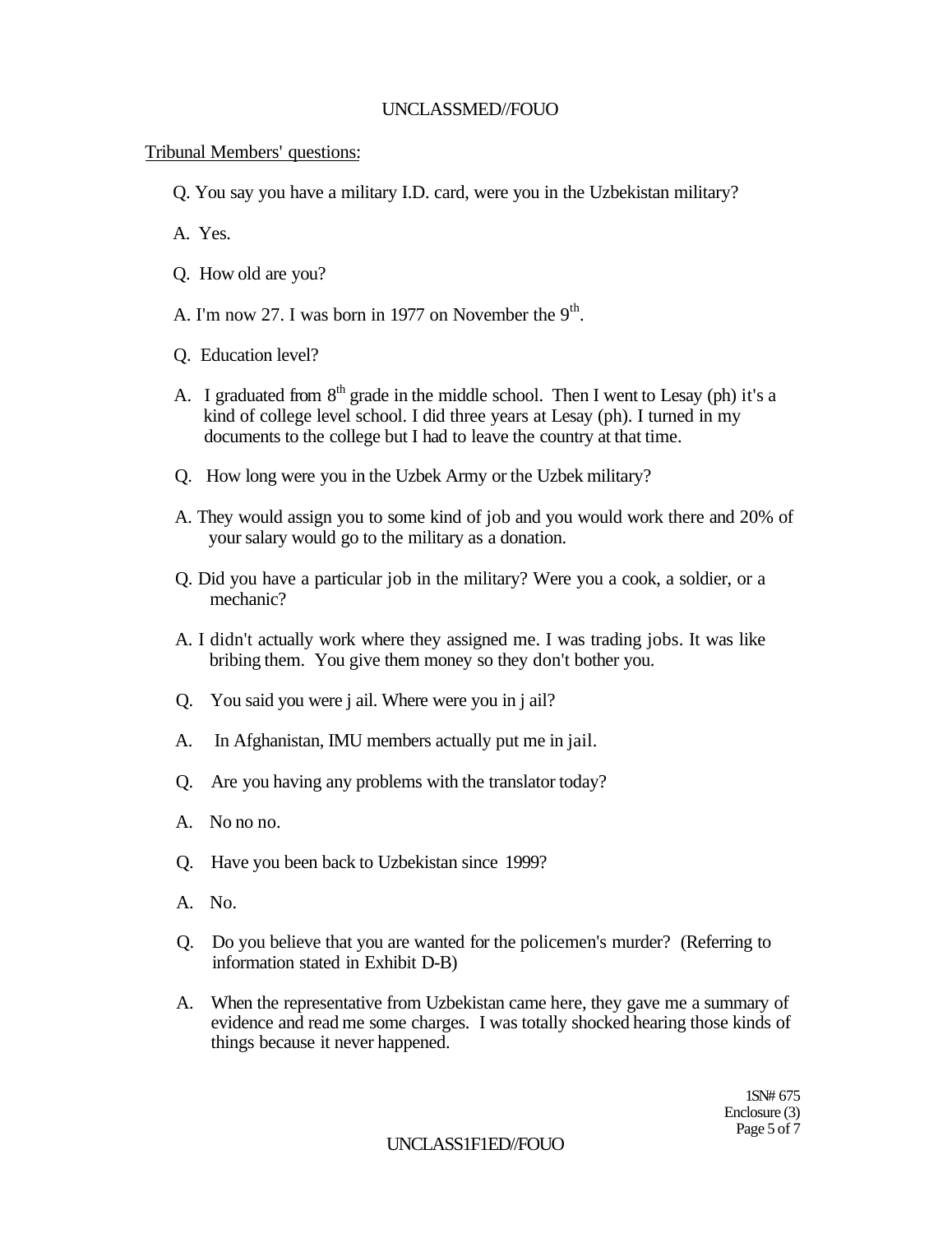- Q. But the Uzbek representative did accuse you of that?
- A. Yes.

#### Tribunal President's questions:

- Q. I know in your statement you said that after the U.S. started bombing in Afghanistan is when you decided to leave? When approximately did you surrender?
- A. It was about four or five days before Ramadan. I'm not sure about the date but I'm sure it was right before Ramadan. It was approximately four or five days before.
- Q. Were you by yourself or did you surrender with a group?
- A. When I came to that place I saw lots of people over there, other people who had come to surrender.
- Q. Other IMU members?
- A. Some Pakistani people, I saw one Arab, and one other person who is actually here at this moment. He speaks Russian.
- Q. When you surrendered to them, what did they tell you?
- A. They let me go but I was staying with them. They told me not to go far, but to stay around them.
- Q. Did they promise you that they would try to help you get home?
- A. They just promise me but they even told me that I could just leave right then if I wanted to but I didn't want to go through Tajikistan because I didn't know that particular (area) and didn't know what to do there.
- Q. So I guess the follow on question is how did you end up here in Cuba?
- A. I believe American intelligence somehow found out that there were lots of people on that side and they came to get us. I believe the date was May  $1<sup>st</sup>$ .

Tribunal President: I'd like to thank you for participating in this Tribunal today. Kamalludin Kasibekov, do you have any other thing you would like to tell this Tribunal at this time?

Detainee: No, that is pretty much it.

**ISN# 675 Enclosure (3) Page 6 of7**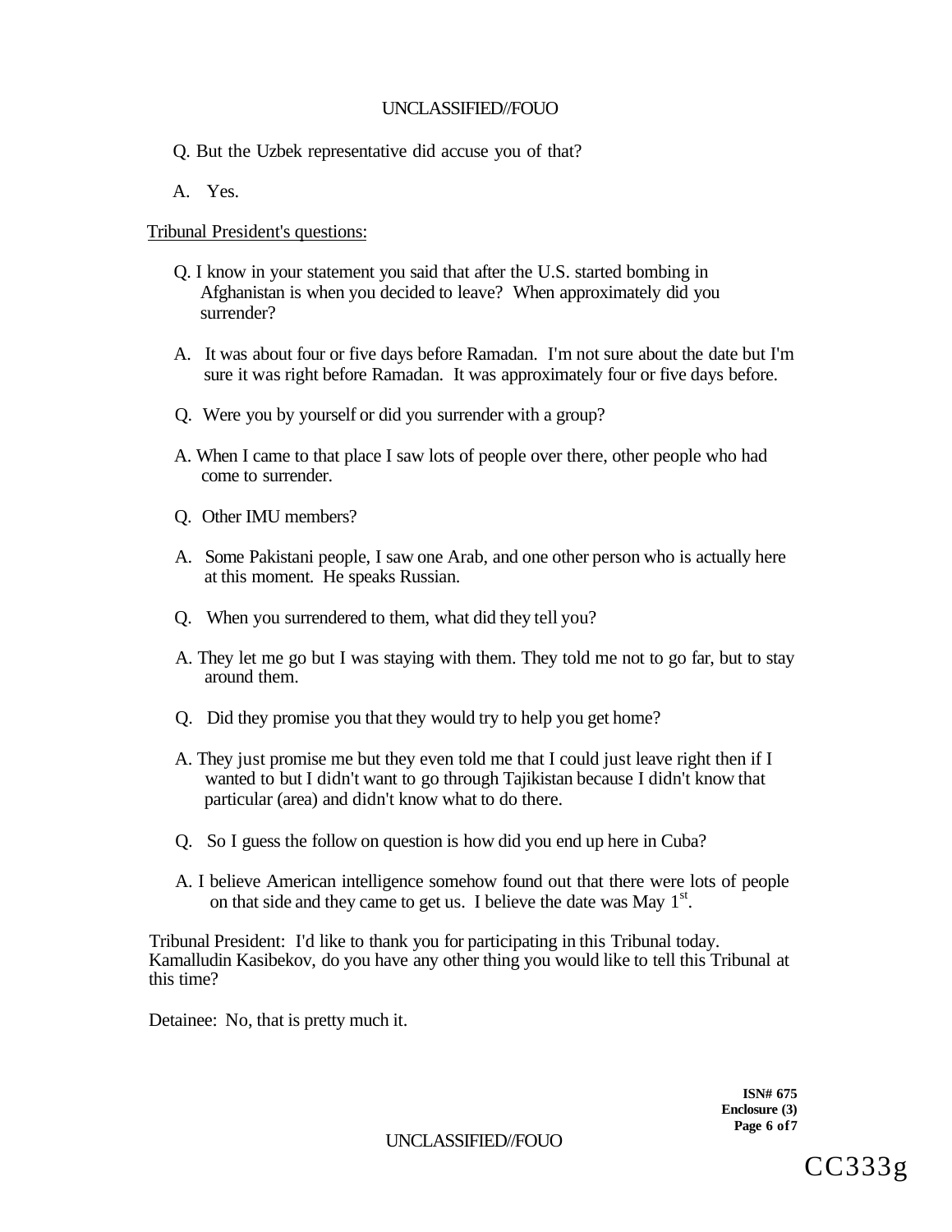*The Tribunal President confirmed with the Personal Representative that he had no further evidence and that the Detainee no previously approved witnesses to present to the Tribunal.* 

*The Tribunal President explained the remainder of the Tribunal process to the Detainee and adjourned the open session,* 

*As the open session was being adjourned the Detainee asked the following question:* 

Detainee: I have one question.

Tribunal President: Certainly.

Detainee: If the Tribunal determines me as a Non-Enemy Combatant, you said that you are going to send me back to my homeland but in Uzbekistan as you know I may be jailed again because of all the false accusations against me. That is not the place for me to go back to.

Tribunal President: I'll tell you that we don't make that determination. The only thing that we consider is whether you are an Enemy Combatant or not and then the Department of State works to decide where you are actually released to.

### **AUTHENTICATION**

I certify the material contained in this transcript is a true and accurate summary of the testimony given during the proceedings.



Colonel, USA Tribunal President

> ISN# 675 Enclosure (3) Page 7 of 7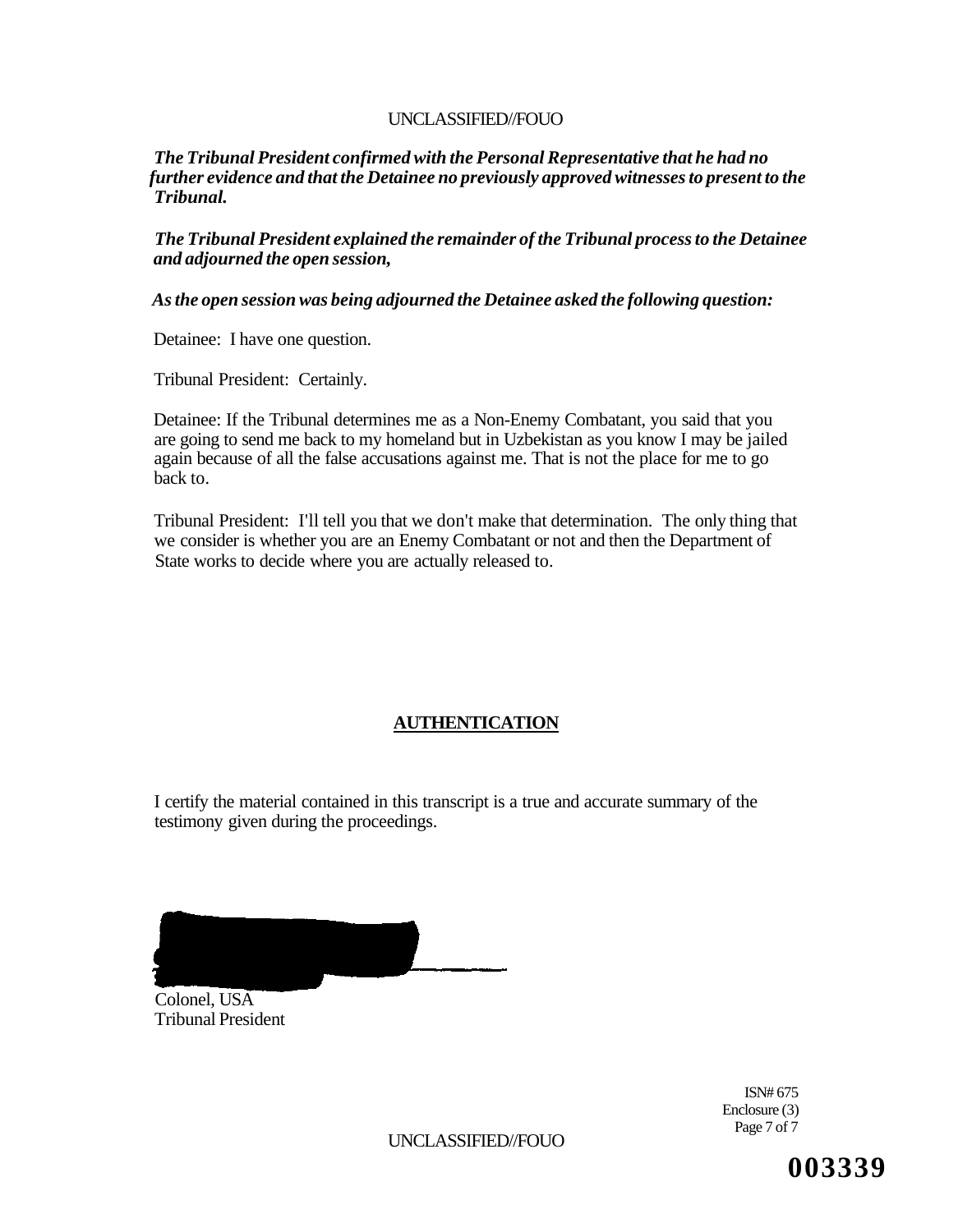### $\int f f C w^{\wedge} i f r^* \& f p J$  fvi/o

#### 3KaHr^H craTycHH KafiTa ieypn6 мнкмш KeHraniH

UlaxcHft BaKHjira

XyKymi BaiauinaaH (27 OKTaSpt 2004)

MaB3v - aCanrHH CTarvcHH Kaift-a Kvpa6 HHK.HHI Cva vr/H Hc6oT-flanHJUjapHHHr **КНСКата МаЗМуНН - КАСММВЕКОВ, КОМОЈІНННН.** 

- 1. 2004 HHJJ 1 6HK>JLJE> 6njiaH canaJiaHraH Xap6nfi aeHrara 4>JJOTH flenapTMeHT SyjiHMH 6aeHHOMacHHHHr TanaSJiapHra 6HHoaH - Ky6aaani TBaHTaHaMo Kypi}>a3H XjapSutt Ea3acHfla ymjia6 I^OJiHHraH JJymMtm 3KaHr<>uiapra HHc6aTaH waHniH craxyciiH KafiTa Kypn5 HUKHUI CyAHH AMajuiapmiH Hacpo IfcjiHm - TpH6yHan, yuuiaS onHHraHjiapHH Aym&iaH acaHIHHCH ,ae6 6ejirHjiaHraHiiHH (aHHiyiaHraHHHH) Kaftra KypH6 HHKHID yr/H TaHHHJiaHraH.
- 2. AMepHKa K^yniMa LUxaTjiapH Ba yHHHr HTTH^OKflonwapHra sapum xcaHr KHJiraH ТОЈІНЅОН 6КН АЈІ К^оfl^а, Ва ујіарга КуumnraH КуqjiapHHHr аіЗ0СН SyjiraH 6КН vjiapra epflaM 6epraiuiap, ayniMaH HaHIHHCH os6 XHCo6jiaHafiH. ByHHHr nrara acaHr KHnraHjiap Ba yjiapra TyrpiwaH Tyrpn epflaM 6epraH xaMMa HHCOHJiap KHpaflH.
- 3. AKU1 xyKyMara ynuia6 ojiHHraH HHCOHHH flynaiaH xcaHrmcH, ae6 ojiflHHuaH aHHKJiaraH. By amiKJiam AKIUHHHT KyinmarH MatJiyMOTflan Kejm6 «MKafH Ba 6y MatJiyMOT yiujia6 ojmHraH HHCOHHHHF TOJEH6OH 6njiaH ^miuiraHHHH Ba AMepHKa K^aiMa IUiaTJiapH Ba yHHHr Koajmipw HTrapoKfloiaaapHra Kapimi ^apSnH aMajiH&rnapaa nnrrapoK STraHHHH xypcaraflH.
	- a. ynuia6 ojmHraH HHCOH TOJIH6OH 6HJiaH KynmnraH:
		- 1. Yinjiao" ojiHHraH HHCOH Maa 6KH HKDHB oftHAa 2000 fauma ^36eKHCTOHflaH, TOJKHKHCTOH OpKaJEH A4)FOHHCTOHra eTH6
		- 2. Yuuia6 ojiHHraH HHCOH ToMCHKHCTOHla \*ap6Hfi Mam\* TvraTOT.
		- 3. YimiaS ojiHHraH HHCOH AK-47 MHJITHFH, rpaHara yHHpaflHraH paxeTa OTyBHH, Ba I1K nyneMfiro 6yH«raa ManiK onm.
		- 4. YuuiaG ojiHHraH HHCOH Y36eKHCT0HHHHr HCJIOMHH X, араКаТН СНЈНІН (хара(J) nxia) aсаНг КНЈWL
		- 5. ҮЗбеКНСТОННННТ НСЛОМНН Х^РаКаТН АфЛГОННСТОН TOJIH6OH 6ujiaH (xapa^naa) acaHr KHJiaflHraH TeppopHCTHX TamKHJIOTH.
		- 6. Yiiuia6 ojiHHraH HHCOH Kfi.6ynp, & anoKHfla 6np maxc (HHCOH) 6HjiaH yHpauum. YranaS ojraHraH HHCOH yHra nacnopTHHH 6epxiH.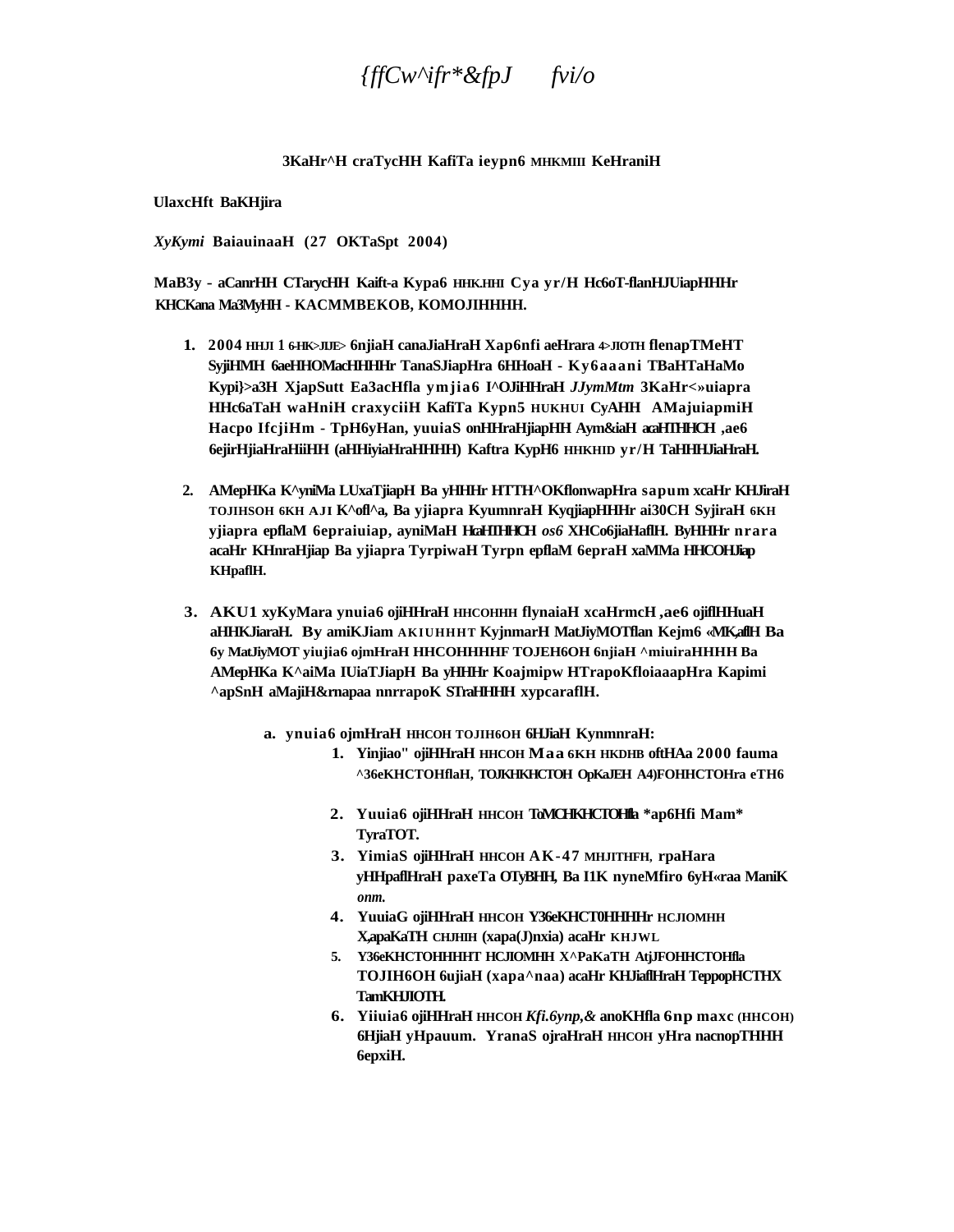#### 7. Ву ННСОН ^36еКНСТОННННТ НСЛОМНН 5fapaKaTHHHHr **60ITOIHFH.**

b. ymna6 ojiHHraH HHCOH KoajiranMra ^apmn xapfiHH aMajnrgrjiapaa **HIDTHOK 3T.OH.** 

- 1. Yinjia6 ojnmraH HHCOH ASPOHHCTO wa nypoji Ba jta-vaopH 6njiaH Kyflra ojiHHraH.
- 2. YniJia6 ojnraraH HHCOH ASPOHHCTOHIa Hearer KHJWH.

Yuuia6 ojnmraH o^aM jteHHH AyniMaH McaHnmcH fle6 aHHiyiaHraHHHH MyH03apa KHJIHUI ynyH HMKOHHSTH бујіаzm. TpHбуHan, HiirrHpon STHIIIH MVMKHH SyjiraH ryBoxnapHH KenTHpHinra xapaKaT Kona,zm. Xawwa, yuuia6 ojnraraH HHCOH zryinMaH McaHiqHCH 3MaoiHr0HH HC6OT KHJiaflHraH wunuuiapHH KentHpHmra HMKOHHAT SepaflH. Hc6ox eKH ryBoxnapHH MMKHH 6ynraH ^apaacaaa Hin-rapon 3THOIHHH Cyn. PaxSapH icapop KHJiazm.

Kamoliddin Tohirjonovich Kacimbekov's statement.

In the beginning of August 1999, in Tashkent, my friend Abdurouf, wanted to borrow my car for a short period of time. I gave it to him and waited for him near the hospital of Tashkent medical institute. He came vary late around 10-11 at night. He called me from the car, without getting off. I set in the car and He drove the car for about a half in hour through the beltway in to vinevard. I was wondering that He didn't say a word while driving. Later He told me that my passport, driver's license and registration (could be a title) are gone and where He left them. When He was giving a ride to His friends, who are in inquiry (wanted), police stopped Him and asked for documents. When police realized that documents are do not belong to Abdurouf, He wanted to repossess the car. At that moment His friends got scared and they killed the police. My documents were with that policeman and Abdurof left His friends and came back to me. I had my military ID with me. Than Abdurouf apologized to me and requested that I'll go with Him to Kazakstan. Involuntarily I had to leave. In Kazakstan I stayed approximately 1 week. Than during one day, Abdurouf got the address of some place from His friends and we left with Him towards that address. We came back to Tashkent, went to the South Station and left to Yangier by bus. From there we went to Leninobod, city in Tajikistan and then to Dushanbe city by taxi. Than by minivan we travel to Tajik opposition and met with the IMU representative. After one day we travel to Hoyit by a hitch hiking truck. I came to Hoyit. There, another person took my military ID and asked me several questions about myself. Then He took only me to the place in Hoyit, which previously belong to some auto shop and was surrounded by wall. People of all kind off ages were there and they were also newcomers. I stayed at that place 1 week. During that week I received training on the AK-47 rifle and shoot 10 bullets for practice only. I also saw grenade launcher and PK gun machine there, but we didn't have training on them. After about 1 week or 10 days, truck came and at nighttime we drove for a 1 or 2 hours and came to Tajikistan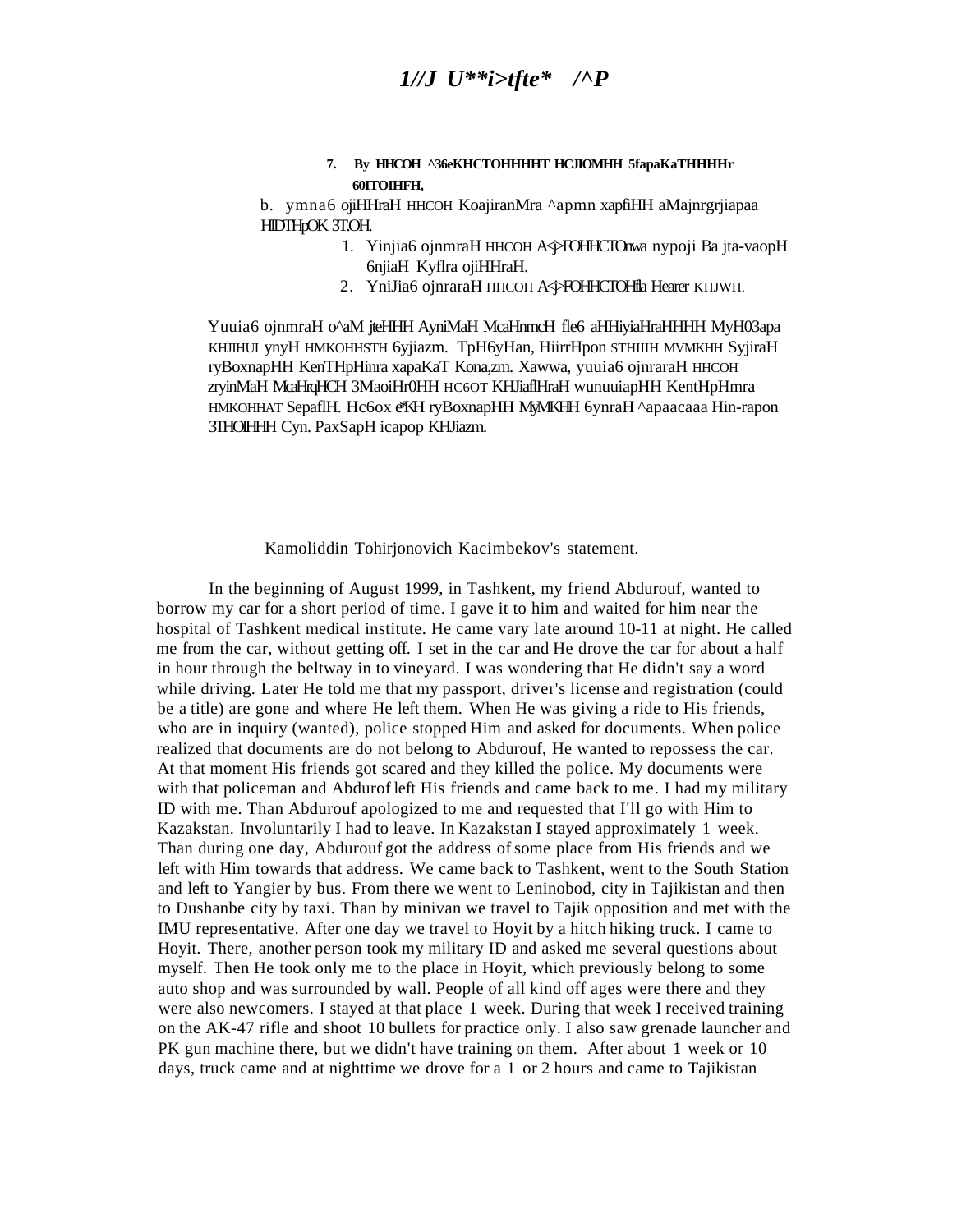$UA/q^* \& eFeer0$  /)<sup>^</sup><sup>1</sup>

**«** 

mountainous area near the border of Kyrgyzstan. After one day with ammunitions we walked up to the mountains 1 day and down lday. And came to the Batkent region of Kyrgyzstan. If you walk another half a day from that place, you would've end up at the battlefront (for reason to cross to Uzbekistan) of IMU. I didn't go there. I left behind. I was having problems with my health. 1 month later I took care of (improved) my health and went back to Tajikistan again. 1 came to the Lojir village of Tajikistan. At that place IMU had a hospital. There I was getting treatment for about 7 month or so. Then, truck came and took us all. On the way other cars, trucks, busses joined us (in month of May) and we all went (came) to the border of Afghanistan through (via) the city Kulob of Tajikistan. Then Tajik government and Russian army by helicopter and ship transported us to Afghanistan. Then on our trucks again we came to city Kunduz, Afghanistan. We stayed 1 day there and than left to city Masar-E-Sharif. After staying in Masar-E-Sharif for about lweek, me and 5-6 other people were transported to city Kabul by airplane. In Kabul they placed me to work at auto shop on Vazir Akbarhon street or region. That auto shop belongs to IMU and after working there for some period of time I've been appoint to drive the IMU's ambulance. In the year of 2001, because I've missed my home and my parents, I went to the leader of IMU and ask permition to go home and also for my military ID and money. After the third time, still not getting result, I borrowed approximately \$80 from my friends and runaway, because anyone who decides to live that place for good will be jailed. While riding a minivan taxi from Kabul through Masar-E-Sharif in order to get to Uzbekistan, I've been captured and jailed for 6 month by people from IMU between Kabul and Masar-E-Sharif. I've been released on September 16<sup>th</sup> 2001 with agreement that I will help in a battle. I came to the front line in Dashti Archi district of Kunduz city and was helping with all kind of household work for about a month or so. In 2001 US bombarded those places and because of lots of dead bodies they gave me AK-47 weapon. IMU retreat front line. I didn't follow them. I went to the US Alliance commander Abdul Mumin in Dashti Archi's Mulla Quli village and turn in my weapon. There were no bullets shot from my weapon.

P.S. Because of time, months and days might not be very accurate.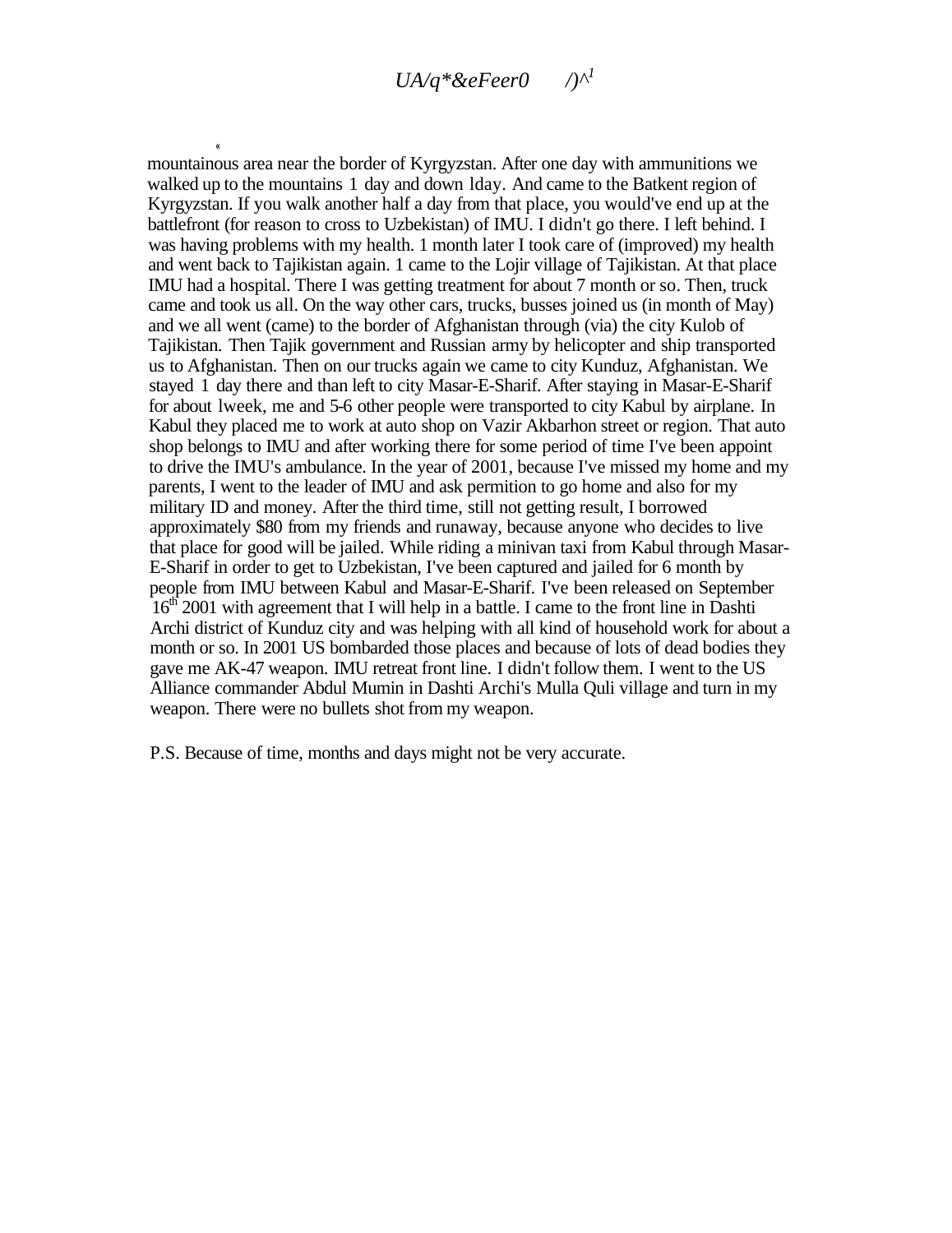#### **Summarized Sworn Detainee Statement**

#### *Before the Tribunal could begin, the Detainee stated the following:*

Detainee: Is it time for someone to loosen my handcuffs a little bit?

Tribunal President: We have spoken to the guards, and the handcuffs are per the SOP, so they will remain as they are.

Detainee: It's OK to be tied up, but they are amazingly tight and making marks on my arm.

Tribunal President: Try moving them down your wrist a little bit, that would probably help.

Detainee: It hurts a lot

*At this time, the Tribunal President paused the Tribunal briefly to allow the guards to loosen the handcuffs for the Detainee.* 

*The Tribunal Members and Personal Representative were sworn in by the Recorder. The Tribunal President men advised the Tribunal of a change in Reporters, and stated that the Reporter had previously been sworn.* 

*The Tribunal President read the Hearing Instructions to the Detainee and confirmed that he understood the process. The Tribunal President then asked the Detainee if he had any questions about the Tribunal process.* 

Detainee: Do I have permission to say something?

Tribunal President: Yes.

Detainee: I am very sick, and I am a person of the desert. If I have done something not in accordance with the rules of this court I am sorry; this is the first time I have seen people of a particular government.

*The Personal Representative presented the Detainee Election Form (Exhibit D-A) to the Tribunal.* 

*The Unclassified Summary of Evidence, Exhibit R-l, as well as Exhibits R-2 and R-3 were presented to the Tribunal by the Recorder. The Unclassified Summary of Evidence (Exhibit R-l) was then read in full to the Tribunal* 

*The Tribunal President then addressed the Detainee Election Form (Exhibit D-A).* 

**FSN# 357 Enclosure (3)**  Page loflO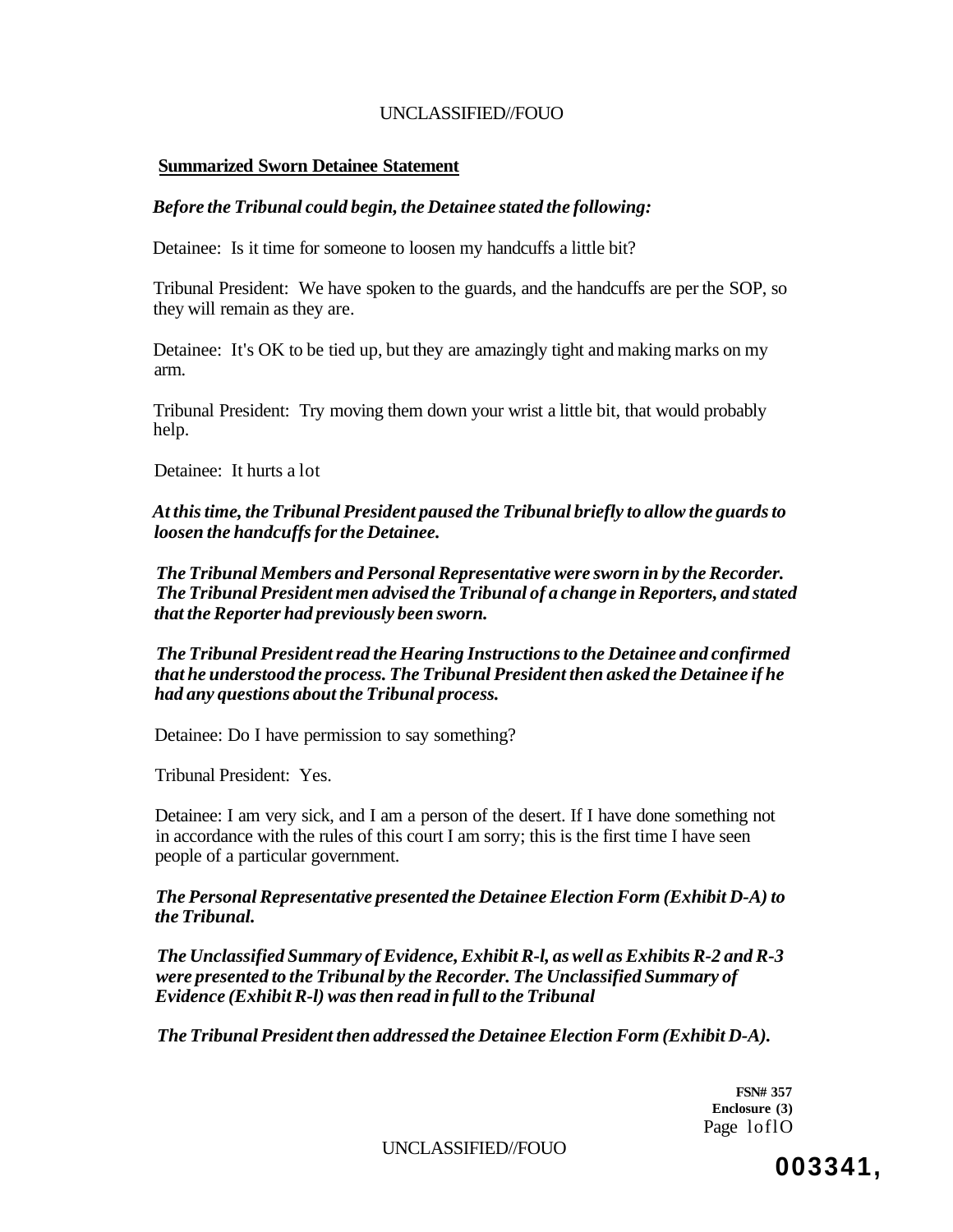*The Tribunal President informed the Detainee he could respond to the allegations with the assistance of his Personal Representative, and asked if he wished to take the Muslim oath. The Detainee was administered the Muslim oath by the Recorder.* 

*The Personal Representative then presented Exhibits D-B (Detainee written statement), and Exhibits D-C through D-F to the Tribunal The Tribunal President paused briefly to permit Tribunal Members to review Exhibits D-B through D-F.* 

Tribunal President: (addressing the Detainee) Thank you; we appreciate your written statement.

Detainee: I had more to say, but I didn't have a pen.

Tribunal President: And we'll allow you an opportunity at this time, with the assistance of your Personal Representative.

#### *3-1. The Detainee purchased a vehicle for the Taliban with Pakistani rupees.*

Detainee: In the name of Allah, I have never bought a car; no one has seen me with a car, and I don't have that type of financing or money. I question my own ability to afford my own life, or run my own house. The whole house and all my assets were taken by the Taliban. All the people in my village and the governor and people around me know that my enemies supported by the Taliban confiscated my assets. How could a person that could not release his assets from the enemy do an operation like this? I did not buy a car for anyone, I did not have a car, and no one saw me drive a car. The people in my district know about this fact. I can present as many witnesses as you want from around my town, district and province. Nobody has ever seen me driving a car, or even sitting in one; I did not drive a car at all. Haji Bars Sahib, Mohammad Khan Kaka, and Haji Mohammad Rahim all are totally aware of the facts and will testify for me that I did not have a car. All these people I've mentioned are not the people of Taliban and never supported them; they are believers in the new government. On top of that, not me, and no member of my family have ever become part of the Taliban or their army; this is a fact. On top of that, they were not Taliban, but were very involved with the mujahidin during the time of the Russians.

#### *3-2. The Detainee was with four other Taliban soldiers, who were his security force, when he purchased the vehicle.*

Detainee: As before, I was in no position, and it was not possible in any way to purchase a car; how is it then possible to have or afford bodyguards? I did not have a lifestyle such as this. Every day, I was anxious to make enough money for food for my family at home. Having bodyguards and a car was not possible. The people I have letters from will witness and testify to this. If I had that many bodyguards, then I should've been able to fight the people who took my assets. I should've been able to rescue my land.

> **ISN# 357 Enclosure (3)**  Page 2 of 10

UNCLASSIFIED//FOUO /Tkrkoo>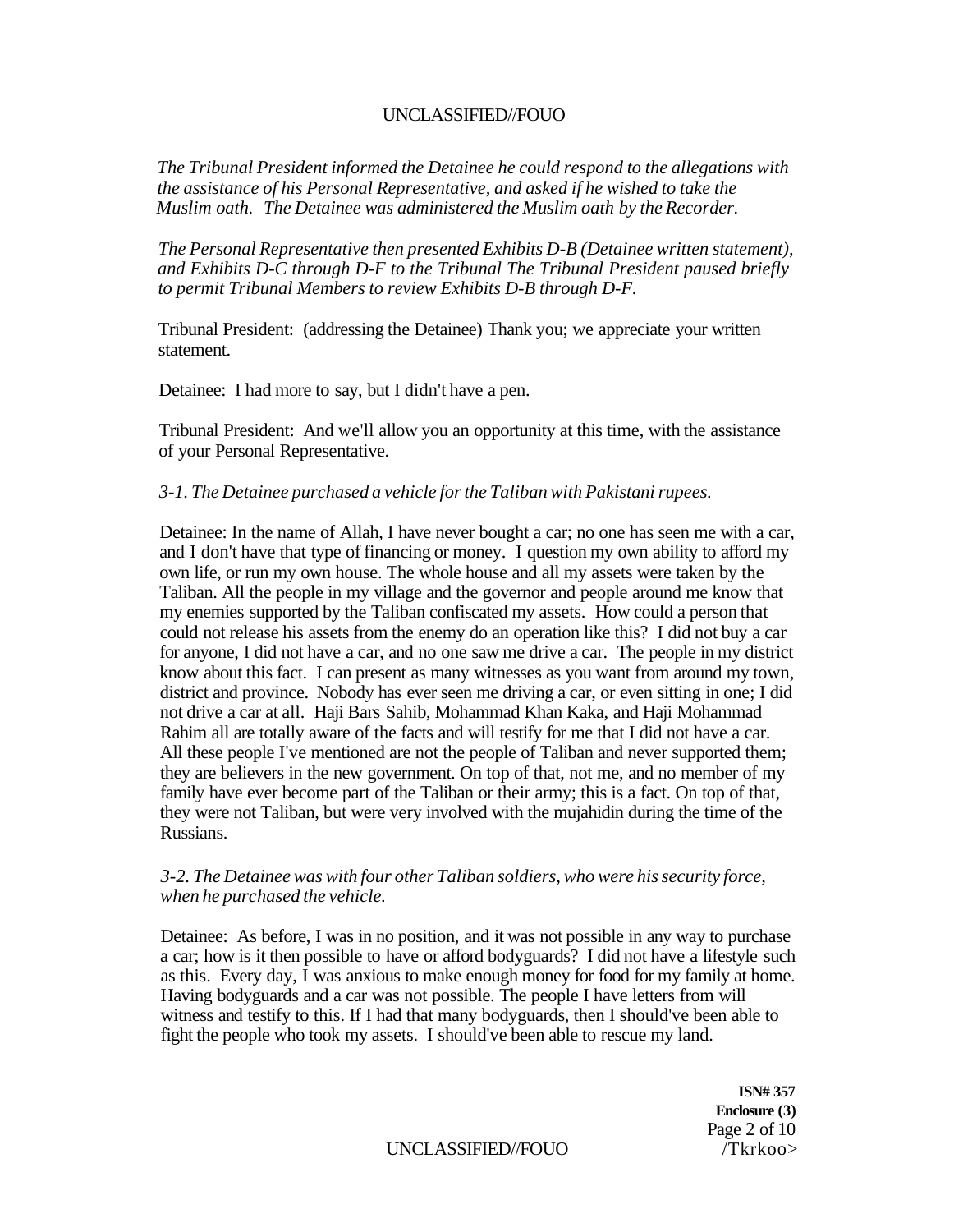#### *3-3. The Detainee was in charge of and gave orders to the four Taliban soldiers, who were with him when he purchased the vehicle.*

Detainee: Again, giving people orders; I was in pain and had difficulties in life, and I was throwing dust and dirt in my face for being unable to make my living, and then here we are, I'm giving orders to people? All I wanted to do was try to get my store going so I can survive and feed my family. Everybody knows I'm a shopkeeper. It is ironic that you could be a shopkeeper, and at the same time have enough power in the government to give people orders.

#### *During a pause, the Personal Representative went on to allegation # 4; however, the Detainee wished to add more to allegation* # *3.*

Detainee: Let me talk more about # 3. You have the letters and the evidence of the people; it shows I had a shop and people I borrowed money from. I was working hard to find a way to pay all those loans meaning I'm not very capable of commanding people and buying cars. The people I've received letters from aren't just anybody; they are some of the most respected people in the village; all of these people are very well-known; they are saying I had so many problems and had so many people after me for money, and my shop may be destroyed; this is who I am. Everybody in my town was aware of the situation and that hopefully, since we had Americans coming, our living conditions would be enhanced. We hoped it would make our lives better, and we didn't know they were after shopkeepers. We have been doomed people, with so many poor people and so many problems.

#### *3-4. The Detainee was wearing a "Page " turban during the vehicle purchase.*

Detainee: This is a common piece or headdress or custom for everyday wear. Muslims and non-Muslims all wear turbans there. You can see Sieks and Pashtuns everywhere have their turbans on. It has been inherited by our fathers and elders. The Pashtu people will never put their turbans on the ground; it is a part of our heritage and custom. Even on CNN and radio stations talk about people wearing these turbans, and they will never give them up. According to customs, my father and my village I wear a turban; it was not a special type of turban; it was a part of the custom of that area just like the ones my father and grandfather wore. If I had wore any other turban in my area different than what my family wore, then I would look odd, and people would say, 'look at this guy; does he know what he's wearing, or what?' I was not wearing any special kind of turban; when I was in my shop in Kondoz, I would sometimes wear a hat When I was caught by Dostum's followers, I had a hat on. Sometimes I wore a hat, and sometimes I wore a turban; they all wear turbans over there and they know what kinds of turbans we were wearing and can witness to this.

*3-5. The detainee traveled to Yerghanak, Afghanistan, with a large number of Pashtuns and Taliban soldiers to surrender to General Dostum's forces, and was then held a* 

> ISN# 357 Enclosure (3) Page 3 of 10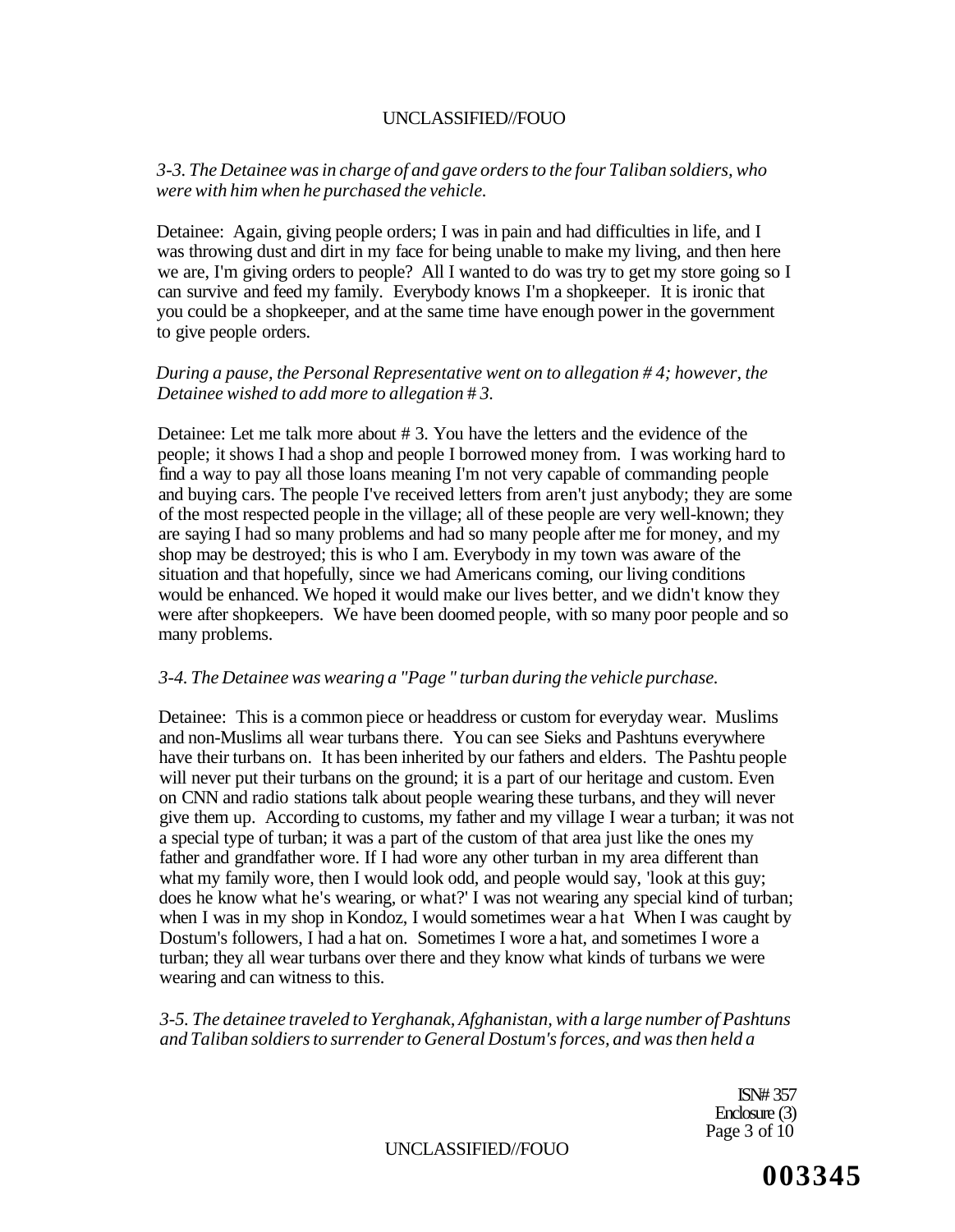#### *Mazar-eShariffor approximately forty days before being turned over to the United States,*

Detainee: It was not Mazar-e-Sharif, it was Shebergan. I was in my shop in Kondoz, doing my everyday thing, when the Americans started bombing. They were also dropping leaflets and telling on the radio they were coming, saying their fight was not with the public. It was only against the Taliban and al Qaida. I felt good at that time when I read these leaflets, because we wouldn't be threatened by the Americans. I was thinking about getting back home, and I was happy the roads would be open, and I could go home without paying a huge fare. There would be security within our place. What happened was Fahim's people blocked the roads, except for the Tajik and Farsi people; General Fahim's people were pinpointing Pashtuns and taking them out of cars, taking their money and started beating them up. It's very obvious and everyone has seen this. When making a trip between Kondoz and Kalat, you must go through Kabul, and this area belongs to Tajik people. AH of the Pashtu speaking merchants from all the areas got together. People were telling us that us merchants should get together and get out of here as soon as you can, because Fahim's people might hurt you. Got to Yerghanak and you will see American forces, and the people from the Red Cross. If we went there, we were told that they would give us fares and take us to our homes. We started our journey with all these other shopkeepers towards Yerghanak; when we got close, we ran into Dostum's people blocking the way and they stopped us. I told them about the Americans and the Red Cross and asked them to take us to them for transporting us. They told us when we see you Pashtun people, we will tie you up and beat you up. They did as promised, and a lot of Pashtun people in Afghanistan got beaten up. When we got there, Ihey tied us up, and we stayed there for a night without food or water. I think they buried about 50 people alive into the ground. They kept on shouting and screaming, and they kept putting dirt on them. When we spent the night, we were hungry and thirsty, and the next morning, they threw us in cars. After a while, we got somewhere, and someone said we were in Mazar-e-Sharif. There were some huge semi-trucks, like U-hauls, and the cars we were in were put behind these containers, and they put us in one-by-one into these trucks. About 200-300 people were thrown in these trucks, and they closed the doors or gates. We did not see any light, and there was no air in it. Due to lack of air, a lot of people died there; I fainted somehow. There was a time when we came to Shebergan; they dropped us off in front of that province's jail. We were in bad shape, and they left the dead behind. You must've heard of these rumors of people being taken into these containers, and a lot of them were killed. When we were in Yerghanak before Shebergan, I saw Taliban had gotten away because they bribed these people. We were imprisoned in Shebergan; they were small rooms with a lot of people, and we were sitting on the dirt. There was no food or water or anything. The Red Cross people had come there, but no one would listen to them. The Red Cross people asked Dostum's people to feed us, but they said they wouldn't. Those were dark nights for us. Among all of this hardship, we managed to stay there between 40-45 nights, and we were finally handed to the Americans. I was thinking that I know that Americans will not harm anybody, and will be nice to us. I had really believed in this situation, that I know, if I see Americans, that they will believe what happened to me. I'm telling the members of the Tribunal that

> ISN#357 Enclosure (3) Page 4 of 10<br>**00334g**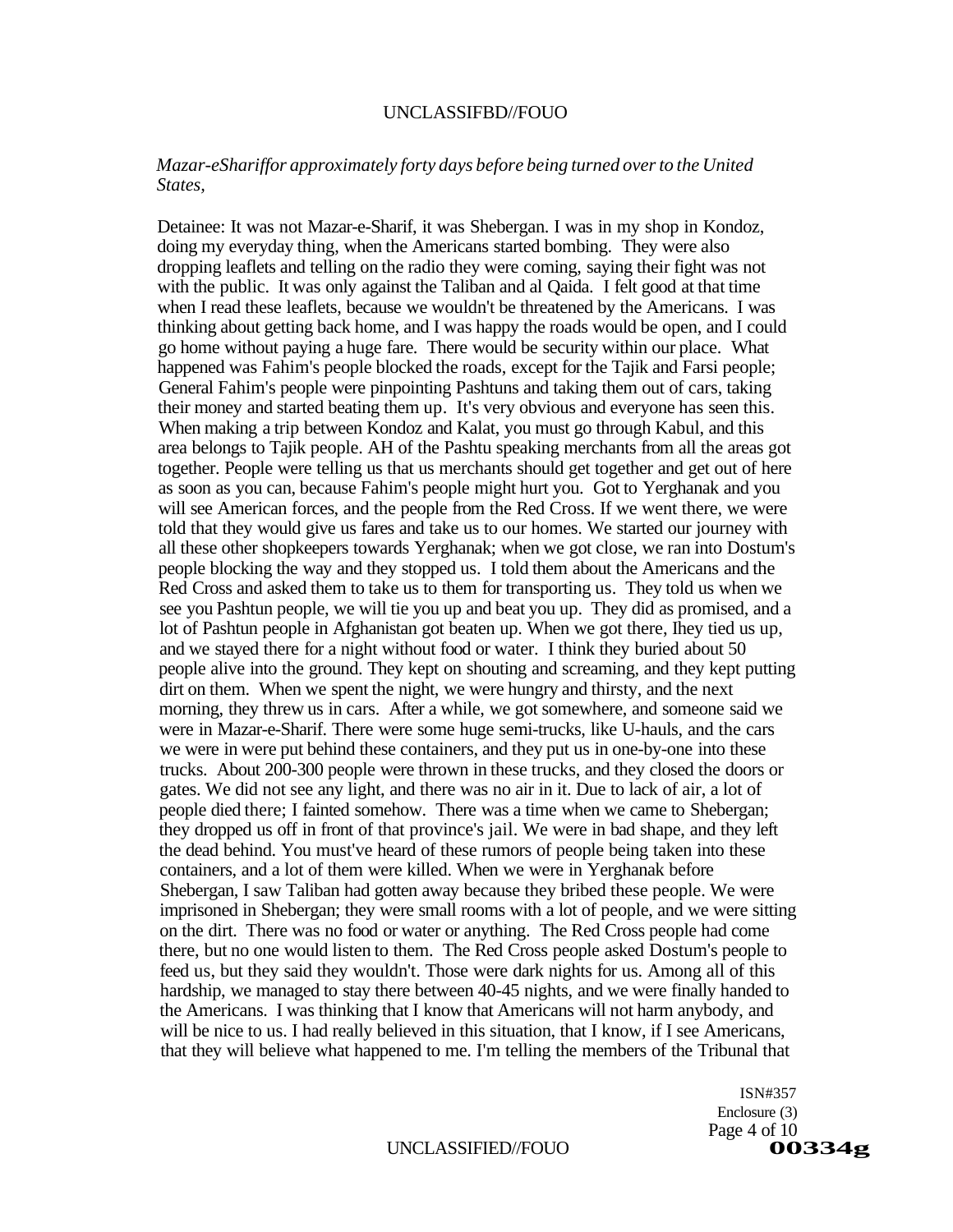this was a real court, and I wish I could say more to show you what happened to us. The only thing I can think of that all of this would have to be a result of a misunderstanding, because I don't believe Americans would do this to anyone. I always heard that Americans don't brutalize people. I'm amazed and shocked I've been put in this cage for three years, and no one has listened to us so far. I will say one more thing. Please, I am not capable of performing because I am a very sick man; there is some damage in my eyes, and I have nothing to hide from you. I am just a shopkeeper; please, take care of me. In order to prove this, I have letters, I've been sworn, and everything you want I will prove to you that it is a fact

#### **Personal Representative Questions to Detainee**

Q: What city was your store in?

A: Kondoz.

Q: What city did your family live in?

A: It says in the letters that was in Afghanistan, the Province of Zabol, in Kalat, the capital.

Q: Why did you have a store in Kondoz if your family was in Kalat? How far away is it?

A: That's a very good question. Afghanistan is my country, and wherever there is business, we go there and do business. In Kalat, the Province of Zabol, there were a lot of natural disasters; drought had caused people to not have a lot of money to buy things. In the north, things were a little better, and people had shops there. Even the delegation from Afghanistan had been asked that question, and when they referred to the day I opened the store, they agreed on the day I registered that things were not good in Kalat

Q: How far apart was Kalat and Kondoz, and how did you travel?

A: There were cars that would carry up to 18 people; when there were wars, it could take up to three nights. The main or asphalt road was blocked, so we had to take side roads.

Q: How often did you make it home to see your family?

A: Whenever I accumulated enough money in Kondoz for my family to live on, I would then go back; most of the time, it was once a year.

Q: When was the last time you were in Kalat?

A: We don't write dates, but the last time I had stayed less than a year in Kondoz before I was captured.

> ISN#357 Enclosure (3) Page 5 of 10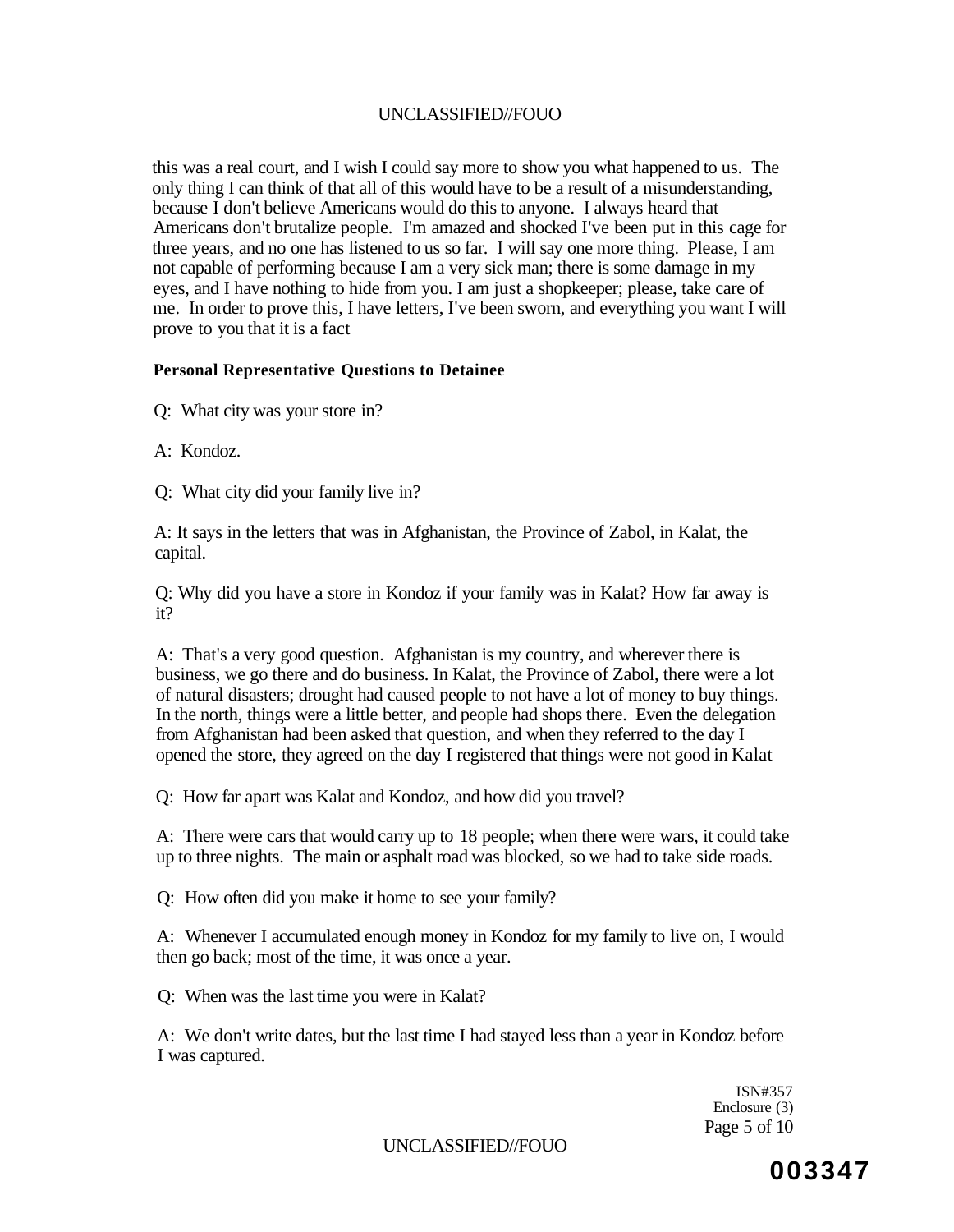Q: Can you give me a month in relation to Ramadan or a holiday?

A: It was during the Ead (ph), or towards the end of Ramadan; we have two Eads; it may have been during haaj, or during the great Ead after the Ramadan.

Q: Which year?

A: We don't write dates, but it was about 10 months prior to my capture.

Q: How many shopkeepers surrendered with you in Yerghanak?

A: I don't know the number exactly.

Q: What percentage of them were civilian versus Taliban soldiers?

A: There were a lot of people, and I don't know; I could not recognize who was or wasn't Taliban. I know the people who were selling tobacco and all that were among us from Kondoz.

#### **Tribunal Member Questions to Detainee**

Q: How long had you owned the house in Kalat?

A: The house the enemies took?

Q: Actually, that was my next question; tell me about the house the Taliban took, and where you were before you lived in Kalat.

A: The Taliban did not capture anything; they did not capture a house from us. We had enemies that had taken our assets that were supported by the Taliban. If they didn't have the support of the Taliban, they couldn't have taken it from us.

Q: Is that the property that's in Kalat?

A: Yes; in the little village I had the house, they had taken it away. It's a well-known situation, and if you asked the governor of Kalat today, he'd tell you the same thing. The land was inherited by us, but there were two different tribes; the Nasseran (ph) and the Shemoziz (ph). They, the Shemoziz, took it, and you could inquire about that today, if you want.

Q: You indicated you could not tell if someone was Taliban; could you tell if you saw a Taliban soldier?

> ISN# 357 Enclosure (3) Page 6 of 10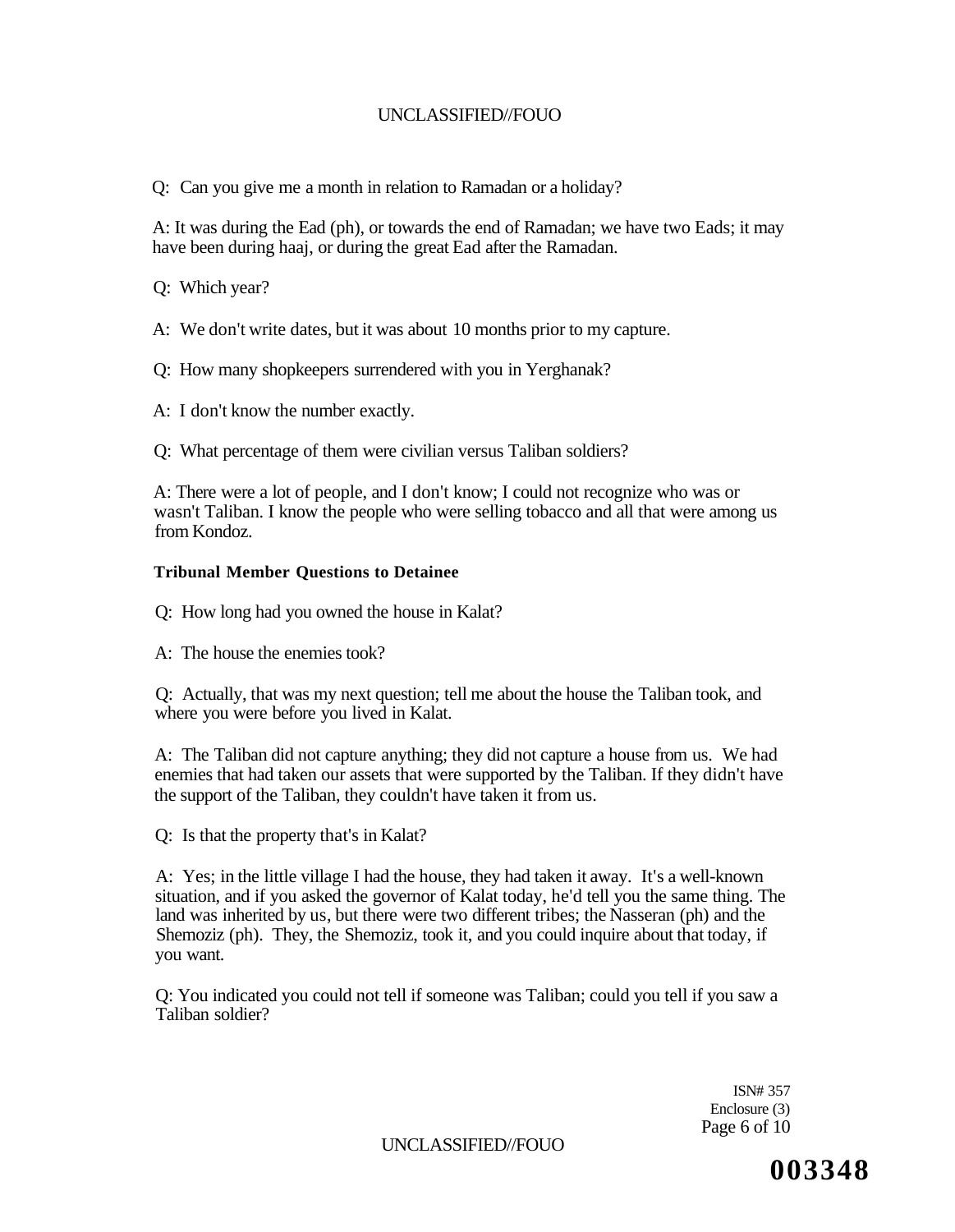A: No, when I was in Kondoz it was not common to see a Taliban soldier; I didn't know them. If there was a disaster, people don't stand and say who are you, they just run away.

Q: What did you sell in your store?

A: Candy, tea, and soap and all small retail stuff.

Q: Can you tell if your customers are Taliban?

A: When I sell stuff, I don't ask who they were; I don't ask my customers who they are. I would sell things to Muslims, atheists, Hindu's I don't care, I was just selling my stuff.

Q: That was my next question; were all or most your customers Pashtuns?

A: There were Farsi speaking, Sieks and Uzbeks, but mostly Pashtuns. Even the Sieks have shops there, too.

Q: What language do you speak?

A: Pashtu.

Q: Can you understand Uzbek or Farsi at all?

A: No, I do not. The Uzbek language is more difficult than English.

Q: You said about 200-300 shopkeepers with you going to Yerghanak; do you see any of those people here?

A: I cannot even recognize my own face; how could I recognize anybody else?

Q: Is there anything that happened where you were singled out among the shopkeepers? Do you know of anything that cause them to separate you from them?

A: I was never alone.

Q: Did you injure your eye after you were captured?

A: It was prior to my capture; at least 6,7 or 8 years ago. Again, we don't count years, but it's maybe about 8 years.

Q: How do the different tribes identify each other? How do you know if someone is in your tribe?

A: You always recognize people from your own town; the cousin from your mother or father's side, or people from your town.

> ISN# 357 Enclosure (3) Page 7 of 10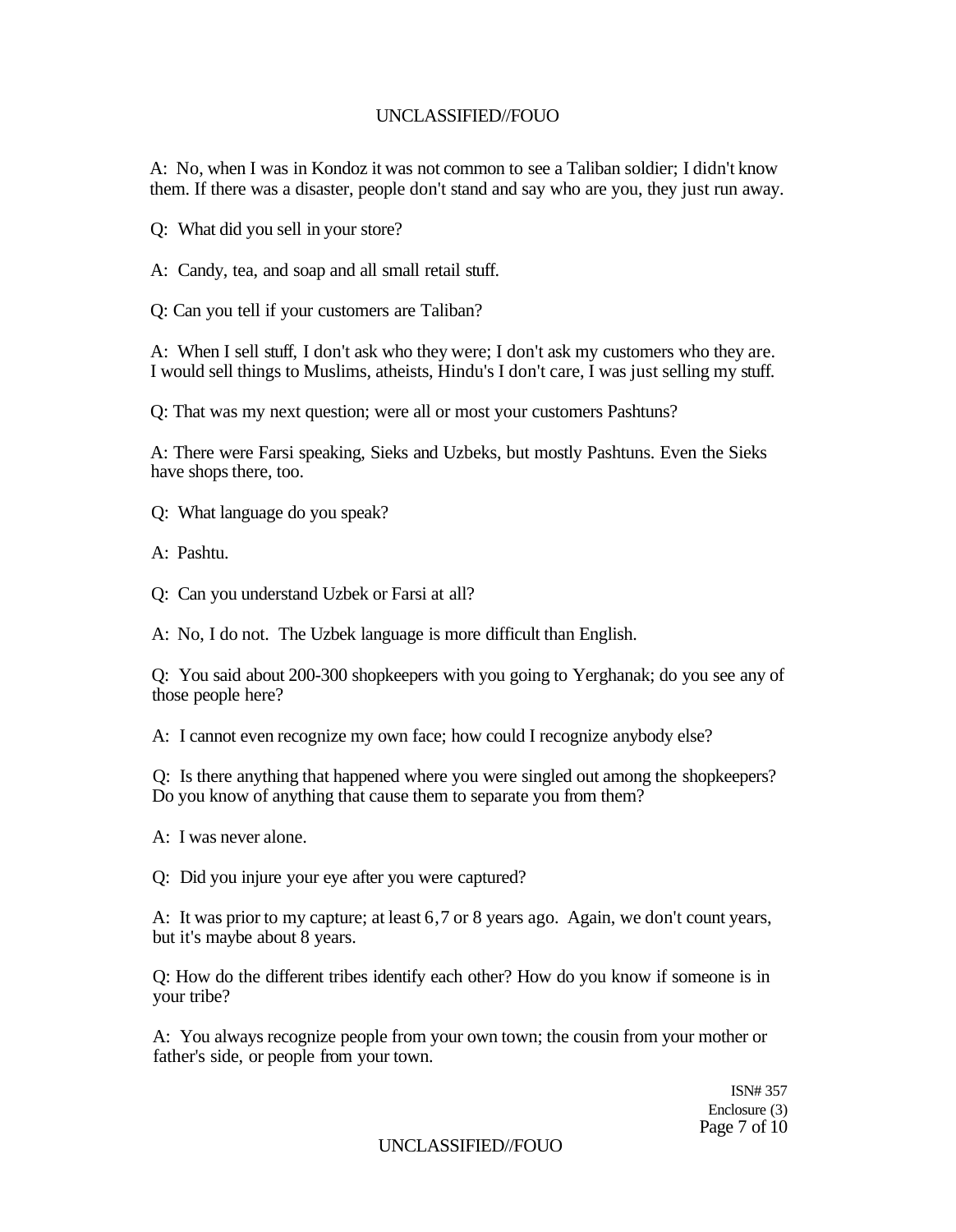Q: Are tribes small in number?

A: There were more than 50 families in my village.

Q: So they wore nothing distinctive? There is nothing they would wear that would separate them by what they wore? Do they wear certain color turbans or distinctive clothing? How would you know if they were from your tribe?

A: Most of the people in my village would wear one type of clothing and turbans. It was like a tribal custom for everyone to wear the same thing.

Q: Have you ever had any military training, or owned any weapons?

A: No; no training and no weapons. We only had knives for cutting potatoes and onions.

Q: Have you been in Afghanistan all your life? Have you ever traveled outside Afghanistan?

A: I was born there, and have spent all of my life there.

Q: In reference to # 2 where they talk about four other people; are you aware of who these people might be?

A: That never happened, and I was never with those people. I'm ready to prove it.

#### **Tribunal President Questions to Detainee**

Q: If you had enemies that took your property, why would you be willing to leave your family and work in Kondoz?

A: Our enemies are not there to kill. They attacked, but I was trying to get back to get my stuff, but I never did. They just took my house and my assets.

Q: In my experience it's usual that a lot of Afghan people can't read and write; how is it you were fortunate enough to be able to write?

A: If one is given quality parenthood, they will always tell you to not tell lies, and do their best to tell you A, B and C and don't do bad things, and teach you writing at home.

Q: So you're saying your parents taught you to read and write?

A: Most of it I learned in my village; some at home, and some over here to keep up with my work whenever I had a pen.

> ISN# 357 Enclosure (3) Page 8 of 10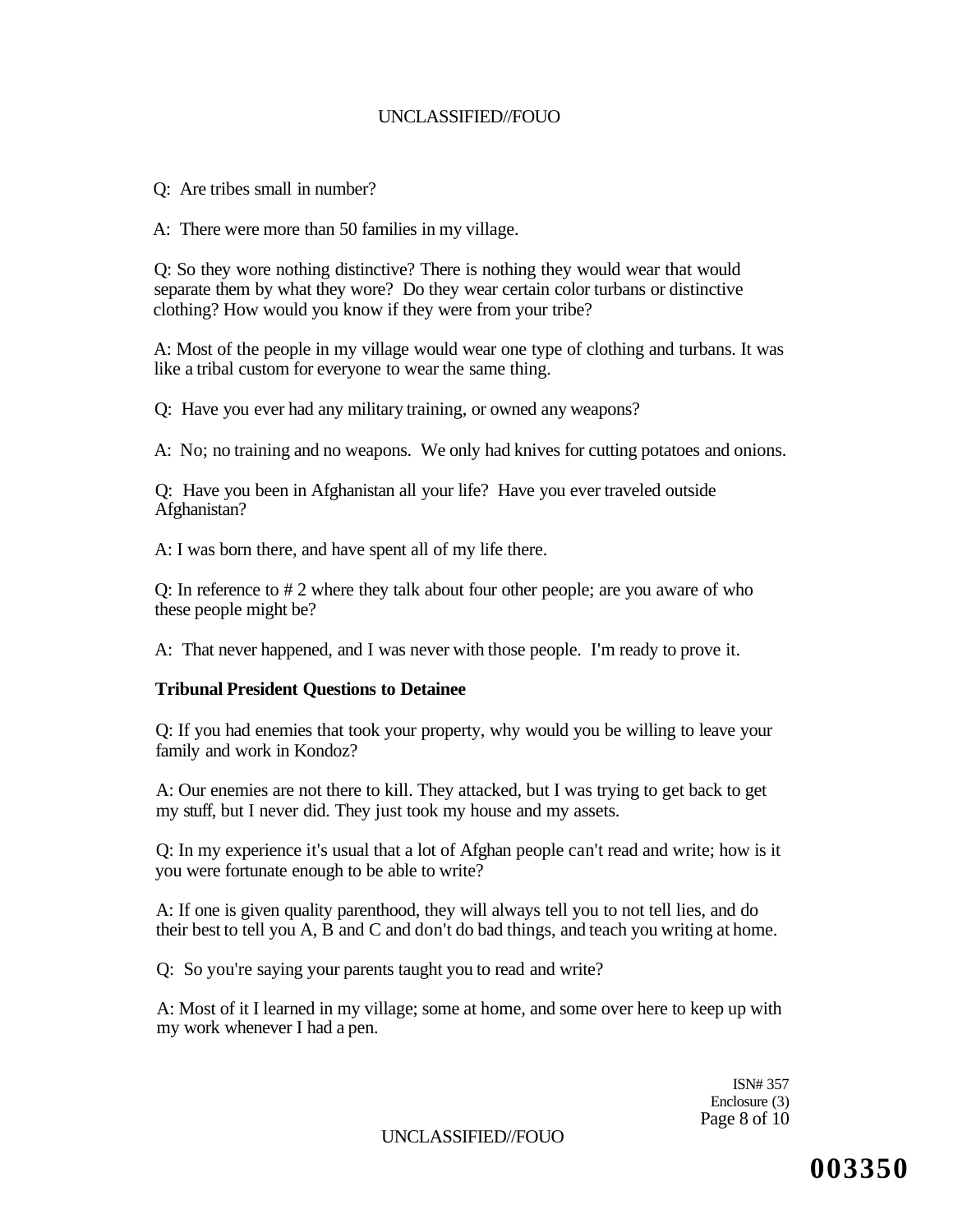Q: Other than the training your parents gave you, you had no formal education?

A: I never went to school; everything I learned was in my village. There were no schools there anyway.

Q: During the time the Russians were there, did you also participate in the fighting against them?

A: I was very little at that time. I'm just 28 years old now; I was too young. I was just hopeful that my village would have schools there now, but now I'm here.

Q: The letters indicate the shop in Kondoz had been destroyed; do you know how that happened?

A: I think my store is destroyed, and my guess is my parents love me so much, they are hiding something from me; they're saying that to not make me worry. My guess is that the store is gone.

Q: At this time, is there anything else you'd like to tell us?

A: Yes, I sure do. Thank you so much for listening to me. I just want to tell you that I've lost everything in my life. I don't have my shop anymore; I don't have my home anymore, and please do something to expedite my situation. I don't want to be in prison any more.

#### *The Tribunal President then queried the Tribunal Members and Personal Representative to confirm there was no additional evidence or Witnesses to present at this tune; the Detainee then interrupted with the following:*

Detainee: What is the result of the polygraph?

Tribunal President: (addressing the Detainee) The polygraph your Personal Representative presented to us?

Detainee: I think it says I was telling the truth.

Tribunal President: Yes; it indicated that there was no deception.

Detainee: I am telling you that everything I've said is all true.

#### *The Tribunal President then explained the remainder of the Tribunal process to the Detainee, and adjourned the open session.*

ISN# 357 Enclosure (3) Page 9 of 10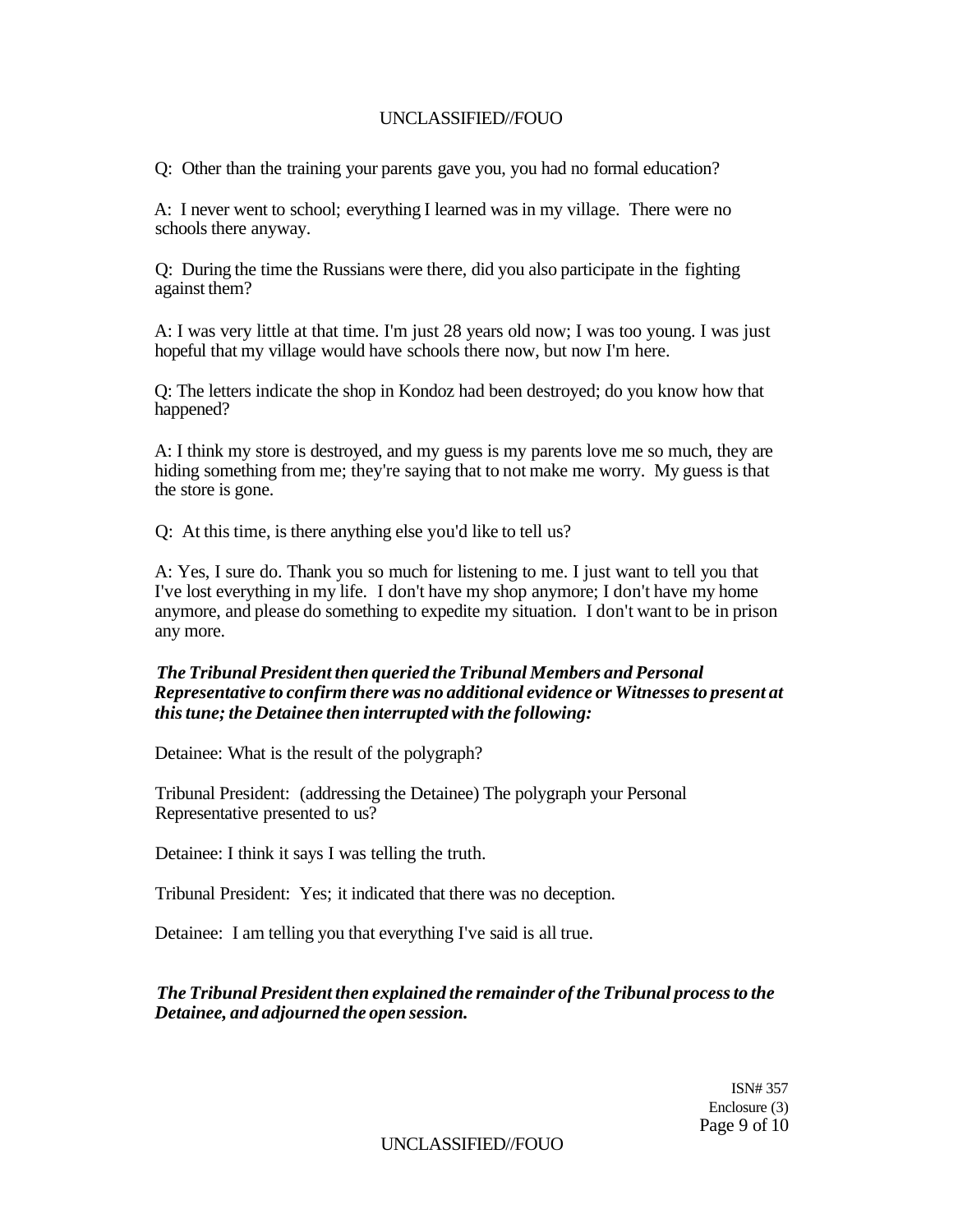#### **AUTHENTICATION**

I certify the material contained in this transcript is a true and accurate summary of the testimony given during the proceedings.

Colonel, U.S. Army Tribunal President

> **ISN#357 Enclosure (3)**  Page 10 of 10

UNCLASSIFIED//FOUO

**003252**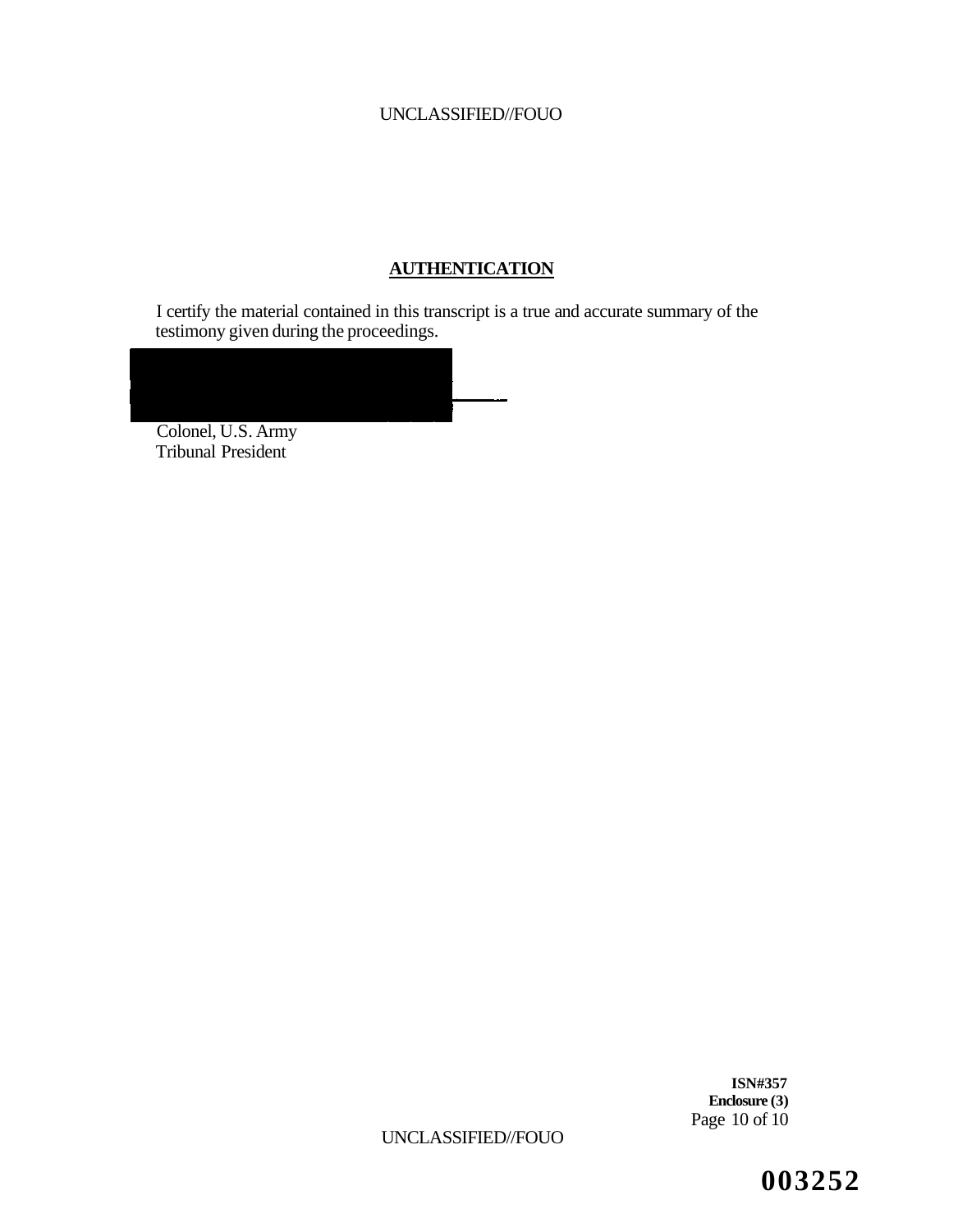#### **In the name of Allah**

**1} I** myself was never a driver, nor ever drove a car in my life, or ever owned one. Not an adult nor a child or anyone else has ever seen me driving a car. All my life in the district and in the province or in Afghanistan, nobody would testify this, that I ever had a car. I never had such a relationship with anyone who could provide me a car. All the people of the region, the tribe, the district and the village are witness to this. I was always alone getting around and was doing hard labor & surviving. Haji Bars Sahib, who is the head of the whole tribe and region and everyone knows hira, and also the Imam of he Tatak Mosque and Shair Mohammad Khan, Daulat Khan, Mohammad Khan Kaka (uncle), Atta Mohammad, Haji Mohammad Rahim (who is a popular merchant in Kalat Province), all of the above and also much more people are witness to this, and moreover other people who I have not mentioned their names are ready (willing to) to testify that I never owned a car or had any security guards or even been with Taliban.

So how could I ever receive a car from them? My enemies who were supported by the government confiscated my house, my land. Everything I owned they had taken away.

All the Kalat province people are absolutely aware of this that other people (strangers) had taken our land. The governor of Kalat province and other people of the government of Zabul province of Afghanistan know and are witness to that our assets (land) were in the hands of others. Haji Barras, Haji Abdul Bari, Abdul Hannan, Haji Mannan, Mirza Khan Haji, Shair Mohammad and Mohammad Rahim and other people as well. I have also received a letter from home that Haji Barras had made a trip to Kabul concerning our land. A delegation has told me that an inquiry about our land might begin soon. An American Secret Service Unit was also present there and have mentioned that a Pashto translator has heard about the situation and has told your representative that he has also heard about it and has also said that an American representative will contact he governor of Kalat province so (God willing) he would do something about it.

I had a store in Kunduz province and I was staying there. It was a retail store. People of Kunduz and the other shopkeepers have seen my store and know about it. Also the people of my village and the people of my district and some people of the Bazaar (market) in Kalat know about my store and will testify and are my witness. People like Haji Mohammad Rahim a storekeeper in Kalat bazaar, Haji Barras, Agha Jan, Tatak, Aziz Khan, Atta Mohammad, Haider, Atta-ur-Rahman, Nizamuddin, Daulat Khan, Sardar Mohammad, Shair Mohammad, Haji Essamuddin, Haji Saifuddin, Haji Abdul Mannan, Abdul Ghaffar, Abdul Khaliq, Allauddin, all these people are my witness and will testify for me. And I have received a letter from them through Red Cross. I still have them. There is information about my store in these letters.

**First letter:** The store in Kunduz is destroyed, three of your borrowers have come to the Sheen Kai district and have paid half of their loan and will be given to you when you return (God willing). Haji Barras has gone to Kabul concerning our land.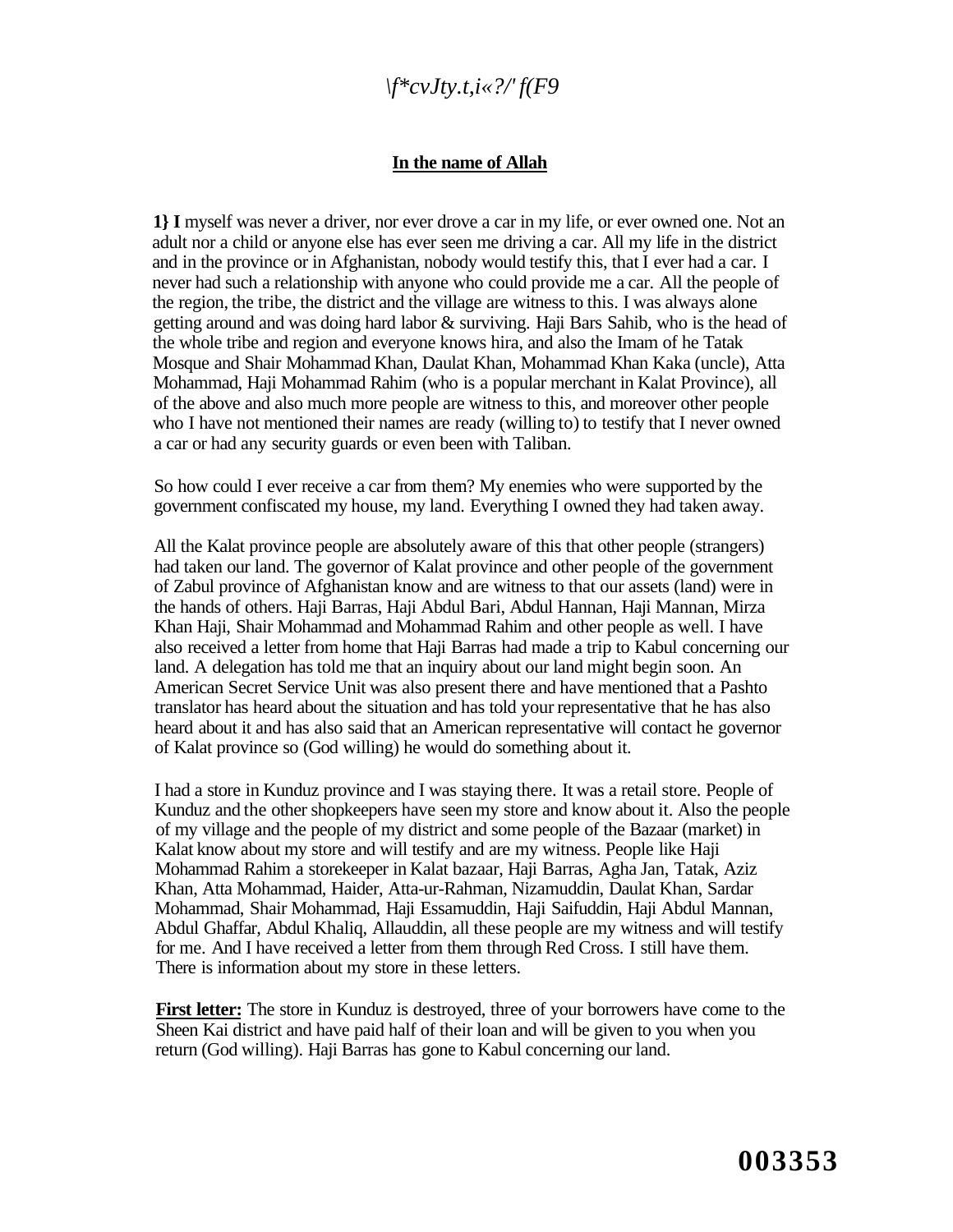## $Vf''$  bM>Ww) fa\*

**The above Letter sent bv:** Aziz Khan Kaka, Mohammad Khan, Nizamuddin, Atta-ur-Rahman, Habib-ur-Rahman, Haji Barras, Haji Mohammad Rahim

2 **Letter:** Your store in Kunduz is functioning and doing business, don't worry. (from Haji Barras, Agha Jan) all of them are witness to my store.

**3 rd Letter:** Don't worry about the store in Kunduz, it is safe. (Letter from Sardar Mohammad, Atta Mohammad and Said Akbar).

4<sup>th</sup> Letter: As you asked about your store and your loans, we paid some of them and some are still outstanding. We told your lenders the rest will be paid by yourself. (Letter from mother Sharifah, Mohammad Khan, Aziz Khan Kaka, Mohammad Khan, Nizamuddin, Atta-ur-Rahman, Habib-ur-Rahman, Haji Barras, Haji Mohammad Rahim and Tatak.

There are more letters that verify that my store in Kunduz and I am a shopkeeper.

American holds all these letters as well. All of the names I have mentioned and some more in the village and in the district or witness to this matter. They know about my store. Therefore the judges should decide about my release ASAP and do not keep me any longer and do not keep me in prison any longer because this is a very clear situation and it is proven that I am a shopkeeper and was thrown in jail by mistake.

**2j, Turban:** Wearing a Turban (Langotai) is a common custom in Afghanistan, the Muslim, Sikhs and non-Muslims and for all men this is a tribal matter. Every region has its own custom. In the province of Helmund, Urzagan, Zabul people wear Black and white Turban and in some areas they wear just a hat, and so in my area and among my tribe people wear turban but I did not wear any special kind. My villagers know this situation. Abdul Mannan, Shair Mohammad, Tatak, Mohammad Khan, Atta-ur-Rahman, Daulat Khan, Nizamuddin these people are all my witness to the matter and they live in my village. But in my store I used to wear just a hat. Dostum handed me over to Americans when I had a hat on not a turban. This is clear and true that I did not wear a special turban. If I did do that then people would know it. There were acts of violence in America against the people who were wearing turbans; this is a Pashtun peoples' tradition.

I was in my store when Americans were dropping bombs in Afghanistan. They were also dropping leaflets indicating that they do not want to harm or bother general public. And your radio stations were also saying that your fight is not against the public only against Talibans. And you were saying that you are rebuilding Afghanistan, and that's why I was sitting calmly in my store and minding my own business, I was triinking that all the local roads would be open and I would be able to go home without any difficulties. And I will be paying less fare to get home and I will get there sooner as well. But later General Fahim blocked all the roads and was collecting money from ordinary Pashtun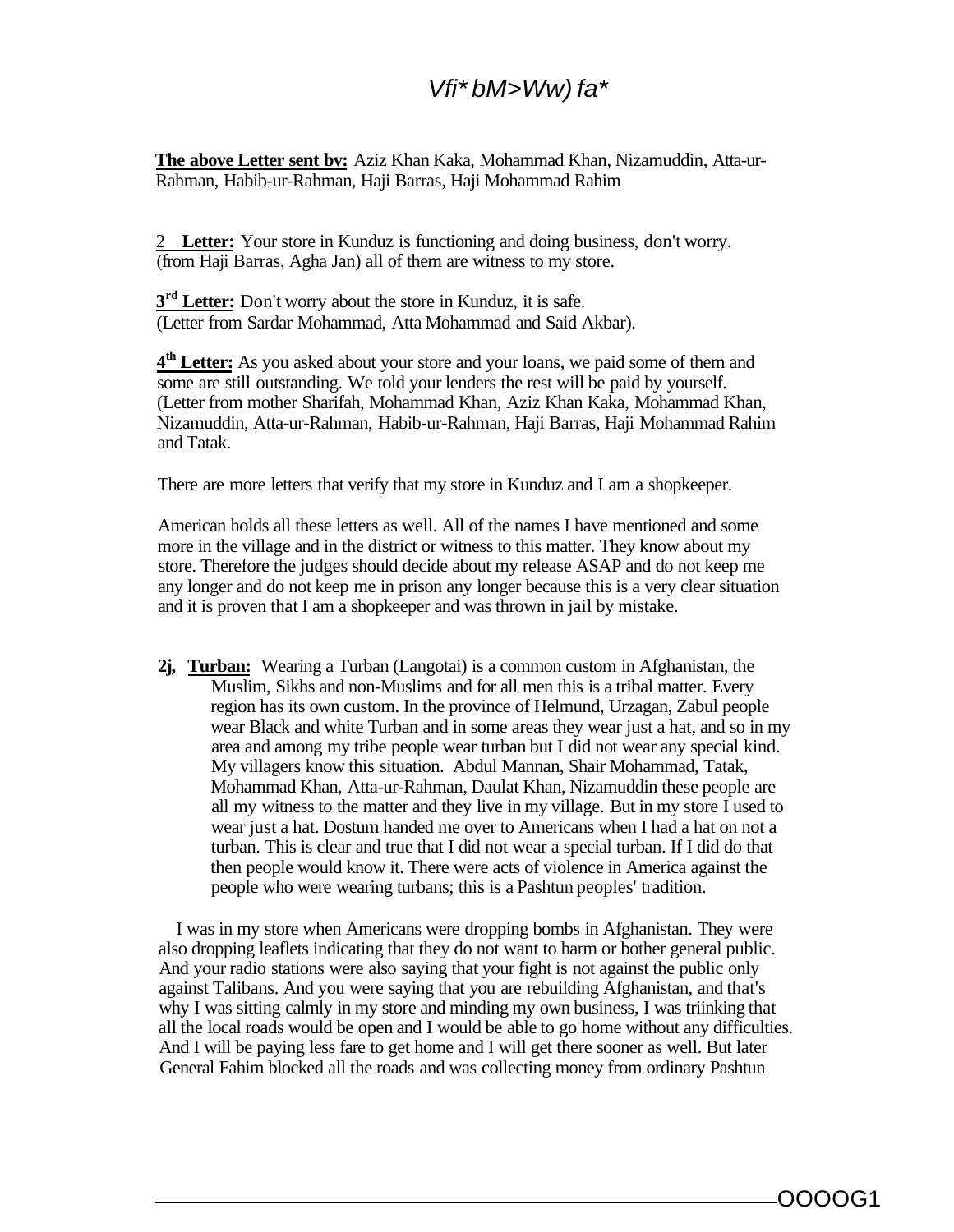## *if (Mi i w\*t) fwo*

people and throwing them in jail. When General Fahim's Tajik people were coming to Kunduz province, the Pashtun storeowners and other shopkeepers were told that you poor shopkeepers of Kalat and Kandhar leave this place because Fahim's Tajik people will cause you losses and may kill you as well. The Red Cross workers and other Americans were standing in Sargang (name of a place) and they were sending the shopkeepers and the other poor people to their homes and were also paying the fare and were helping them too. When I came to Sargang General Dostum's Uzbek people were standing there and took all of our money and clothes and handcuffed me. I told mem to send me home but they said where ever we see any Pashtun people or tiheir shops so we take everything they have and would not let them go and I was handcuffed. There were other shopkeepers who were handcuffed as well. We spent the day and night over there, there was no food and water. Some Talibans got away by bribing Dostum's Uzbek people and then they threw lots of people in cars and buried some people alive. I was watching them myself that were screaming and Dostum's followers were dumping dirt on them and they were transferring some from these large cars into containers (train wagon types) and people were thinking, "now they are in Mizar-e-sharif'. When they threw all of these people in those wagons that had lack of air and the gates were shut down tightly. And eventually they were taken out of the wagon trucks in Sheberghan province in front of a prison while many people had already been dead, you might have heard about this act of brutality on radio. There we were kept for 40 days under sever brutality, hardship and hunger. In the prison people were talking that a lots of Taliban, leaders and others were freed by paying a lots of money. Then they handed me over to American soldiers and even then I told them that I am just a shopkeeper. And I was glad to be in the hands of Americans. Because I was saying to myself that I am only a shopkeeper and hopefully I will be released soon. I believed that Americans are not cruel and will listen to me and they care a lot about human rights. All I said are true and I say the truth, and I also have witness. Even your telegraph machines (media) say the same thing. And they are agreeing with me and I am honest. So I am hoping and kindly expecting that judges will expedite deciding about my release and waste no time, because I always believe that the justice will prevail. So it is only fair that you help me. I am very poor and victim of brutality and owe a lot of people money. My shop was destroyed and my house is there. I have been in prison here for the past 3 years and some months and I a saying one more time, I shouldn't be in prison any longer. They should give a very quick order of my release. I had been thinking that American Government might have forgotten about me! If they did not forget me then at the same time. I know they are good people then what is going on! You should take care of me and help me out. And if I've ever said anything rude in this tribunal or in front of my representative, please forgive me. Because I am very sick and I am person of desert not a city person (meanings I am not a big shot). I never had any conversation with government official before and you people are very educated people, please do not let my saying bother you.

V\*> C&A>fjfat ) fiiw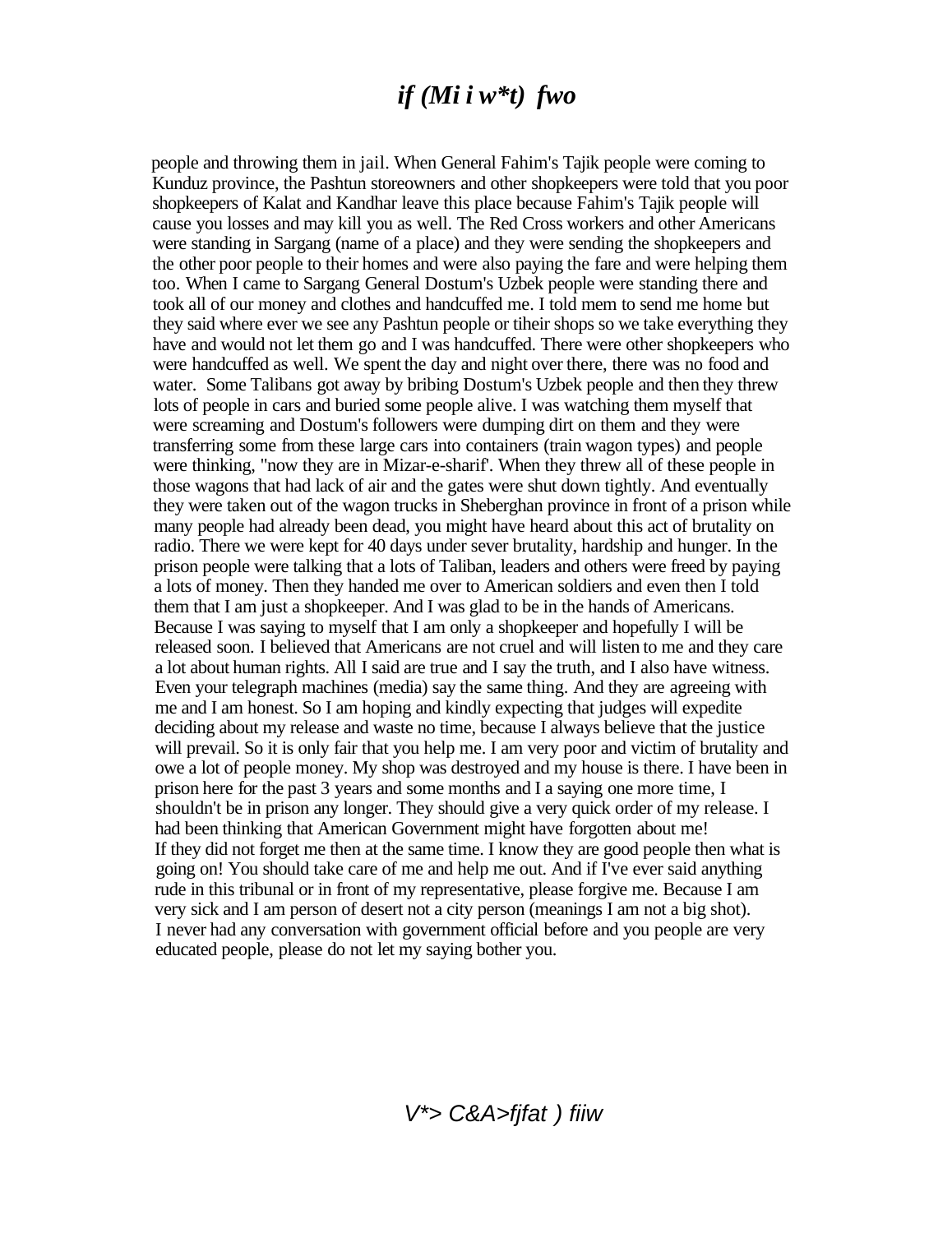GUAN2003I01361

Date Translated: October 16,2003

Date on Mail: SEPT, 2003

Sender's Name: AZIZ KHAN

Addressee: ABDULRAHMAN Address: SHINGER VILLAGE OF HAJIBARISH City/Zip code: ZABAL, AFGHANISTAN Language: FARSI Family: Yes

In the Name of Allah the Compassionate the Mercifiil

Lots of greetings from here Aziz Khan te-Shartf s Mom, Muhammad Khan, uncle Nizamudeen, Attaurahman, Habibrahman, Haji Barish, Tatak, Haji Muhammad Rahim, and Abdurahman greetings!

Out here thanks God we are all fine and hoping you all are fine as well. Received your letters and every thing is alright at home and don't worry be patience God is merciful and

powerful and God is with those who's being patience. Also you asked about the loan Debt and store if they ask has paid out what ever left I'll be paying it

Linguist Comments: Used Farsi and Pushtu.

# *&4* **ij p^t '**

**\*>•;\* \***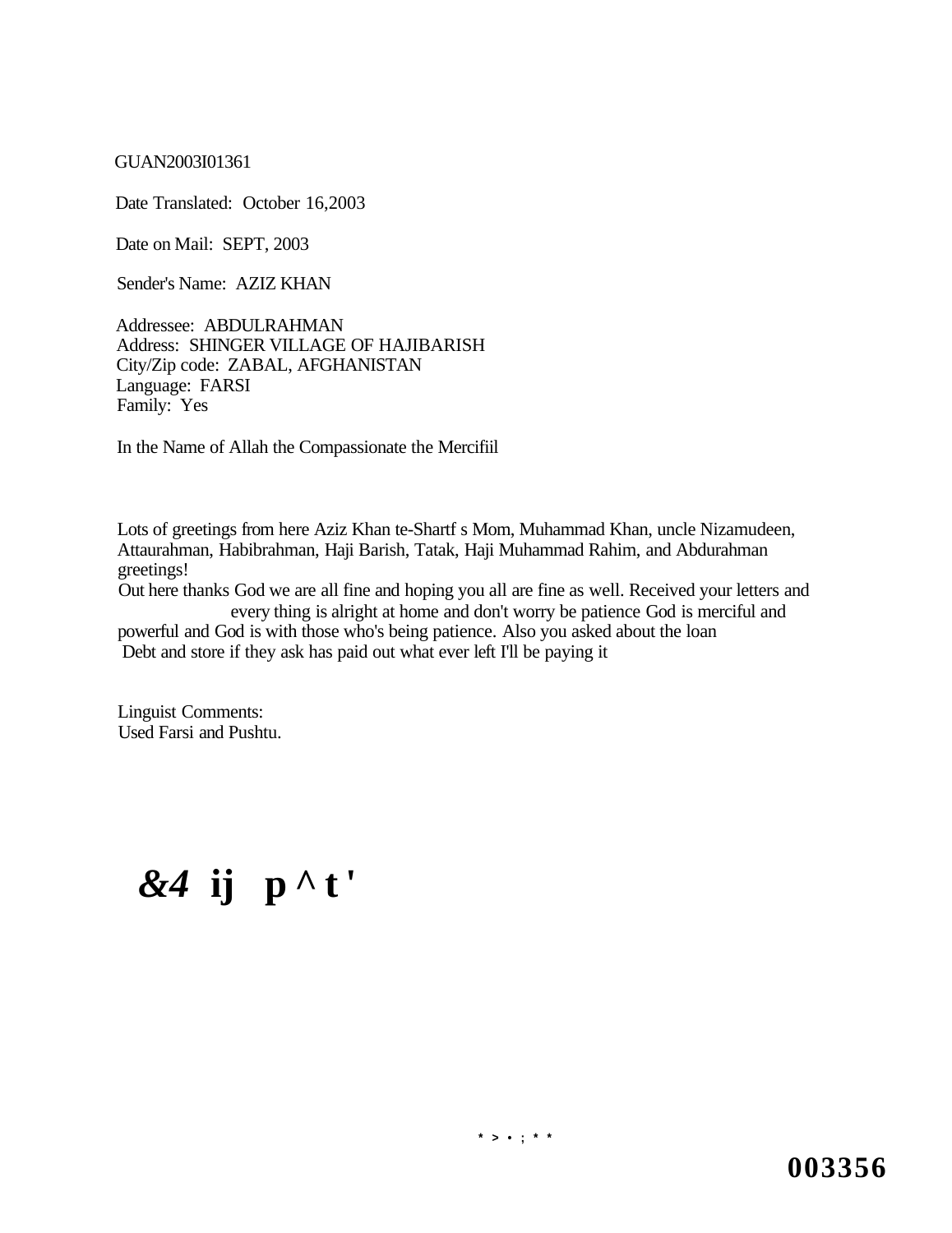|  | GUANZOWI DI36I                                                                                                                                                                                                                                                                                |
|--|-----------------------------------------------------------------------------------------------------------------------------------------------------------------------------------------------------------------------------------------------------------------------------------------------|
|  |                                                                                                                                                                                                                                                                                               |
|  | 7. RED CROSS MESSAGE<br>4116<br>$TSJCf(\Rightarrow$                                                                                                                                                                                                                                           |
|  | 8. SENDER / $J^*J#U$ "=->                                                                                                                                                                                                                                                                     |
|  | ICRC No. $55729$<br>f' £s™ "& "* •.A*--                                                                                                                                                                                                                                                       |
|  |                                                                                                                                                                                                                                                                                               |
|  | $*2$<br>Grand-father's name                                                                                                                                                                                                                                                                   |
|  | $\int$ J,L <sub>ufU</sub><br>$v^{\wedge}T$<br>$L$ -"*^<br>Mother's name                                                                                                                                                                                                                       |
|  | $\ldots$ , $\ldots$ , $\gg$<br>$1^{\wedge}$ JJ»»<br>Date of birth Tr. $\&$ MAD / ** $\cdot t^*F$<br>Sex. $[F]$ , M $[T \sim jTj$ ^-^5-<br>Place of birth I village/jf/ $\sim$ dittrict/Jij-Jj brovince/d"*, country^2^4/^SLf i *y >-                                                          |
|  | Refige campDeterion $P^{\wedge}\wedge r.tU.SSS.S$ $\wedge \& \#Zf.f\$                                                                                                                                                                                                                         |
|  |                                                                                                                                                                                                                                                                                               |
|  |                                                                                                                                                                                                                                                                                               |
|  | $\triangle PQ$ 9. ADDRESSEE / A $\angle$ *xi<br><b>ICRC</b> No.                                                                                                                                                                                                                               |
|  | $f \rightarrow \kappa$ " $f \kappa$<br>Full name<br>$\sim$ $\sim$                                                                                                                                                                                                                             |
|  |                                                                                                                                                                                                                                                                                               |
|  | Grand-father's name                                                                                                                                                                                                                                                                           |
|  | Mother's name                                                                                                                                                                                                                                                                                 |
|  | Nationality.<br>                                                                                                                                                                                                                                                                              |
|  | Date of birth $\ldots$ $\ldots$ $\ldots$ $\ldots$ $\ldots$ $\ldots$ $\mathcal{A}J^*m > I$ $\mathcal{N}$ $\ldots$ $\mathcal{S}cX$ HFj $\vert M \vert$ [T^<br>$\Lambda$ – $*$<br>'n.<br>village/JS7« $\otimes$ district/J'j-J.' province/^jV. countryMjW-^i*  <br>Place of birth<br>^H-jlJ, fit |
|  | Refugee camp/Detention place<br>$\#4?$ 00 /?*,***•+*•—-{<br Street                                                                                                                                                                                                                            |
|  | Village, District or City $\wedge$ 7 $\wedge$ 1 $\wedge$ * $\wedge$ . $\wedge$ $\wedge$ . $\wedge$ . $Z$ * . { $f^* > 1$ $f$                                                                                                                                                                  |
|  | $i^{\text{F}}$ $\hat{i}$ $\hat{i}$ $\hat{j}$ $\hat{k}$ $\hat{k}$ $\hat{k}$ $\hat{k}$<br>Province/Country.<br>House No.<br>1 $^*$ iuf*                                                                                                                                                         |
|  | 10. INTERNATIONAL COMMITTEE OF THE RED CROSS                                                                                                                                                                                                                                                  |

 $U_{\bullet}$   $\star$   $J$ <sup>S »Ji n 9j-i</sup><br>19, av. de la Palx - 1202 Geneva, Switzerland MCR/EN-DA-PU/10.0I/ACR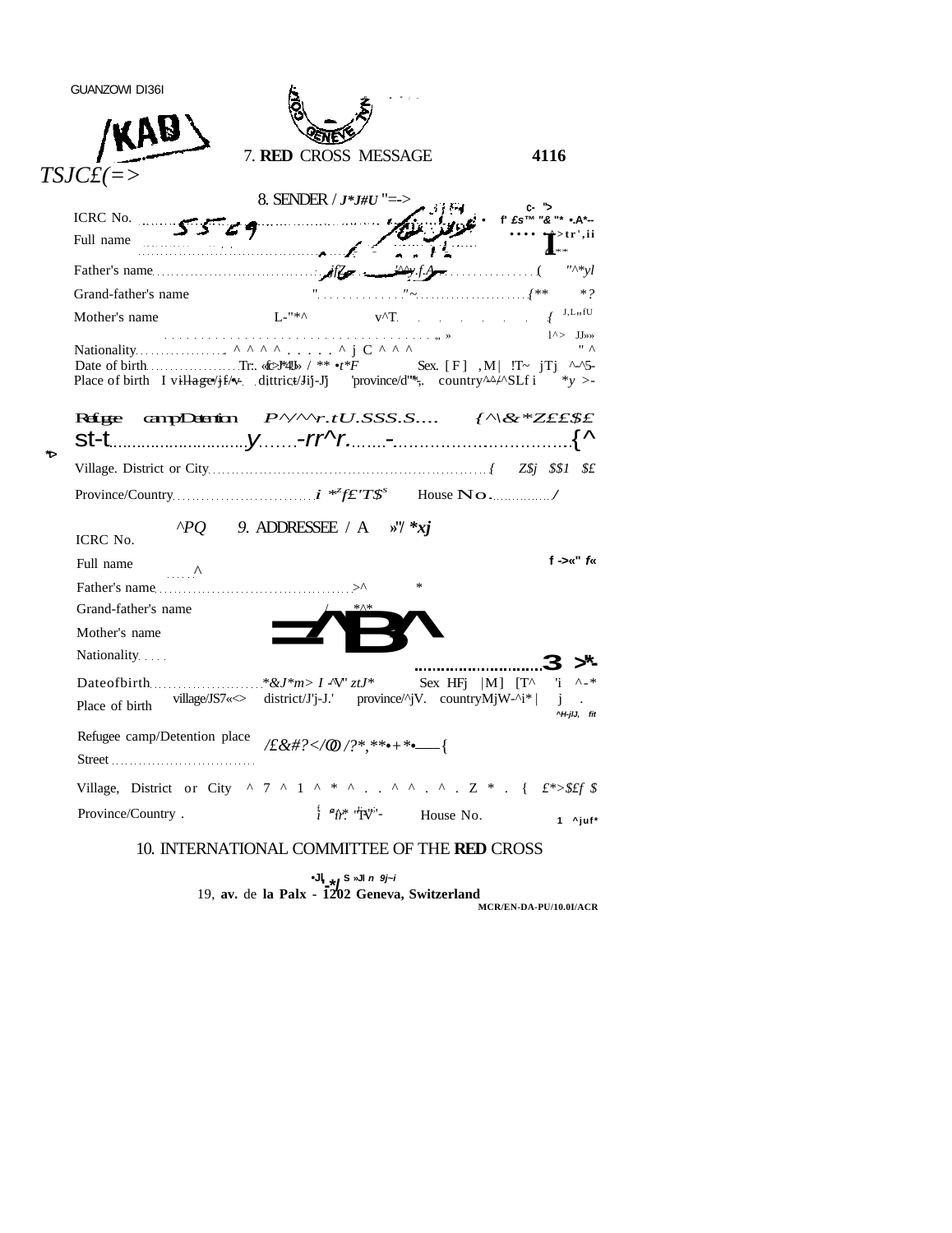$\bullet \mathbf{V}^* \mathbf{M}^{(V_{n+1:n+1})}$  :  $\wedge$  "-;; ^:.

#### 11. REPLY . **MESSAGE**

Family and/or private news only

- Jj'ji  $\cdot$ «\*• - ^ ^ w-U\*\*"

زی و ب<br>مسیح

fl ∕…پر.<br><mark>∴^^</mark>0.^:  $\Lambda$ ,  $\Lambda$  :  $\Lambda$   $C$ 

 $12.$ 

TJL& \*J?rj^-iwi^

 $\begin{array}{c} I \\ \wedge \bullet \bullet \land \bullet \land \bullet \land \bullet \end{array}$ 

 $\Delta \mathcal{S}^f/4^{\star}$ ^< $K$ 

Date

 $\int$  fr-" Signature

The addressee is my

1  $u^{\wedge} J^1$  rf-u\* V- u&j<sup>1</sup>-\*\*'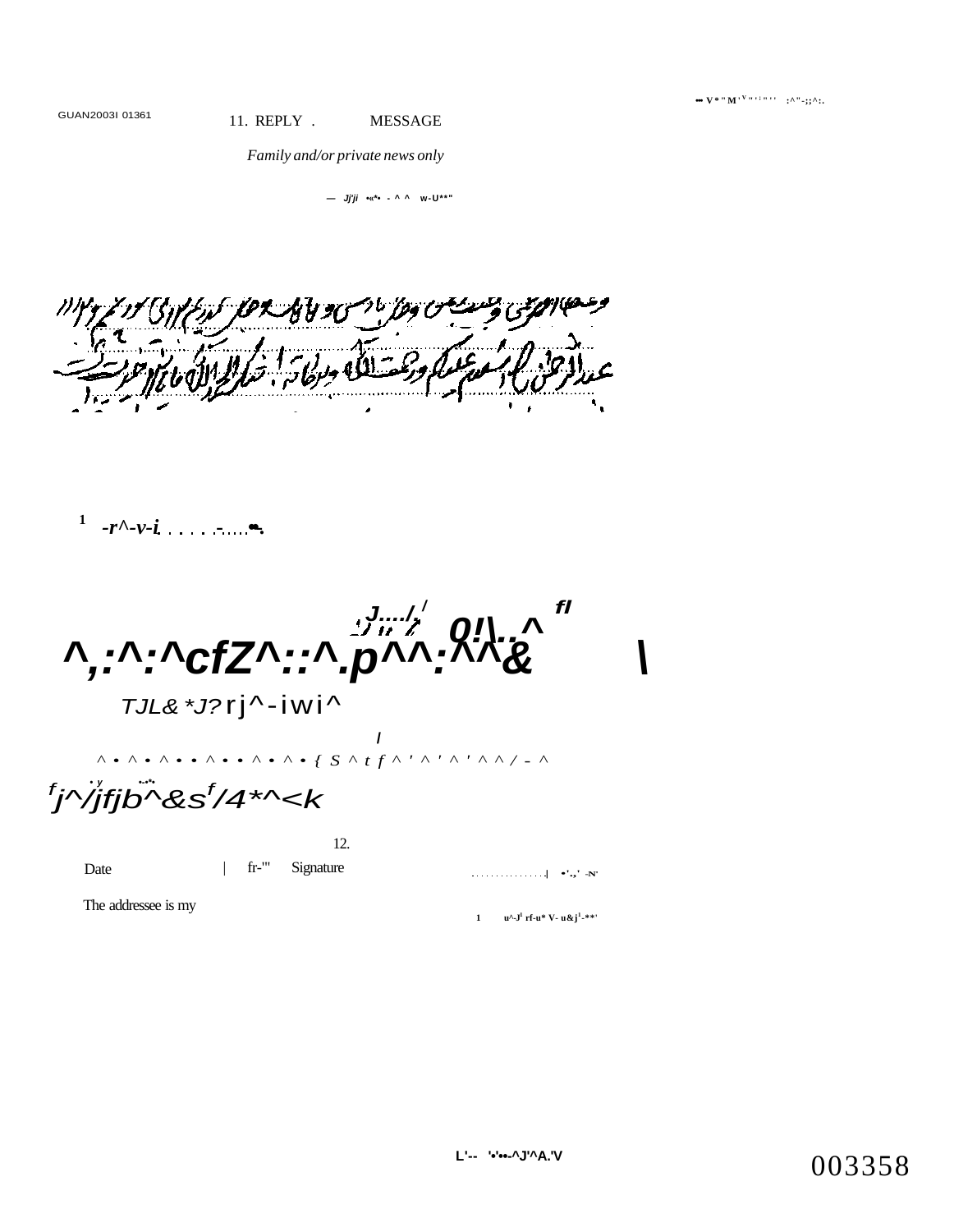$\frac{f}{\rightarrow}$  C+fosfffttf) fW

<u> ^ Gruti\*y frstnanur-fzrfherJ\* hst/th\* mdtierJ:</u>

Ht\*UU£ Jl&krr\a\*^- /ufx\*^ 75 f GxL Jn^ a/v- &fo£f?7mj^,

 $QtJUp\frac{1}{2}$ . ti & >urzL<sup>\*</sup> 0/oax UJPM,  $J&L+jb$   $a^{***}L>C(Jt)$  was  $\frac{C}{2}$   $\frac{d}{2}$  $I^{\wedge}LJL$ you /ZusL p/atM. cUdse&s wur'JUfitt fb Malna^Kyn^J^xlniW^ **Store** \*  $\sim$ %4< JJMAL Snatch UA sz^L < js>y/f UJmjuj- ahxJ. Ljnar 4#h,  $\mathcal{X}$  K <u>Jarda</u>  $M$ oh $*$  $*_{si}**$ AAA\* SAASJJL^ jJ^ur-Jr&Jf/TjS,

MM hig \*\*u«jk ye\*\*-  $&\>$ \*/.

 $\pounds xk \& \pm b-A$ 

 $\forall$ « tyl>tff\*\* j Y\*\*\*

003359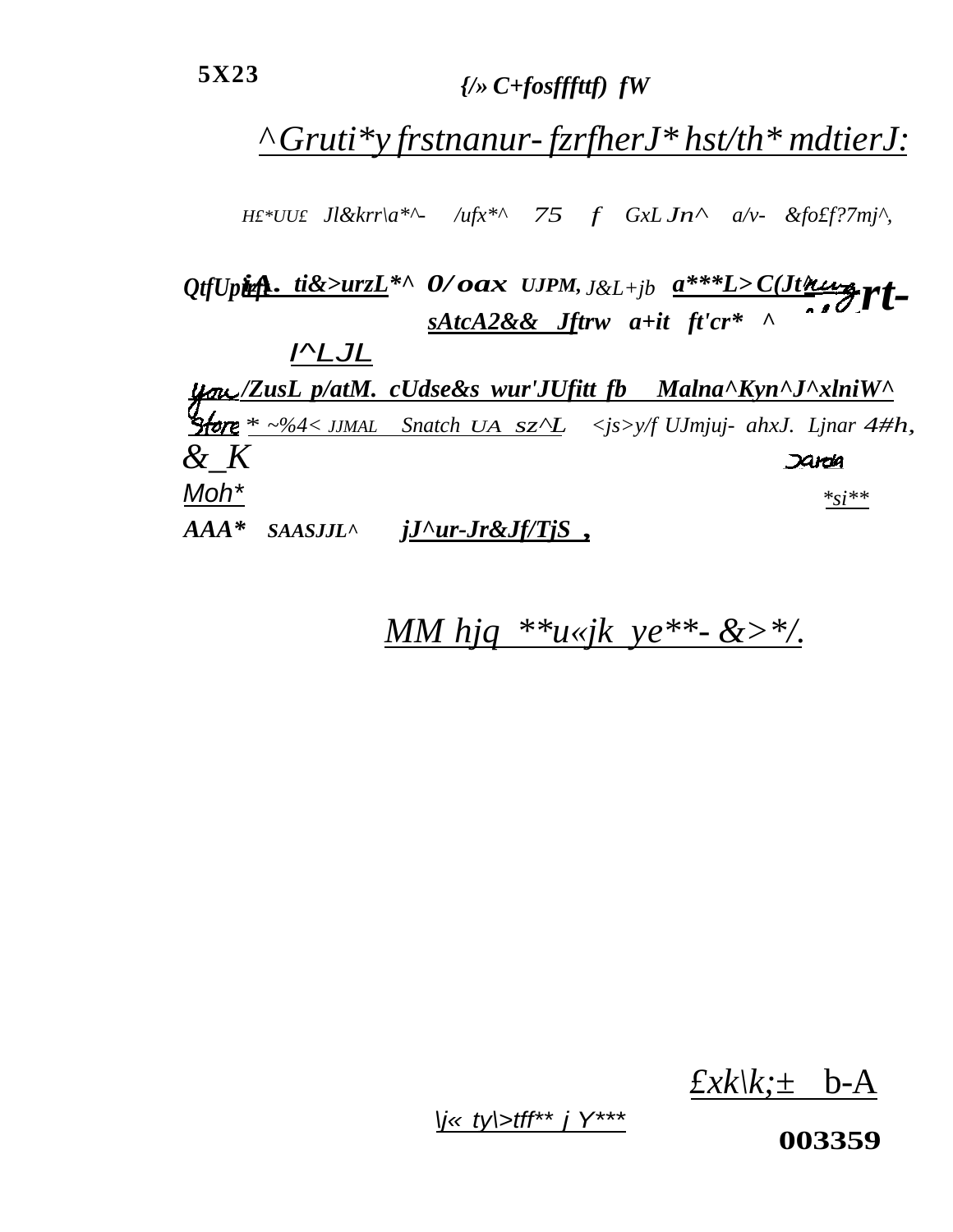$$
r'' - \rightarrow
$$

(Family news of a strictly personal nature) x&k \*iili y-^-i c-\*U > M 4 J\*|J\* JV

کے اسلام لدھ پار دیکھیں میں البدی شرحیفہ ایہ یور د کر پر مقال درکبہ و تقریب میں اربوی تہ جس کا مدید ویر ندلے کو حیدانشہ دلی کردن جا تبول کے آلاب مربز تقریب دولرے لیکنگ متبعكتو بويسه وخيل عهت مماس نظام وركن اوكتنامش هندلدلور احتزا ناصراع فهمغان عتهر تتقطيع تتفص فيكوند مورياته برازمنهال او هشهرو ورم دد کام به اوگرای کیکلو مدرا قریبا ه سوریات ساسکیا با اسلام مندوز په درگان پس درزېدنست مکره هغه معضوط د په مورسه پېر حرربه شیخ ے ووسکتاری اوسطانی ور در کیل کیل جر سکامدرزوات  $11419/9$ 

003360

<sup>1</sup> YbvO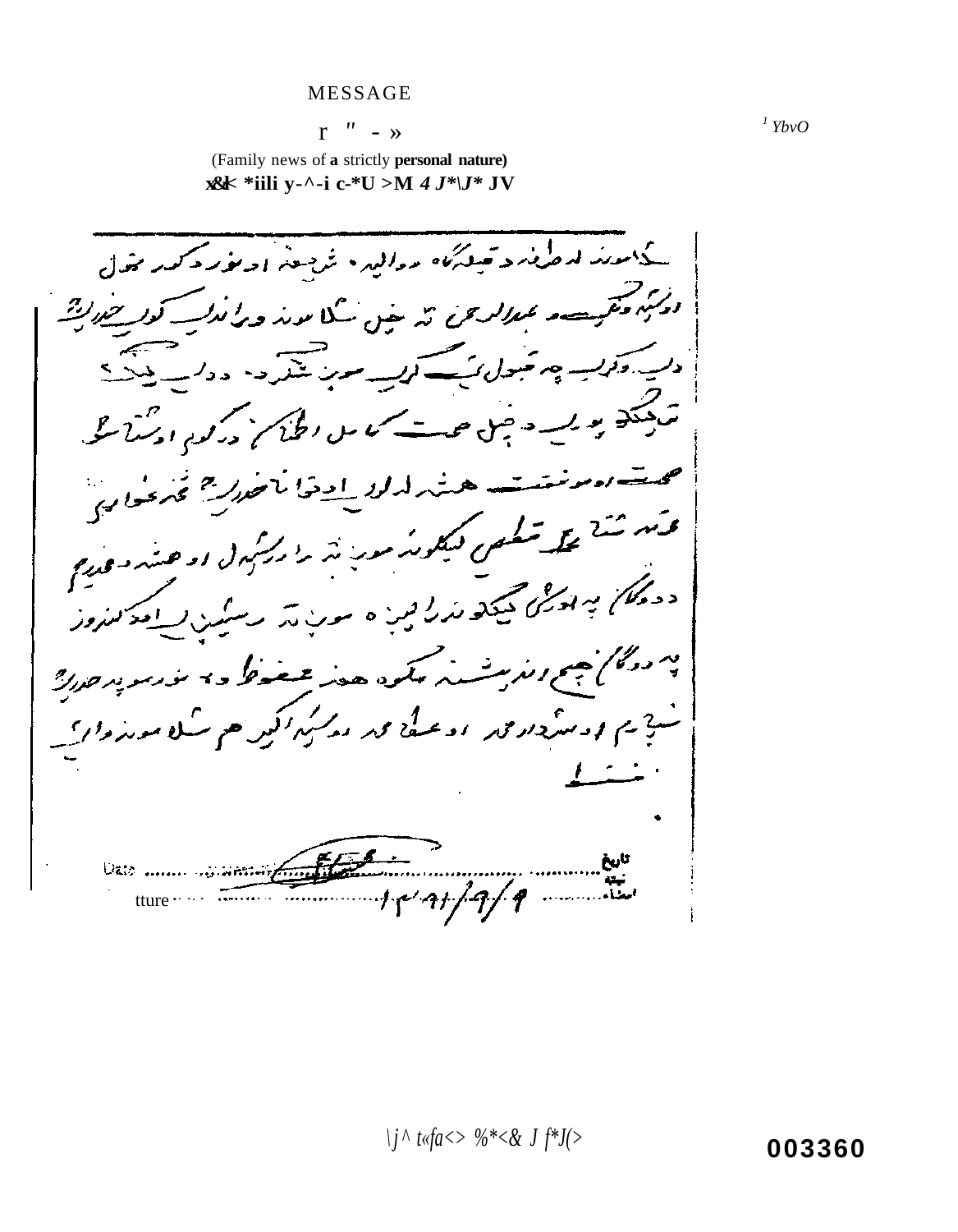

The addressee is my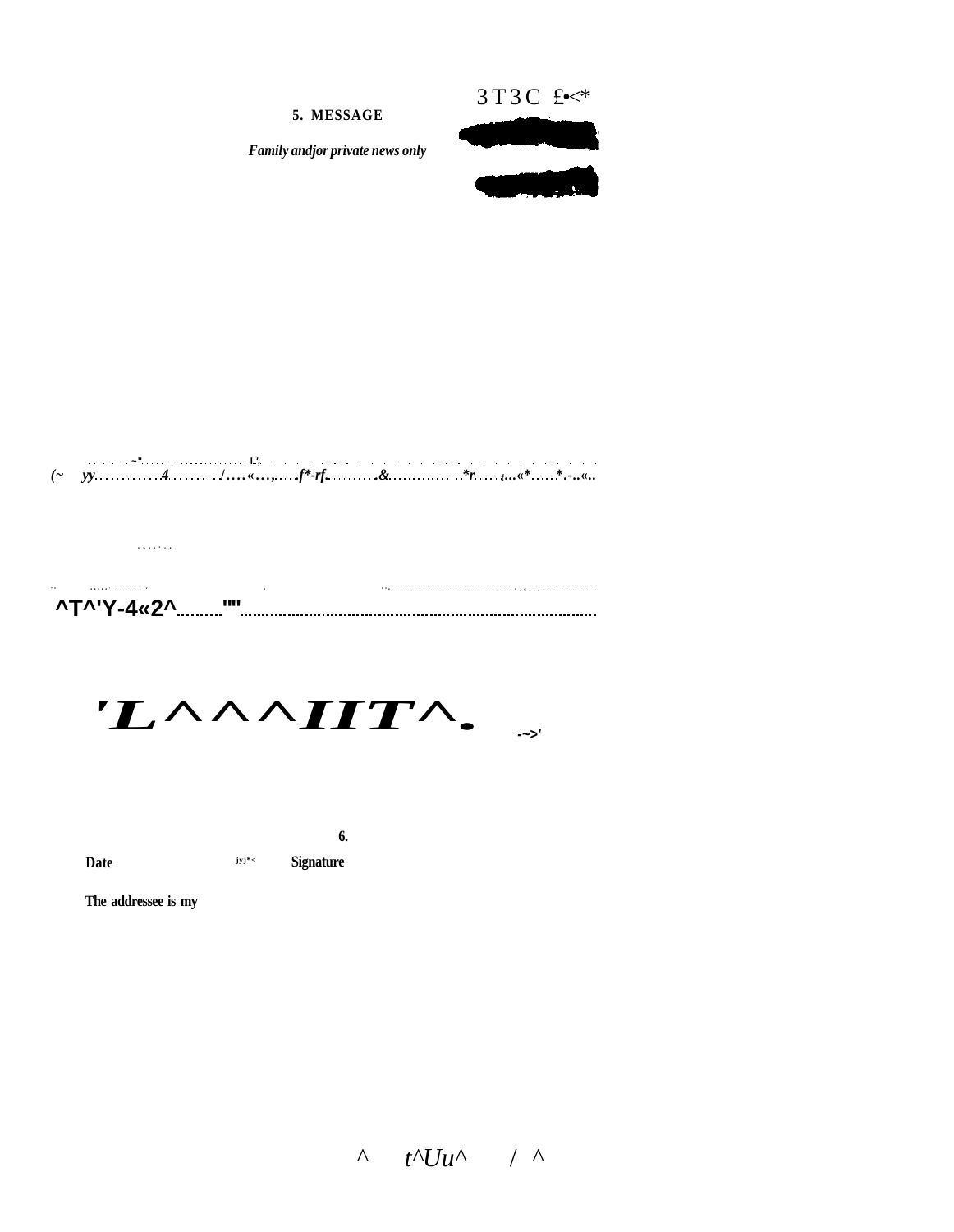

$$
\text{Solve} \quad \text{A}^{\text{H}} \text{B}^{\text{H}} \text{C}^{\text{H}} \text{D}^{\text{H}} \text{D}^{\text{H}} \text{D}^{\text{H}} \text{D}^{\text{H}} \text{D}^{\text{H}} \text{D}^{\text{H}} \text{D}^{\text{H}} \text{D}^{\text{H}} \text{D}^{\text{H}} \text{D}^{\text{H}} \text{D}^{\text{H}} \text{D}^{\text{H}} \text{D}^{\text{H}} \text{D}^{\text{H}} \text{D}^{\text{H}} \text{D}^{\text{H}} \text{D}^{\text{H}} \text{D}^{\text{H}} \text{D}^{\text{H}} \text{D}^{\text{H}} \text{D}^{\text{H}} \text{D}^{\text{H}} \text{D}^{\text{H}} \text{D}^{\text{H}} \text{D}^{\text{H}} \text{D}^{\text{H}} \text{D}^{\text{H}} \text{D}^{\text{H}} \text{D}^{\text{H}} \text{D}^{\text{H}} \text{D}^{\text{H}} \text{D}^{\text{H}} \text{D}^{\text{H}} \text{D}^{\text{H}} \text{D}^{\text{H}} \text{D}^{\text{H}} \text{D}^{\text{H}} \text{D}^{\text{H}} \text{D}^{\text{H}} \text{D}^{\text{H}} \text{D}^{\text{H}} \text{D}^{\text{H}} \text{D}^{\text{H}} \text{D}^{\text{H}} \text{D}^{\text{H}} \text{D}^{\text{H}} \text{D}^{\text{H}} \text{D}^{\text{H}} \text{D}^{\text{H}} \text{D}^{\text{H}} \text{D}^{\text{H}} \text{D}^{\text{H}} \text{D}^{\text{H}} \text{D}^{\text{H}} \text{D}^{\text{H}} \text{D}^{\text{H}} \text{D}^{\text{H}} \text{D}^{\text{H}} \text{D}^{\text{H}} \text{D}^{\text{H}} \text{D}^{\text{H}} \text{D}^{\text{H}} \text{D}^{\text{H}} \text{D}^{\text{H}} \text{D}^{\text{H}} \text{D
$$

 $\frac{1}{2}$   $\frac{N}{2}$  • C - ji tlD Hut<sup>\*1</sup>\* /' bi)*M*<-. cL-6~f? /J-A-4\*h'T~ 4L.tCj.jr~

ga if

 $J2J^{\wedge}$  $\Delta V$ AA.  $t$ <sup>\*</sup>-U«s[. Alto U-\*y &\*\*&k. U)e^JT fe U.^(>^(  $U'$  r  $\ast$  v-o- $\lt1$  . U)c  $\ast$ sV£C $\lt$ etfe4 aA>tr«Jr 4-U $\ast$ \*cfcy JbciMJviS

Apr; / %rf. 20&Z.

 $h<sup>*</sup>+|<sup>*</sup>>, *t)$ — $Gw,*^{\wedge}$  ^L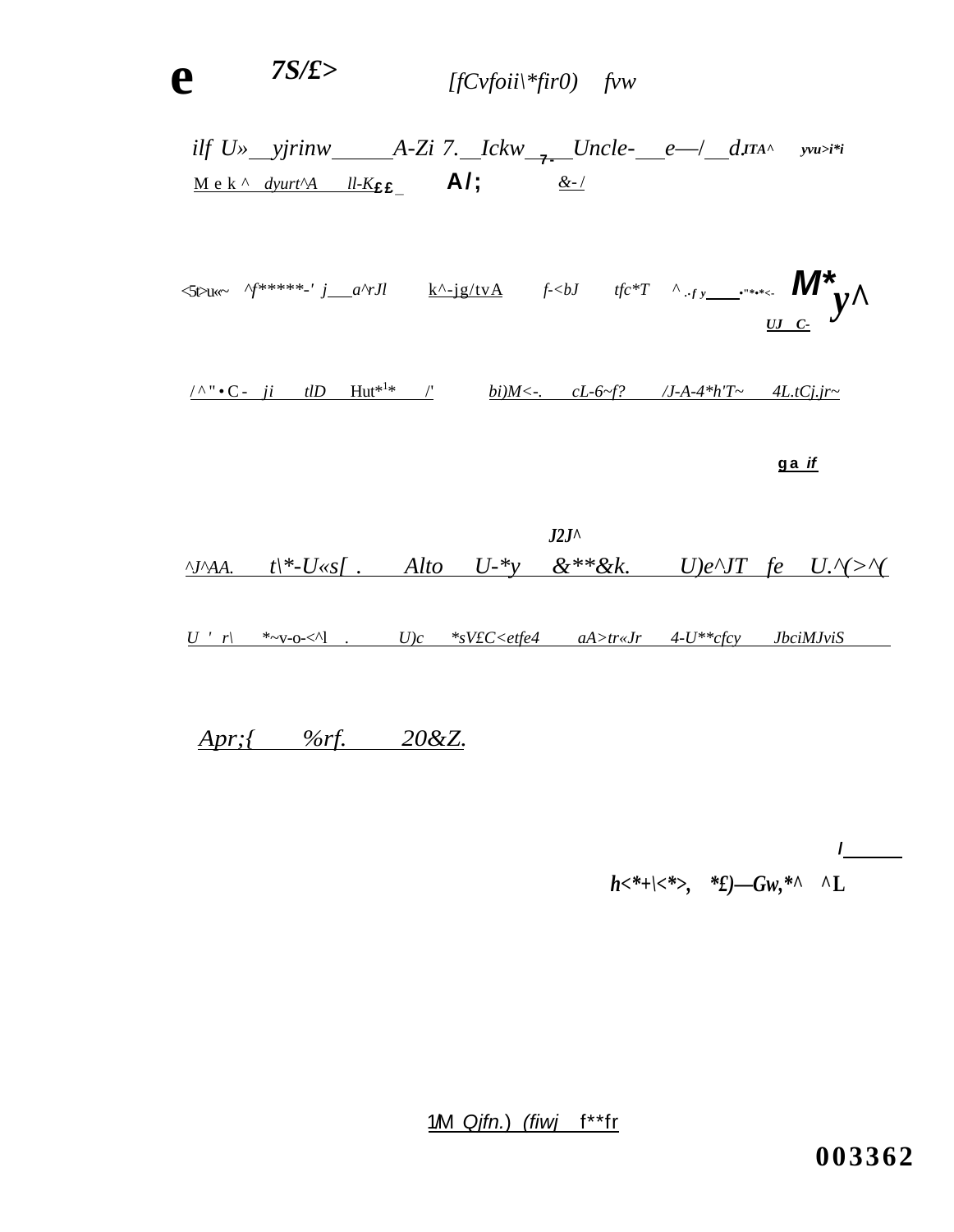OY&3

## I/^^WMtfA^y |V\*

| $r^*J$       | rbu&ti-                               | fn&rd<br>$/L&N\sim$ kfoci»Ja $\wedge^{N\wedge N}$ , *f*r, ifd&L'                                                                       |  |
|--------------|---------------------------------------|----------------------------------------------------------------------------------------------------------------------------------------|--|
| $tSd6t***$   | $ipJ^{\wedge}A$<br>$fa \ll s^* < t <$ | *teo*S $Ok-iil\Lambda$<br>$\sum_{Va\wedge t^*}$<br>afc $/L/Q^* \wedge$ . $\wedge$ ha $\wedge \&$ un $\wedge$ tiJ $\wedge$ t $\&\&\&$ . |  |
| iP           | $fc$ ptektf Lfatt.*                   | $\frac{tUt}{W}$ = $Q''M^*r$ - $\frac{gK^*}{\omega}$ & $t$ frd&Afa*, ngstsiy /kis gfa^C<br>t/sift $4/1$ /bfejr: //yi IMrr&L,            |  |
| <i>OMtfl</i> | Mj                                    | $\langle n \rangle u v^* s v^* U$ <i>OL</i> , <i>UAJIt</i> ,<br>$t$ f\$?Kp}&~\A/4&er *                                                 |  |

 $(U^{\wedge \wedge}$  21/6/63

## $\pounds i c A; k t$ -  $b$ -T

003363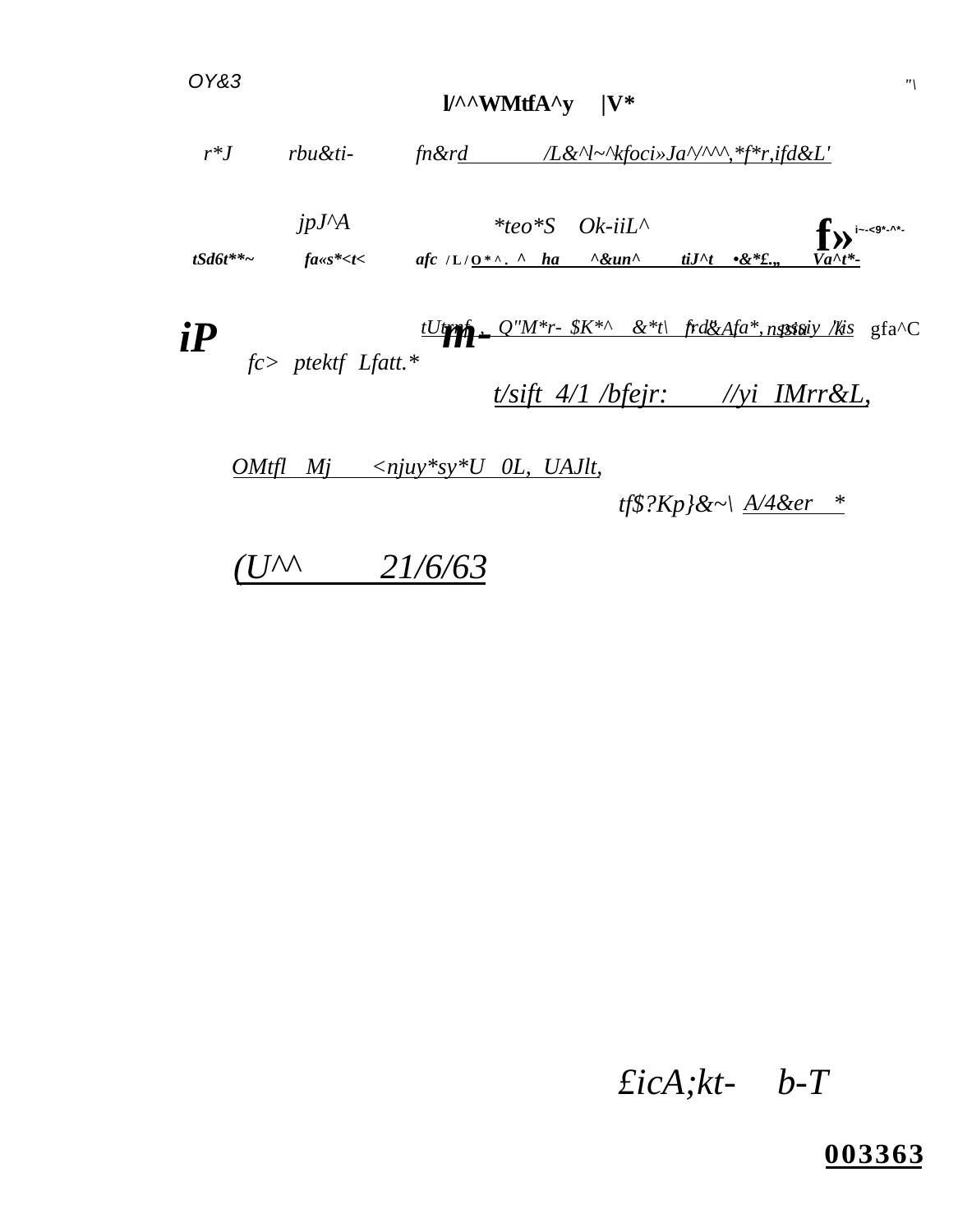11. REPLY-TO THE MESSAGE GUAN2003100405  $&\&* \& \wedge^{\wedge} D$  $T^{\wedge}VO$  $vij$  \*  $/v^{1}$  >  $-jr$ Family and/or private news only jsit ««,  $U^{\Lambda}J$ .  $\infty$ \*t. >~ «r'(gjjB)tf»B0BY U.S. FORGES  $\mathfrak{h}_1$  $\ddot{\phantom{a}}$  $-1$  J t -...  $\ddotsc$  $\mathbf{r}$ r.  $12.$  $V > *f y - -6 - 2 - gf * *$  $\sqrt{2}$ 

if  $Cua^{\wedge * \wedge}$  J froy

The addressee is my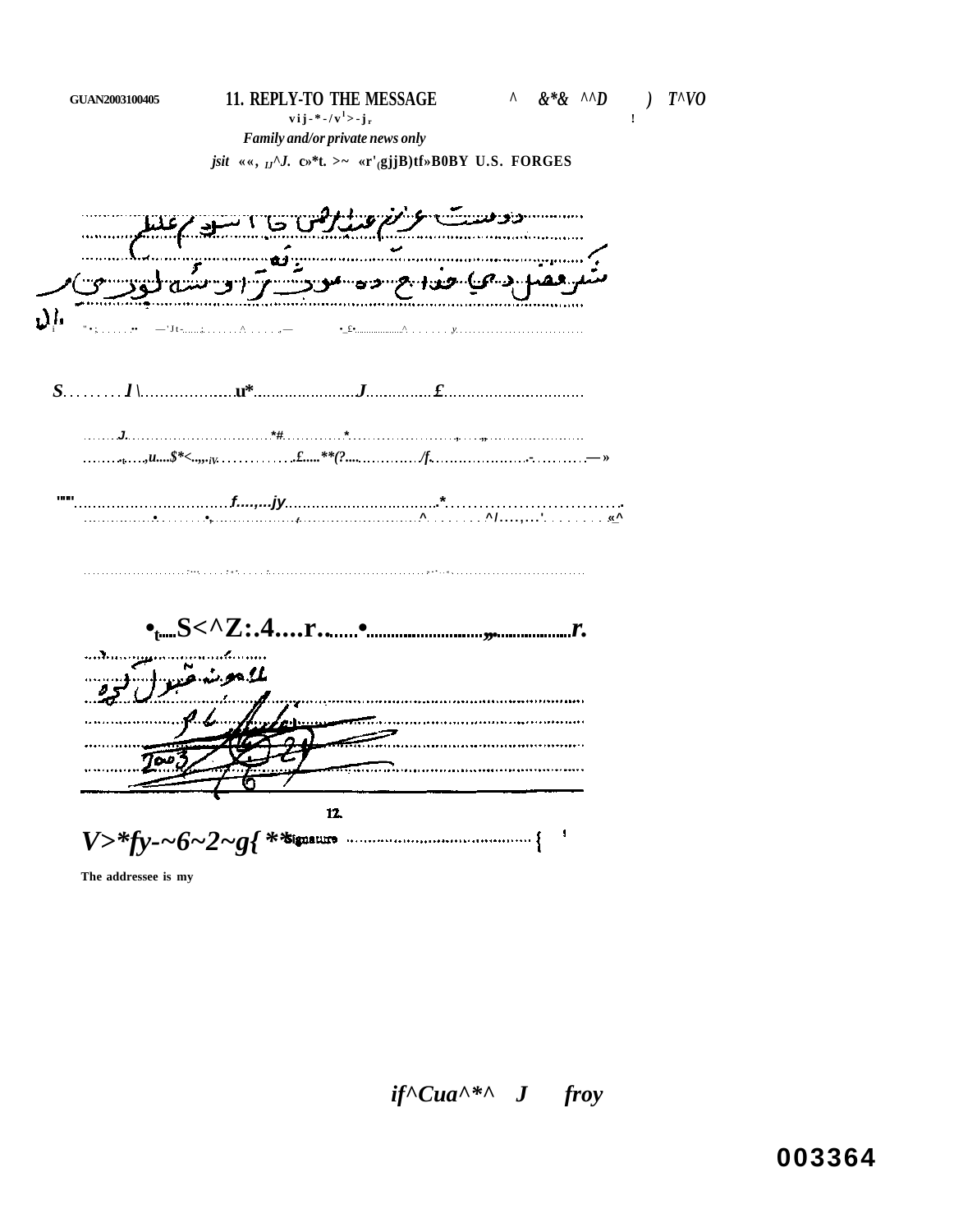#### **Summarized Sworn Detainee Statement - 26 October 2004**

*Personal Representative advises the Tribunal that he would like to review each of the points on the Unclassified Summary. Personal Representative will read each statement and read the Detainee's response to each point. The Detainee will elaborate after each response.* 

*•* **3(a)(1) - The Detainee traveled to from Saudi Arabia to Afghanistan via Syria prior to 11 September 2001.** 

Detainee: That is correct

• **3(a)(2)** - **The Detainee was identified as having trained in mountain tactics at the al Qaida training facililty in Al Farouq.** 

Detainee: Not true. This is not true. I did not go to Afghanistan for the purpose to fight. I went to do charity work. How can the statement say that "he was identified"? Maybe in the translation it was "admitted." How can you say "identified"? If you have previous interrogation session recordings, you can verify whether or not I said something like that I swore to tell the truth and that is the truth. I did not go there for training.

Personal Representative: I would like to add something from notes I took regarding 3(a)(2) at previous meetings with the Detainee. The Detainee stated that someone mistakenly implicated him as being at al Farouq. As stated and reflected on the Witness Relevancy request, the Detainee stated that someone was mistaken about him being there, was maybe lying about him being there, or was maybe tortured and made the accusation against him. The Detainee was adamant about meeting the individual that may have made these statements against him.

Detainee: A small correction. I asked for him to. come to the Tribunal and be a witness, whether or not he would see me here.

Personal Representative: That is correct. The Detainee asked that the individual that made the accusation be present at this Tribunal. The Detainee wanted this person to see his face, so he could let everyone know mat it was not the Detainee that was at Al Farouq, because the Detainee was not there.

Detainee: Just to tell the truth whether he saw me or not.

Personal Representative: The Detainee told me that an interrogator showed a picture of him to another detainee. The interrogator told the Detainee that another detainee identified him from the picture as being at Al Farouq.

> ISN# 157 Enclosure (3) Page I of II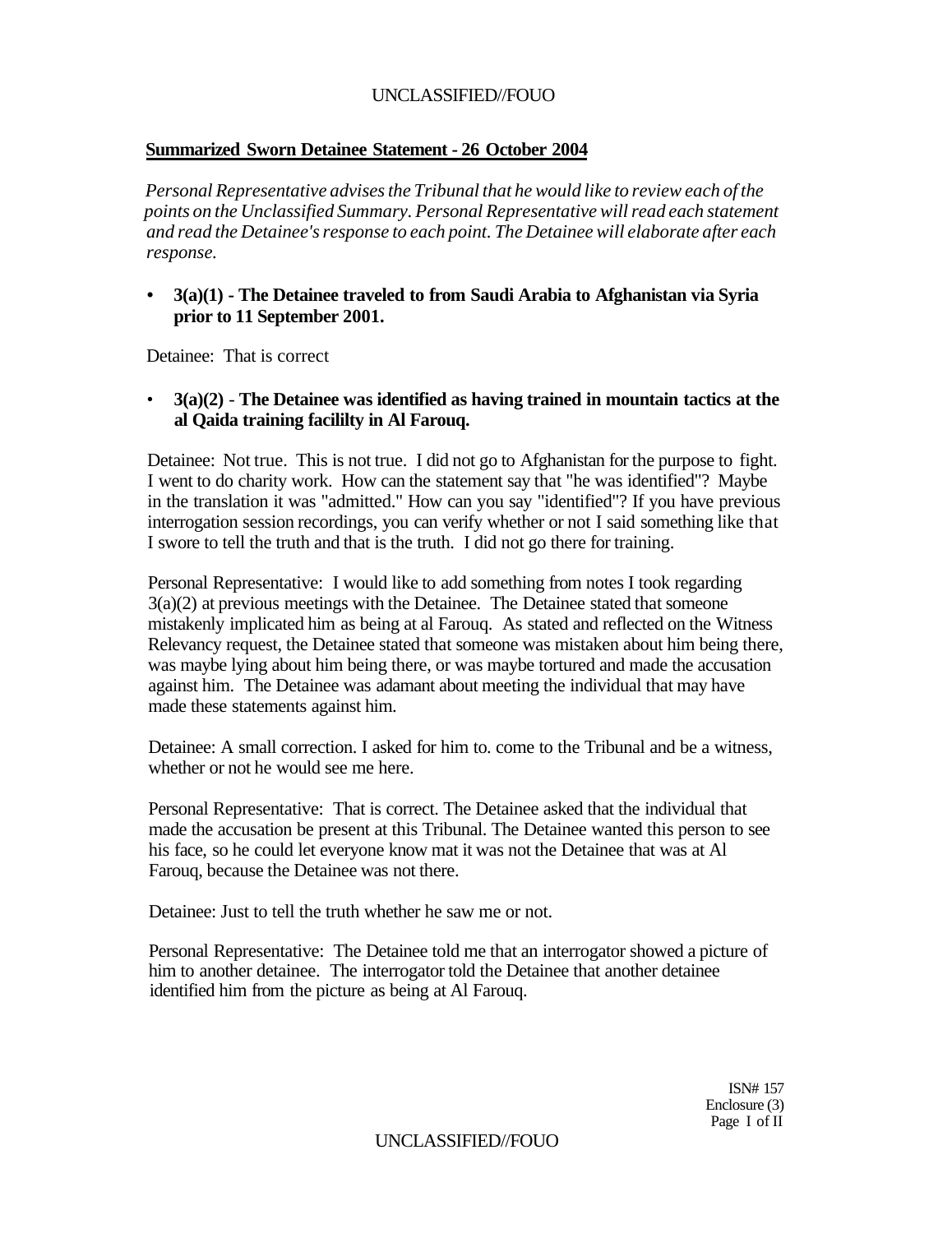Detainee: I am a detainee here myself. I don't know if this is true or not. I don't know if he said that or not. I don't know if he is detained here or if this is a lie from the interrogator.

Personal Representative: I looked into the Detainee's request to call this possible witness. The request was made to the President and it was determined that the person was not reasonably available.

Detainee: Not reasonably available? Is this person here?

Personal Representative: I made the request to the President, and the President tells me if the requested individuals are available or not.

Detamee: I am asking that if this person is available, to please bring him here.

Tribunal President: We don't know if he is available or not. We don't know his name. Unless, you can provide the name to us, then we cannot determine whether he is here or not or reasonably available.

Detainee: I don't know the name. This is from the interrogators. If you don't know his name and you don't know if he is available, this should be taken into consideration that the second point is not true.

Tribunal President: Your statement will be taken into consideration that this is not true. All of the information presented to us will be considered.

- • **3(a)(3)** - **The Detainee has given conflicting statements on the nature of his involvement with the Al Birr Foundation, his stated reason for travel to Afghanistan.**
- **3(a)(4) The Detainee has given conflicting statements on the basic details of his family life in Saudi Arabia,**

Personal Representative on behalf of the Detainee: The response applies to both item (3) and (4). During my interview with him, the Detainee asked to see the evidence to show where conflicting statements were made. The Detainee told me that the reason he went to Afghanistan and his involvement with the Al Birr Foundation was to do good deeds and fill an emptiness in his life.

Detainee: Do you mean my spare time?

Personal Representative on behalf of the Detainee: The detainee said a lot of things were • going on in his life, with his job and family. The Detainee wanted to go and do something good.

> **ISN#157 Enclosure (3) Page 2 of 11**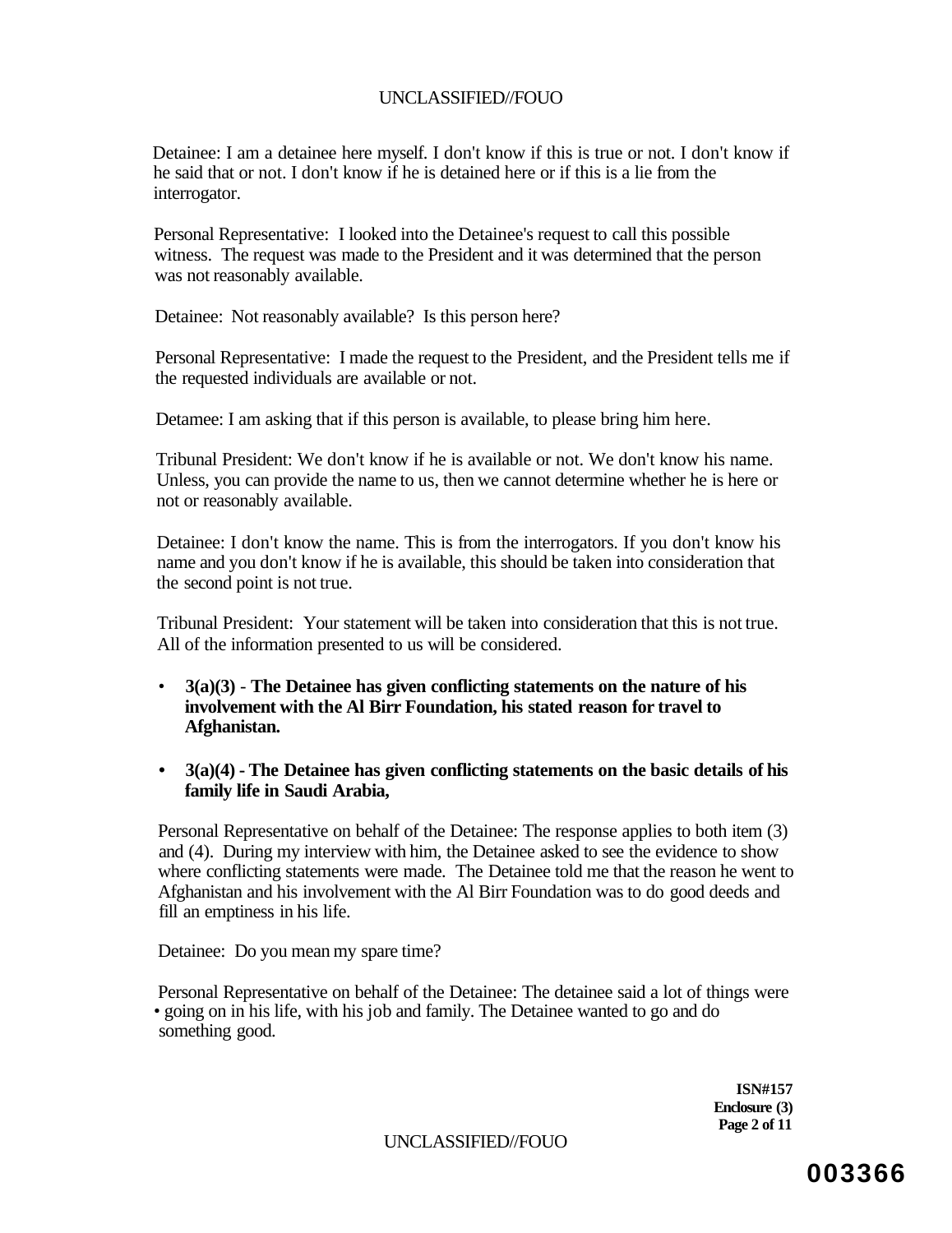Detainee: I think that is what I said.

Personal Representative on behalf of the Detainee: The Detainee said that he told interrogators every personal detail about his life, his family and four children. The Detainee has talked over and over with interrogators. Some of the conflicting statements could be small details. It is possible that translations were not done properly. The Detainee has from the beginning tried to be honest and has told interrogators everything. Is there any thing you would like to add?

Detainee: No.

• **3(a)(5)** - **The Detainee was apprehended by Pakistani forces while attempting to cross the border from Afghanistan, without documentation.** 

Personal Representative: Would you like to explain the circumstances of getting into Pakistan?

Detainee: Please go ahead.

Personal Representative on behalf of Detainee: As it reads on item (5), "Pakistani forces," the Detainee stated it was actually the Pakistani police.

Detainee: Yes, that is true.

Personal Representative on behalf of Detainee: As reflected in the Detainee's statement, which will be read when we complete the actual points, item (5) states that the Detainee was "apprehended." The Detainee said he was going to turn himself into the Pakistani police.

Detainee: That is what I said. As soon as I got to the police, they said I do not have the official paperwork.

Personal Representative on behalf of the Detainee: As a point of clarification, it reads on the Unclassified Summary of Evidence, "apprehended by Pakistani forces while attempting to cross the border."

Detainee: That is not true. I was already in Pakistan. It was the Pakistani police.

Personal Representative: That is what the Detainee wanted to present to the Tribunal, that the item should be clarified. The Detainee went to the Pakistani police and when he got mere, they cuffed and arrested him. The Detainee also stated that a member of the Pakistani police placed his hand on the Detainee's shoulder and said that he would bring a good price.

Detainee: That is what happened.

**ISN# 157 Enclosure (3) Page 3 of 11**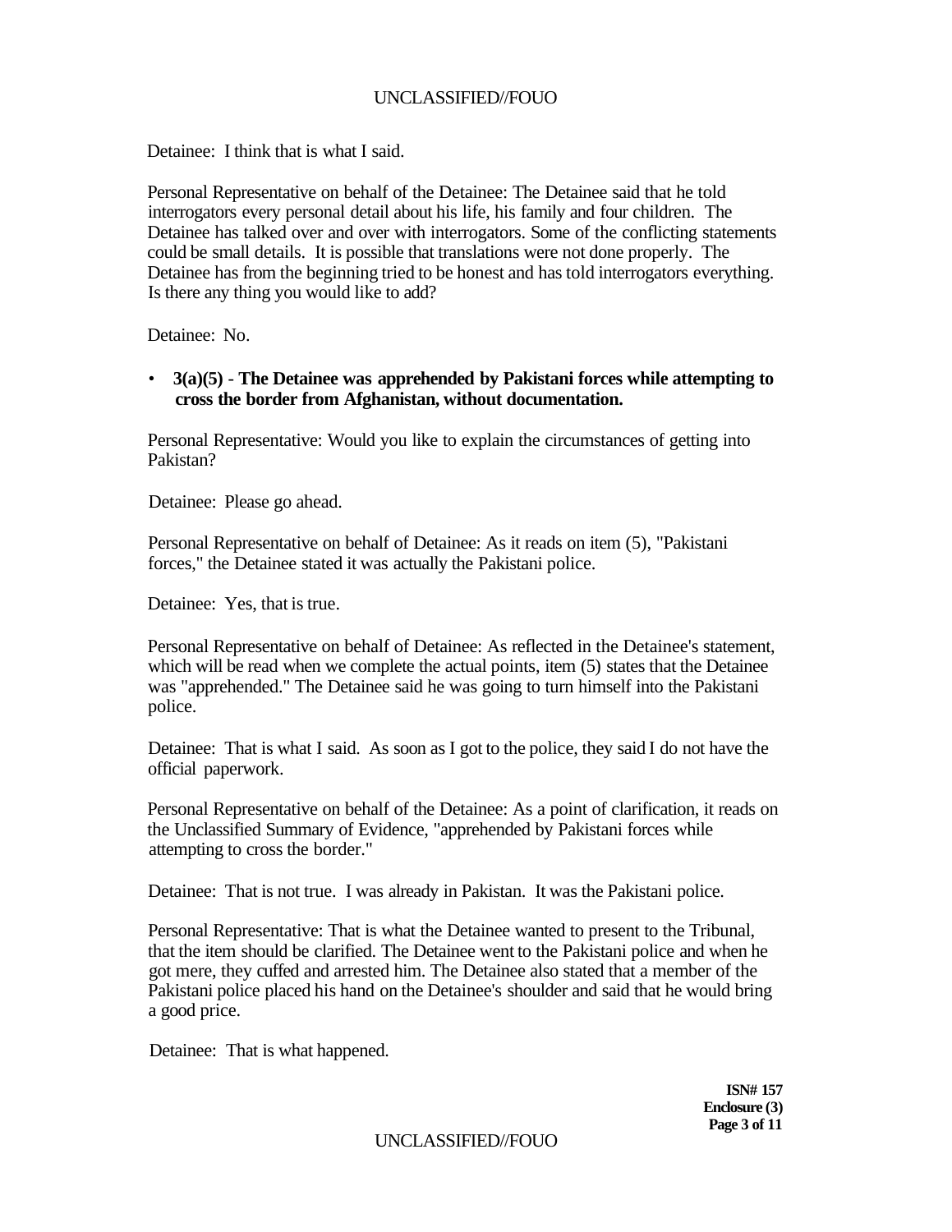Personal Representative: Are there are any other points you would like to add?

Detainee: No, the points are done.

Personal Representative: The Detainee would like to read his statement, which will clarify many of the points in the evidence.

Detainee: Can we return to the points for a moment? I asked for the conflicting statements in items (3) and (4) to be presented to me. You said it might have been minor details and that is the reason why they said it was conflicting statements.

Personal Representative: It could have been anything in the Detainee's record, whether it was minor or major statements.

Tribunal President: I need clarification. Saed, were you the one that said there could be minor conflicts or discrepancies?

Detainee: No. After reviewing the file, the Personal Representative said maybe there were just minor statements or minor details.

Tribunal President: That is what I needed to understand. It was not actually your statement that was being read. It was [the Personal Representative's] comments.

Personal Representative: I don't remember the exact thing. We could probably hear the recording later.

Detainee: My answers?

Tribunal President: No, what was read by the Personal Representative.

Detainee: No, these are my responses. But these are just words, thinking, trying to come up with an explanation between him and me. We met many times, maybe five times, and it was between the two of us.

Tribunal President: Does that conclude your statement?

Detainee: It is true that some of them have small details. For example, the interrogators would ask me about the nature of my work. Different situations and work would go through my mind, such as working in the traffic department. This would come to me at the time, so I would tell the interrogator. Maybe after a month or two, another interrogator would ask me about my work. Another picture would come to my mind; maybe not the same, but it would still be the truth. For example, another job of mine was to open and close doors for people in cars. This was another picture that came to mind at one time, but it is still the truth. So maybe the conflicting statements were something like that I never hid anything from them, even personal family issues like the reason for my wife and I getting divorced. I never hid anything from them. I told them everything, the tiniest details, the

ISN#157 Enclosure (3) Page4ofll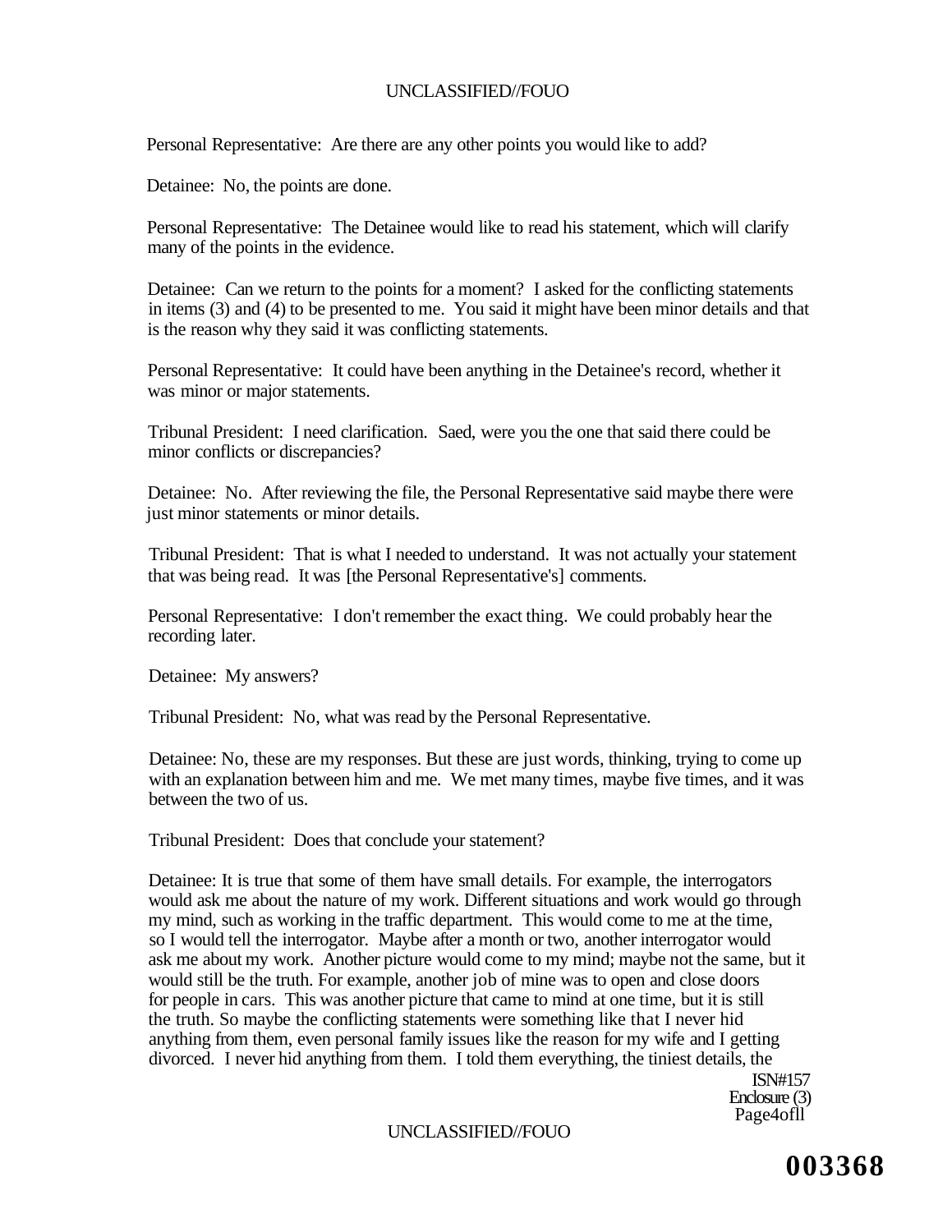reason why I got divorced, I told them everything. This is the truth, by God. I did not lie. I told them the truth about everything.

Tribunal President: Is there anything else you would like to present to us, or does that conclude your statement?

*The Personal Representative has no questions for the detainee, but notes for the record that he has met with the detainee four or five times, and that what the detainee told the Personal Representative during those meetings is the same as what the detainee has told the Tribunal. The Recorder indicates he has no questions for the detainee. Before the Tribunal asks the detainee any questions, the detainee is given the opportunity to read his written statement to the Tribunal. The detainee reads his statement, as follows:* 

Detainee: When I retired from my job, I had obtained approximately 100,000 Riyals. That was money I earned for the period of time I worked with the police. Afterwards, I wanted to work as a merchant buying and selling used cars. I wanted to do this because of the difficulty of military jobs.

Translator: Military can mean army or police. In this case he means police.

*The Translator asks if she should fix the translation mistakes as the statement is read. The Tribunal President advises that the Translator should translate exactly what the Detainee says. The Personal Representative states that after the statement is read, he will submit an update to the translated version as Exhibit D-b. The Personal Representative had reviewed the 18 May statement (Exhibit R-3) with the Detainee. When the translations were done, the Detainee identified and requested updates.* 

*The Detainee states if there is a mistake in the translation, it can be pointed out while reading. The Tribunal President clarifies with the Detainee that what he is reading is being recorded; therefore we will have exactly what he is saying right now. That is why the translator is to translate what the Detainee is reading now.* 

Detainee: I had free time in my life, so I wanted to participate in charity work. The idea of traveling came to me after I met a person by the name of Hassan. He proposed to me the idea of helping him distribute help to the poor and the needy. So I welcomed the idea. I asked Sheik Abdul Aziz Al Sheik, and Sheik Aleehidan, about this idea. They encouraged me to do this charity work. Then I obtained a passport from the city of Mecca. I traveled from the city of Jedda to Damascus in Syria, and from Syria to Iran. I met Hassan, who had gone before me. I met him there. We stayed there for a month or two months, I don't remember exactly. We would buy things like clothes, oil and dates. We would buy these things and then distribute them inside Afghanistan. After that, we entered Herat, and we stayed there for two months. Then we entered the towns and villages inside Afghanistan. We would pass buy some of the cities and buy goods, then distribute them in the villages until we got to the border of Pakistan. Then we agreed to buy goods from Pakistan and distribute them in Afghanistan. This happened until the assault on America occurred. I heard this on the radio in Afghanistan. After that, I heard

**ISN# 157 Enclosure (3) Page5ofll**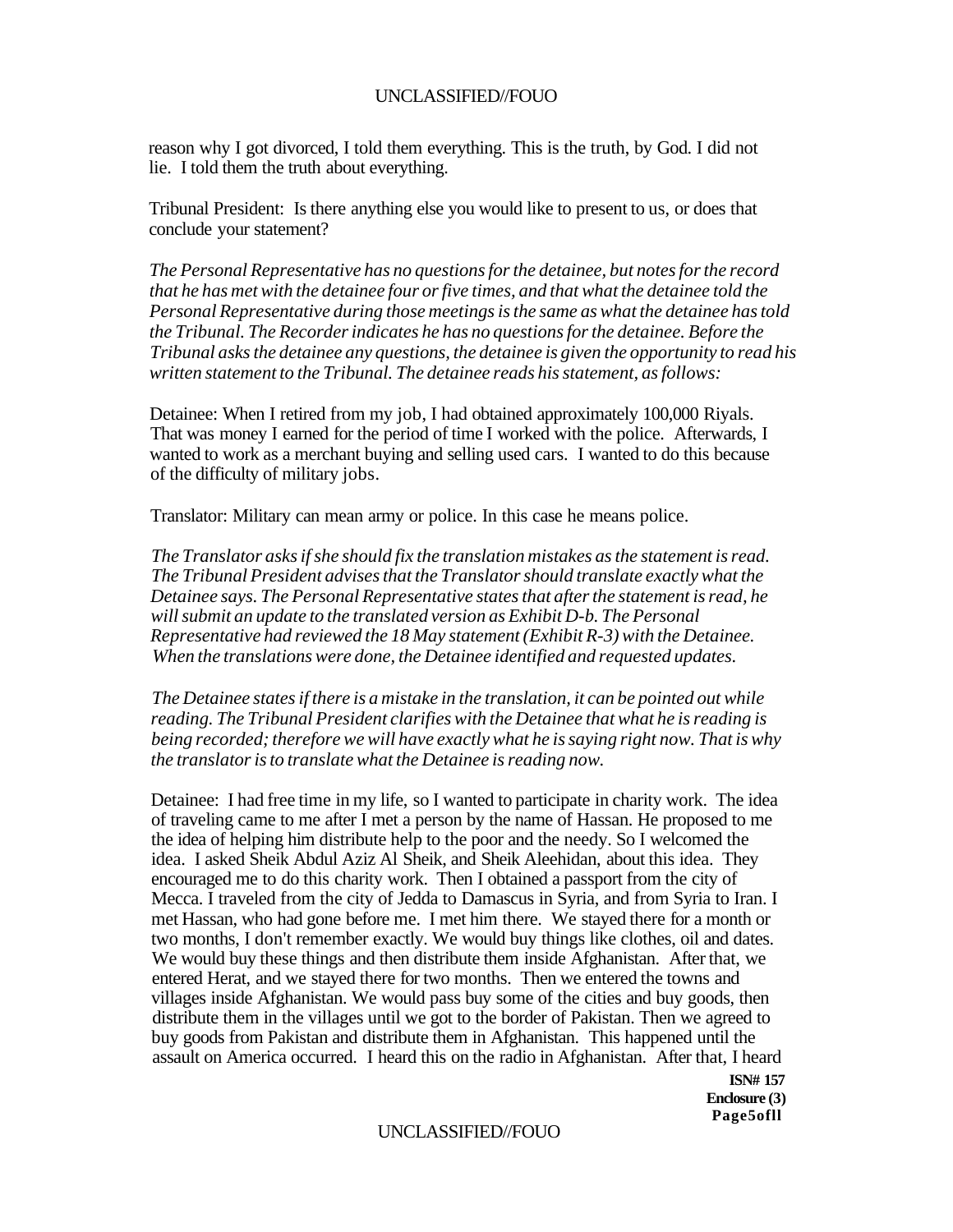that American was going to strike back, and it would start a war with Afghanistan. We left Afghanistan and stayed in Pakistan. We started the distribution in Pakistan. We passed by several towns and villages until we arrived in Peshawar. That was over a period of a month. I don't remember exactly the time. We would buy goods in Peshawar, and then distribute them to villages near the Afghani/Pakistani border. When we realized that this was starting to take a lot of money and little money and goods were left, we split at that time so that I could go to distribute in one village and he could go to another and do the same. So that we could get done quickly and we could go back to Saudi Arabia. I entered one of the villages and went to a small mosque. I placed all my personal belongings in that mosque. I spent the night there and woke up in the morning. I started distributing the relief goods to the villagers. When I returned, I found that all of my belongings had been stolen from the mosque. I wanted to return to Peshawar, so I got in a car and got on the main road and then got into another car. When I reached a checkpoint with the Pakistani Police, they got me out of the car, handcuffed me, and took me to jail. There they turned me over to the American government And that is the story.

*The Personal Representative notes that the Recorder's translated version of the Detainee's written statement was previously submitted as Exhibit R-3. The Detainee states that there were mistakes in the translations in that copy. The Personal Representative tells the Detainee that changes were made to the translated copy that was read to the Detainee. The Personal Representative asks to review with the Tribunal President. The Tribunal President asks the Detainee if the corrections were spoken when he read his statement to the Tribunal. The Detainee states he did include the corrections in his comments. The Tribunal President asks if both copies will be submitted: the correct and incorrect translated version. The Personal Representative advises the Tribunal that the English copy was translated to the Detainee, during which translation the Detainee made corrections and the Personal Representative documented on the English copy. The Personal Representative would like to submit it as Exhibit D-b.* 

*The Detainee states that if one word is mistranslated, it can change the meaning of the whole sentence or the whole story. This happened with the Detainee and the Personal Representative previously. The Detainee tells of an incident when he told the Personal Representative that he went to a place near Peshawar. However, the translator said the Detainee was going to the shower, instead of Peshawar. So the story ended with the Personal Representative stating that the Detainee was naked when he was inside his house. The whole story changed Just because of one word. The Personal Representative asks the Tribunal to take such things into consideration because the Personal Representative reviews the previous sessions with the detainee and he did document that the Detainee was apprehended by Pakistani police while getting ready for a shower. He was not dressed when the police arrived which would explain why he had no papers on him. During the follow-up interview, the notes of the previous session were reviewed, and that is how we found out it was Peshawar he was going to. The changes are reflected in the session notes. The Detainee states the mistake would not have been found if it were not for the Personal Representative's intelligence and attention to detail. The Tribunal President advises the Detainee that it is very important that he understands his corrected statement as he read it is on record. The Detainee thanks the Tribunal.* 

> **ISN# 157 Enclosure (3) Page 6 of 11**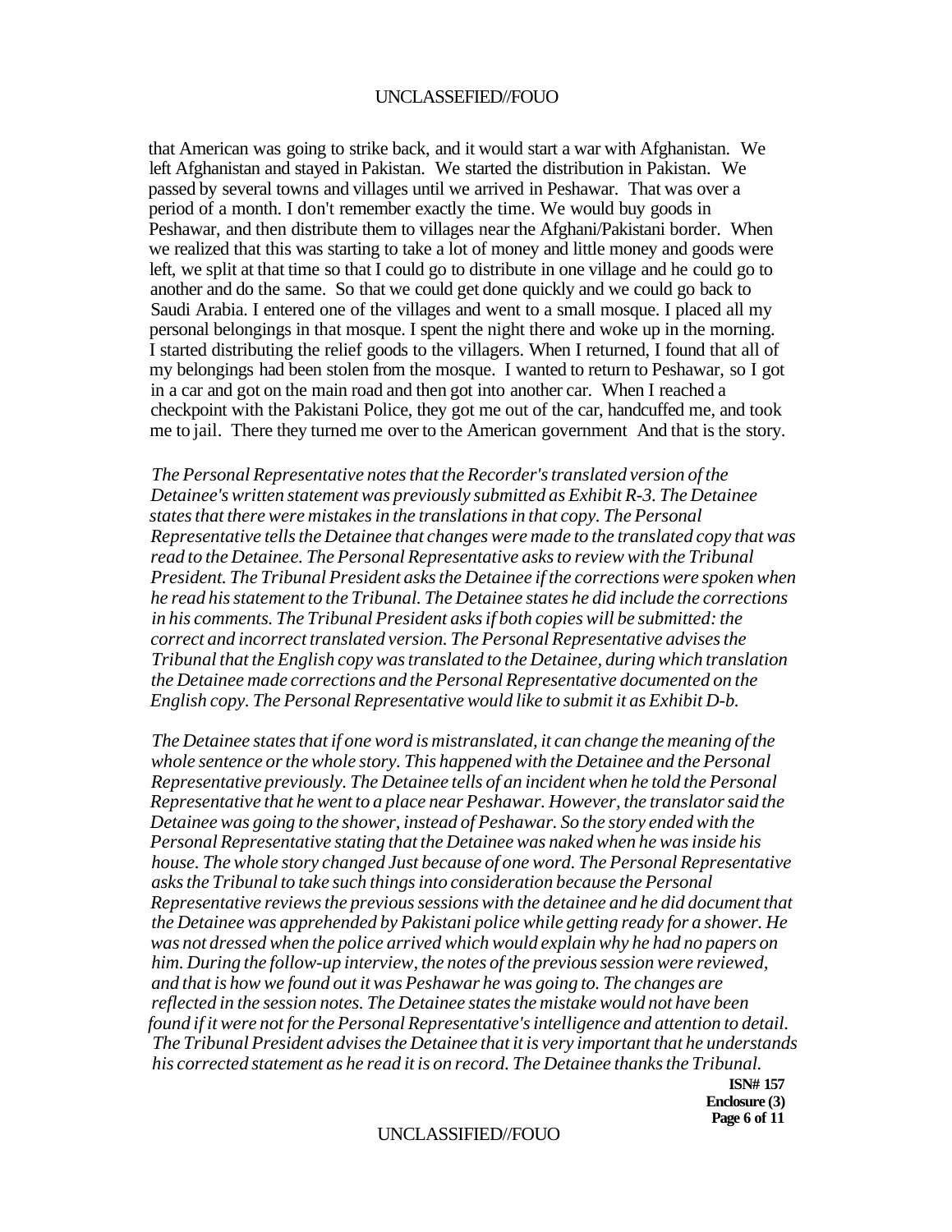#### *Questions by the Tribunal Members*

- Q: When you began to travel, did you get your passport stamped with visas for the different countries?
- A: Of course. When I went from Saudi Arabia to Syria, I have the exit visa.
- Q: Did you find your passport or did you see it again after the mosque?<br>A: No. I never found it.
- No, I never found it.
- Q: While you were traveling around doing charity work, that was all for Al Birr?
- A: Keep in mind that I was never officially doing work for the Al Birr charity organization. I was just offering help. I knew this organization was helping and so I was helping.
- Q: Did Hassan officially work for Al Birr?
- A: Before I answer this question, I would like to present a note about Hassan. I told the interrogators and the Personal Representative previously about this. There is a person I know. His name it Hassan Al Nashri in Mecca. This is not the same Hassan that was with me. There may be a likeness in names, but that is one person and this is another.
- Q: Hassan that was with you worked for Al Birr?
- A: That is what I thought, but I'm not positive.
- Q: Did you ever see Al Birr doing anything other than charity work?
- A: From what I know, the organization did charity work. I never saw the building or the organization. I heard it was a good organization.
- Q: When you were passing out goods, were you ever near al Farouq?
- A: I don't know where al Farouq is in the first place.
- Q: When you were in the Saudi military as a policeman, did you receive weapons training?
- A: I trained, but I don't remember what exactly the weapon was.
- Q: When you purchased the goods to distribute to the poor, how much would you purchase?
- A: Just a small supply. Then we would go to another place to buy more. We were afraid we would buy too much and then it would go bad.
- Q: What were you buying?
- A: Food, dates and oil, rice sometimes.
- Q: How would you distribute it?
- A: In the village.

ISN# 157 Enclosure (3) Page 7 of 11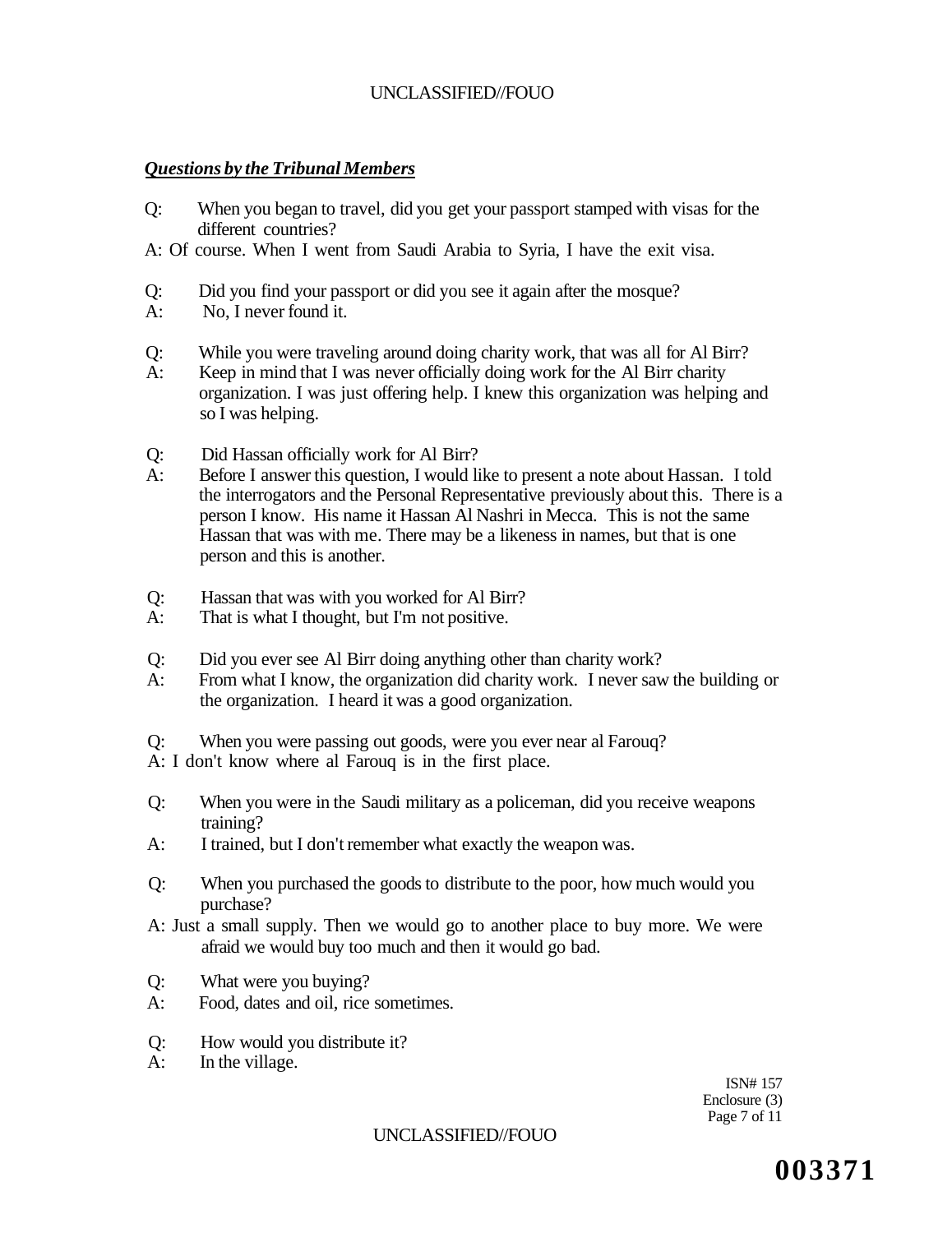But how would you get it to the village? Normally, with a car or pickup.

You had a pickup that the two of you used? Yes, but we would not drive. We would rent a car and driver.

Is that what you were doing in Pakistan also? In Pakistan, we would take some of the things to the villages on mules or donkeys.

How did you split up if you had the goods? How did you split up with Hassan and go one way, and you go the other? We split the goods. He went one place and I went to another. He would buy goods in one place and I would buy in another until we were done.

How did you transport the goods once you were done? As for me, I had to pick up with a driver.

And Hassan? He also took a car and driver.

How long did you plan on staying in Afghanistan? I did not have a clear idea, I did not know how long I was going to stay, just long enough to finish our work. But I did not intend on staying there for a long time.

How long were you in Pakistan before you surrendered? I don't remember, some months.

Some months? A few months.

Where did you stay when you were in Afghanistan? I would stay in a mosque in each village.

When you were in Pakistan, where did you stay? Same thing, our hotel was the mosque.

Did you have to pay to stay in the mosque? No, the advantage was that it was free.

Who were you with when you surrendered? Myself.

Why did you feel like you had to surrender?

**ISN# 157 Enclosure (3) Page 8 of 11**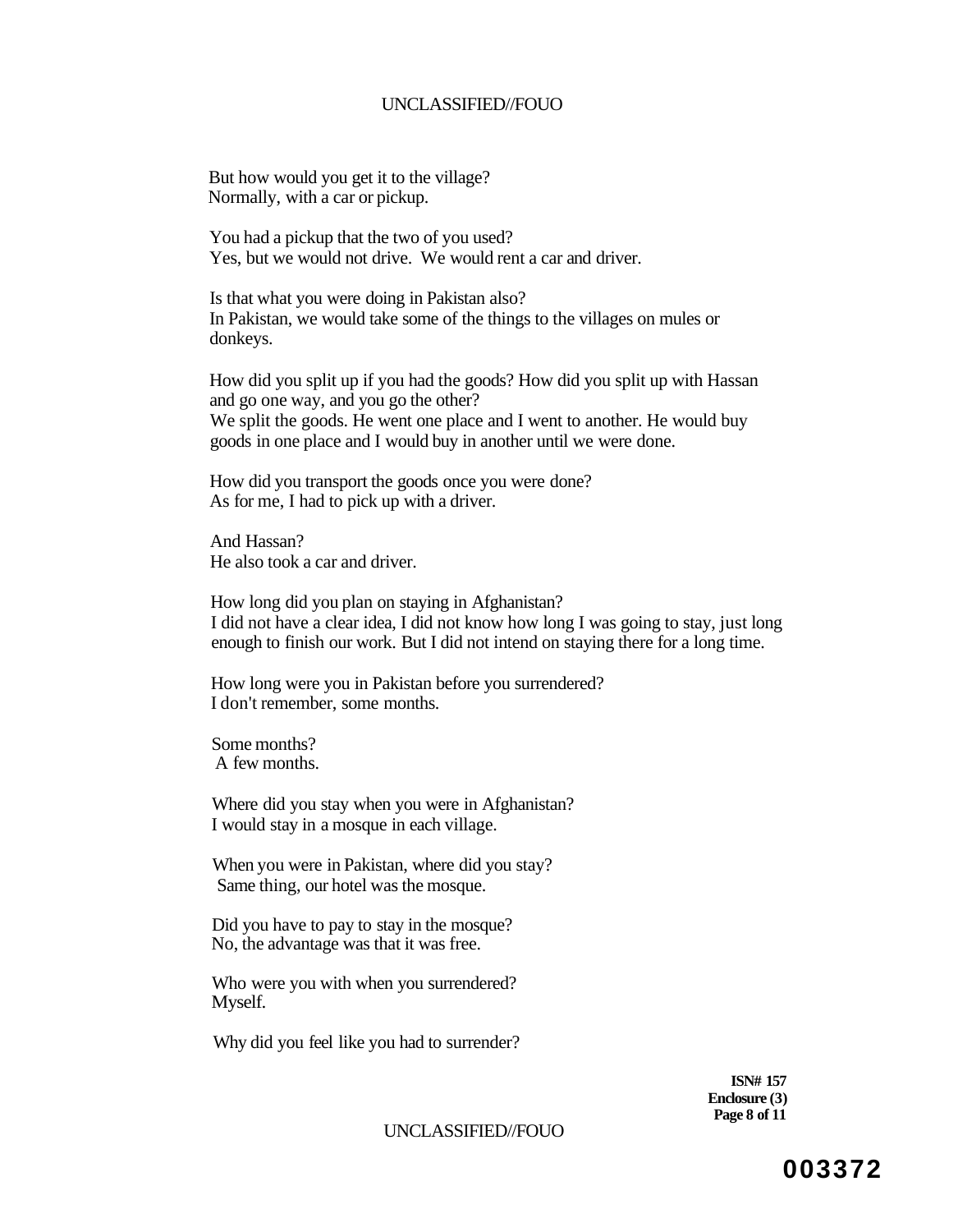- A: I did not have my passport, it was stolen. I knew the safest thing to do was go to the embassy.
- Q: Was there bombing going on while you were in Afghanistan?
- A: There was no bombing.
- Q: Did the bombing start after you left Afghanistan, while you were in Pakistan?
- A: I don't know when the bombing started. I do know that when I heard about the American invasion, I left.
- Q: You left before the bombing started?
- A: I don't know if it started or not. I know that I left when I heard it was going to start. I don't know when it started.
- Q: I just wanted to understand that you were not fleeing the bombing. You just left because you thought there was going to be bombing.
- A: Yes.
- Q: I just want to clarify one thing about the witness request for your mother. You wanted to have your mother testify, but you wanted to call her directly. That request was denied. You were told the government had to make the call and then you decided not to call, is that correct?
- A: Do you want to answer that question (Personal Representative)?
- Personal Representative: At the initial interview, the Detainee requested his mother because she could testify for his reasons for going to Afghanistan. I told the Detainee that it is up to the Tribunal President to approve or disapprove all witness, but I would make the request for him. I made the request to the Tribunal President and it was approved. During the follow-up interview, I explained to the Detainee his request was approved. The Detainee was concerned that his mother was elderly, and instead of the government making the request to get the statement from his mother in Saudi Arabia, the Detainee wanted to be allowed to make a phone call to her. I told the Detainee that I did not know if it will be approved, but the request will be made. The request was denied that he make the phone call. Upon meeting with the detainee again and discussing whether or not to have the government get a witness statement, the Detainee decided to stop the process and not try to get a witness statement

Detainee: True.

Tribunal President: Did you understand that your mother could have made a written statement and submitted it to the Tribunal?

> **ISN# 157 Enclosure (3) Page 9 of 11**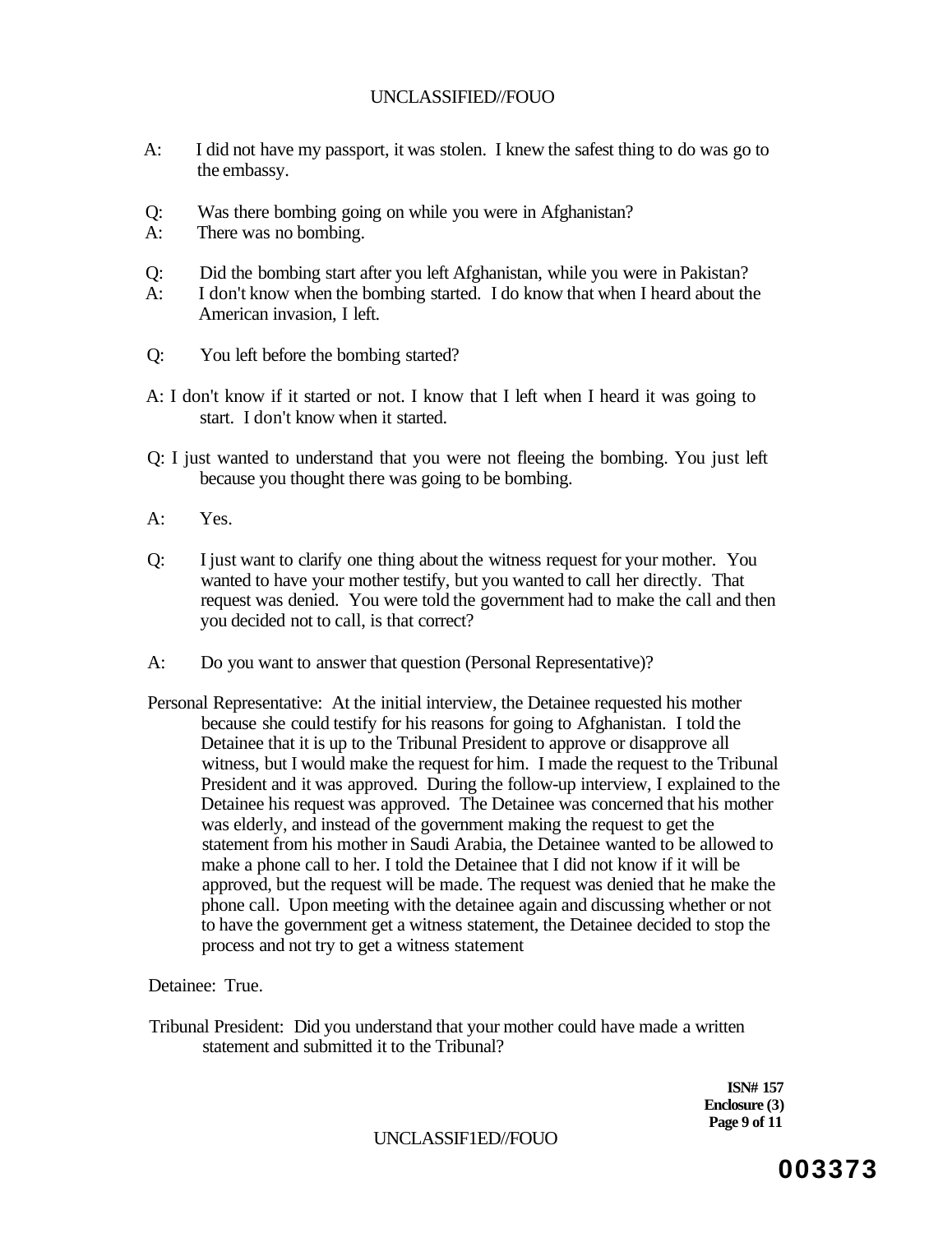Detainee: When I went back to my room, I understood.

Tribunal President: What did you understand?

Detainee: I understood that my mother could write a statement.

Tribunal President: You just chose not to continue with the written request?

Detainee: I changed my request because I thought that the police in Saudi Arabia would take her, interrogate her, and take her to the police station. I told the Personal Representative that I know the Saudi government is strict. I was afraid the Saudi government would take my mother to the station, and asked her questions about me. That is why I changed my request.

Tribunal President: Saed, do you have anything else you would like to add?

- Detainee to the Personal Representative: Before I talk, do you have anything?
- Personal Representative: I do, again, going through my notes of the several sessions that we've had.

*The Detainee requests to take some points so he does not forget them. The Tribunal President indicates the Personal Representative can take notes for the detainee, and that the Tribunal can take a brief recess to permit the detainee and Personal Representative to prepare the notes.* 

*The Personal Representative asks to read the last point the Detainee -wants him to address before the notes. There were two key points the Detainee and Personal Representative agreed to present to the Tribunal. One point was that the Detainee went to Afghanistan prior to September 11th, and the Saudi government recognized the Taliban government at that time. The Detainee also wanted to convey that he has been an extremely good camp detainee. He does not support extreme Muslims and on four or five occasions, the Detainee has found on the ground in the camp sharp metal, a nail and pen. The Detainee immediately picked them up and turned them over to military police.* 

*The Tribunal President states that a brief recess will be taken to allow the Detainee to write down some notes.* 

Recess taken at 1450,26 October 2004.

Tribunal resumes at 1504.

Tribunal President: Saed, I understand you would like to present some additional comments to us.

Detainee: Yes. If you permit?

**ISN# 157 Enclosure (3) Page 10 of 11** 

UNCLASSIEDED//FOUO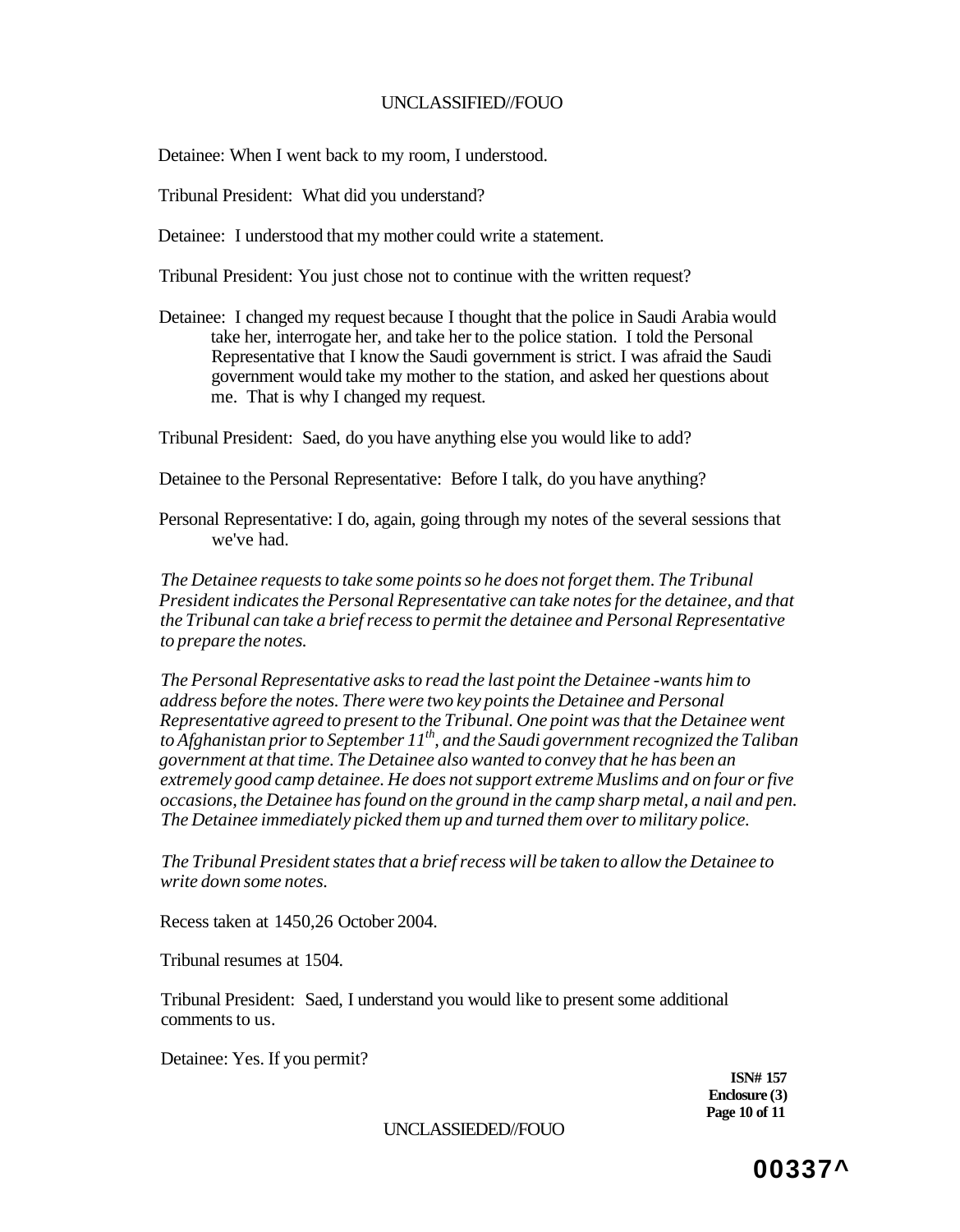Tribunal President: Please go ahead.

Detainee: Interrogators have placed some things in my file that are not mine. The first was a picture of Pakistani currency, watch, calculator and other things like that. I told them the things were not mine. Also, there is a letter in my file. I saw it myself. By coincidence, there was a test to record my voice. They did not have anything for me to read in order to get a recording of ray voice. The recording was 20 minutes. I told them to give me a book and I will read it for that amount of time. They did not have a book, so I told them to give me a letter from my file. They gave me a letter and when I looked at it, I discovered that it was not mine. I told them this does not have anything to do with me. They returned it and they gave me a different letter. That was my story. Also, when Saudi representatives came here, they asked me if I knew anyone in Yemen and if I sent a letter to Yemen. I told them no, I don't know anyone in Yemen. These are the notes in regards to the file that I wanted to address. I would like to say that I know America was attacked wrongly, and it is your right to do what is right for you from the people who attacked you. That is your right; I am not saying anything about that. I am also hoping that you look at things in a humanitarian point of view to some of the people that might be innocent here. I swear I do not agree with the attacks that occurred in America. I did not have any part in the attacks that happened in America. I did not leave my country to fight against America or to do any wrong towards America. When you look at my case, please look at it in a humanitarian way. This is what I am asking the Tribunal for.

Tribunal President: Thank you. Does that conclude your statement?

Detainee: Yes.

# **AUTHENTICATION**

I certify the material contained in this transcript is a true and accurate summary of the testimony given during the proceedings.

Colonel, U.S. Army Tribunal President

> **1SN# 157 Enclosure (3) Page 11 of 11**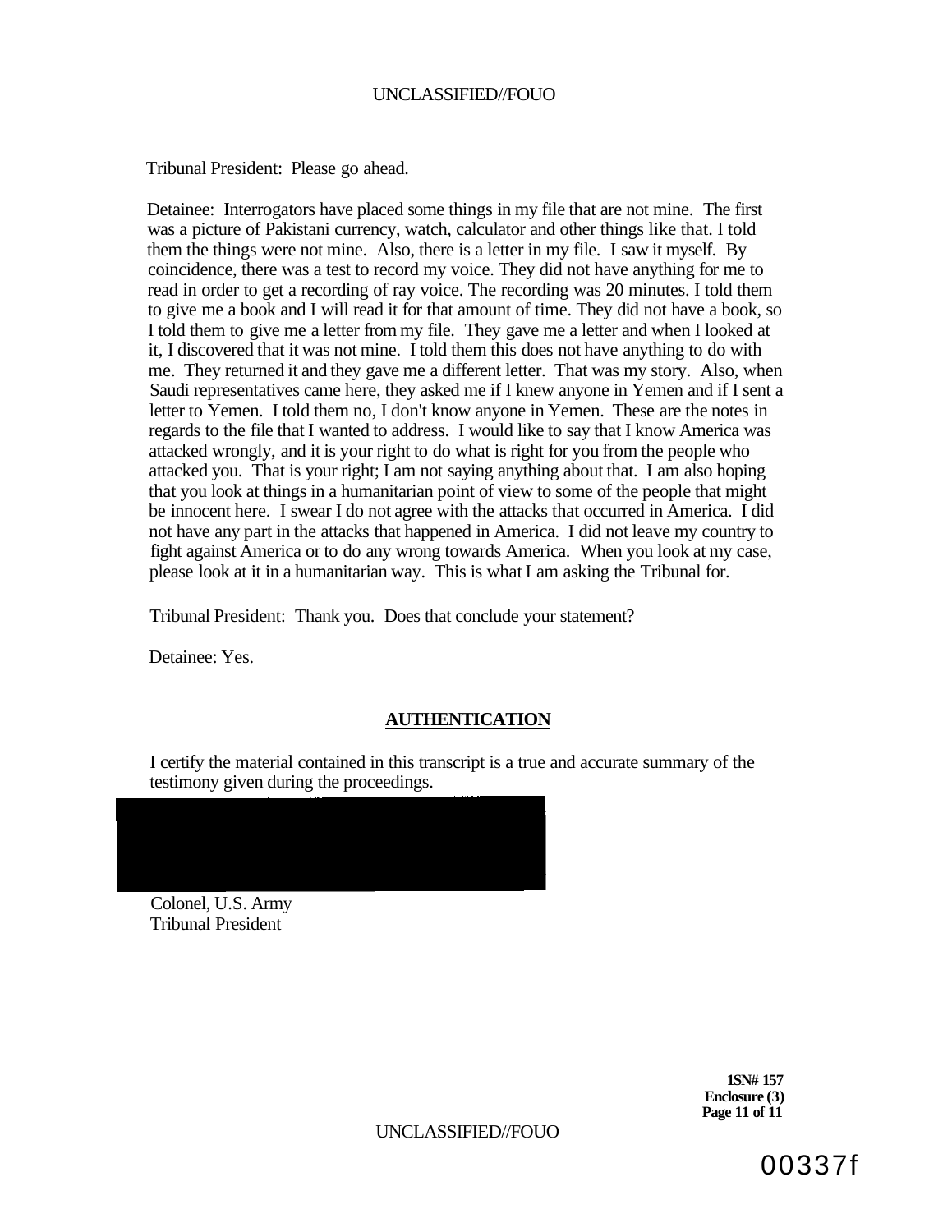

18May2004

Detainee wrote the following statement:

When I retired my job I obtained approximately one hundred thousand riyals. Retirement money that I earned for the period of time I worked with the police. Afterwards, I wanted to work as a merchant, buying and selling cars (used). I wanted to do this because of the difficulty in the Army jobs. So then I obtained free time and I wanted to participate in charity work. I also obtained the idea of traveling as well. Then I met a person by the name of Hassan and he wanted to help with distributing some help to the poor as well. I wanted to do the same and so I asked Sheikh Abdul Aziz ({Al Sheik) and Sheikh Aleehidan Abdul ((Aziz)) about that topic. They both encouraged me to do the charity work. I obtained a passport in Mecca, SA and traveled to Jeddah, SA. After Jeddah I traveled to Damascus, Syria and afterwards to Iran and I met Hassan there. Hassan had stayed there one to two months before I arrived, I do not remember the specifics. We used to buy merchandises like clothes, wheat, and oil. We would distribute everything we bought to the poor in Afghanistan. After that we entered He rat, Afghanistan and stayed there for two months. Then we passed by some towns in Afghanistan looking to buy some goods and distribute to the villages. We arrived the border of Afghanistan/Pakistan then we agreed to keep buying goods from Pakistan and bring them back to distribute in Afghanistan. During this time the assault of America had occurred. I heard this in the radio in Afghanistan. I also heard that America was looking to strike back. America would try to get in a war with Afghanistan. For those reasons we decided to leave Afghanistan. When we arrived in Pakistan we started the food distribution in several villages and towns until we arrived in Peshawar, PK. The amount of time I spent I cannot recall but I spent a period of months. We bought goods in Peshawar and we gave all the things away in villages near the Afghanistan/Pakistan border. Once we realized that we did not have enough money to continue distributing food for an additional amount of time we both decided to go on bur separate ways. I went to one village to give away food and Hassan went to another village. As soon as we were done distributing the food we were both going to meet back up and return home. I entered a village and went inside a small mosque. I placed all of my belongings in the floor and I spent the night. I woke up in the morning and I started distributing the relief goods to the villagers. When I returned to the mosque all of my belongings were missing along with some additional relief goods. I wanted to return to Peshawar and so I decided to take a car from the road. When I reached the police station they arrested me. They handcuff me took me to jail and gave me away to the Americans.

Detainees Signature

 $C^T Y.Mv\$   $\otimes$  Y ov"v o-

*V /* **of** *2-,* 

Page

*,\*\*risA* 

Exhibii

*<4>* 

 $3<sup>a</sup>$ •••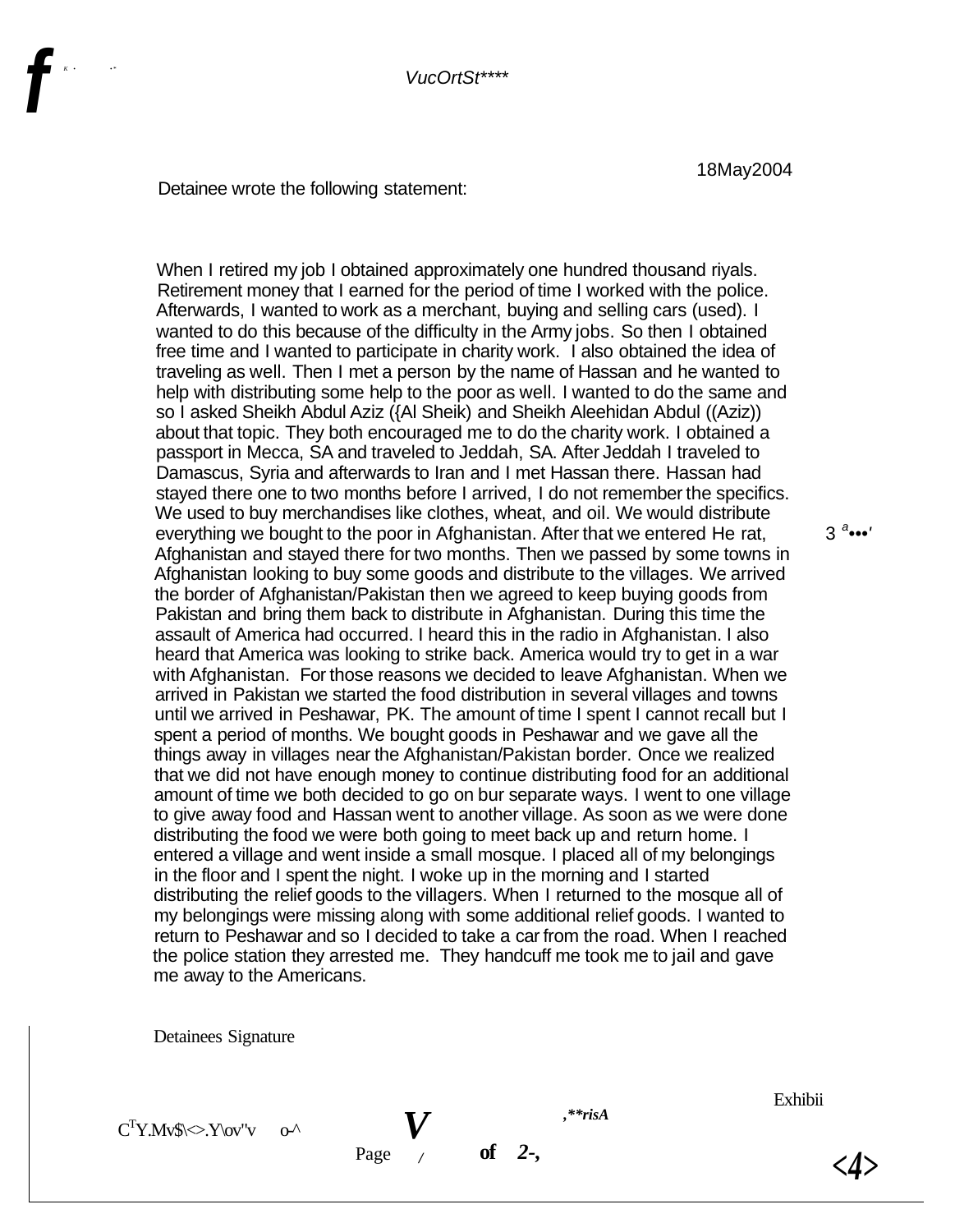C^/JixJ<Ledge

 $\lambda > \alpha j \Delta L i \Delta' U L - \Delta o i * \pounds \Delta J J \i < i U \c_{\text{max}}$   $6 \Delta_{\lambda_V}$  *x*  $\alpha$  **lc,**~£i  $\leftarrow$ **V** *aJ?*" U^M, 2^  $\sim$  gLi^ o f^>v-<sup>i</sup> ' zt-M ^ <sup>t</sup> - - fc ^rt>

 $U^{\wedge}$ **Ji**  $\wedge \sim \pounds_{-1}^{\text{I}}$ <sup>r</sup>Cv\_ $\wedge$ -\* ciCJUo **C**\*<**iL£j**,  $\pounds$  $\wedge$  >\_A\* *OISK* $\wedge$ *L*  $\pounds$ . <u> $\wedge$  >  $\wedge$ </u>

**Lx^>/^** « - 1 ^ &~^ ^ /v^M—^, U^ > ^ *isyp ^ <£~jZ^ ^^eJ<sup>K</sup>*

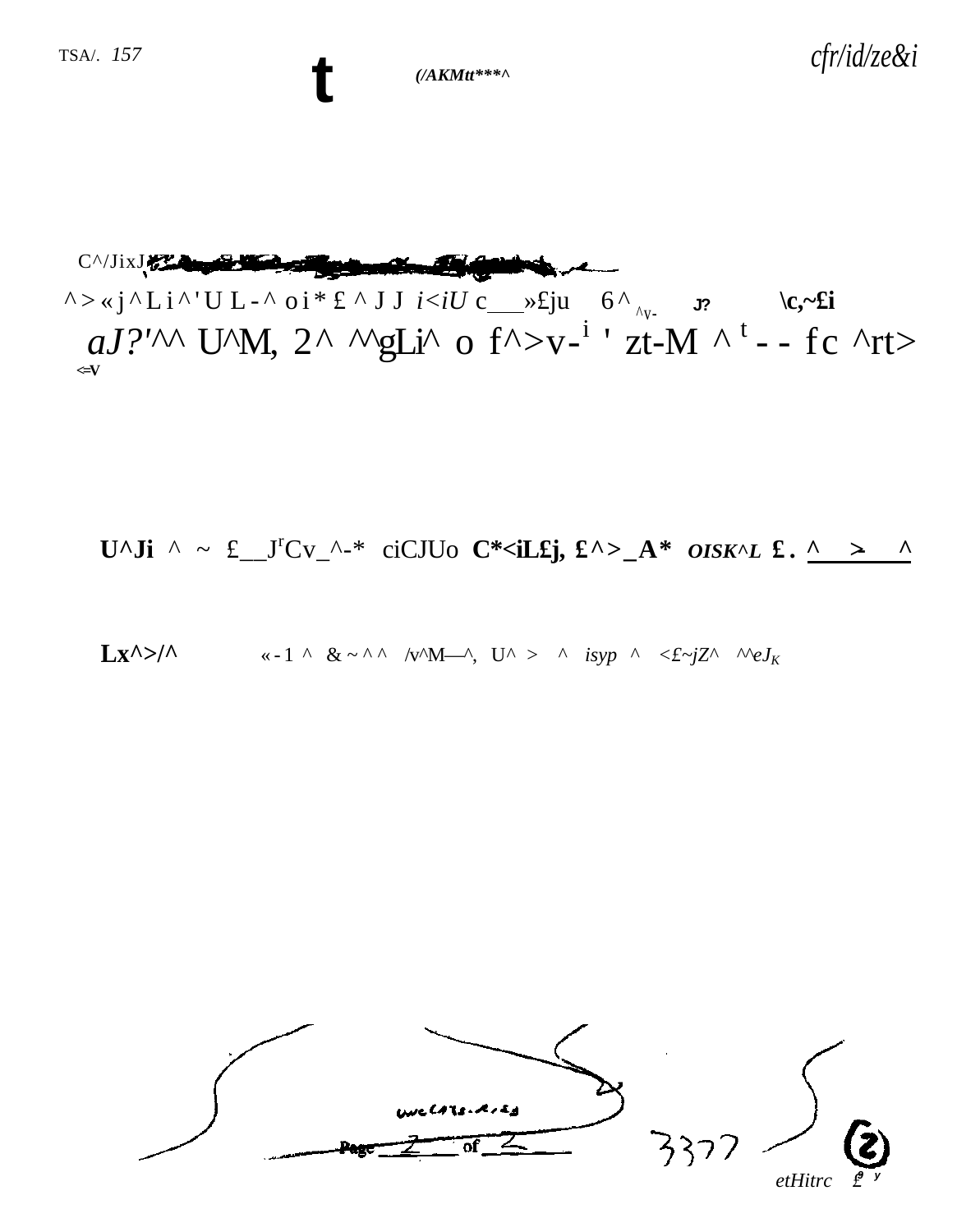#### **Summarized Sworn Detainee Statement**

*When asked by the Tribunal President if the detainee understood the CSRT process, the Detainee answered, "Yes."* 

*When asked by the Tribunal President if the detainee had any questions concerning the Tribunal process, the Detainee answered, "No."* 

*When the Tribunal President stated he was referencing the Detainee Election form the detainee asked:* 

Detainee: What does the Detainee Election form mean?

Tribunal President: This is the comment sheet that the Personal Representative has filled out and it identifies that you wish to participate in this Tribunal. It also indicates that you have made no witness request and by you participating in this Tribunal would like to make an oral statement. Does that answer your question?

Detainee: Yes,

Tribunal President: You may now present any information or evidence you have to this Tribunal and you have the assistance of your Personal Representative in doing so. Do you want to present information to this Tribunal?

Detainee: Yes, my information is with the Personal Representative.

### *The Detainee chose to take an oath and was administered the Muslim oath.*

Tribunal President: With the assistance of your Personal Representative you may begin.

Personal Representative: I am going to read each accusation against him and his response. He may decide to add more to that.

3.a. (The detainee is associated with forces engaged in hostilities with the United States or its coalition partners.)

This is not true. I am not associated with Al-Qaida. I have the evidence. Iflwerean enemy combatant, I would not have bought a round trip airline ticket.

Detainee: When you are done with this point I would like to add something.

Personal Representative: The only reason for my original statements is because I was tortured when I was captured. I was tortured in Kandahar, Kabul, and Bagram by interrogators.

> **ISN#332 Enclosure (3)**  Page 1 of 14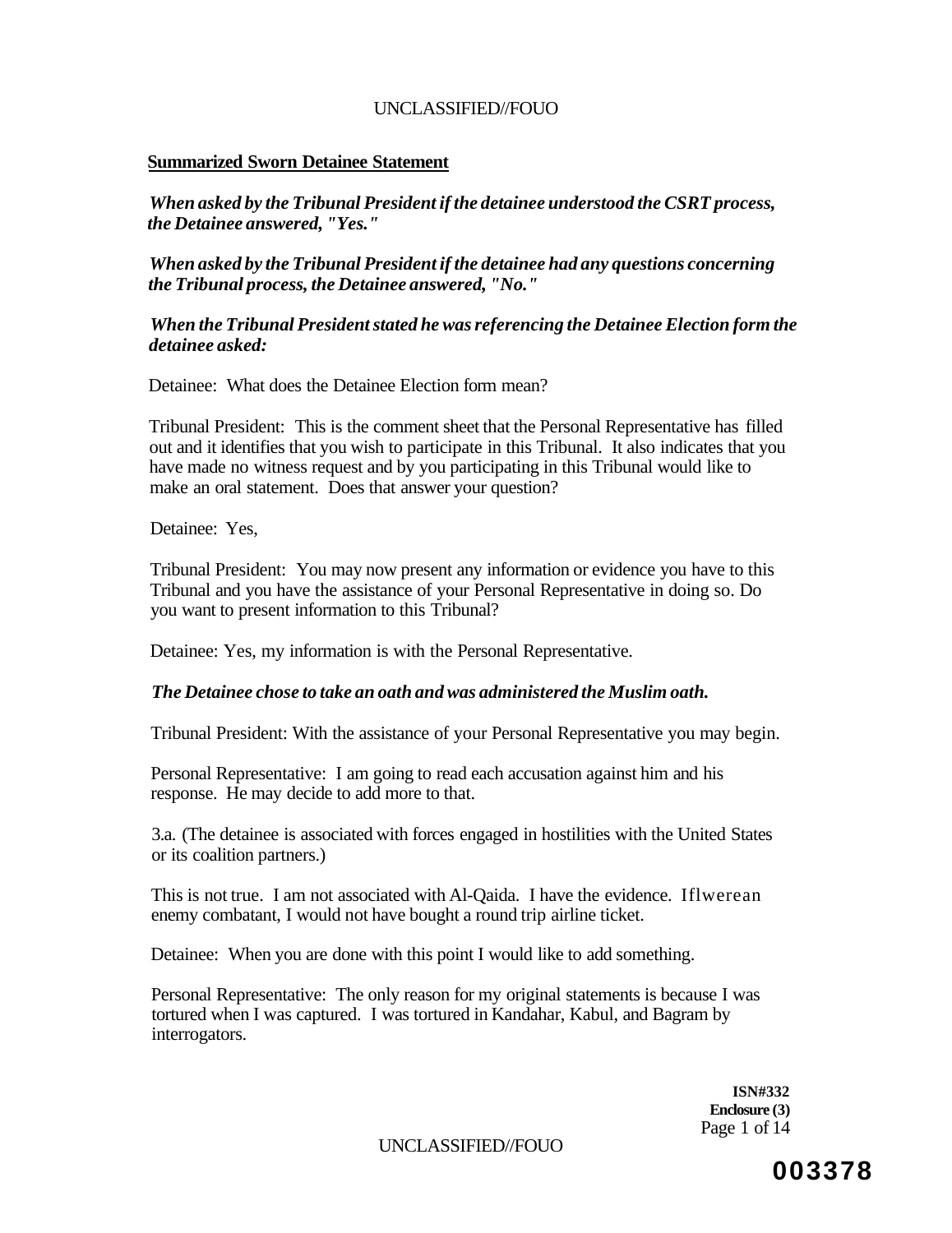Detainee: I also did not carry any weapons. I did not go to any place that there was fighting and I did not participate in any fighting against the coalition.

Personal Representative: In Kabul, an Afghani interrogator beat me and told me that they would kill me if I didn't talk. They shot and killed someone in front of me and said they would do the same to me if I didn't cooperate. I was also beaten by Iraqi and Egyptian interrogators who were asking me questions and translating to the Afghani interrogator.

Before I was sent to Bagram, the interrogator told me that they would kill me if I didn't talk or send me back to the Afghanis if I changed my story. I was then transferred to Bagram where an America soldier put a gun in my face and threatened to kill me. This soldier threw me to the ground, dragged me by my legs, injured my foot and hit me. I have a scar on my foot to prove it. The interrogator was present at the time. Then they pulled a weapon on me and threatened me. They placed a thin hood covering my head and I was kneeling down at their mercy.

Whatever I said was because I was being tortured and threatened. I told this to the Red Cross in Afghanistan.

Detainee: When I was being beaten by the soldier the interrogator was saying the law was execution.

Personal Representative: I was then transferred to Kandahar. In Kandahar, they took all my clothes and the American soldiers hit me and kept me tied up in the rain for three hours. My hands and feet were tied so tight that I couldn't move my hands for a month and I couldn't move my feet for two weeks. One soldier kicked me in my knee and wounded me. I have a scar to prove it. I told this to the doctor and he was visiting me at night and gave me shots to sleep. I told the Red Cross what was happening to my body and mind. Before I was transferred to Cuba, the barber bit me in the scalp and made me bleed. I probably have a scar there but I can't see it because it is covered with hair. Also, before I went to the interrogator tent, a male and female soldier hit me.

I was then transferred to Cuba, When I got off the airplane, the soldiers hit us. They had us shackled and had our eyes covered. They took off my clothes by the shower. The Red Cross asked them about my head wound. In the first month of detention in Cuba, the soldiers would hit me before bringing me to the interrogator.

Because of the torture I received when I was originally captured, I had to admit to things I didn't do. I said the same thing in Bagram so I would not be sent back to the Afghani who would have killed me.

There was a group of people from my country that visited me here. I told them some of the things and events then the soldiers hit me. This was about a month after I was brought here.

> ISN#332 Enclosure (3) Page 2 of 14